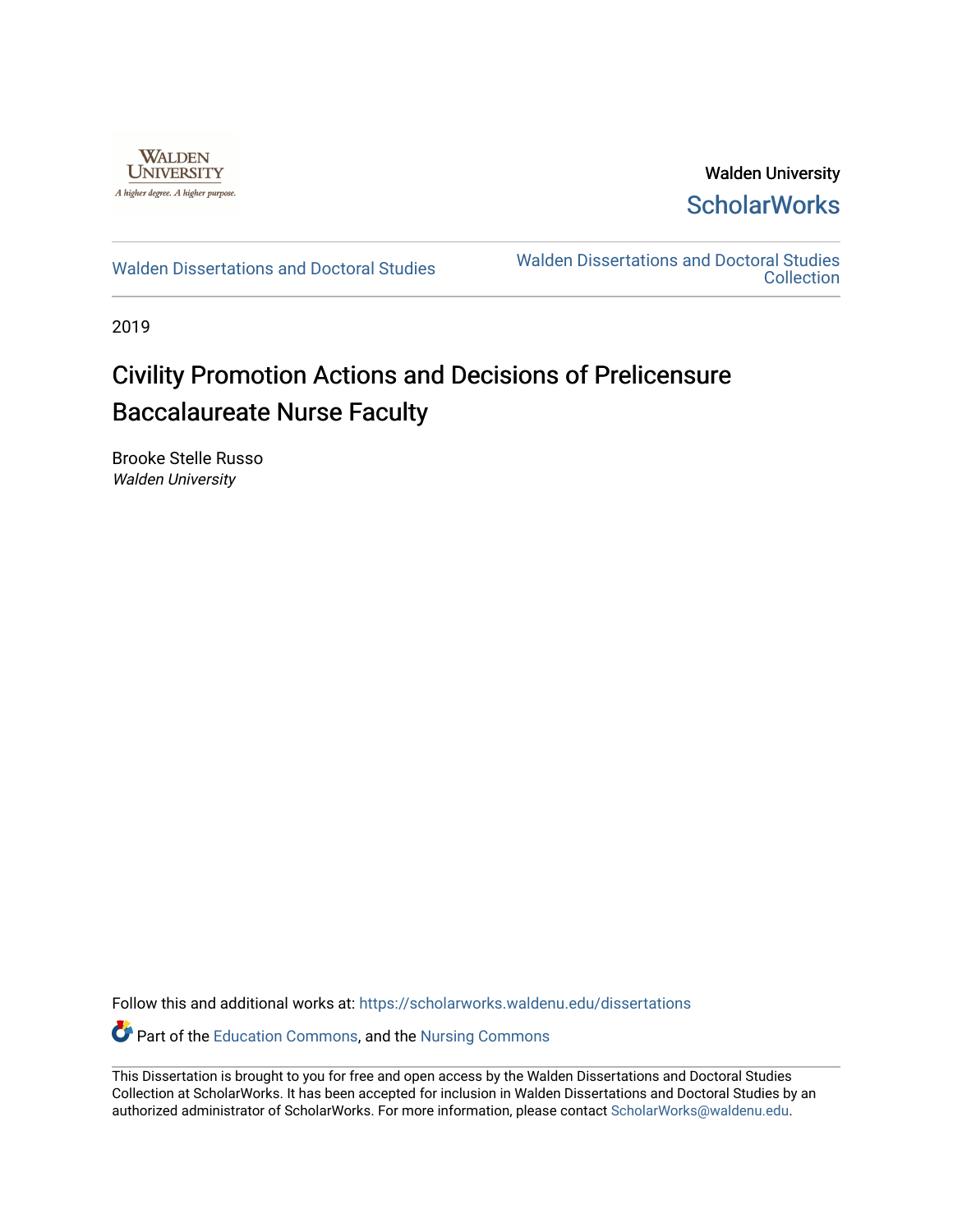# **Walden University**

College of Health Sciences

This is to certify that the doctoral dissertation by

Brooke S. Russo

has been found to be complete and satisfactory in all respects, and that any and all revisions required by the review committee have been made.

Review Committee Dr. Janice Long, Committee Chairperson, Nursing Faculty Dr. Kathleen Brewer, Committee Member, Nursing Faculty Dr. Lynda Crawford, University Reviewer, Nursing Faculty

The Office of the Provost

Walden University 2019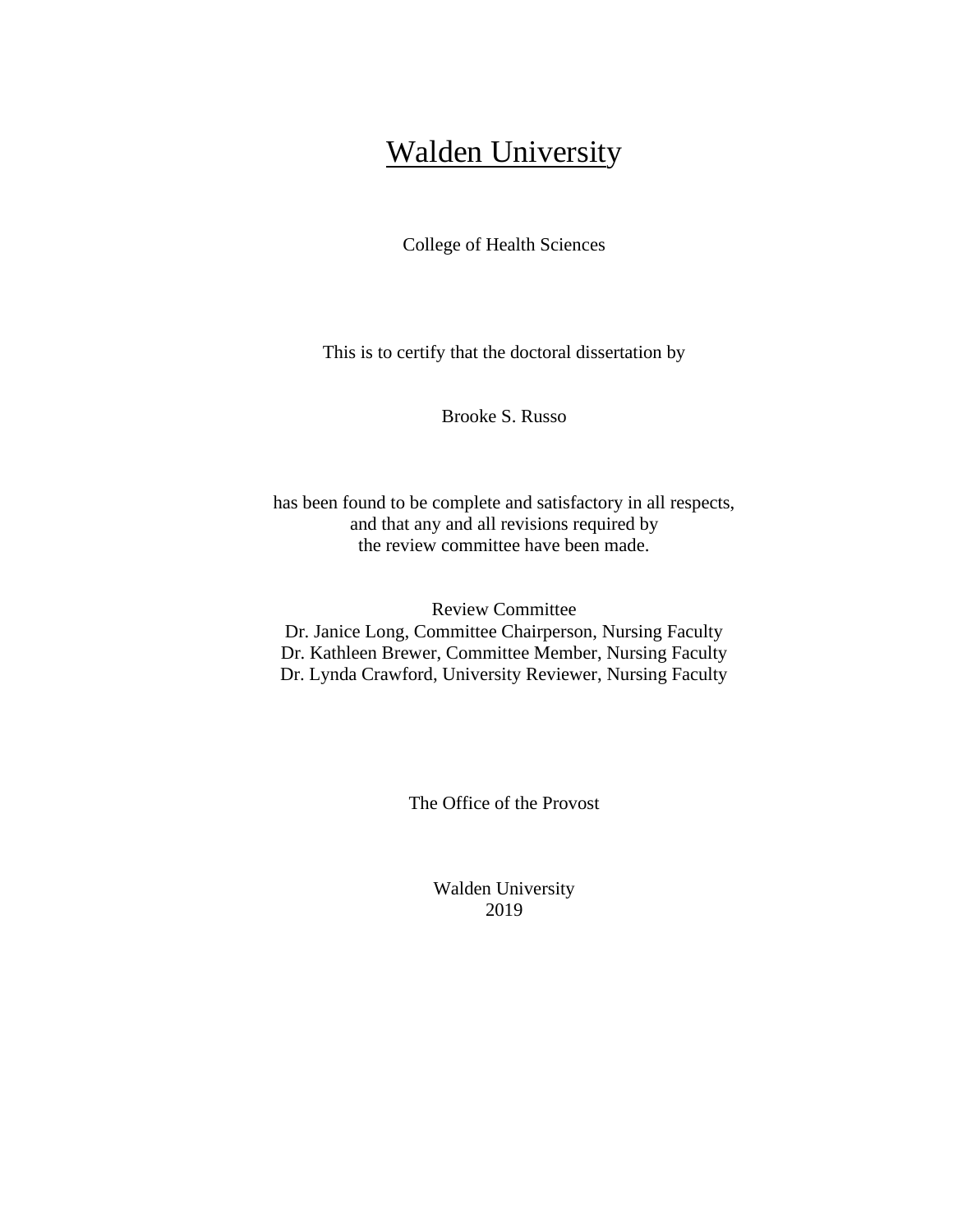#### Abstract

Civility Promotion Actions and Decisions of Prelicensure Baccalaureate Nurse Faculty

by

Brooke S. Russo

MS, Walden University, 2011

BS, Armstrong State College, 1991

Dissertation Submitted in Partial Fulfillment

of the Requirements for the Degree of

Doctor of Philosophy

Nursing

Walden University

November 2019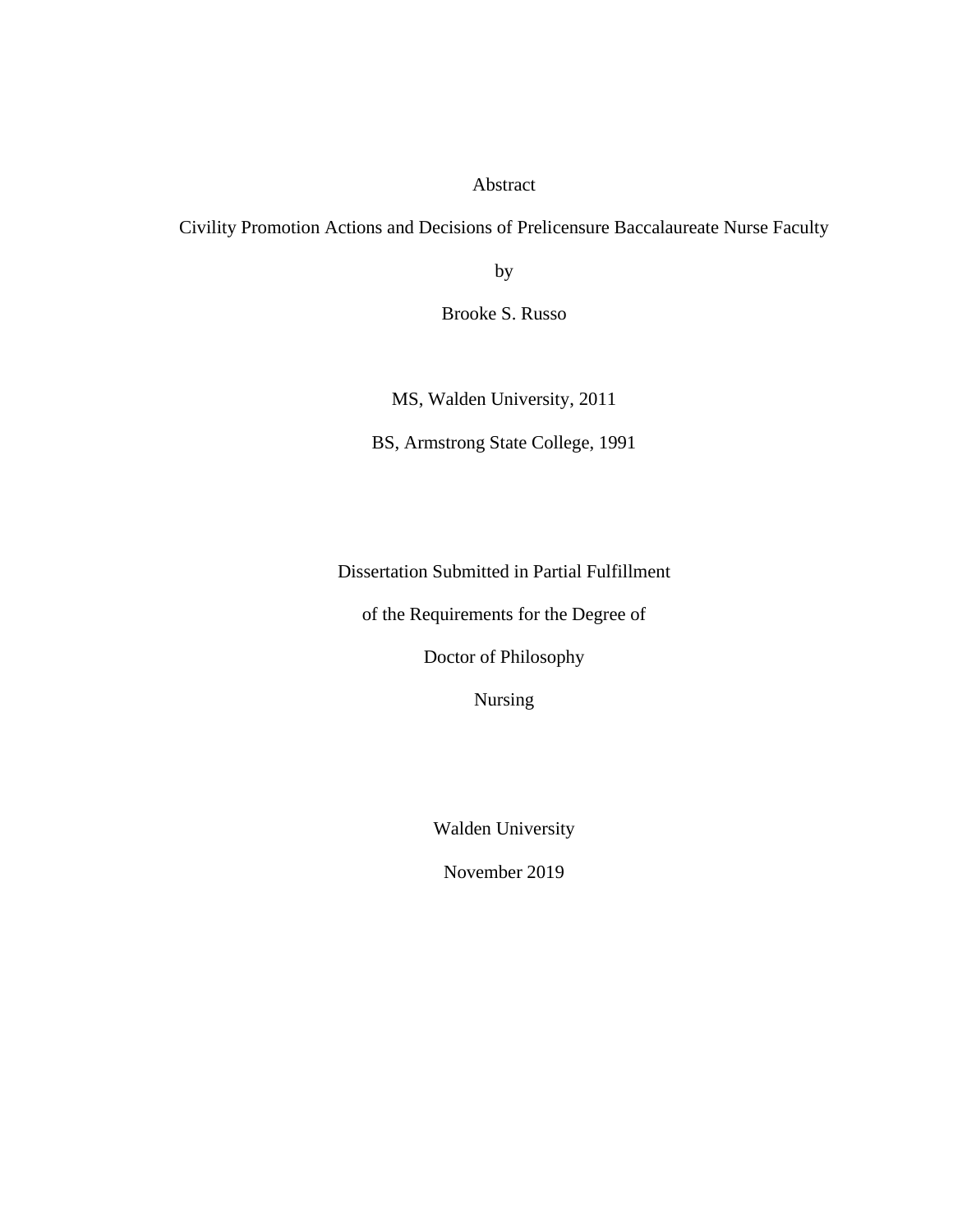#### Abstract

Acts of incivility in nursing education and practice settings are a growing concern. Previous research has indicated that uncivil behaviors, especially among nurses in the healthcare workplace, create toxic work environments and pose risks to patient safety. Uncivil behaviors among nurse educators and students were found to erode the learning environment and lead to poor program outcomes. Researchers provided evidence to show varied levels of incivility in academic and workplace environments and recommended solutions to improve civility, yet little evidence exists to show how nurse faculty approach civility promotion in their practices. This qualitative, descriptive study was designed to explore the actions and decisions of prelicensure nurse faculty who promote civility in their baccalaureate programs. Fifteen full-time, prelicensure nurse faculty from varied baccalaureate programs across the southeastern United States volunteered to participate in individual, online interviews. Husted and Husted's theory of bioethical symphonology was used to support the study design and analyze the findings. Thematic analysis of participant interview transcripts revealed 4 themes to explain civility promotion actions and decisions which included (a) guiding civil professionalism, (b) championing civil communication, (c) negotiating civil partnerships, and (d) empowering civility awareness. The findings of this study are beneficial to nurse faculty seeking civility promotion solutions which will enhance awareness, knowledge, and professional civility skills among nursing students and effect positive social change as new graduate nurses are prepared to promote civility in the healthcare workplace.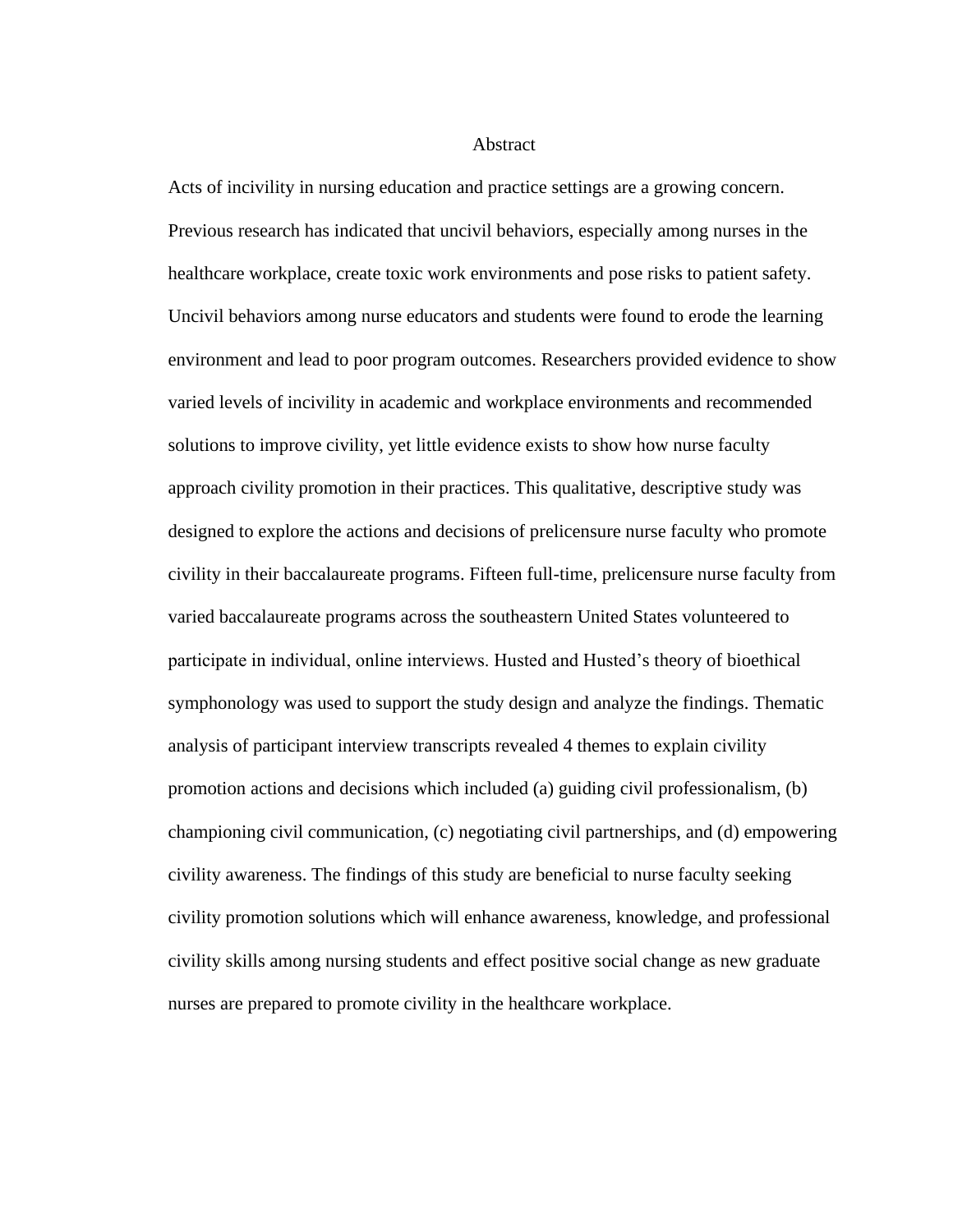### Civility Promotion Actions and Decisions of Prelicensure Baccalaureate Nurse Faculty

by

Brooke S. Russo

MSN, Walden University, 2011

BS, Armstrong State College, 1991

Dissertation Submitted in Partial Fulfillment

of the Requirements for the Degree of

Doctor of Philosophy

Nursing

Walden University

November 2019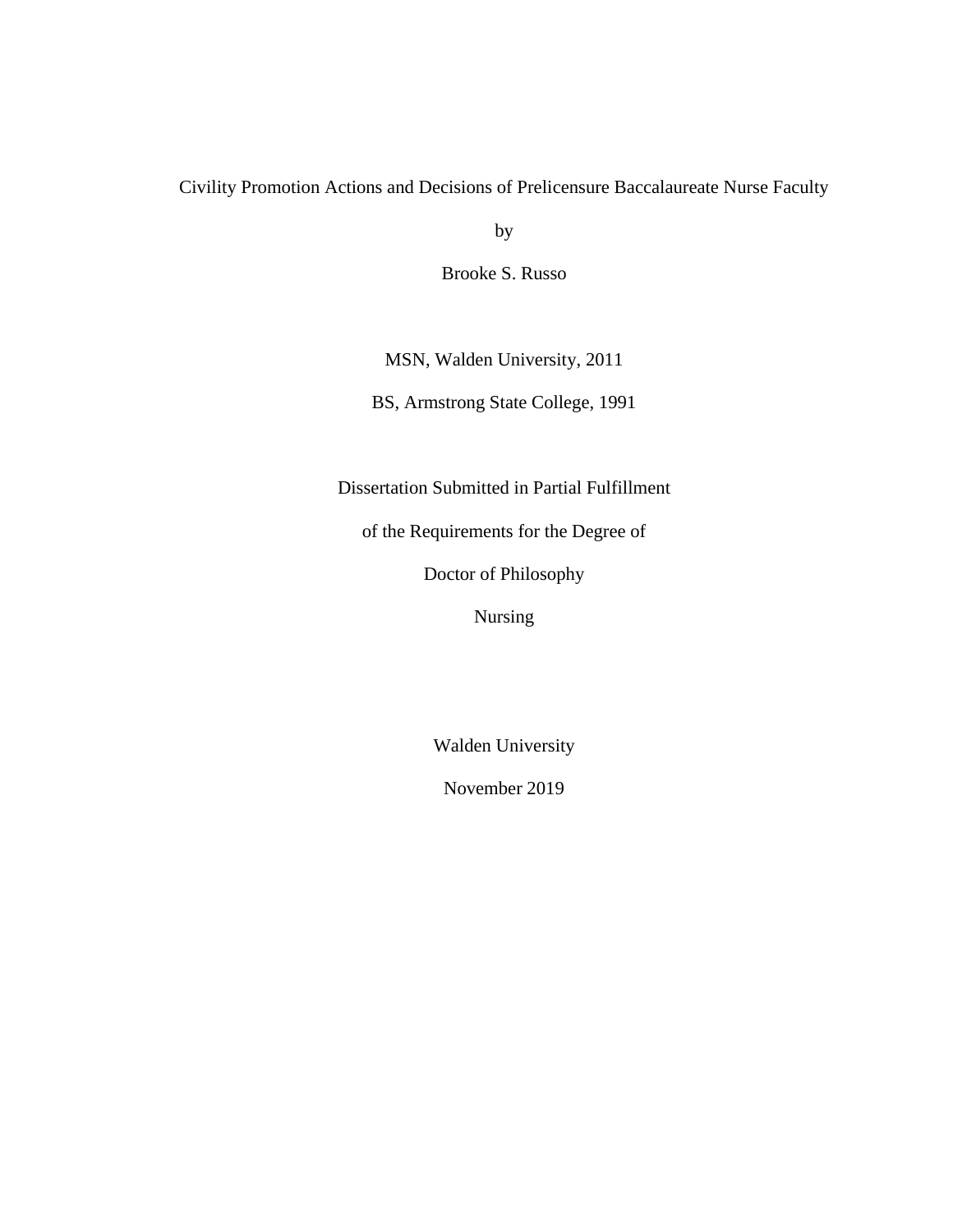#### Dedication

Along my doctoral journey, and throughout my nursing career, I have been blessed to have such a great network of love and support. I credit my parents, Edward and Joan Stelle, for always encouraging my siblings and I to be inquisitive and curious about the world. We were taught to believe in ourselves and empowered with courage to pursue our dreams. My father did not live long enough to see me accomplish this important personal goal, but I know he is watching from heaven. My husband, Pat, and children Erik, Meg, Sarah, Ashleigh and Patrick were also tremendously supportive and encouraging throughout my doctoral journey. I especially appreciate their patience during family events and vacations when I had important submission deadlines! The love, patience, and support from my family motivated me to move forward in my doctoral journey. I would also like to recognize my friends, Walden University peers, and colleagues who inspired and encouraged me during these past four years. I am very fortunate to have the opportunity to work and learn among so many nurse educators who understand the challenges of balancing careers while furthering our educational goals. These nurse educators role modeled collegiality, civility, and professionalism. I am so grateful to this network of family, friends, peers, and colleagues for all the supportive efforts. I dedicate this dissertation to you all!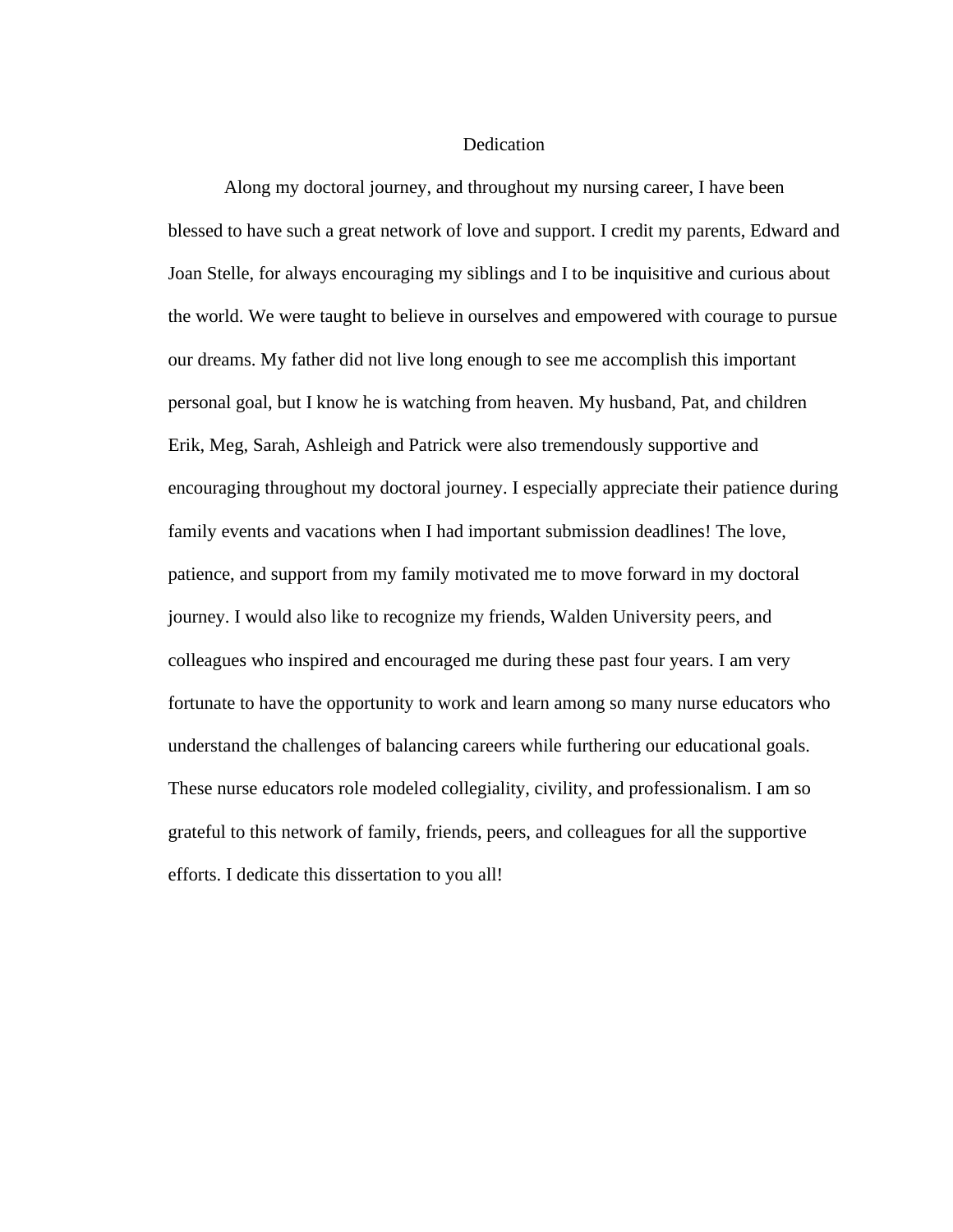#### Acknowledgments

I would like to acknowledge three important women who helped me throughout my doctoral journey. My committee chair, Dr. Janice Long, was steadfast in her ongoing encouragement and guidance in keeping me on course for all stages of my dissertation. She was able to respond to me quickly and was always available to answer my questions. My committee member, Dr. Kathleen Brewer, was also very encouraging and committed to provide critical recommendations for improving my study. She had a keen eye for elements of the qualitative methodology, APA, and grammar. I was so blessed to have these amazing nurse leaders to guide me through this monumental task.

I also want to acknowledge Dr. Tammy Williams, as a friend and a mentor, who introduced me to the topics of incivility and civility. Dr. William's research on incivility was the initial spark in my own awareness and curiosity for my civility research. She has always been available to lend an "ear" during my journey and motivated me to keep going. Thank you for always listening and motivating me!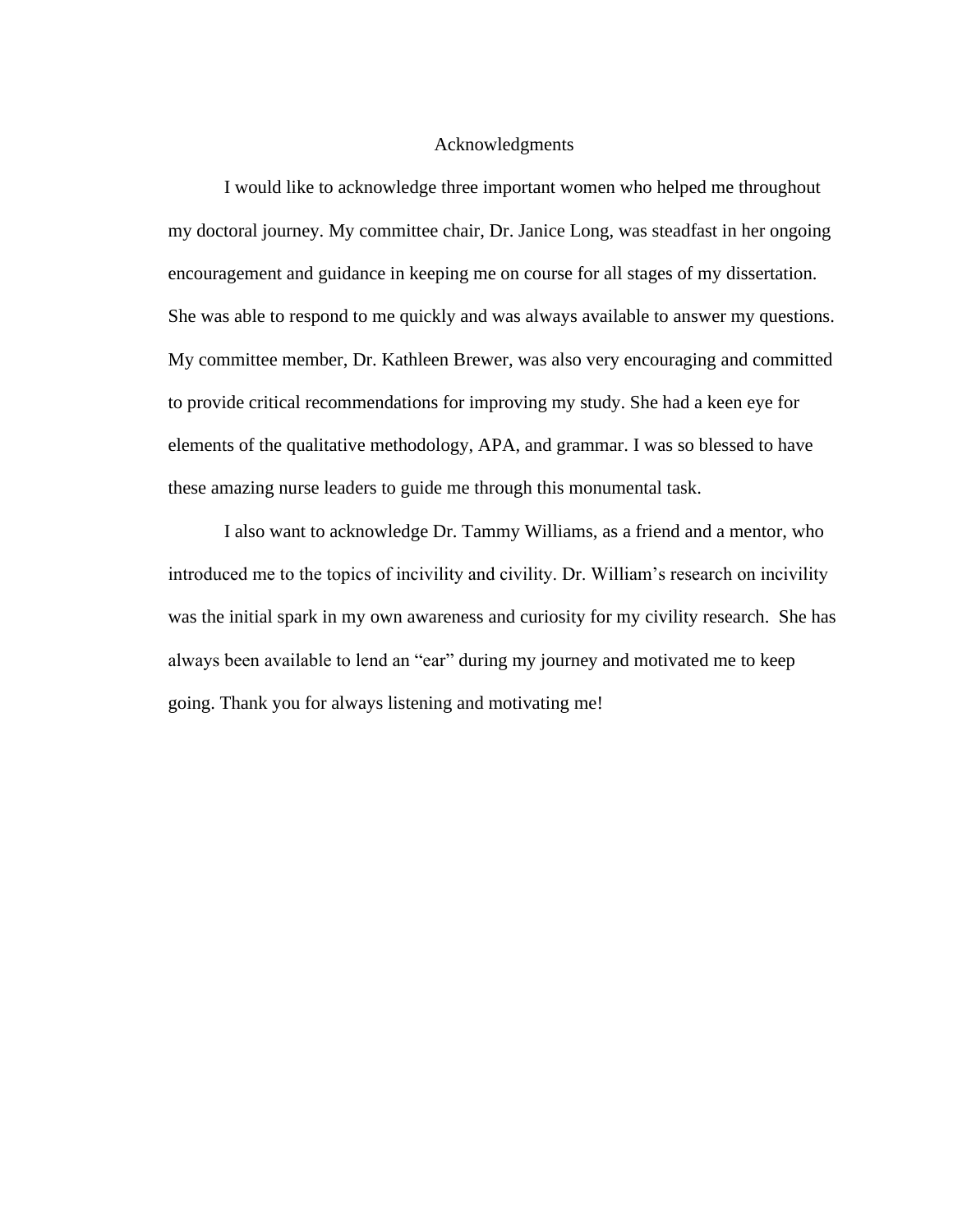### Table of Contents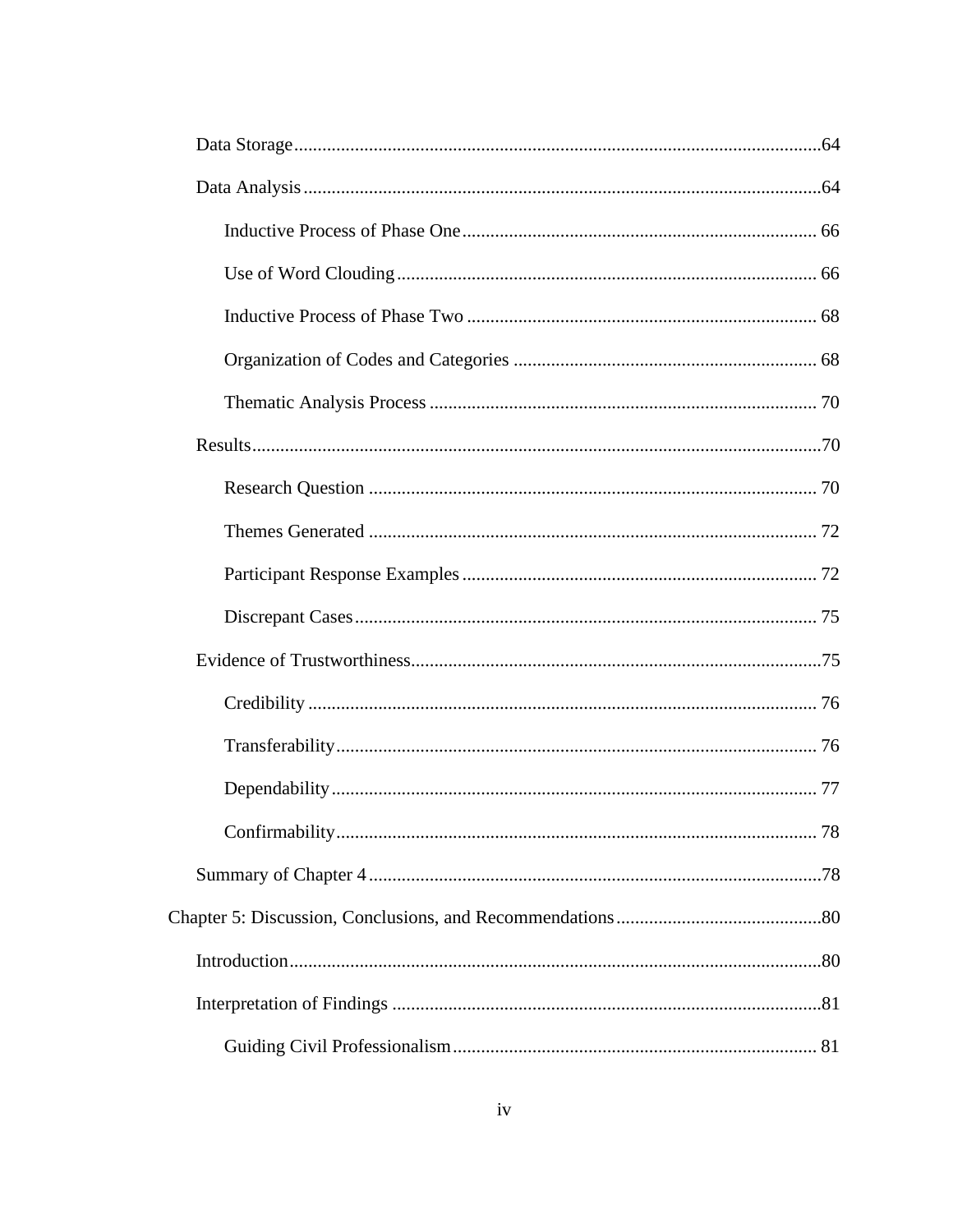| Appendix C: Example of Study Volunteer Invitation Email to Faculty112  |
|------------------------------------------------------------------------|
|                                                                        |
| Appendix E: Example of Coding and Categorization Organization Grids114 |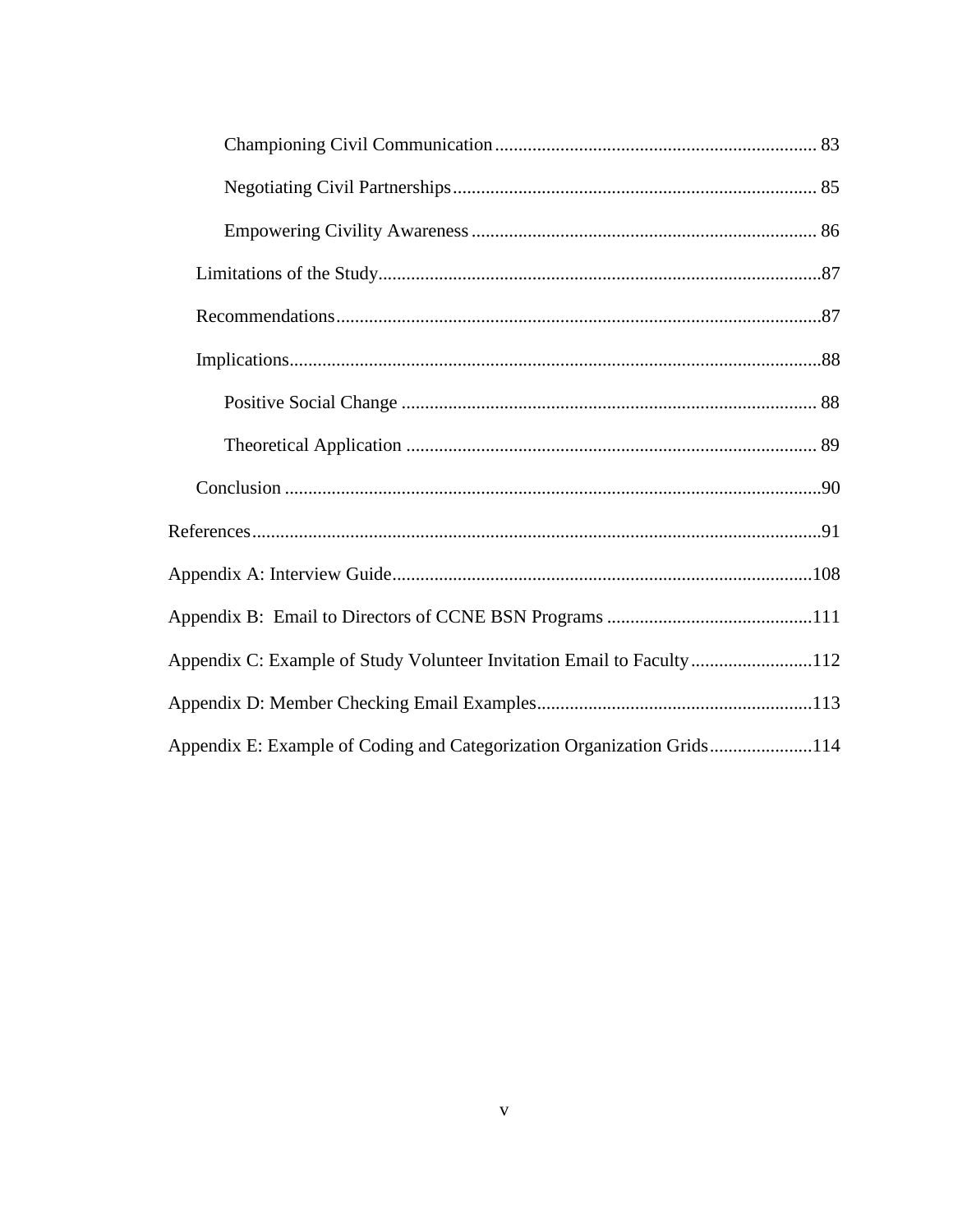## List of Figures

<span id="page-12-0"></span>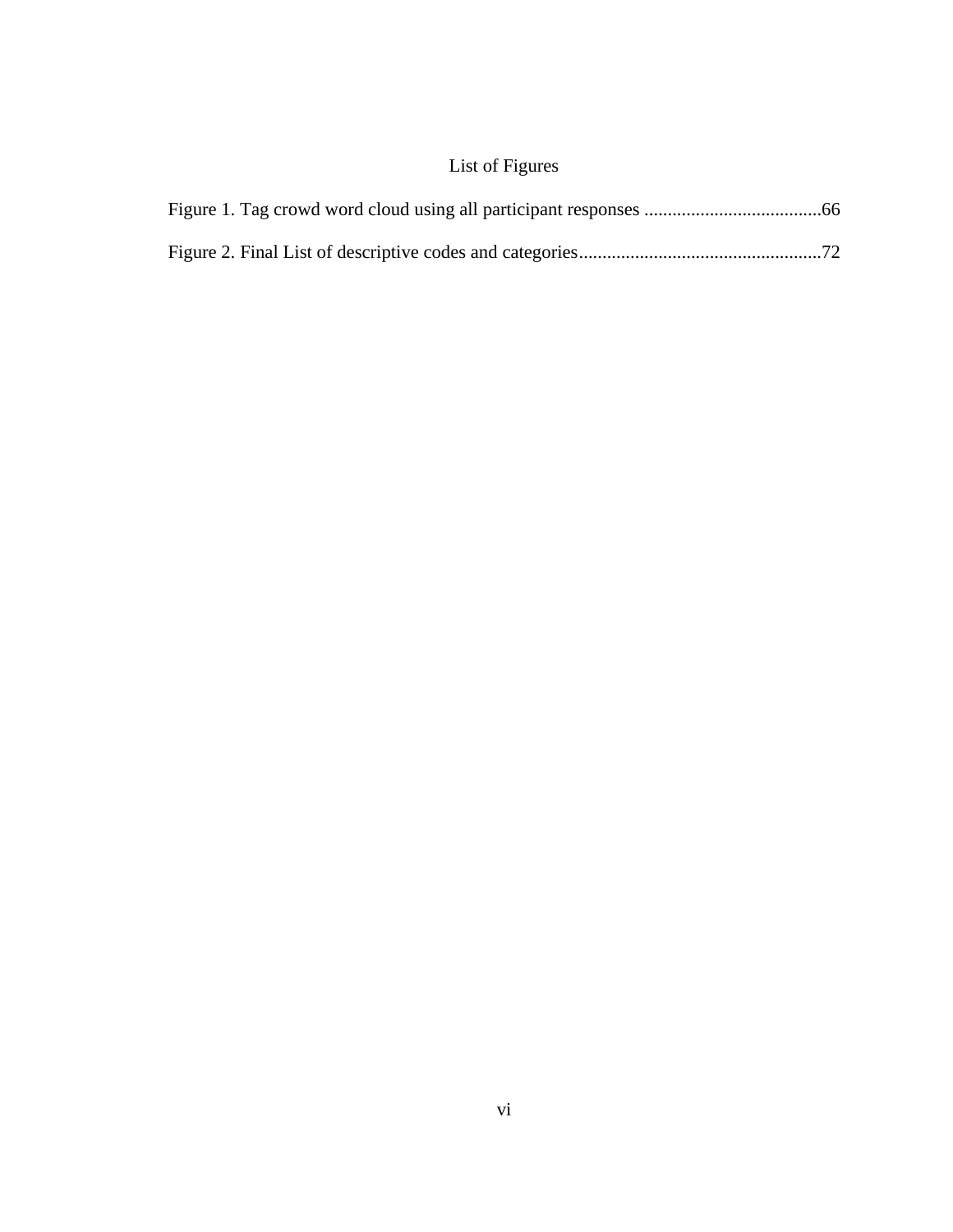#### Chapter 1: Introduction to the Study

#### **Civility Promotion Actions and Decisions**

<span id="page-13-1"></span><span id="page-13-0"></span>Acts of incivility, by nurses and other healthcare workers, are a negative influence on healthcare work environments (Joint Commission, 2015). New nurse graduates reported experiencing disruptive or uncivil behaviors in the workplace which negatively impacted their psychological and physiological health and intent to remain in their position (Sauer & McCoy, 2017). Researchers also found evidence that workplace incivility and bullying were a risk to safe patient outcomes (Laschinger, 2014). The prevalence of bullying and incivility behaviors in the healthcare workplace prompted the Joint Commission (2015) to recommend that nurse administrators and educators adopt civility policies and education to promote a safer, healthier workplace environment. Raising awareness of the prevalence and types of incivility is the first step towards making impactful, organizational changes in nursing programs and practice (Clark, 2017a, 2017b). Promoting civility in nursing education requires nursing faculty to understand possible forms of incivility, consider appropriate strategies for promoting civility, and choose specific professional and ethical values that support civility in nursing practice (Clark, 2017b). Research has shown a wide range of uncivil behaviors among nurse educators and students which interferes with the learning environment and creates stress among students and faculty (Clark, 2017b).

#### <span id="page-13-2"></span>**Topic of Study**

In this study, the civility promotion actions and choices of prelicensure, baccalaureate nurse faculty were explored as the phenomenon of interest. In the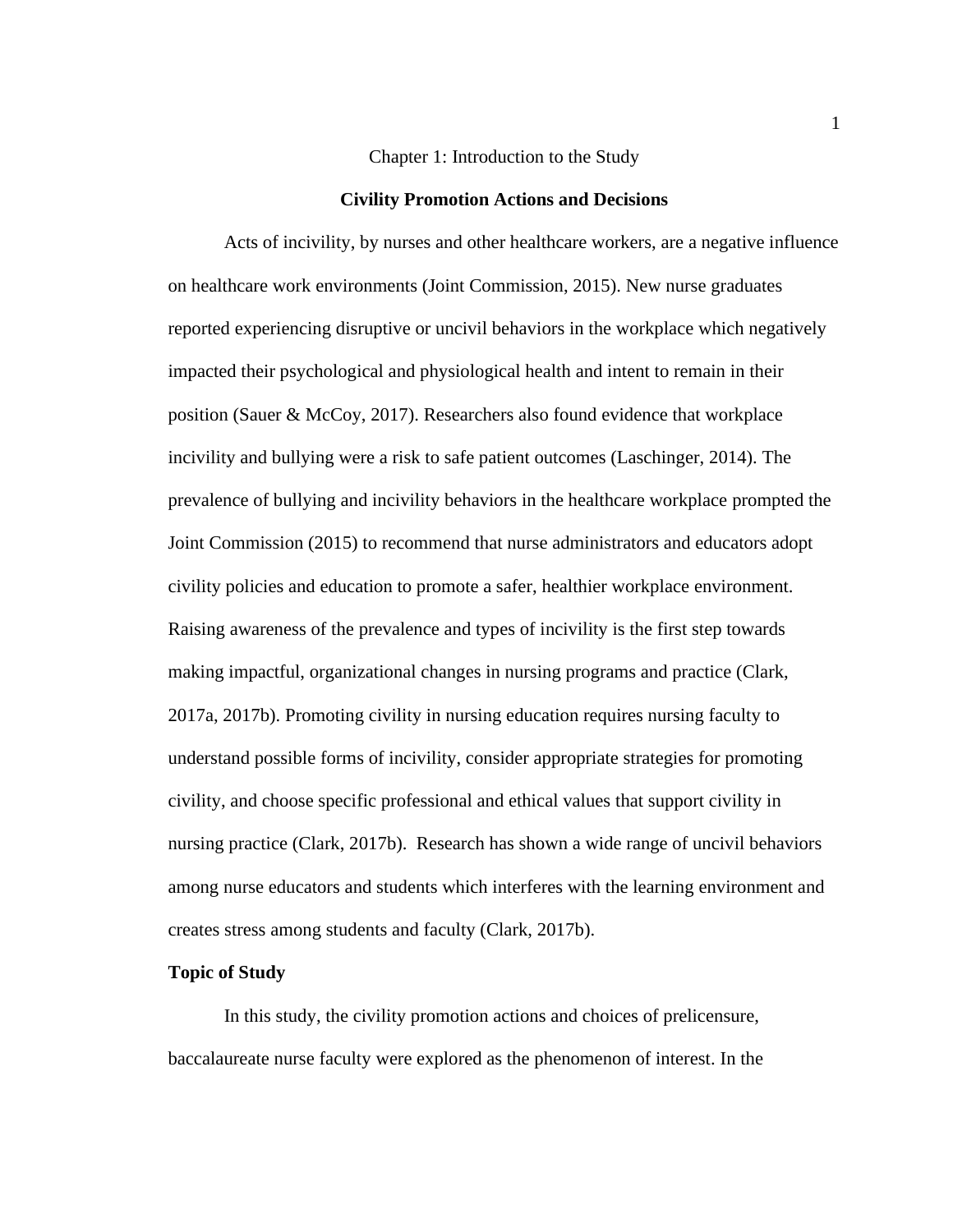conceptual model for fostering civility in nursing education, Clark (2008) described an interrelated link, influenced by student and faculty stress behaviors, which required specific actions and choices for supporting civility promotion solutions. Additional initiatives to improve civility were proposed by the American Nursing Association (ANA) a) which included updated language to the *Code of Ethics for Nurses* directing the need for respectful, civil behaviors among peers in nursing practice and education. Finally, the National League for Nursing (NLN2018) called upon nurse educators to take action for promoting civility in nursing education with intentionality towards preparing students for civility in practice.

#### <span id="page-14-0"></span>**The Need for the Study**

Nurse faculty at all educational levels are challenged to prepare students for the complexities of professional nursing practice (Clark, 2017b; Goodolf, 2018). At the baccalaureate nursing level, contractual obligations, university policies, regulatory and accrediting agency practice standards, and professional codes of ethics influence how faculty prevent incivility and promote civility (Clark, 2017a, 2017b). Prelicensure nurse faculty teaching for a Bachelor of Science in Nursing (BSN) program are required to have advanced or terminal nursing degrees, current nursing licenses, and knowledge of professional and regulatory expectations regarding professional practice expectations. BSN faculty, like all nurse faculty, have a responsibility to direct nursing students in foundational learning activities that support professional identity formation and ethical nursing practice (Crigger & Godfrey, 2014; Goodolf, 2018). Providing knowledge of civility actions and educating nursing students about incivility in practice were found to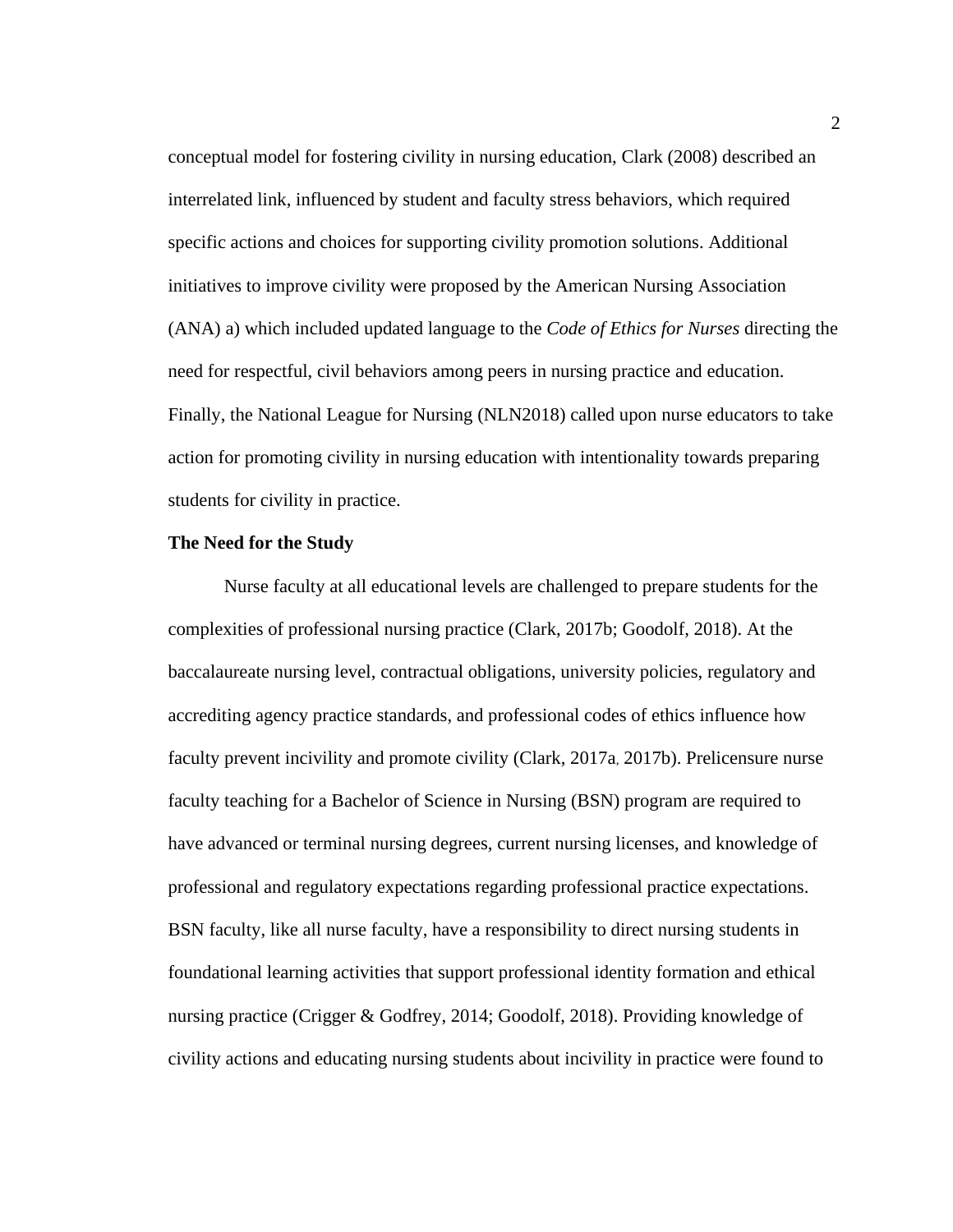prepare new nurse graduates with greater confidence for management of incivility in their early practice (Clark, Ahten, & Macy, 2014).

#### <span id="page-15-0"></span>**Social Implications**

To reduce or prevent incivility in nursing education, nurse educators have important responsibilities for implementing civility promotion solutions (Clark, 2017b). Nurse faculty were encouraged to promote civility education by the Joint Commission (2015) and the ANA (2015) to prepare new graduate nurses for skills needed to improve patient outcomes and promote respect among peers. Reversing or preventing incivility, which requires knowledge of civility actions or decisions, impacts social change through supporting positive learning environments and preparing nursing students with civility skills needed in practice (Clark, Nguyen, & Barbosa-Leiker, 2014). Finally, seeking solutions to improve civility knowledge and actions while in nursing school has the potential to prepare new graduate nurses to effect social change with practice and knowledge of civil behaviors for in the healthcare workplace (Joint Commission, 2015).

#### **Background**

<span id="page-15-1"></span>Civility measures are needed to address the wide spectrum of uncivil behaviors that negatively influence work and learning environments (Clarke, 2017a). In the healthcare workplace, incivility between healthcare workers threatened morale, nurse retention, patient safety, and lead to substantial legal and financial consequences (Joint Commission, 2016). In nursing education, the rising incidences of incivility and bullying contributed to faculty and student stress across the academic environment, resulting in both student and faculty attrition (Clark, 2017b). Incivility researchers also found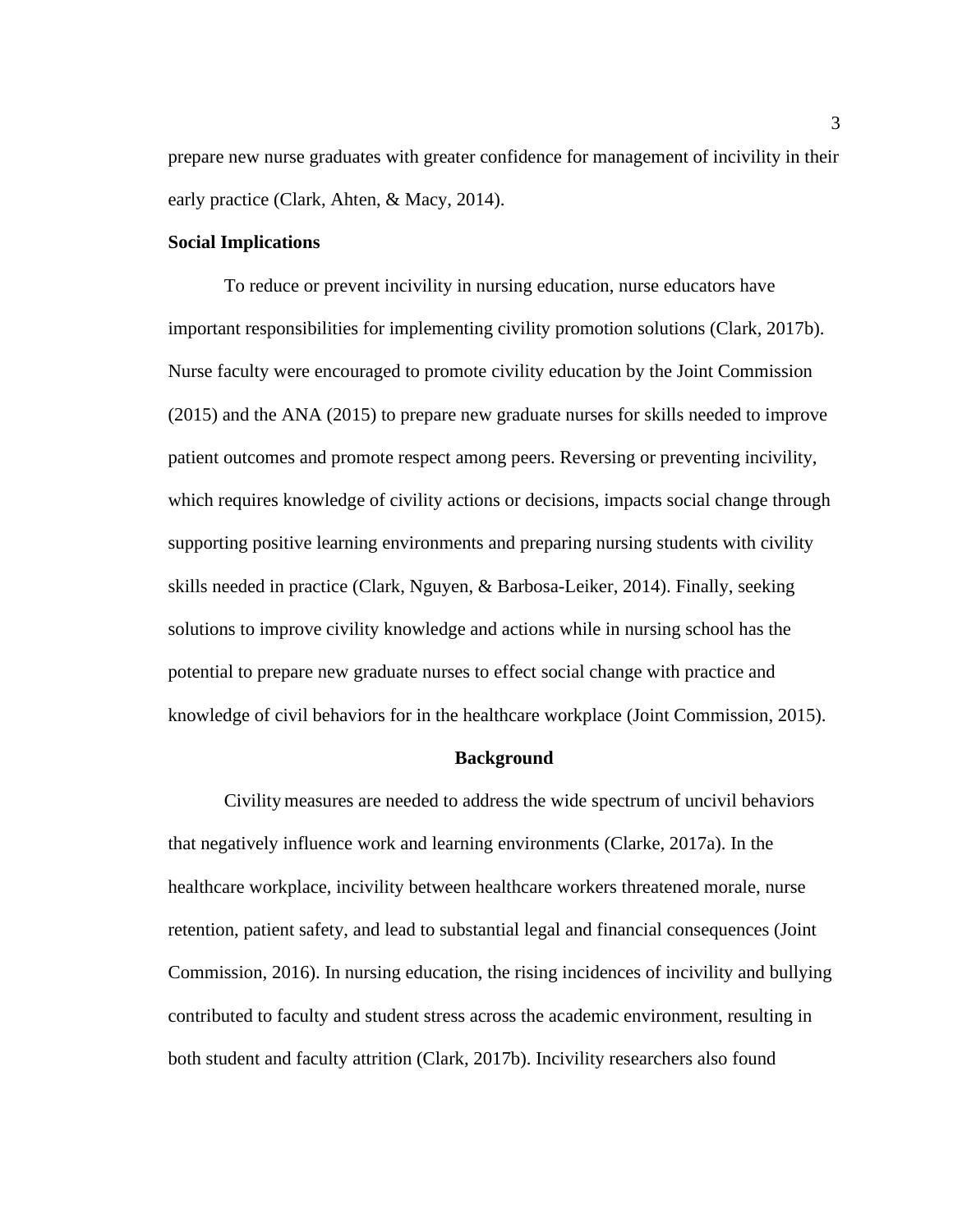evidence of student incivility directed against other students (Sauer, Hannon, & Beyer, 2017) and towards faculty (Luparell, 2004). Students have also reported experiencing incivility perpetuated by faculty (Mott, 2014). Researchers reported findings of incivility between faculty members demonstrated cases of low morale and dissatisfaction in the academic workplace (Muliira, Natarajan, & van der Colff, 2017). Understanding the varied ways that incivility occurs, and by whom, informs nurse faculty on possible approaches to promoting civility (Clark, 2017b). Although many researchers recommend possible solutions for promoting and achieving civility in the academic workplace and learning environment (Clark, 2017a, 2017b; Muliira et al., 2017), a research gap existed regarding how nurse faculty can take action and choose approaches to civility.

#### **Problem Statement**

<span id="page-16-0"></span>Nursing faculty provide the initial guidance and facilitation of education to prepare students for the challenges and realities of the workplace (Crigger & Godfrey, 2014). In response to the crisis of rising nursing workplace incivility, the ANA (2015a) revised the *Code of Ethics for Nurses* to include recommendations that nurses respect coworkers and "promote a culture of civility" (p. ). In a similar response to the severity of this problem, the Joint Commission (2016) called on nurse educators to provide education about incivility before entering practice to promote greater knowledge and skills for civility behaviors.

Developing and promoting a culture of civility in nursing education requires knowledge of how to evaluate and prevent situations of incivility (Clark, 2017b). Student stress and fears of failure due to strict nursing program policies were shown to contribute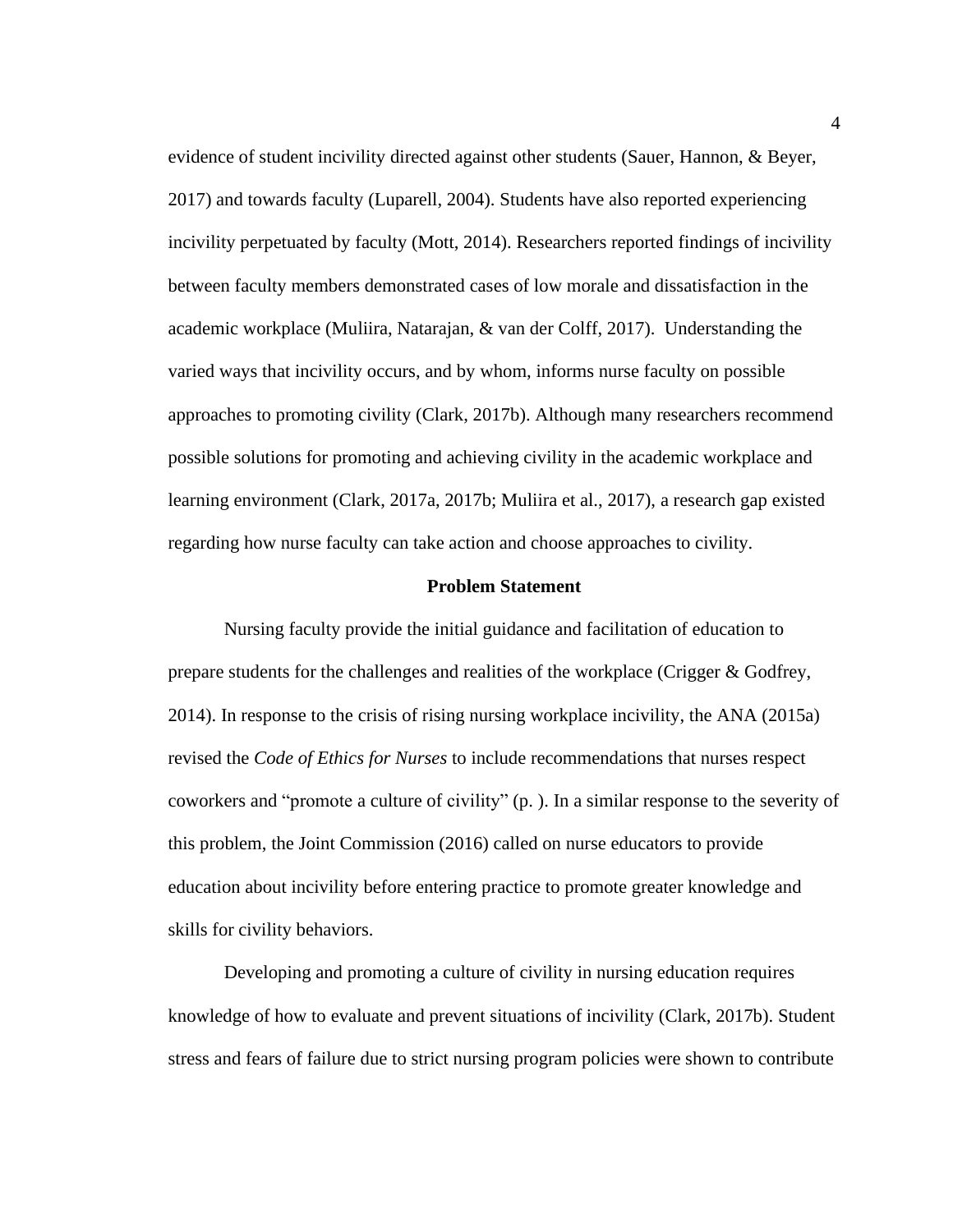to incidents of undesirable student behaviors (Tharani, Husain, & Warwick, 2017). Stress was shown to be a mitigating factor along the continuum between incivility and civility (Clark, 2017b). Incivility was found to cause secondary stress on nursing faculty, which threatened faculty satisfaction and retention amidst reported faculty shortages (Owens, 2017). Uncivil behaviors by nurse faculty towards nursing students were also found to incite uncivil student behaviors (Clark, 2017b). Despite proposed conceptual models to promote or advance civility in nursing education (Clark, 2017b; Shanta & Eliason, 2014) and research of potential civility promotion educational strategies (Authement, 2018), there was a lack of evidence to explain specific decisions and actions taken by baccalaureate nurse faculty to advance civility in their practice.

#### **Purpose of the Study**

<span id="page-17-0"></span>The purpose of this qualitative descriptive study was to explore civility promotion choices and actions of baccalaureate nurse educators working in university BSN programs. In this study, I also considered how nurse educators were influenced in developing and promoting specific educational and management strategies to improve knowledge and practice of civility among students. Institutional and program policies that influenced or supported baccalaureate faculty members in their decisions for promoting civility were considered in the study. A qualitative descriptive research design was selected to provide a naturalistic approach to determining how participants describe shared experiences (Willis, Sullivan-Bolyai, Knafl, & Cohen, 2016). The phenomenon of interest, civility promotion actions and decisions, were representations of the activities taken by baccalaureate faculty members to promote civility in nursing education. The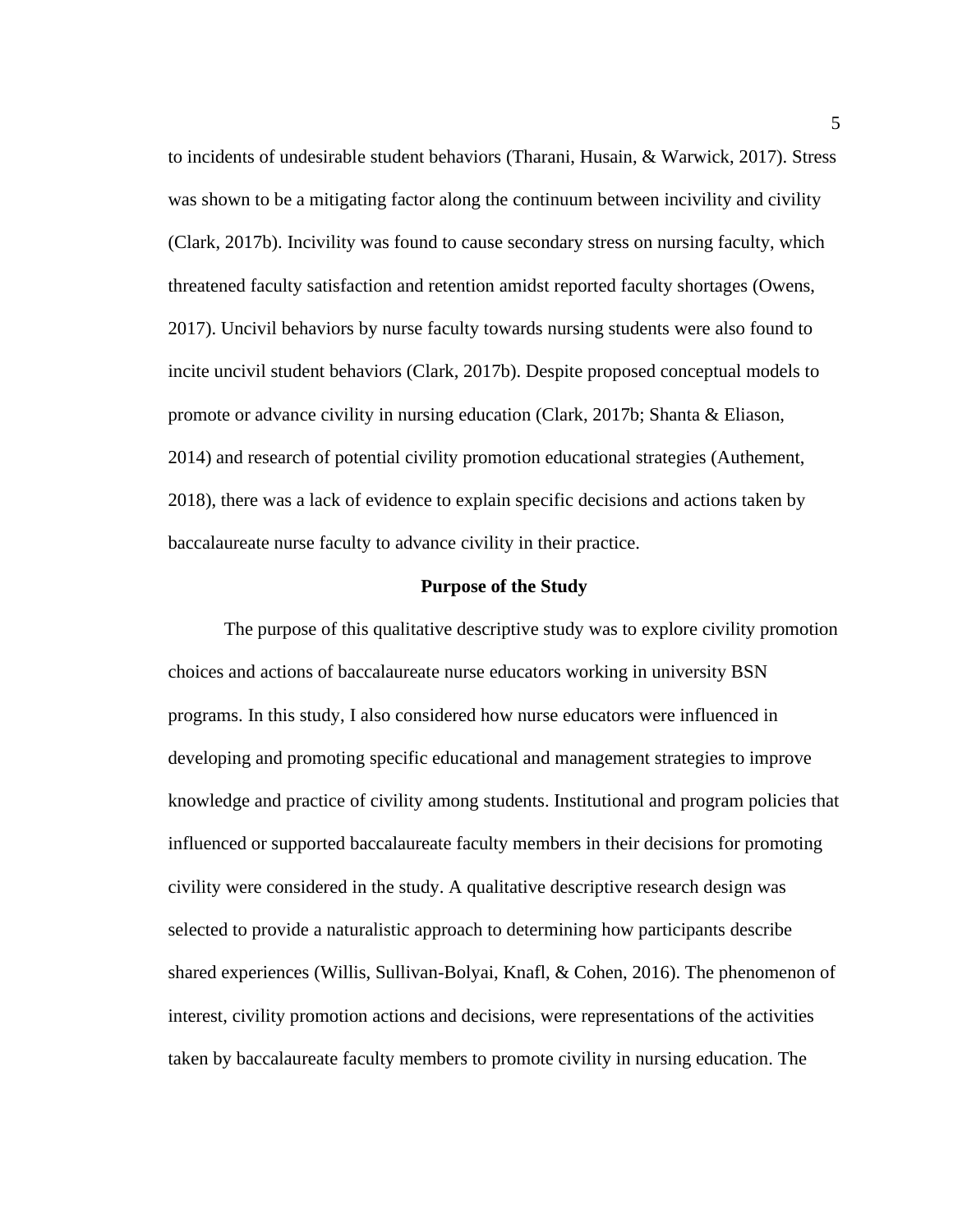participants and setting for this study provided important evidence of how nurse nursing faculty interact with students, other faculty, and how they maintain institutional and other regulatory standards.

#### **Research Question**

<span id="page-18-0"></span>This study was designed to answer to the following question: What are the civility promotion decisions and actions of prelicensure, baccalaureate nurse faculty?

#### **Theoretical Foundation**

<span id="page-18-1"></span>The theory of bioethical symphonology was used as the theoretical foundation for this study. The origins of this theory were originally proposed as a grand nursing theory by Husted and Husted (2008). Husted and Husted first proposed the theory of bioethical symphonology as a framework to explain ethical decision making used by nurses in varied areas of nursing practice. Burger, Kramlich, Malitas, Page-Cutrara, and Whitfield-Harris (2014) applied the theory of bioethical symphonology as a framework to support solutions for faculty incivility. In applying this theory, Burger and fellow researchers aligned theoretical concepts and provided exemplars that illustrated ethical decisionmaking assumptions for improving incivility. This theory was also useful as a lens to explore how the principles of autonomy, freedom, objectivity, beneficence, and fidelity support the decisions and actions taken by faculty to promote civility within the professional expectations of students, faculty, and nurses. The principles of this theory had clear application to the ethical foundations of the nursing profession and center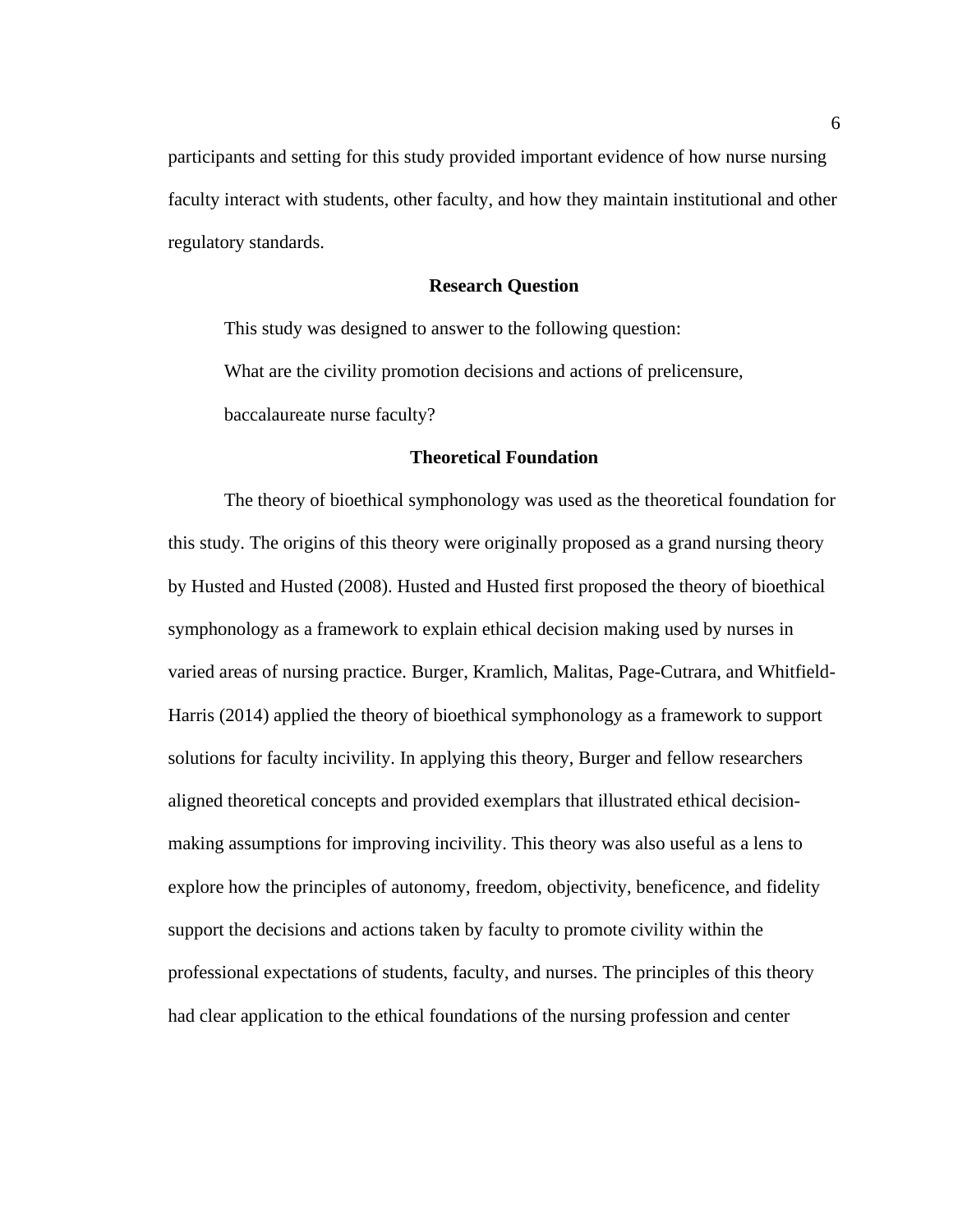around the meaning of the word, symphonology, which has Greek origins for expressing agreement (Husted & Husted, 2008).

#### **Nature of the Study**

<span id="page-19-0"></span>A qualitative descriptive design was applied to this study. Common features of a qualitative descriptive design, which were included in this study, were semistructured individual interviews, applications of theory or conceptual models to the design, the use of thematic analysis, and the use of purposeful sampling to generate rich data which answers specific questions (Colorafi & Evans, 2016). Qualitative description studies are considered a distributed residual category of qualitative methodology which follows a naturalistic approach, incorporates thematic analysis, and incorporates a variety of theoretical or conceptual frameworks (Sandelowski, 2010). A qualitative descriptive research design was implemented by Holtz, Rawl, and Draucker (2018) to explore student perceptions of faculty incivility, which elicited themes of varied faculty behaviors. In their approach, Holtz and associates also incorporated individual, semistructured interviews and thematic analysis of the data.

The sampling process of this study commenced following approval by the Walden University Institutional Review Board (IRB). A purposive sampling strategy was used to identify BSN programs with accreditation of the Commission of Collegiate Nursing Education (CCNE). The CCNE online directory was used to search programs within the southeastern United States and included the states of Florida, Georgia, North Carolina, South Carolina, and Virginia. The directory was useful for providing nursing program websites, nursing director names, program levels, and current accreditation status.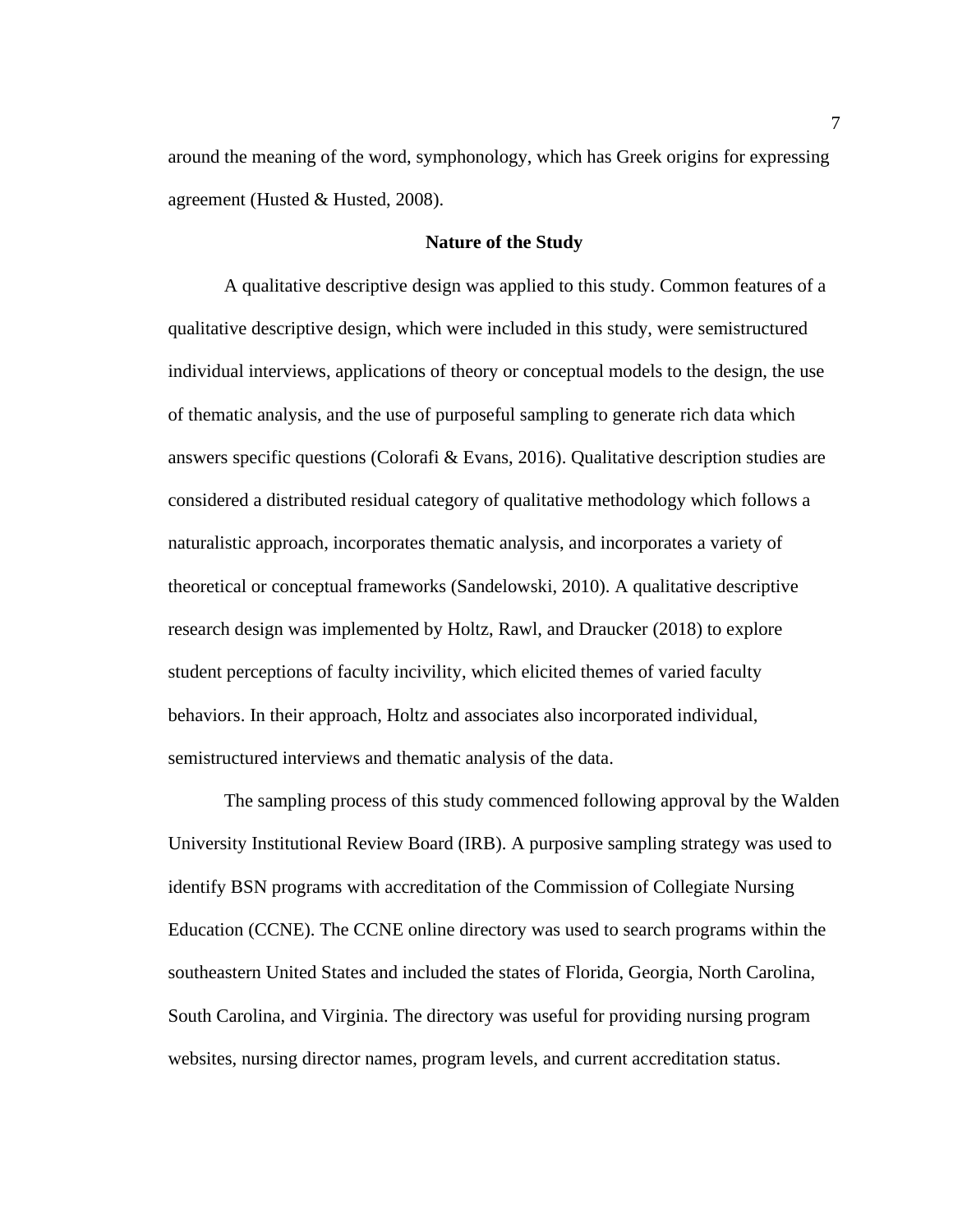Faculty email addresses, when publicly available on program websites, were used to directly recruit participants. If faculty contact information was not accessible on the public website, the program director would be asked to forward participant invitations to qualified staff. Originally, I had considered using snowballing attempts at nursing conferences and networking through nursing education organizations then decided against this strategy. My goal for sampling was to secure and interview between five to fifteen participants, with the final number of participants guided by the saturation of specific themes and redundancy of responses derived from the data (Guest, Bunce, & Johnson, 2006). Fifteen participants were interviewed and included after evaluation of responses indicated saturation.

A qualitative descriptive design was an appropriate study methodology because it allowed for varied types of sampling and coding strategies (Colorafi & Evans, 2016). Selection of study participants was limited to nurse faculty with active nursing licenses who were employed full-time in a CCNE-accredited, prelicensure BSN program. Following receipt of participant consents, interviews with eligible participants were scheduled with a web conferencing product called Zoom. The Zoom conference platform was chosen as the setting for conducting live interviews with the ability to have video or audio-only options and the ability to use telephone conferencing, secure cloud storage, and record meetings (Zoom Video Communications, Inc., 2019). Following each interview, I transcribed the interview recordings and analyzed each transcript individually using thematic analysis.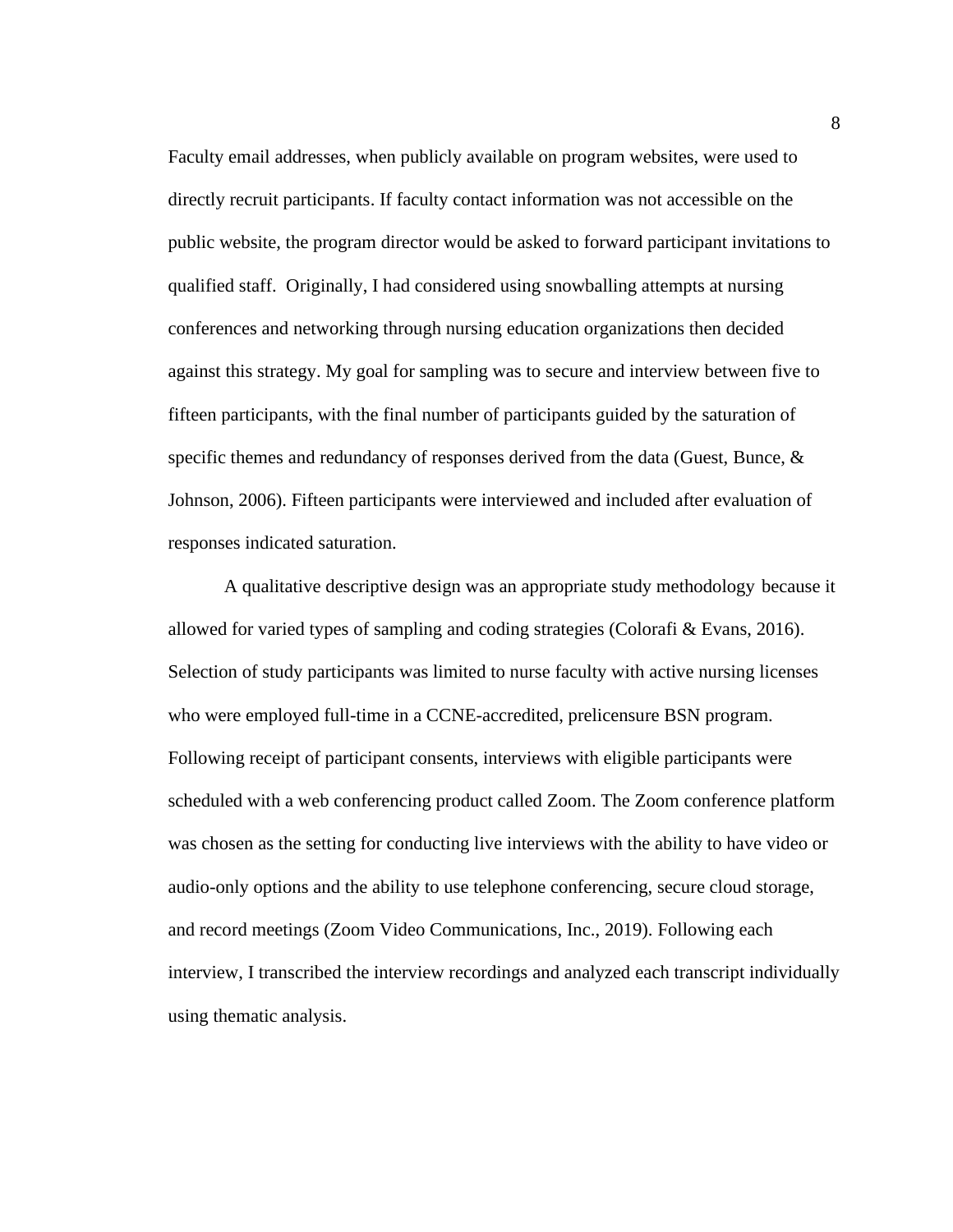#### **Definitions**

<span id="page-21-0"></span>The phenomenon of interest in this study are civility promotion actions and decisions. The terms defined in this section are provided in order to explain important concepts related to this study. More specifically, defining these terms provides context to nurse students' actions and decisions to promote civility and recognize evidence of incivility, as well as how incivility, civility actions, and ethical principles are strongly related and applicable to the professional standards of nurses (Clark, 2017a).

*Academic Incivility*: Academic incivility was identified as varied types of disrespectful behaviors displayed by either students or faculty in the class or clinical setting (Clark, 2017b).

*Autonomy:* Nurse faculty practice autonomy when making decisions for students and promote greater awareness of professional values or knowledge for student autonomy (Shanta & Eliason, 2014). Exercising autonomy varies among individuals due to unique qualities and education which influences an individual's decisions or actions (Husted et al., 2015).

*Beneficence:* In the professional expectations of healthcare practitioners, beneficence refers to doing what is right for others and avoiding harm (Husted et al., 2015).

*Civility:* Clark (2017a) described civility as individual actions that demonstrate a profound respect for individuals, including those of diverse backgrounds, and provide a foundation for developing common ground (p. 10). The ANA (2015) guided nurses to treat colleagues with respect and to create a "culture of civility" (p. 4). In the operation of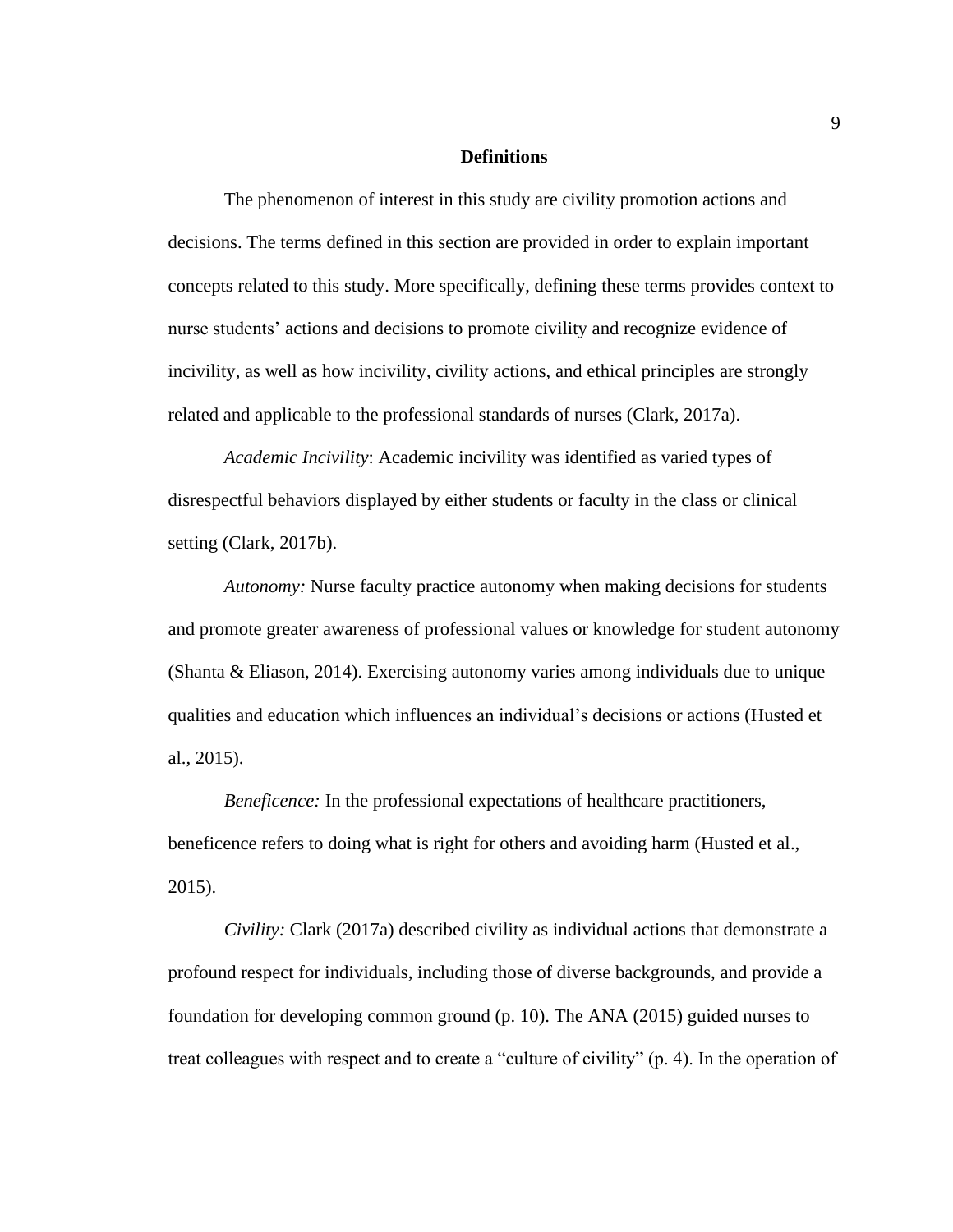civility, individuals can share different ideas and discourse in a professional and respectful manner (Authement, 2016).

*Civility Promotion:* A collection of varied activities that provide nurse faculty and students with opportunities to collaborate towards shared visions of respectful transactions and educational strategies for educating participants about uncivil behaviors that threaten a health academic workplace (Williamson, 2018).

*Fidelity:* Faculty actions to advocate for student success and support are responsibilities which exemplify fidelity (Tinnon, Masters, & Butts, 2018). The process of fidelity is also represented through a faculty actions towards achieving a valued commitment with students (Husted et al., 2015).

*Freedom:* The operational definition of freedom includes individual rights towards exercising actions within a legal or ethical framework (Burger et al., 2014). Freedom requires an individual to be motivated and self-directed towards taking actions within the norms and values of the profession (Husted et al., 2015).

*Incivility*: The use of the term *incivility* includes a wide array of inconsiderate and disrespectful behaviors (Lachman, 2015). Uncivil behaviors, which are collectively called "incivility," occur along a continuum that includes milder examples of behaviors to higher levels of behaviors that are oppressive and threatening (Clark, 2017b).

*Objective Awareness:* In the theory of bioethical symphonology, the concept of objective awareness includes recommendations for nurses to be objectively aware of interactional situations and to address the situation with ethical principles (Husted et al., 2015).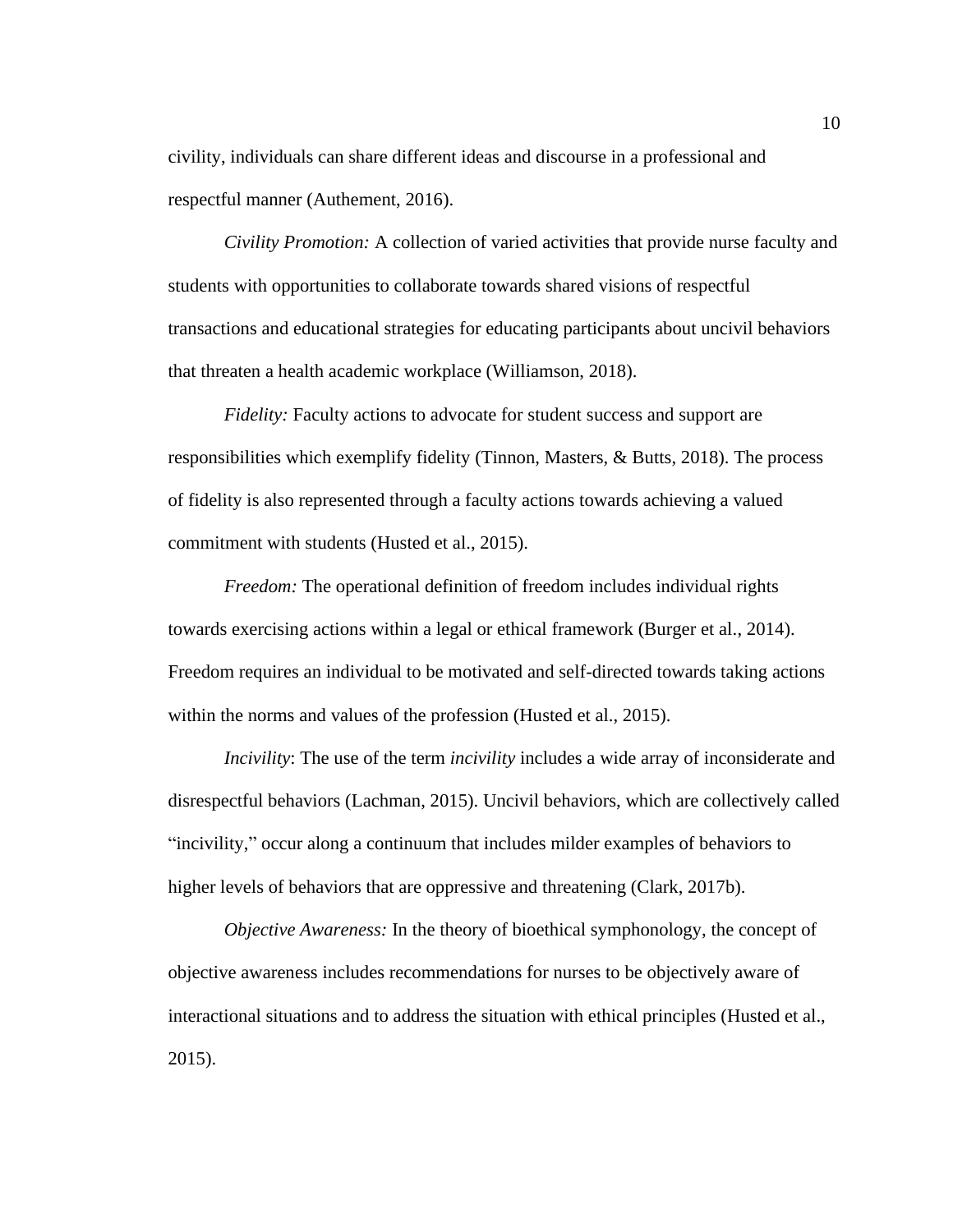*Symphonology:* The meaning of symphonology has origins to the Greek word, *symphonia,* which refers to making agreements (Husted & Husted, 2008). The everyday experiences of nurses caring for patients require an implicit and explicit agreement for the care offered and provided (Husted et al., 2015).

*Workplace incivility*: Nurses working in hospitals have reported a wide range of uncivil behaviors that contributed to risks to patient outcomes, nurse confidence, nurse illnesses, and thoughts of leaving the practice (Laschinger, 2014). Workplace incivility in hospitals includes descriptions of incivility, bullying, and horizontal violence which negatively impacted the wellbeing of nurses in the healthcare workplace environment (Lachman, 2014). Many factors are attributed to workplace incivility, including poor management and lack of support and civility policies (Smith, Morin, & Lake, 2018).

#### **Assumptions**

<span id="page-23-0"></span>Multiple assumptions about faculty and civility promotion are relevant to this study. My first assumption was that faculty recognize that civility is an ethical responsibility of professional behavior required for the education and preparation of students to enter professional nursing practice (Goodolf, 2018). My second assumption was that nursing faculty are guided in their civility actions by ethical nursing standards and evidence-based teaching practices (Clark, 2017a). A third assumption was that nursing faculty have a degree of autonomy and freedom within their universities to direct students in civility promotion and education using varied educational strategies that promote student learning (Clark, 2018b). The fourth, and final, assumption was that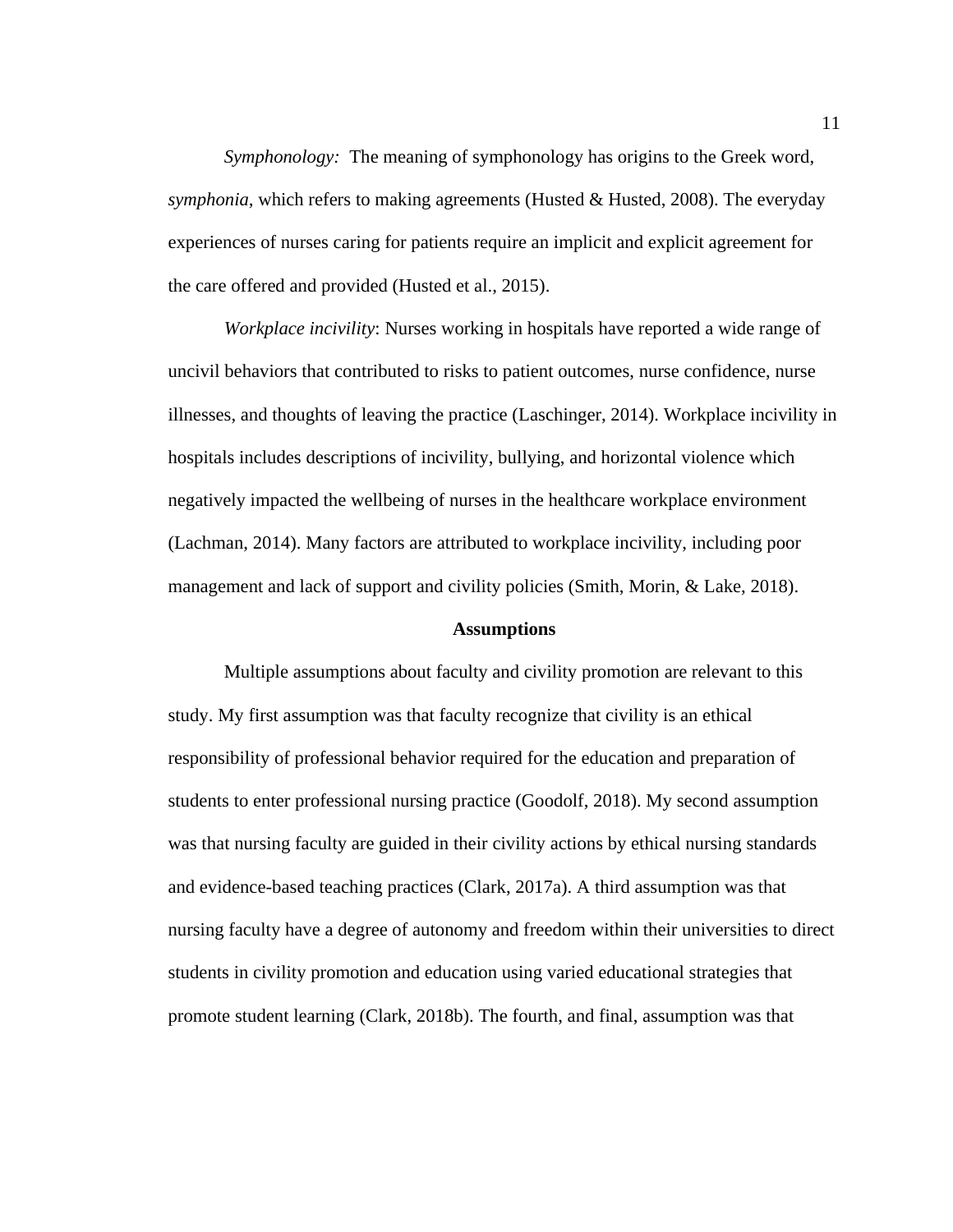faculty must be role models for their students and mentor fellow faculty in their practice to be safe, civil nurses (Clark, 2017b).

Assumptions for this study were found to be relevant to actions taken by baccalaureate nurse faculty to promote civility in their academic practices. Nursing educators directly influence how students begin their professional journey in nursing through the actions in the educational environment (Crigger  $\&$  Godfrey, 2014). Without the confirmation of these assumptions, I would not be able to explore civility promotion actions and decisions of baccalaureate nursing faculty within the framework of this study.

#### **Scope and Delimitations**

<span id="page-24-0"></span>The scope of the study was to explore the actions and decisions of baccalaureate nurse faculty when promoting civility in their educational practices. In academic practices, nurse faculty must adhere to institutional and regulatory guidelines while also considering evidence-based practices to guide their actions in the classroom and clinical learning environments (Clark, 2017a). Faculty must also participate in faculty development and practice competencies to maintain current knowledge of advancing nursing practice and teaching responsibilities. Additional expectations for meeting program and accreditation guidelines influence how faculty members direct activities in the academic workplace. Nurse faculty also have departmental responsibilities for curriculum development and program accreditation which requires student input and levels of satisfaction in program outcomes (Clark, 2017a). The findings of this study have the potential to provide new knowledge and evidence of how academic civility is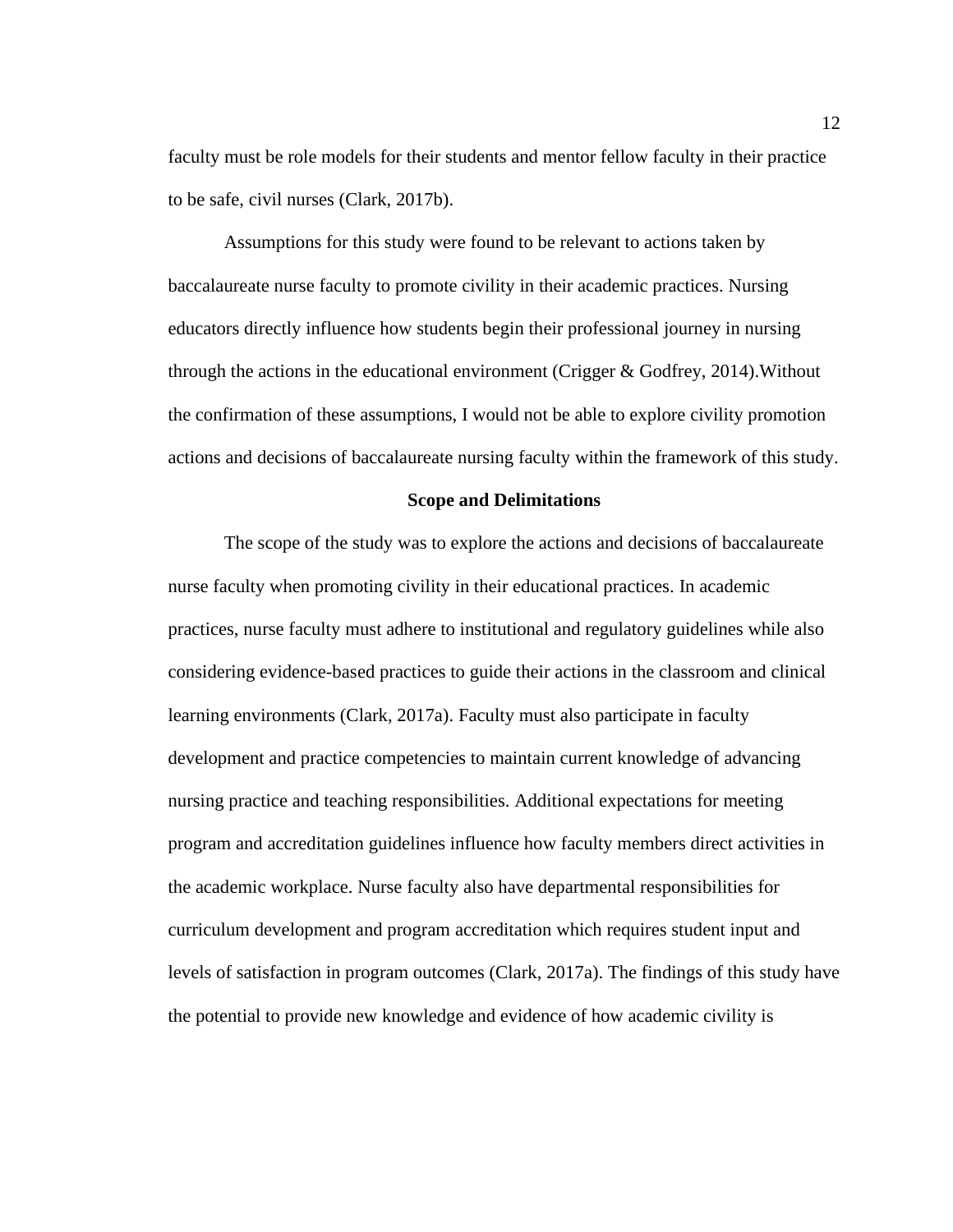successfully promoted and how nurse faculty are led in their decisions for civility promotion strategies.

Only nursing faculty from accredited, baccalaureate nursing programs were considered for this study. Accreditation is a quality process which ensures that nursing faculty and programs adhere to evidence-based practices and professional standards to ensure that program outcomes are met (Halstead, 2017). The Commission of Collegiate Nursing Education (CCNE) accredits prelicensure nursing programs for baccalaureate preparation or higher. In this study, I used the CCNE website directory to locate nursing programs at BSN level. The transferability of my qualitative results are dependent upon my careful steps in my sampling process and for my consistency in following interview protocol with all participants (Patton, 2015).

#### **Limitations**

<span id="page-25-0"></span>All qualitative researchers anticipate addressing limitations for their study through careful attention to the research design and their roles in the research (Patton, 2015). In consideration for possible limitations, I carefully implemented my purposive sampling plan, followed my interview protocol for data collection, kept an audit trail of my research activities, and immersed myself in the data during the data analysis process to improve the credibility and quality of this research.

#### <span id="page-25-1"></span>**Participation Selection Limitations**

A purposeful sampling process was implemented in this study. In order to find faculty from CCNE accredited programs, I accessed the CCNE online accreditation directory (https://directory.ccnecommunity.org/reports/accprog.asp) to find program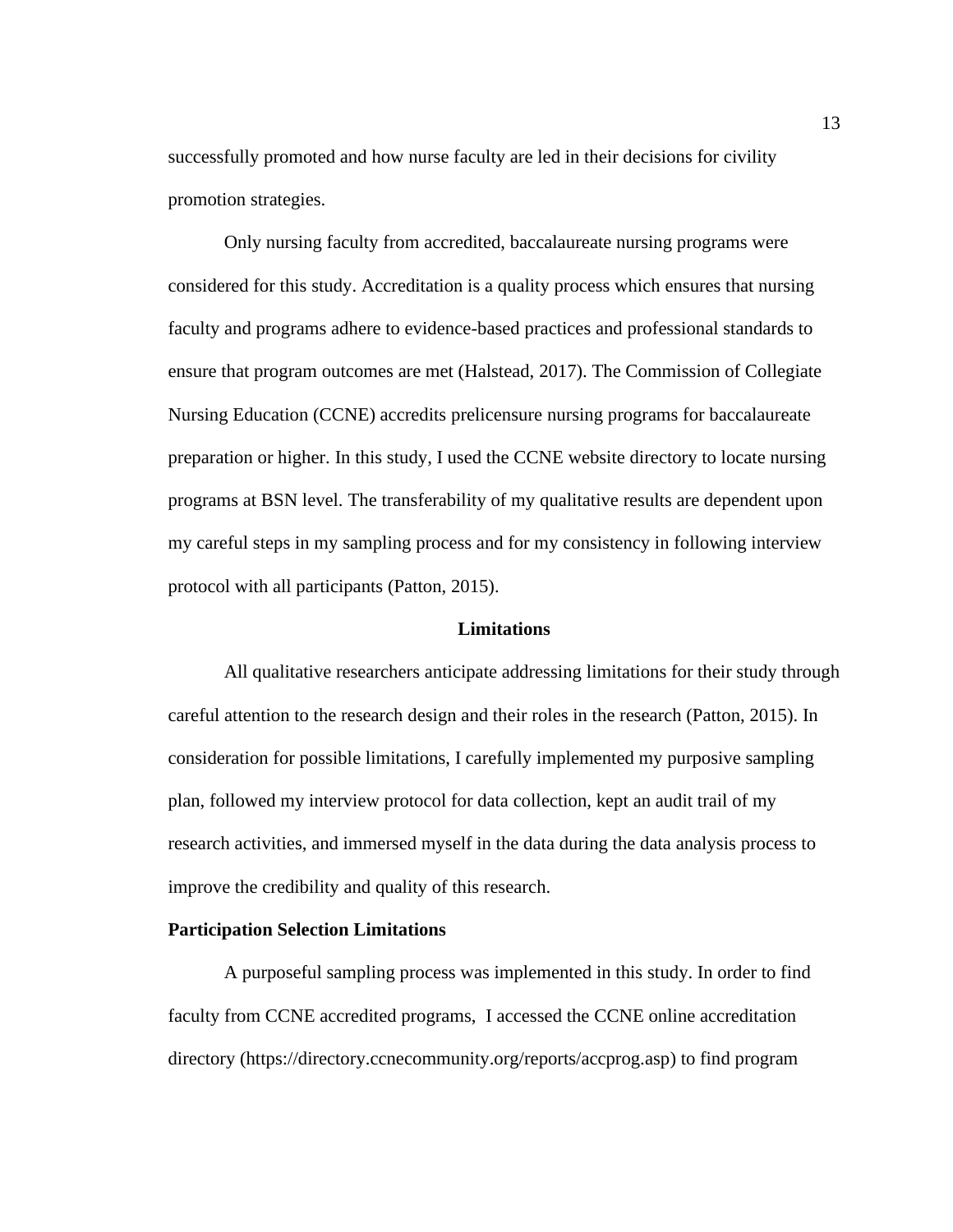information and names of baccalaureate program directors. The CCNE member directory lists names of approximately 780 current program directors of baccalaureate nursing programsin addition to the mailing information and websites of the organizations. The original sampling plan included contacting program directors to assist in distributing the volunteer opportunity to qualified faculty members. Recommendations from the Walden IRB required gaining permission from outside IRBs prior to contacting nursing directors. Further clarification was received from the Walden IRB which allowed contacting nursing faculty directly when email addresses were publicly available. Changes to this plan will be further discussed in chapter three.

The number of participants needed for a descriptive, qualitative design is not easily quantified and, therefore, required careful analysis of each transcript to recognize redundancy and saturation of themes (Guest, Bunce, & Johnson, 2006). Early attempts to gain permission from outside IRBs included emailing over 30 outside IRBs to gain permission to distribute volunteer opportunities. One participant was found through this process. Delays in responses and procedures prompted further clarification in contacting BSN faculty directly. Over 380 volunteer opportunity emails were sent to nursing faculty who were identified as full-time, BSN faculty on the nursing website, ultimately yielding a total of 16 responses.

#### <span id="page-26-0"></span>**Researcher Bias**

The activities and roles of qualitative researchers as instruments in their research may pose risks or limitations within their research (Patton 2015). As the instruments in their research, and through the presuppositions of the qualitative study, researchers may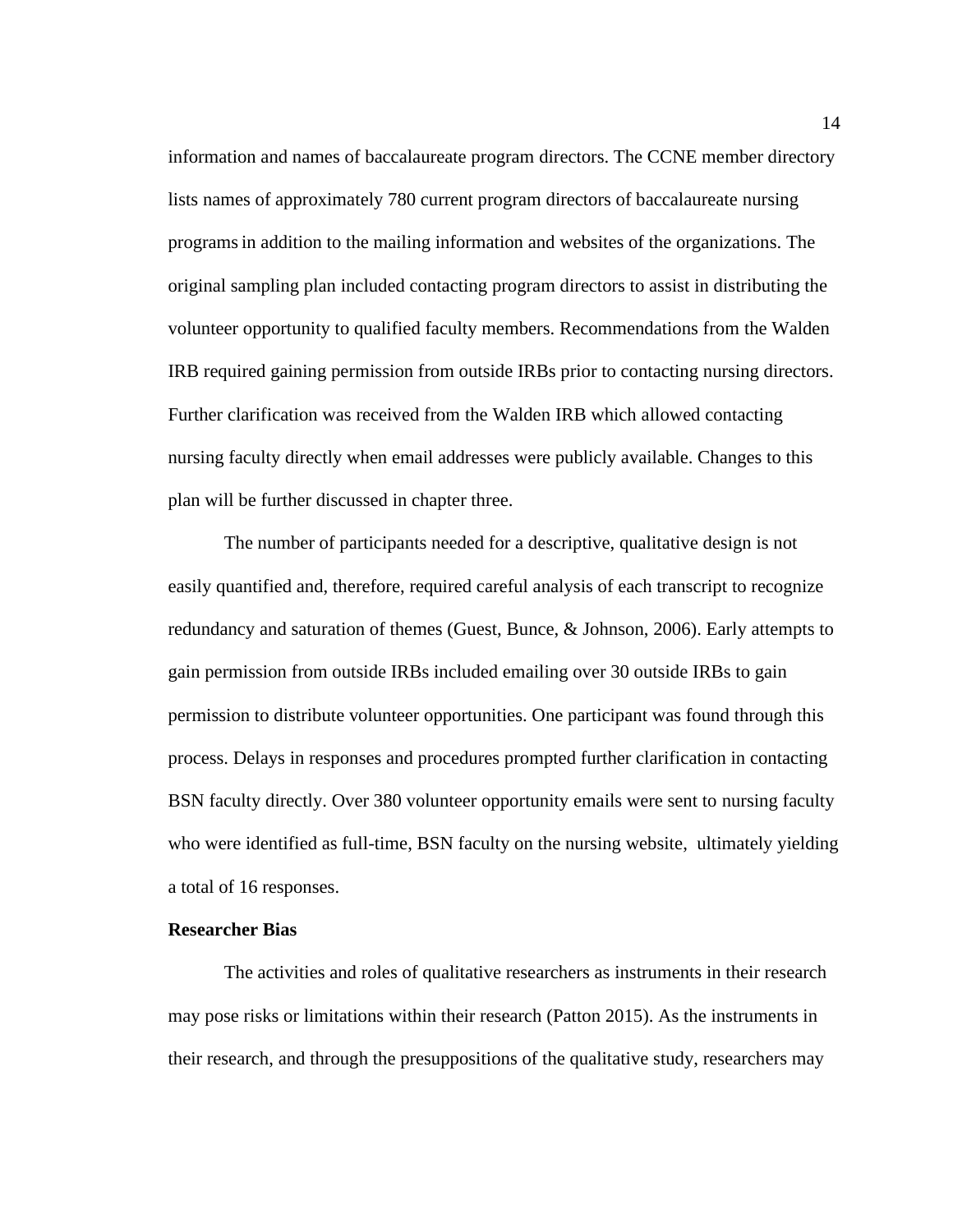risk inserting their own biases or beliefs during the interview or through the interpretation of the data (Patton, 2015). As a nursing faculty member in a baccalaureate nursing program, I took steps to minimize my own bias about civility promotion. The steps I took to minimize this bias included careful development of an interview guide with openended questions, was used as a semi-structured approach, including follow-up questions used with each participant. Member checking was another strategy I implemented to improve the credibility of qualitative research and to reduce limitations to the data collection process (Burkholder, Cox, & Crawford, 2015). As a final measure to prevent bias, I provided each participant with a copy of the transcribed interview and my preliminary analysis for review and as a measure that enabled participants to provide additional comment or edits.

#### <span id="page-27-0"></span>**Data Analysis**

As a novice researcher, my lack of data analysis experience was another consideration regarding limitations of the study. Therefore, all interviews were recorded with the knowledge and consent of each participant. I transcribed the interviews at the conclusion of each interview using an electronic translation program and then compared and corrected verbatim to share with participants. For the first stage of coding, I used an in vivo coding process. In vivo coding, used by many novice researchers, is a process that translates the actual words or phrases of the participants into codes (Saldana, 2014). In addition, I utilized a qualitative software product called  $N$ Vivo<sup>™</sup> to organize the codes. From the initial coding, new codes and categories emerged. The movement of codes to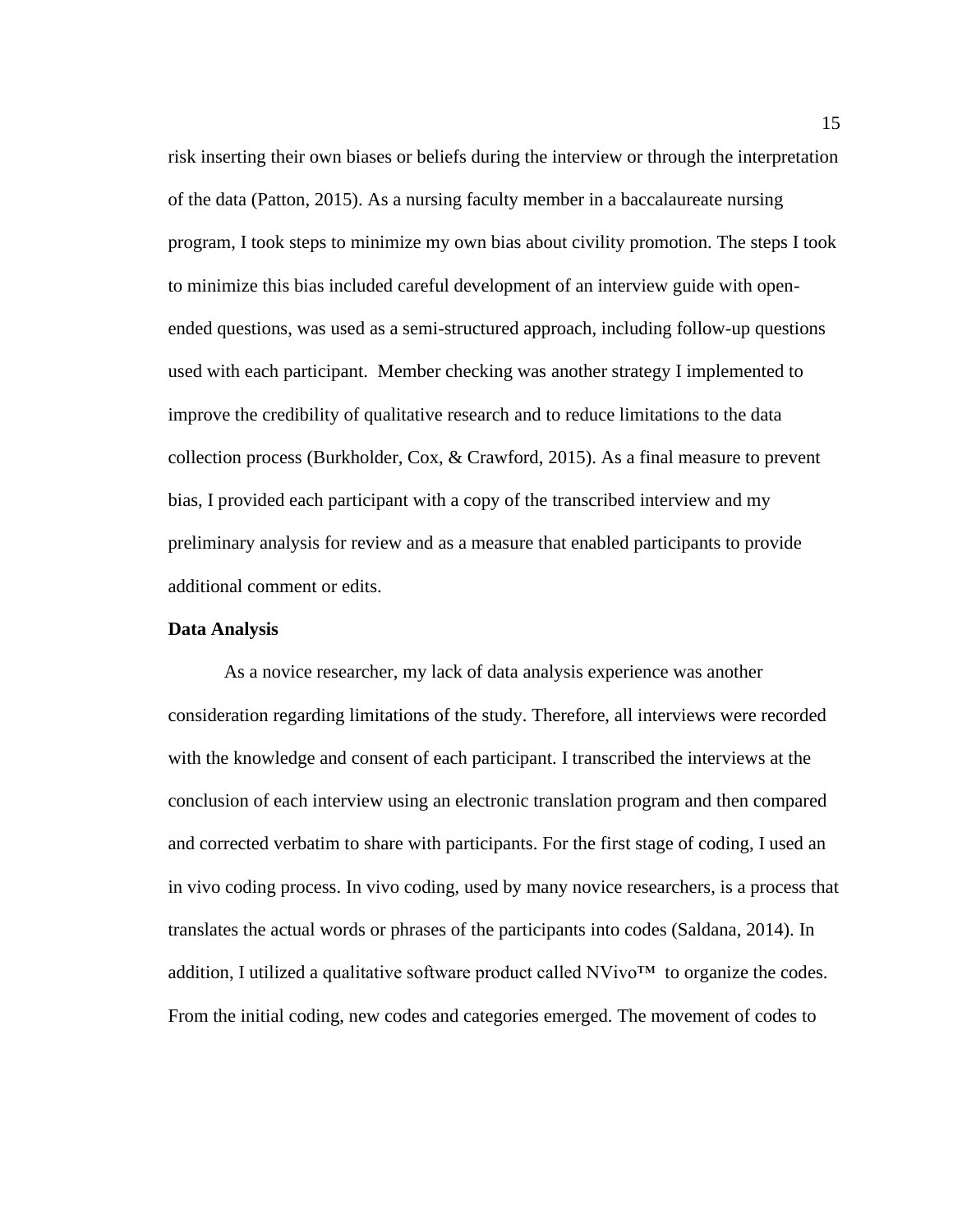categories followed an inductive process of analysis until themes emerged that described the phenomenon of study (Saldana, 2014).

#### **Significance**

<span id="page-28-0"></span>As noted in Walden University's report (2017), Walden University doctoral students have advanced social change through their dissertation research and beyond. The overall significance of this study is that its findings can be to advance social change by gaining knowledge of the types of civility promotion actions and decisions used by prelicensure, baccalaureate nurse faculty. Increasing the knowledge of civility promotion and practice among prelicensure, baccalaureate nurse faculty has the potential to enhance the educational experience of both students and faculty (Clark, 2017b). The information garnered from this study may influence social change through the adoption of new civility polices or programs in nursing education. The findings of my research may also prove beneficial for confirming theoretical proposals by researchers who have noted the close association with concepts of empowerment and the ethical implications of nursing practice (Clark, 2017b; Shanta & Eliason, 2014).

#### <span id="page-28-1"></span>**Significance to Nursing Faculty**

Overcoming incivility through civility strategies leads to improved learning and academic work environments (Clark, 2017a). Building upon existing knowledge of civility choices and actions has the potential to benefit baccalaureate faculty development and program outcomes with evidence of actions and decisions used by other faculty with experience with promoting civility. A secondary benefit of this research is to encourage researchers to further examine how faculty are influenced in their choices to make civility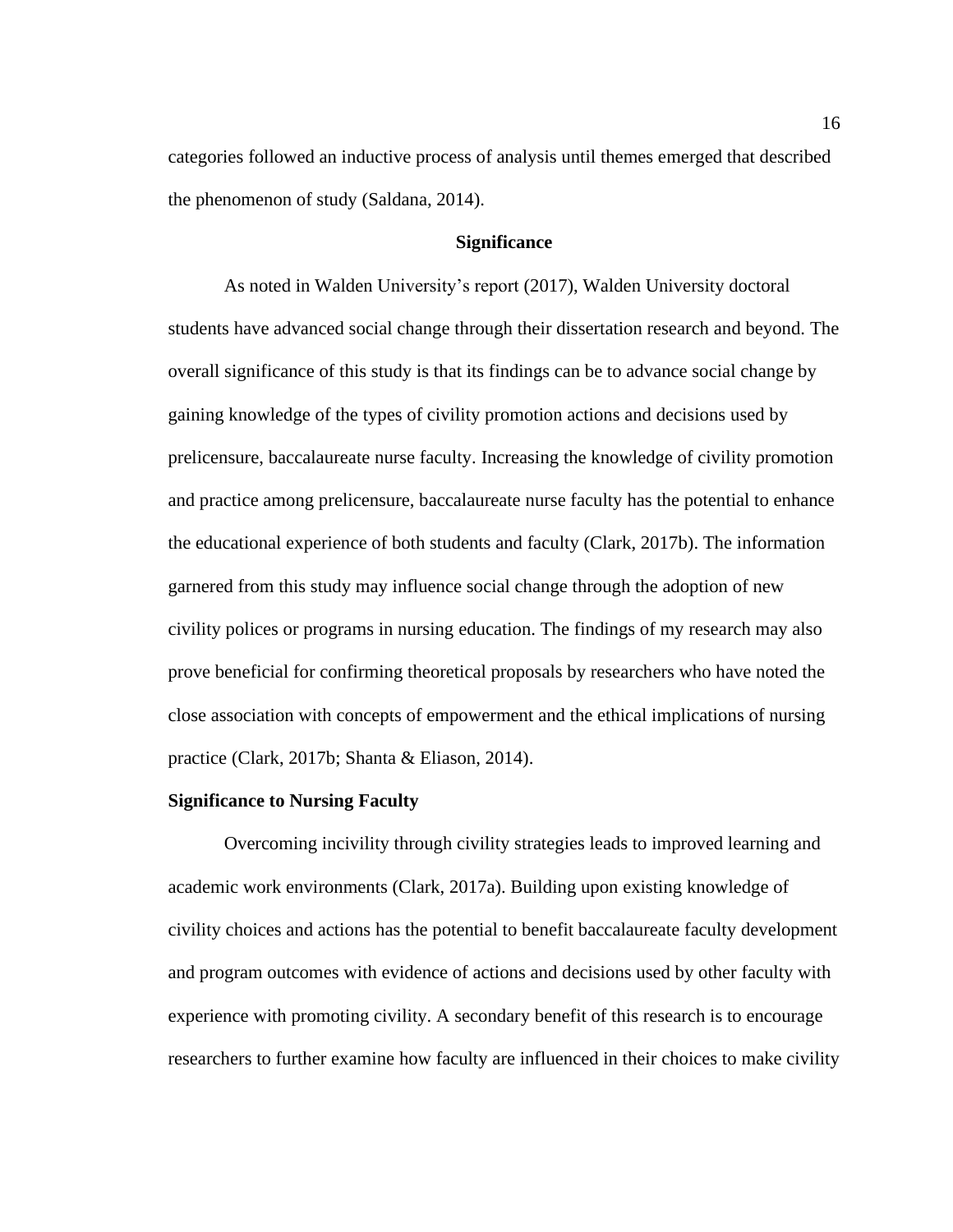promotion actions. Finally, by gaining knowledge of how civility actions are implemented, this study can effect positive social change through providing evidence of how nurse educators are meeting regulatory recommendations to prepare nurse graduates with the skills and knowledge for promoting civility in future practice (Joint Commission, 2015).

#### **Significance to Nursing Students**

This research has secondary benefits for nursing students. Nursing school marks the beginning of professional identity formation for nurses (Goodolf, 2018). Negative interactions between students and faculty create stress which leads to greater risks of uncivil behaviors in the academic setting (Clark, 2017a). Managing incivility or other academically entitled behaviors requires shared responsibilities and actions by both students and faculty to improve learning environments and promote professional formation (Shanta & Eliason, 2014). The knowledge gained by this study could benefit social change by revealing evidence-based strategies to reduce student stress, support student success, and enhance professional identity to prepare students with skills for improving civility in nursing practice. Finally, this study may significantly effect social change through the discovery of student civility initiatives currently being used for advancing civility behaviors among baccalaureate nursing students.

#### **Summary of Chapter 1**

<span id="page-29-0"></span>Civility promotion actions and decisions require knowledge about the detrimental consequences of incivility in academic settings and the benefits of civility within practice environments (NLN, 2018). Incidences of incivility have the potential to decrease nurse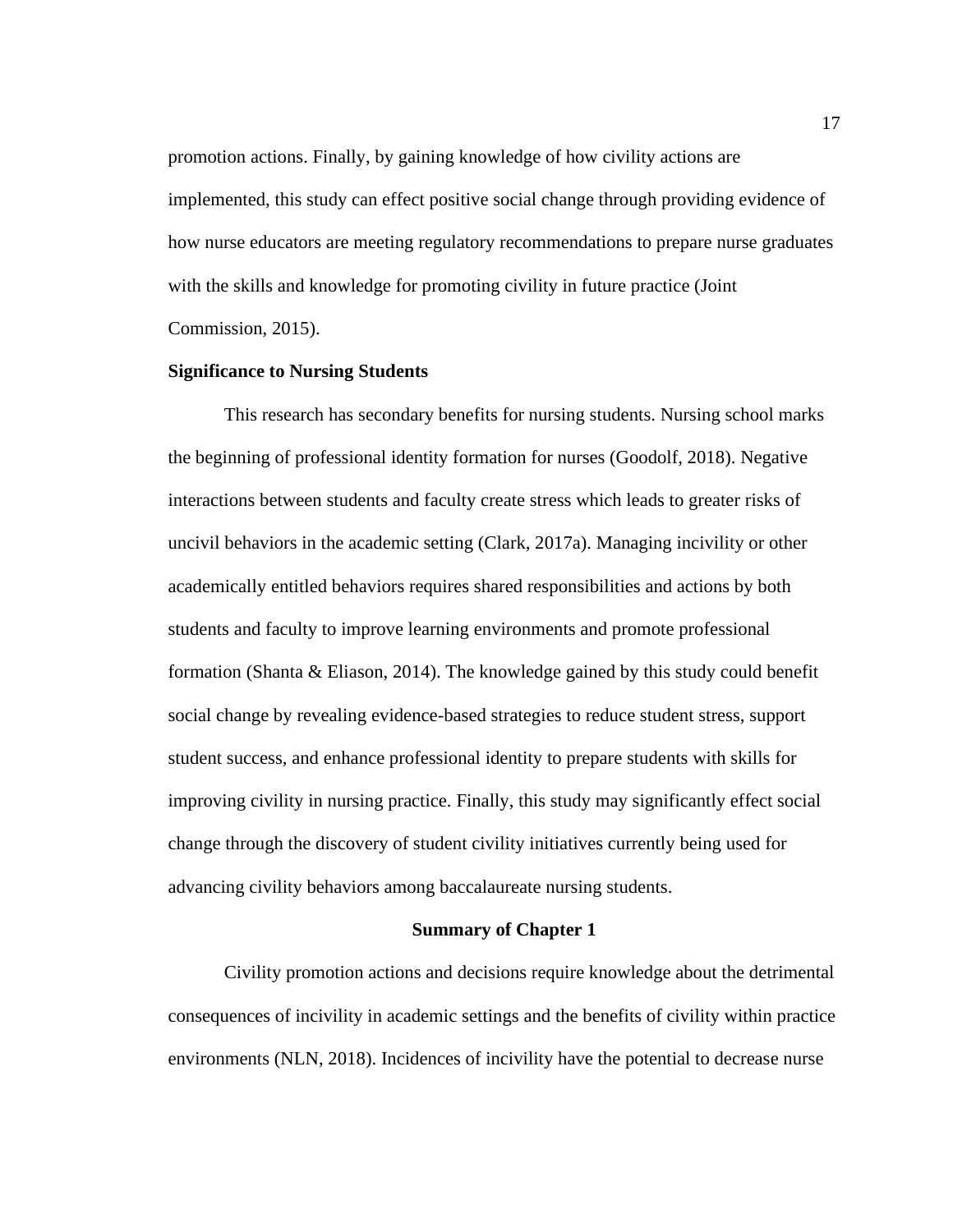workplace satisfaction (Joint Commission, 2016), erode learning environments (NLN, 2018), and compromise ethical nursing obligations of nursing care (ANA, 2015). An understanding of the causes of incivility may provide context on how faculty explore solutions to advance civility in nursing education (Clark, 2017b; Williamson, 2018). Although researchers found evidence of the high prevalence of incivility in nursing practice and education (Clark, 2017b; Clark et al., 2015; Lupparell, 2004; Mott, 2014; Sauer et al., 2017) and discovered that specific interventions increase knowledge about civility (Authement, 2016), less evidence is available in previous studies to explain how nursing faculty made choices and took action to promote civility in their academic practices.

My study was designed to incorporate a qualitative descriptive methodology. Previous researchers applied qualitative descriptive research in order to examine specific problems or shared experiences of individuals within healthcare settings or practices (Willis et al., 2017). The participants of the current study were all full-time, prelicensure nursing faculty who currently teach for a baccalaureate, nursing program. Participants reviewed their transcripts for accuracy and any additional insights. In vivo and descriptive coding methods were used in the process, leading to an iterative process that elicited themes to explain how faculty members are influenced to promote civility. A thorough understanding of the current state of civility promotion and incivility research is needed to inform this study. In Chapter 2, I provided a review of the current literature about incivility prevalence and civility strategies. In addition, I offered an explanation of the theoretical foundation that guided this study. Finally, to demonstrate the applicability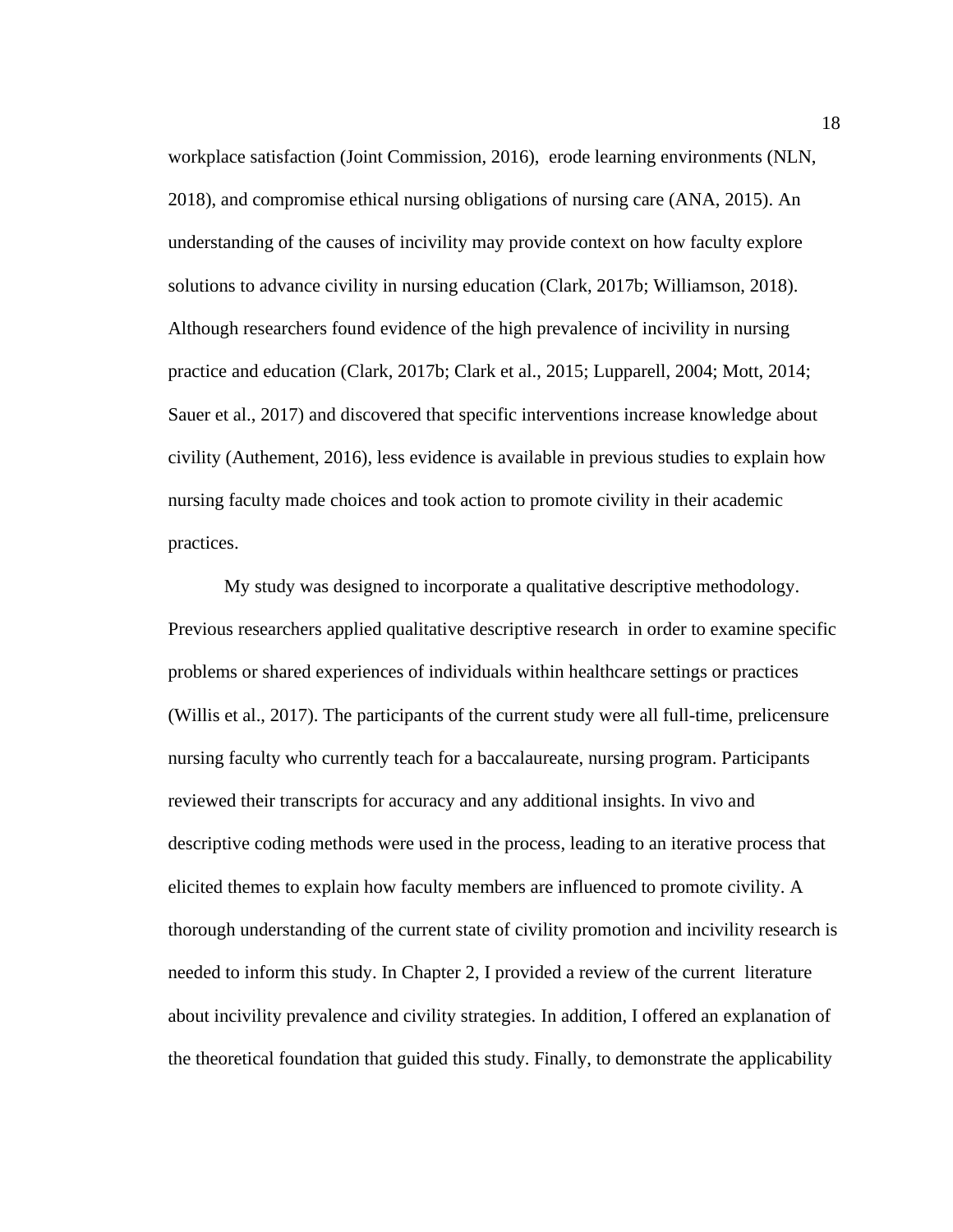of this design to nursing research, I provided examples of qualitative descriptive studies in Chapter 2.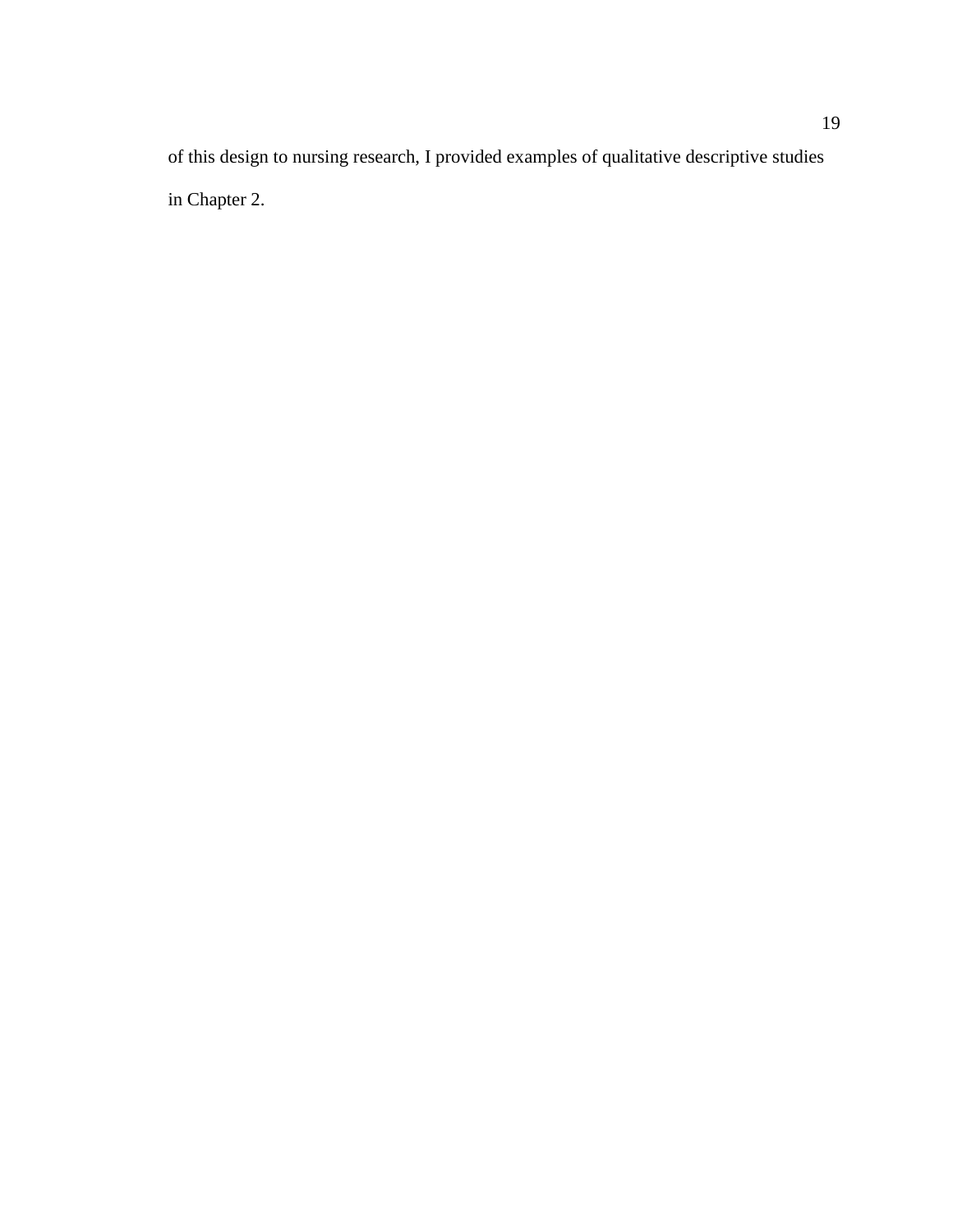#### Chapter 2: Literature Review

#### **Introduction**

<span id="page-32-1"></span><span id="page-32-0"></span>Acts of incivility, bullying, or violence in the workplace pose threats to all individuals involved. Uncivil or threatening behavior in the healthcare workplace also has serious safety, legal, financial, and human resource implications (ANA, 2015b; Joint Commission, 2016). In the academic workplace, a wide range of uncivil behaviors by students and faculty were identified and determined to be a threat to the effectiveness of educational environments, student retention, and faculty satisfaction (Clark, 2017b). In response to widespread incivility in both nursing education and nursing practice, civility education measures were recommended by researchers to prepare new graduate nurses for prevention and management of workplace incivility (ANA, 2015b; Clark, 2017; Joint Commission, 2016). The ethical imperative for improving civility influenced verbiage changes to the ANA (2015a) *Code of Ethics for Nurses*. Additionally, the NLN (2018), an organization which supports educational excellence for professional nursing, recognized the need for promoting a culture of civility within both academic and nursing workplace practices. Workplace incivility impacts patient safety outcomes and erodes the healthcare workplace (Lashinger, 2014). In Chapter 2, I provide an overview of the literature about the significance and prevalence of uncivil behaviors in nursing education, including a discussion of the limited research on civility-promotion strategies. Additionally, I review findings from the literature that support using a framework for promoting civil behaviors in nursing education.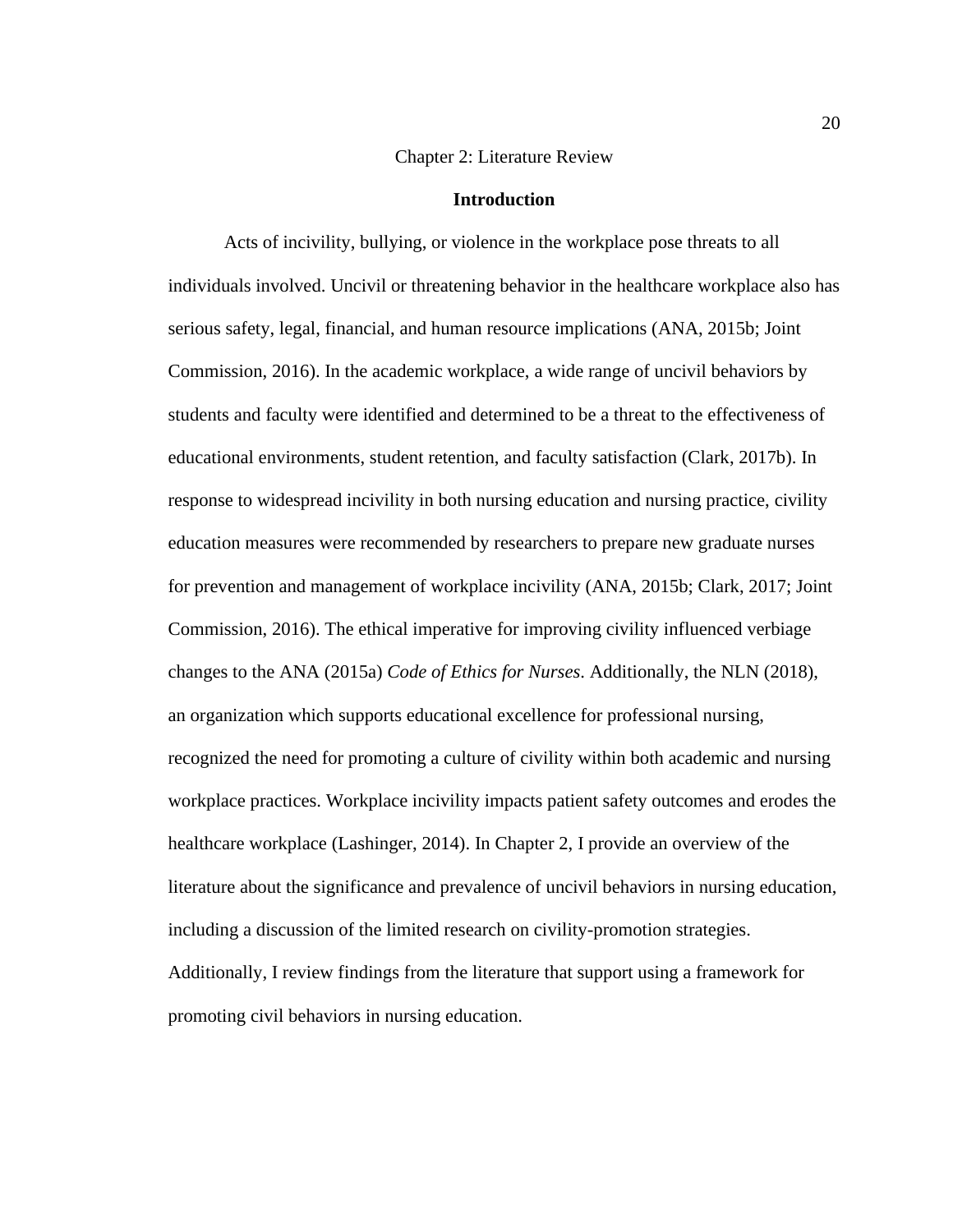#### **Strategy for Literature Review**

<span id="page-33-0"></span>I used electronic databases from the Walden University Library for my search of the literature. The databases included Cumulative Index to Nursing and Allied Health Literature (CINAHL) with Medline, ProQuest Central, Science Direct, PubMed, Ovid Database, ERIC database, and Academic Search Complete with keywords of *civility* and *nurs\*.* I conducted a broad, initial search of peer-reviewed journals, with publication dates between 2014 and 2018, all databases to include dissertations. The cumulative results of using the terms *civility* and *nurs\** yielded 520 total results. Further refinement of the search involved varied combinations of the search terms *incivility, students, faculty, academic, actions and/or strategies and/or management and/or solutions.* Additional sources were found through cross-referencing reference lists from the research

gathered from the electronic databases and by selecting research by author, date, and citation-chaining via Google Scholar. These steps resulted in a total of 64 peer-reviewed articles about civility and incivility in nursing education . Additional searches were conducted to support the findings of the qualitative design, process, and theoretical foundation.

#### **Theoretical Foundation**

<span id="page-33-1"></span>Consideration of using a theoretical foundation or a conceptual model for research depends on the purpose and type of research (Green, 2014). The purpose of this study was to explore the civility-promotion decisions and actions of baccalaureate nurse educators. The theory of bioethical symphonology (Husted et al., 2015) was applied as a theoretical foundation to explore how civility decisions and actions among faculty align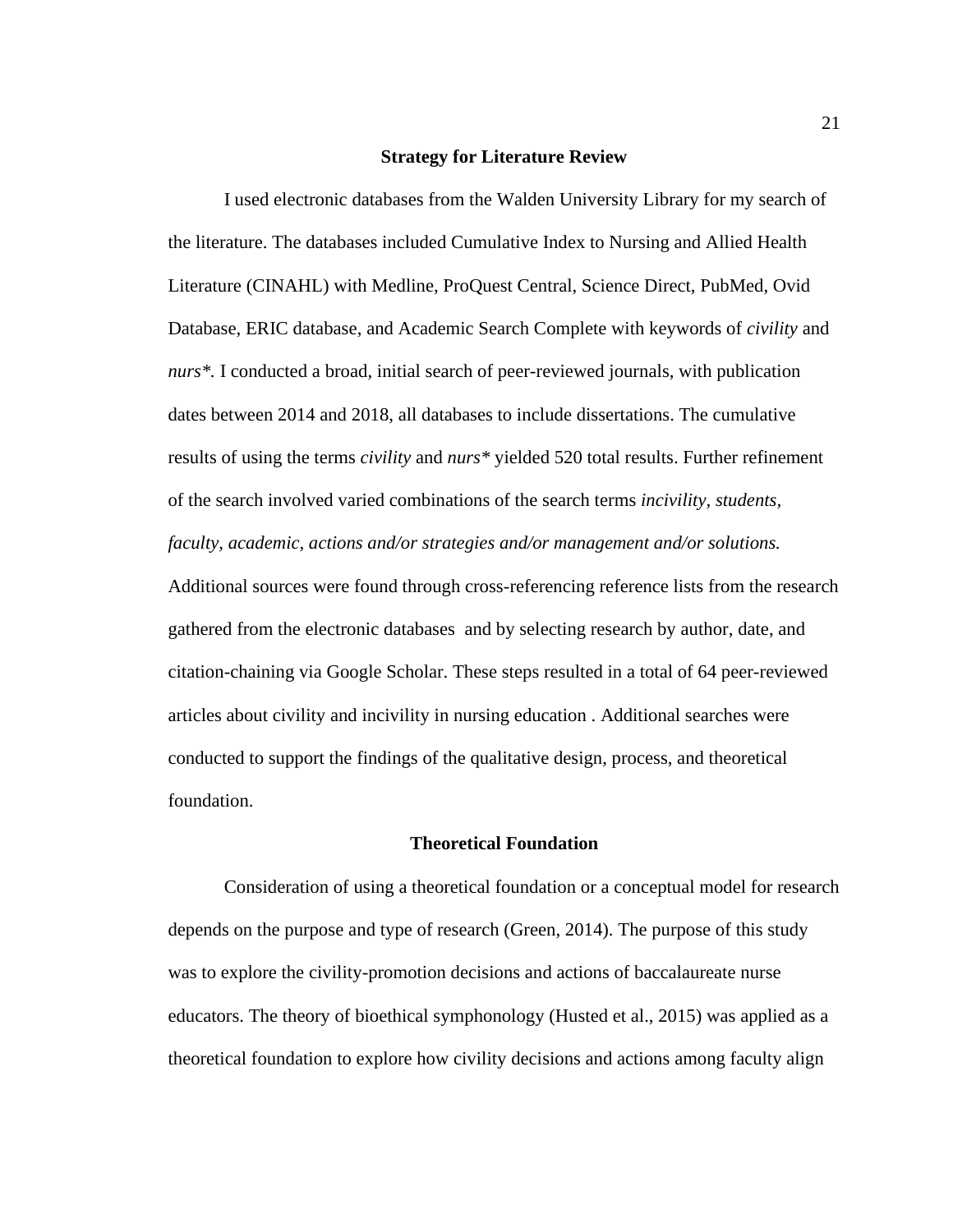with ethical attributes linked to nursing practice. My decision for this theory was also influenced by the ethical frameworks supporting the professional expectations of nurses (ANA, 2015a).

#### <span id="page-34-0"></span>**The Theory of Bioethical Symphonology**

The theory of bioethical symphonology as the theoretical foundation for this study aligns with the expectations of ethical decision making and interactions expected of nurses in varied practice environments. The important contextual constructs of knowledge, awareness, and situation are used to explain decision-making actions that require mutual agreement between patients and nurses in healthcare situations (Husted et al., 2015). The meaning of the term *symphonology* has origins from the Greek word *symphonia*, which translates as *agreement* (Husted & Husted, 2008; Husted et al., 2015). Bioethical aspects of this theory are situated with the ethical decisions that involve the patient to trust and cooperate in the care or activities (Husted et al., 2015). Burger et al.(2014) applied the theory of bioethical symphonology, which included the ethical principles of autonomy, freedom, objectivity, beneficence, and fidelity, as a framework for their research on improving uncivil behaviors among faculty. The researchers concluded that there was a need for ethical frameworks for civility in nursing education. Padigos' (2015) theoretical application of the bioethical theory of symphonology to the nursing care of critical care patients provided guidance for respecting the actions of the patient representative or "whanau" to have ethical rights and decision-making abilities during critical events of resuscitation. According to the results of research involving nursing students, the application of the six standards of the bioethical symphonology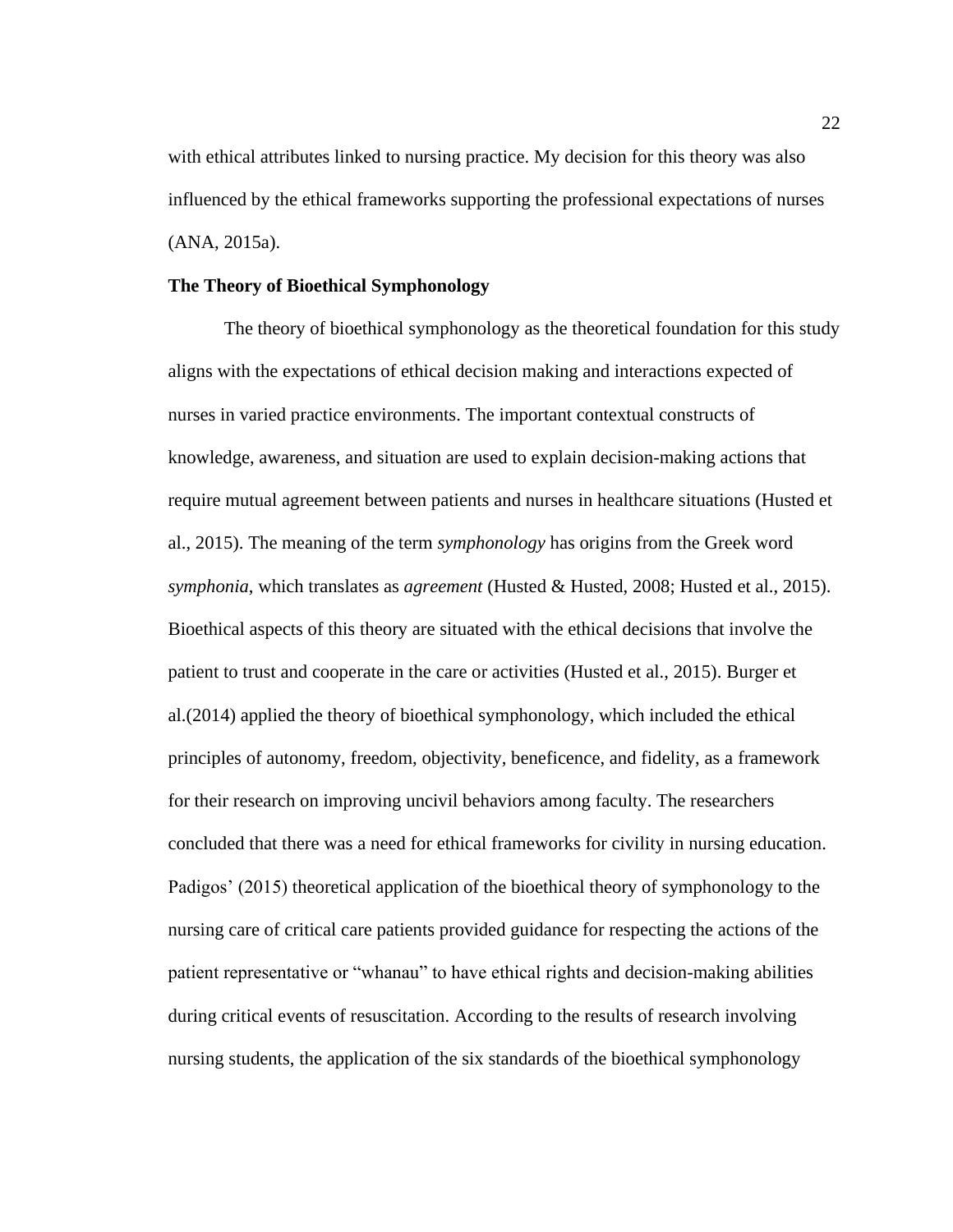provided students with a useful decision- making method to evaluate ethical situations, including those involving uncivil behaviors (Hutchison, Shedlin, Gallo, Krainovich-Miller, & Fulmer, 2014). Through use of the theory of bioethical symphonology, the researchers recognized the importance of individual agreement when aligning the ethical principles of autonomy, freedom, objectivity, beneficence, and fidelity in order to achieve civility in nursing practice and education.

**Autonomy.** Ethical standards are foundational to the practice of nurses and nurse educators (Clark, 2017b; Russell, 2014). With respect to the professional expectations of nurses, most nursing curricula include the principle of autonomy, in early nursing foundation courses (Clark, 2017a). In the theory of bioethical symphonology, the standard of autonomy represents both individual uniqueness and power to take the correct action within nursing situations (Husted et al., 2015). Autonomy insures individual freedoms within the agreements made between two parties, which also includes respecting the individual rights of others. Husted and fellow theorists (2015) asserted that the act of self-determination to take proper actions arises from the autonomy of individuals. Pallotto-Russo (2015) found that BSN faculty were able to promote civility because they were autonomous in their workplace.

**Freedom**. The concept of freedom, as described in the theory of bioethical symphonology, provided a context for how autonomous individuals moved forward and came to agreements (Husted et al., 2015). Freedom was a conditional concept that must exist in order to make agreements. Individual freedom is a condition that requires power to take an action within mutual agreements and goals. Nursing students and nurses are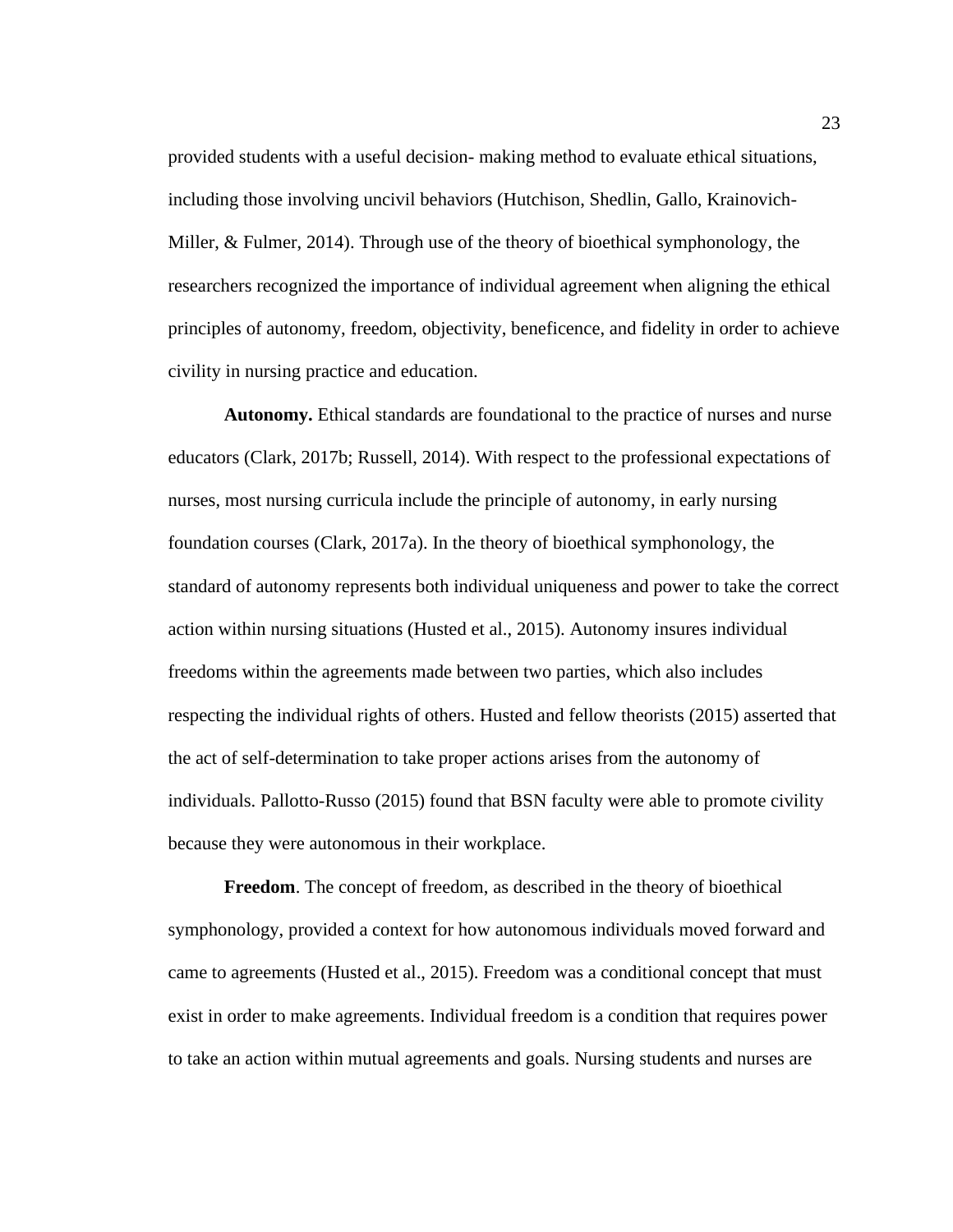taught to respect the freedom and rights of patients' self-determined decisions within the agreements. Applying civility as a condition to meeting program goals within nursing education, freedom would be given to both students and faculty.

**Objectivity.** Within the theory of bioethical symphonology, the concept of objectivity was expanded to include having objective awareness of situations which may arise with patients which require care decisions (Husted et al., 2015). Objectivity required a precondition of knowledge about specific situations that enabled the participants to autonomously act within coming to agreements. Gaining objectivity supported the agreements made among participants and promoted confidence in patient care situations among individuals. Attaining objectivity from all the participants in the academic nursing units involved effective communication of goals and expectations to support the emotional and intellectual awareness students and faculty needed to make decisions.

**Beneficence.** Beneficence, as a concept included in the theory of bioethical symphonology, supports a practice of providing care and avoiding harm (Husted et al., 2015). The concept of beneficence was aligned to this study to interpret interactions between nursing educators and students to bring about positive learning outcomes and relationships. According to Husted and associates, beneficence is a condition that requires a nurse to exercise objective awareness of situations and interactions. To be beneficent, a nurse should be empathetic to patients in order to gain trust, cooperation, and meet specific patient health goals (Husted et al, 2015).

**Fidelity.** The final concept within the theory of bioethical symphonology is fidelity as a condition between a nurse and a patient (Husted et al., 2015). The principles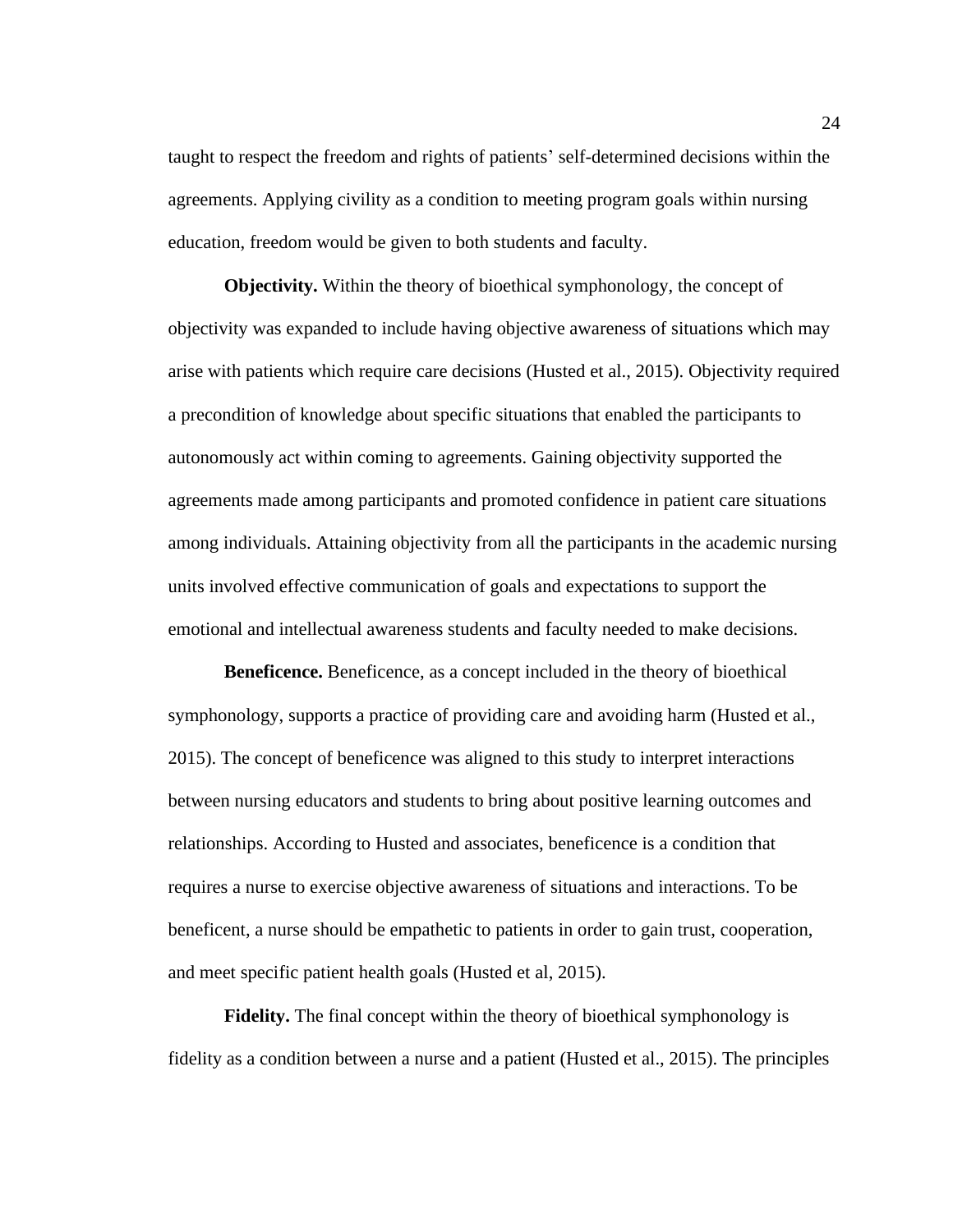of autonomy and faithfulness are included as sub-concepts of fidelity. A nurse educator or a nurse practices fidelity when fulfilling commitments to meet goals and terms of mutual agreements with patients (Husted et al., 2015). When examining fidelity within a nurse and patient agreement, the nurse assumes a greater share of fidelity based on personal autonomy and knowledge of how to support patients towards meeting healthcare goals. Using this theory to provide a lens of fidelity in nursing education was a beneficial to show civility-promotion actions as collaborative agreements among nurse educators and nursing students. In addition to the application of this theory to nursing practice (Padigos, 2014), this theory provided relevance to providing guidance for nursing students (Hutchinson et al., 2015) and nursing faculty regarding incivility (Burger et al., 2014).

In summary, this theory has a dual benefit to faculty and students. The theory of bioethical symphonology was useful to link ethical decision-making practices and civil promotion as an expectation supported by the ANA (2015b) *Code of Ethics for Nurses*. The ANA (2015b) provided ethical guidelines for the actions of nurses and nursing students in nursing practice. The theoretical concepts were also applicable to faculty-led decisions made to take promote civility and develop agreements with other faculty within academic programs (Burger et al., 2014). The application of the six theoretical standards were used in the planning, implementation, and data analysis of this study. Although the theory of bioethical symphonology was not widely applied in nursing research, the findings of this study suggest the alignment of the concepts to civility promotion actions and decisions of prelicensure, baccalaureate nurse faculty.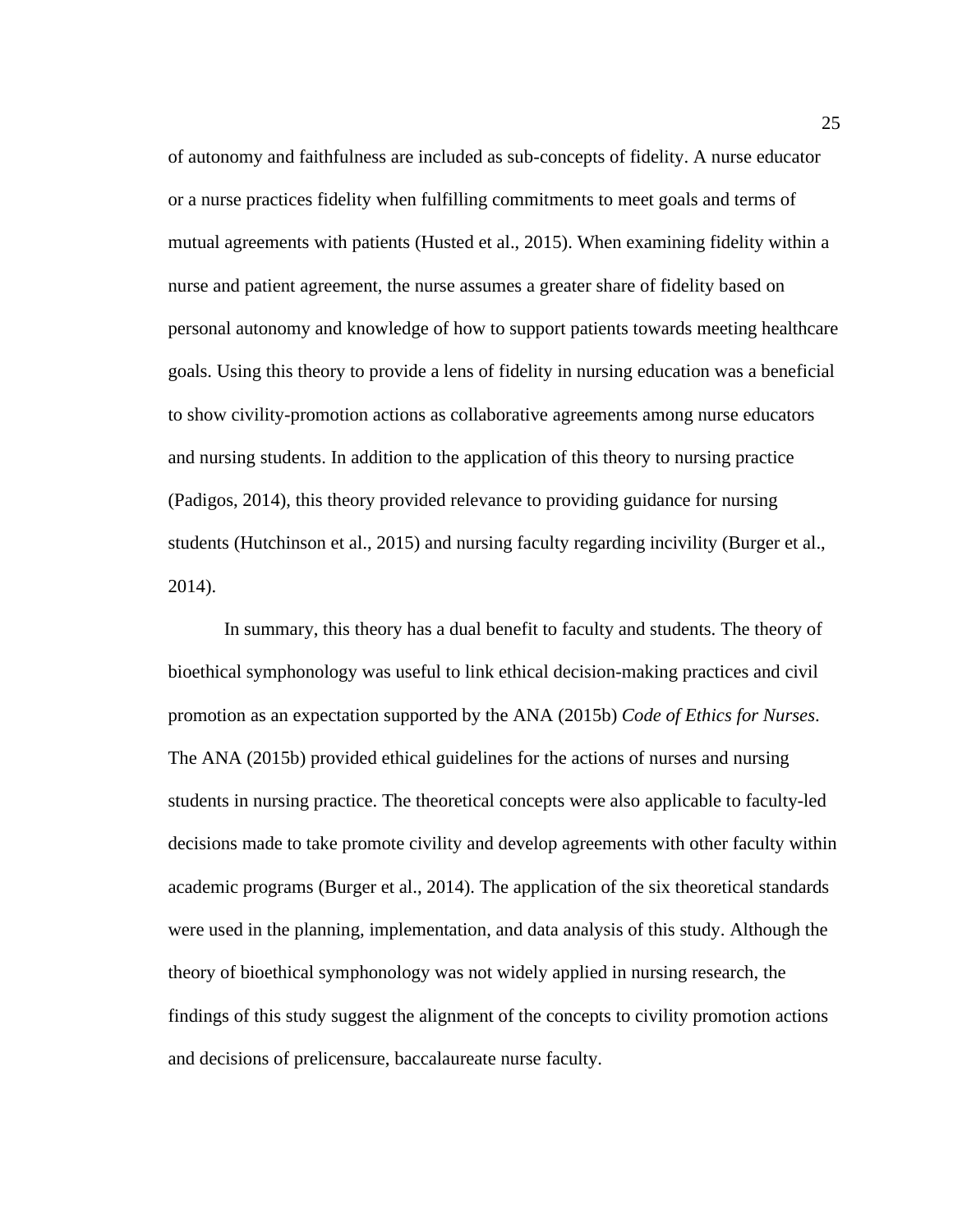## **Findings of Literature Review**

Throughout the literature search, the search terms *civility* and *incivility* often appeared in the same studies with the use of either search keyword yielding similar research results. Including incivility studies in the literature search provided the recognition that specific measures are needed to manage or prevent uncivil behaviors among nursing students and faculty. In the section of the literature review, I present research findings to show how incivility impacts the workplace, as well as discuss academic incivility, incivility in the clinical environment, ethical aspects of promoting nursing civility, civility management approaches or actions in nursing education, faculty incivility, student incivility (or civility), and civility studies from other academic disciplines.

# **Workplace Incivility**

Uncivil and disruptive behaviors are well-known and studied in nursing practice. Nurses who experienced incivility and bullying in the healthcare workplace reported physical and psychological health problems that impacted their work abilities (Sauer & McCoy, 2016). Students going to into the clinical setting are often inadvertent victims or instigators of incivility and are unaware of the impact of their disruptive behaviors (Meires, 2017). Incidences of incivility among nurses of varying experiences in the workplace can be sporadic and, based on the results of quantitative research, appeared to occur less frequently when there was strong leadership (Smith, Morin, & Lake, 2018). A In a cross-sectional study, researchers found authentic leadership was a strong predictor for civility norms in the workplace when managers were making individualized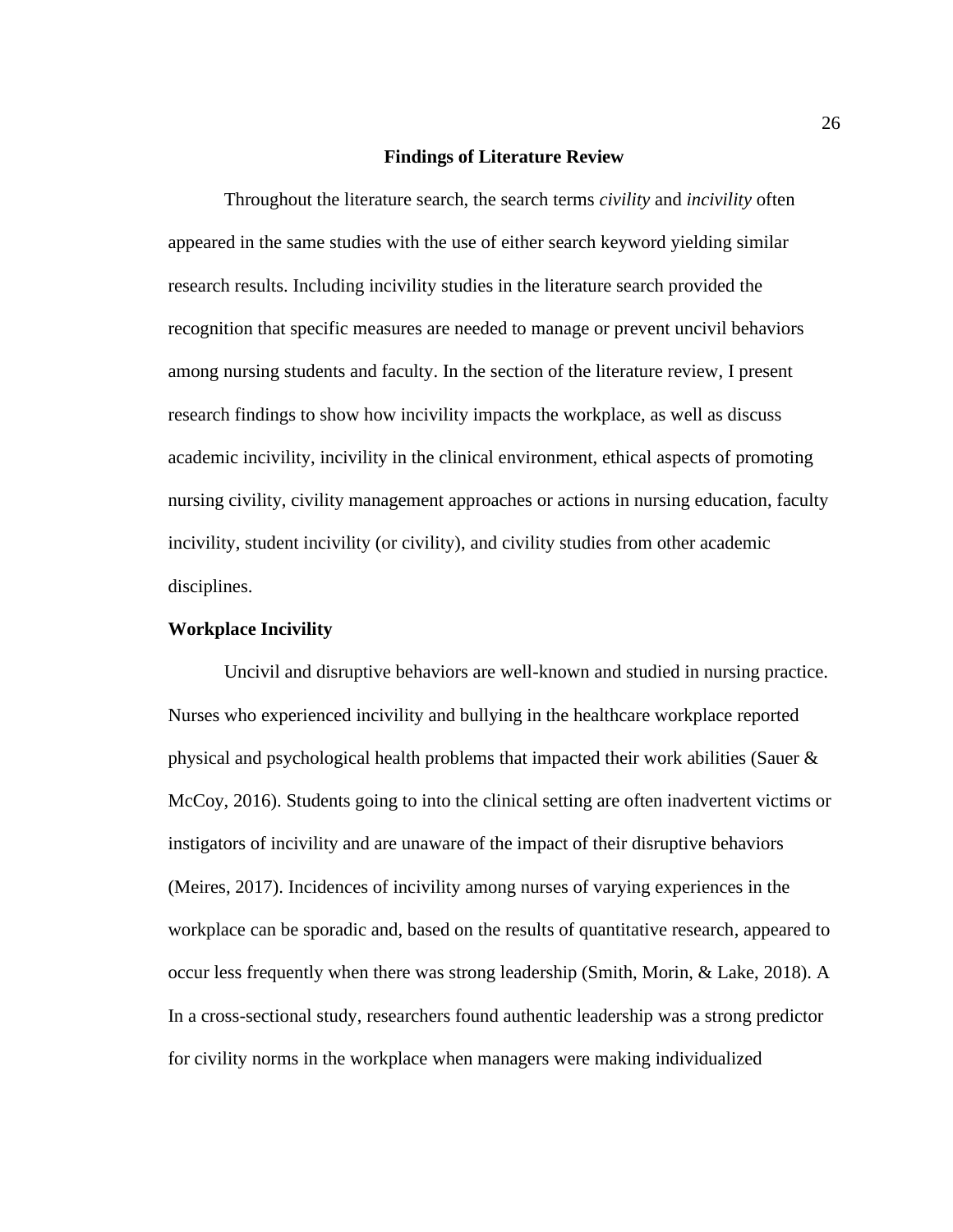assignments with new nurse graduates (Spence-Laschinger & Read, 2016). Finally, new graduate nurses participated in a mixed-method research study with findings of increased amounts of stress and attrition of nurses with high levels of bullying on specific hospital units over 18 months (Berry, Gillespie, Fisher, Gormley, & Haynes, 2016).

### **Academic Incivility**

Academic incivility is a broad term to describe many subsets. In this section, I organized academic incivility research to reflect the current findings regarding instruments used to measure academic incivility, student incivility, faculty incivility, clinical environment incivility, incivility in online learning environments, and incivility by program levels.

**Measurement of academic incivility.** The use of tested research instruments provided information about the types and prevalence of incivility among students and faculty in nursing education. Clark (2008b) conducted a mixed method study, using the incivility in nursing education (INE) research instrument, with findings of varying rates of incivility prevalence and perceived behaviors of incivility reported by nursing students and faculty in their academic environments. A later revision of INE was refined to measure specific areas of perceived patterns of incivility in nursing programs (Clark et al., 2015). The INE-R research tool, which included fifteen quantitative and four openended items, specified items representing types of student behaviors ranging from mild to severe acts of rudeness, inappropriate remarks, tardiness to class, being unprepared for class, making rude gestures or remarks, and committing acts of violence (Clark et al., 2015). The INE instrument was modified to measure and identify incivility behaviors in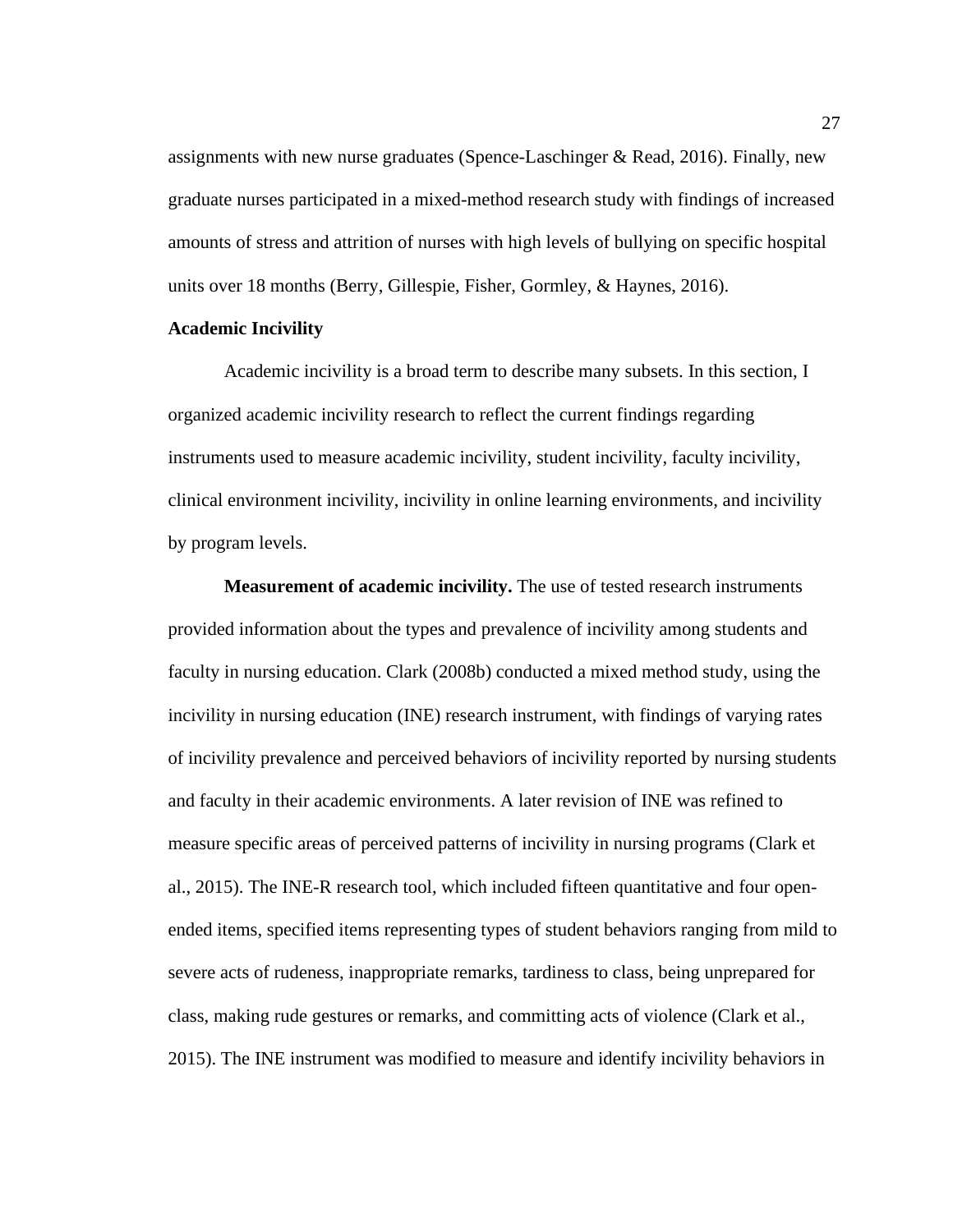multiple studies internationally with the researchers noting modifications for translation and resulting in similar findings to U.S. studies (Muliira, Natarajan, & van der Colff, 2017: Rad et al., 2014).

 Incivility research tools were used in other studies for other measurement purposes. Aul (2017) implemented a mixed-method study using the INE-R to measure and compare levels of reported uncivil behavior among nursing levels. The INE-R instrument was used by Authement (2016) with findings of improved civility following an educational implementation. In their research using the INE, Yassour-Borochowitz and Desivillia (2016) found both faculty and students had similar beliefs that the generation gap and societal influences contributed to the prevalence of the uncivil situations between both students and faculty. Ziefle (2014) used the INE in a study between faculty of two different generations with findings that the older generation of faculty reported fewer experiences of incivility than younger faculty. In a dissertation study of faculty perceptions and responses to student incivility, Theodore (2016) implemented used the INE for quantitatively collecting faculty responses and then conducted semi-structured interviews with faculty. In a three-year research study, Clark et al. (2014) collected data with a civility survey instrument with findings of a slight drop in civility over time with qualitative themes which identified potential stressors with coping strategies and strategies to improve relationships among students and faculty. Tecza and associates (2017) tested an incivility research instrument that measured nursing student perception of civil and uncivil behaviors (NSPCUB), with findings of improved levels of civility following implementation of civility promotion in the clinical learning environment. In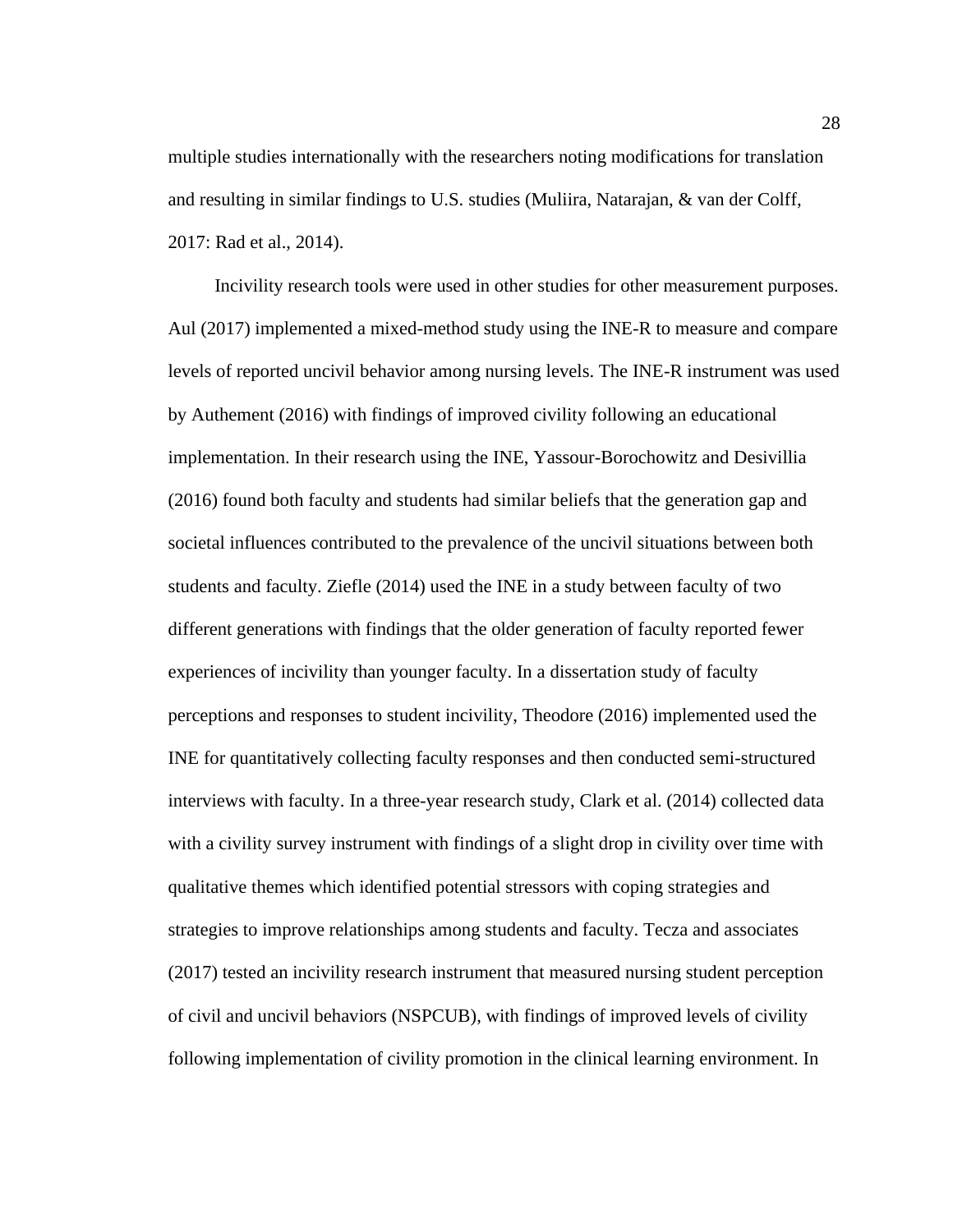their study, Tecza et al. (2018) reported measuring improved levels of civility using the NSPCUB following an intervention to improve recognition of incivility for staff on their clinical units.

**Student incivility.** Uncivil student behaviors were the focus of past and current incivility studies. A seminal incivility study, Luparell (2004) reported disrespect, dishonesty, threats, and escalating student incivility behaviors contributed to faculty stress and burnout. The perceptions of incivility behaviors among students were found to vary based on program levels and on the range of behaviors seen among students in that program (Aul, 2018). Student incivility behaviors required greater time for management and strategies to circumvent disruptive behavior, such as complaints during a group test review (Sprunk, Lasala, & Wilson, 2014). In the results of their quantitative study, Sauer and associates (2017) found the levels of peer incivility among students were proportional to classroom incivility, which included speaking above others, sidebar conversations, and cheating among the uncivil student behaviors (p. 283). In additional to student incivility in the United States, international researchers reported findings of high levels of uncivil student behaviors among nursing students from Australia (Courtney-Pratt, Pich, Levett-Jones, & Moxey, 2018; Meirdeirks Bowllan, 2015), Canada (Babenko-Mould & Laschinger, 2014), Egypt (Ibrahim & Qalawa, 2016), Iran (Rad, Ildarabadi, Moharreri, & Moonaghi, 2016), Israel (Yassour-Borochowitz & Desivillia, 2016), New Zealand (Minton, Birks, Cant, & Budden, 2018), South Korea (Hyun, De Gagne, Park, & Kang, 2017), and the United Kingdom (Thomas, Jinks, & Jack, 2015).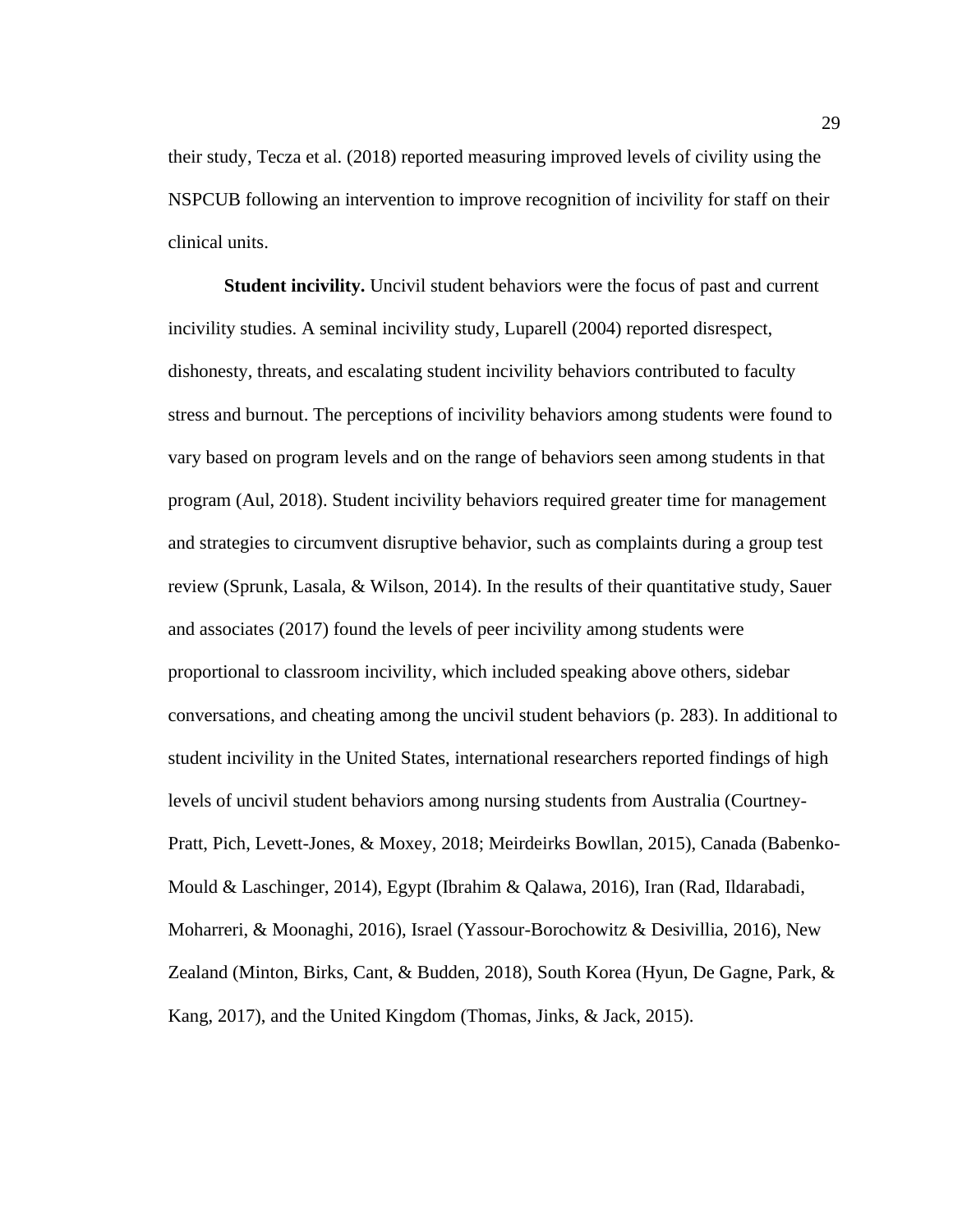**Faculty incivility**. Faculty share culpability in contributing to academic bullying and incivility behaviors (Clark, 2017b). Younger nursing faculty reported high levels of stress from bullying behaviors of older faculty (Ziefle 2018). Other factors shown to contribute to nursing faculty incivility included a lack of strong leadership in the academic unit (Casale, 2017). Casale (2017) used a faculty incivility survey for a quantitative design which correlated levels of incivility between experienced faculty and an inverse correlation with incivility and resonant leadership within the program. Novice educators reported feelings of insecurity, self-doubt and overall rejection in a qualitative incivility study (Peters, 2014). Additionally, researchers reported findings of powerlessness and dissatisfaction among administrators and faculty in the academic workplace (LaSala, Wilson, & Sprunk, 2016). In another quantitative study of faculty and student behaviors in Oman, the researchers (Muliira et al., 2017) found the most prevalently reported examples of uncivil behaviors by faculty towards other faculty and students included taunting or belittling.

Other studies presented student perceptions toward faculty incivility. Nursing students described different perceptions of how faculty behaviors contributed to feelings of fear and stress which negatively impacted the learning environment (Mott, 2014). In a similar study, Holtz, Rawl, and Draucker (2018) found students felt singled out or targeted by nursing faculty, which resulted in stressful classroom experiences.

### **Incivility in the Clinical Learning Environment**

Clinical learning environments are also vulnerable to incivility events. In their qualitative study, Hyun, De Gagne, Park, and Kang (2018) interviewed nursing students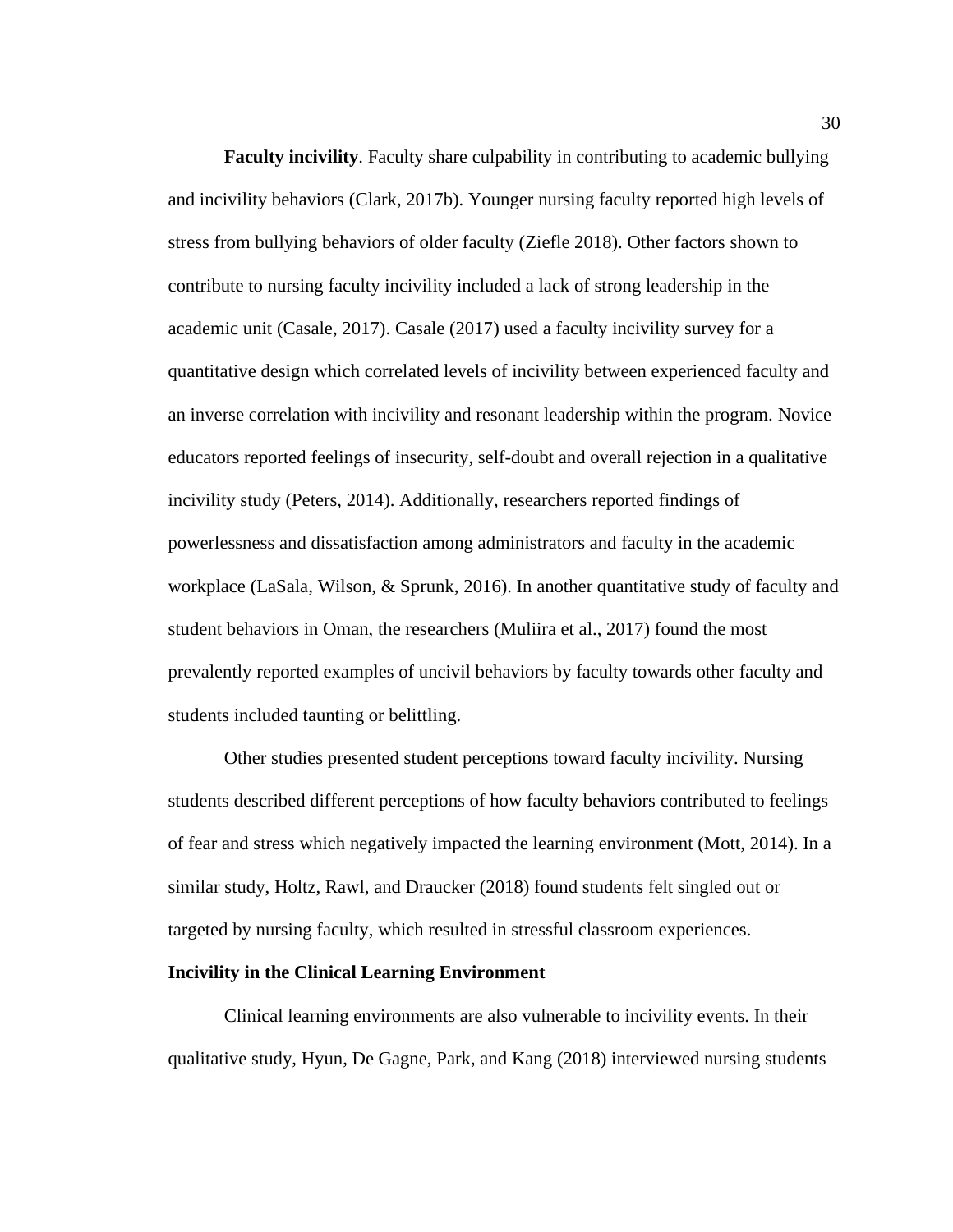who reported incidents of incivility from nurses and clinical instructors during their clinical placement. Researchers found student perceived experiencing greater levels of incivility within the clinical placement learning environment, including acts of unfair assignments, harsh criticism, ridiculing, and other inappropriate behaviors by nurses during a three-year New Zealand study of incivility among nursing students was the (Minton, Birks, Cant, & Budden, 2018). In a mixed method study of Australian nursing students, researchers found students reported experienced bullying during clinical which included a wide range of uncivil behaviors, including physical assault from nurses, clinical instructors, and peers (Courtney-Pratt et al., 2018). Finally, researchers conducting a quantitative study with Canadian baccalaureate nursing students found statistical correlation between experiencing incivility in the clinical learning environment and increased levels of burnout of students and nurses (Babenko-Mould & Laschinger, 2014).

### **Incivility in Online Environments**

The rise in social media use has also impacted opportunities for incivility incidents in society and education (Westrick, 2016). In their integrative review of social media policies in online nursing programs, De Gagne, Choi, Ledbetter, Kang, and Clark (2016) found consistent online policies in place to describe student expectations while noting an absence of a clear definition of civility on social media sites or any consequences associated with inappropriate behavior on social media. Additionally, posting unfavorable material about faculty and peers on social media resulted in student dismissals in some nursing programs (Westrick, 2016).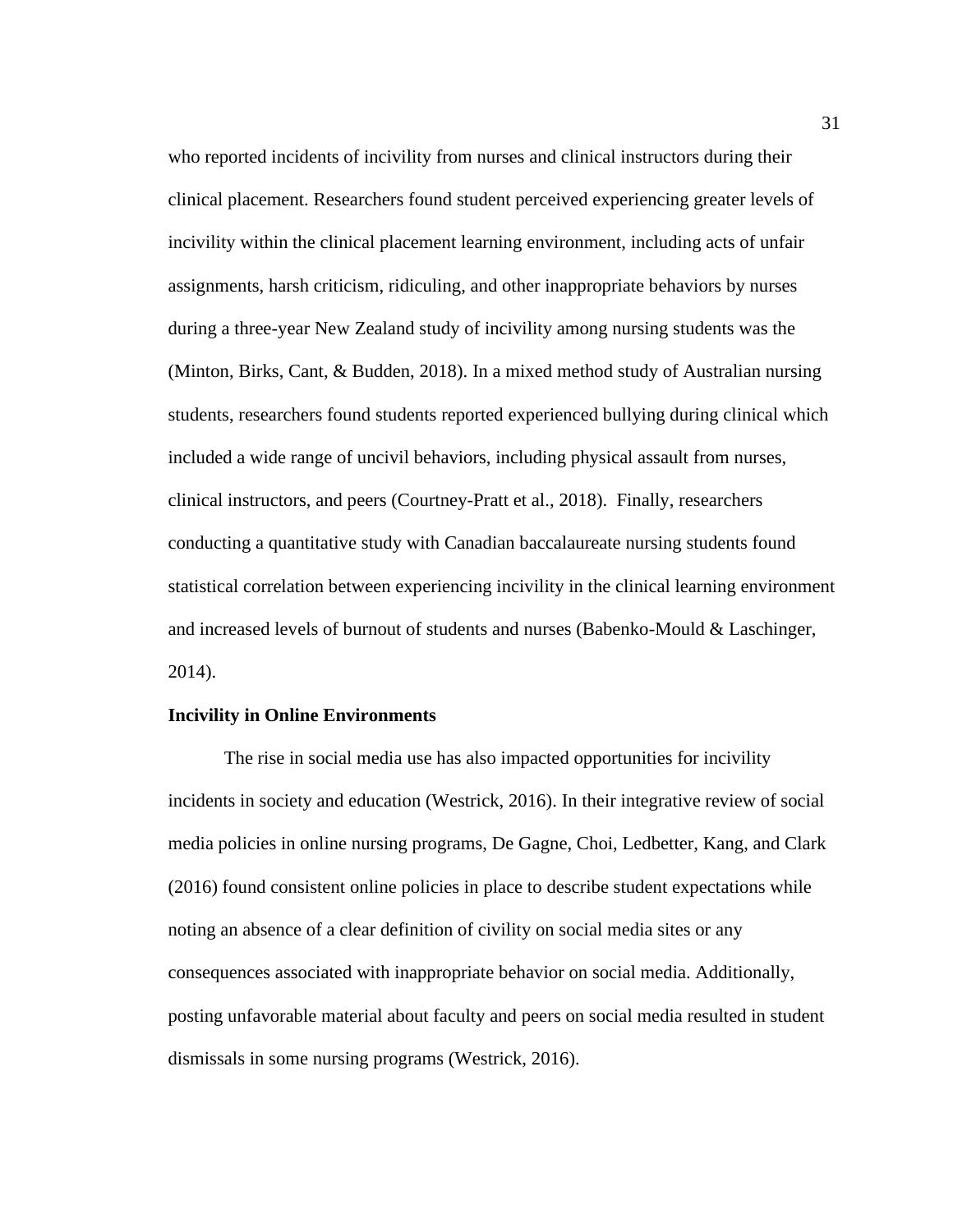# **Incivility Across Program Levels**

Incivility in undergraduate nursing education occurred across all program levels. In this section, I review the research by program type for comparison within and across program levels.

**Diploma programs.** No researchers exclusively studied incivility in diploma programs. In a study by Aul (2017), diploma nurses were among the participants an incivility study. In the findings of Aul's (2017) study, diploma students had lower levels of perceived incivility which may have been attributed to the culture of the program.

**Associate degree nursing programs.** Associate degree in nursing (ADN) students were among the participants of several studies. In one study with ADN students researchers found that statistically significant findings of an inverse relationship between incivility experiences and career choice satisfaction (Furst, 2017). In a study comparing ADN diploma nursing students and BSN students, Aul reported findings of higher student perceptions of incivility among BSN students in comparison to other levels of nursing programs. Mott (2014) also included a mix of ADN and BSN participants in a study, concluding that prelicensure students experienced incivility from faculty. Other research with ADN students included a mixed method study with improved civility knowledge following the implementation of a revised code of conduct (Authement, 2016). Finally, a quantitative study was conducted to measure changes in self-efficacy and incivility knowledge, after introducing an online, civility-education intervention, which showed statistical significance among ADN students who reported incivility experiences (Palumbo, 2018).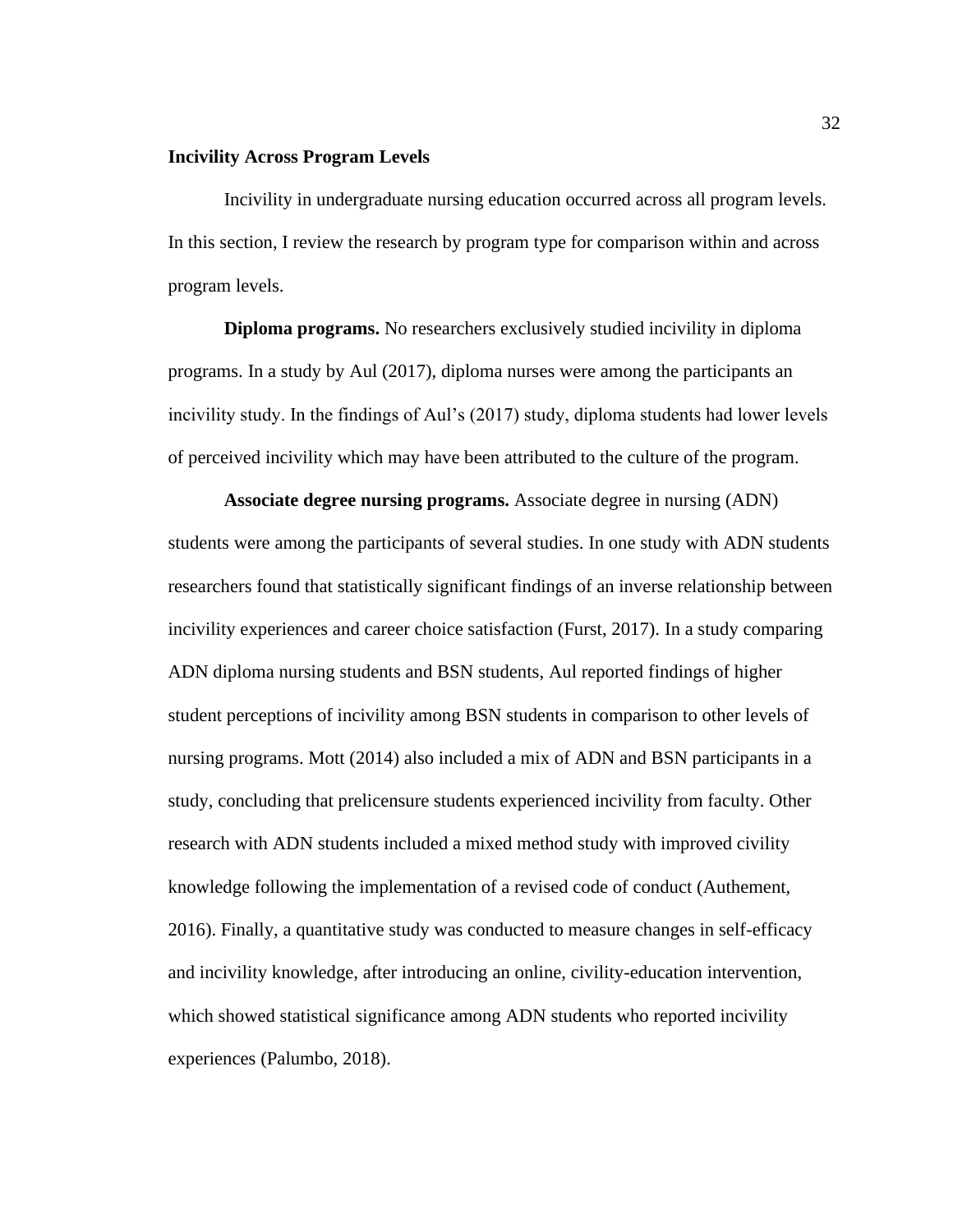**BSN programs.** Other recent incivility studies included participants from university nursing or BSN programs. In a quantitative study with BSN students, high levels of program dissatisfaction were found to correlate with perceived events of faculty incivility towards students (Todd, Byers,  $\&$  Garth, 2016). In another quantitative study, researchers provided an educational intervention of cognitive rehearsal with BSN students to introduce specific behaviors of incivility which resulted in statistically significant improvement of improved knowledge among students following the intervention (Roberts, Hanna, Hurley, Turpin, & Clark, 2018). The results of the mixedmethod design used by Roberts et al. (2018) included findings of comparable quantitative survey results between two civility teaching methods with additional themes by students regarding their recognition of incivility. Researchers found improved levels of confidence with newly graduated BSN students receiving educational scenarios about incivility during their senior year of nursing school (Clark, Ahten, & Macy, 2014). Many international researchers also conducted studies with baccalaureate student participants with findings of varied types of incivility behaviors between students and faculty (Bowllan, 2015; Hyun et al., 2017; Minton, Birks, Cant, & Budden, 2018; Muliira et al., 2017; Rad et al., 2016; Yassour-Borochowitz & Desivillia, 2016).

### **Ethical Applications for Promoting Civility**

The American Nursing Association (ANA, 2015a) recognized the need to update the nursing code of ethics with revisions to key criteria that stipulate civility in nursing practice. Nursing educators have a dual role of implementing educational strategies that reinforce ethical behavior and for modeling ethical values in the educational environment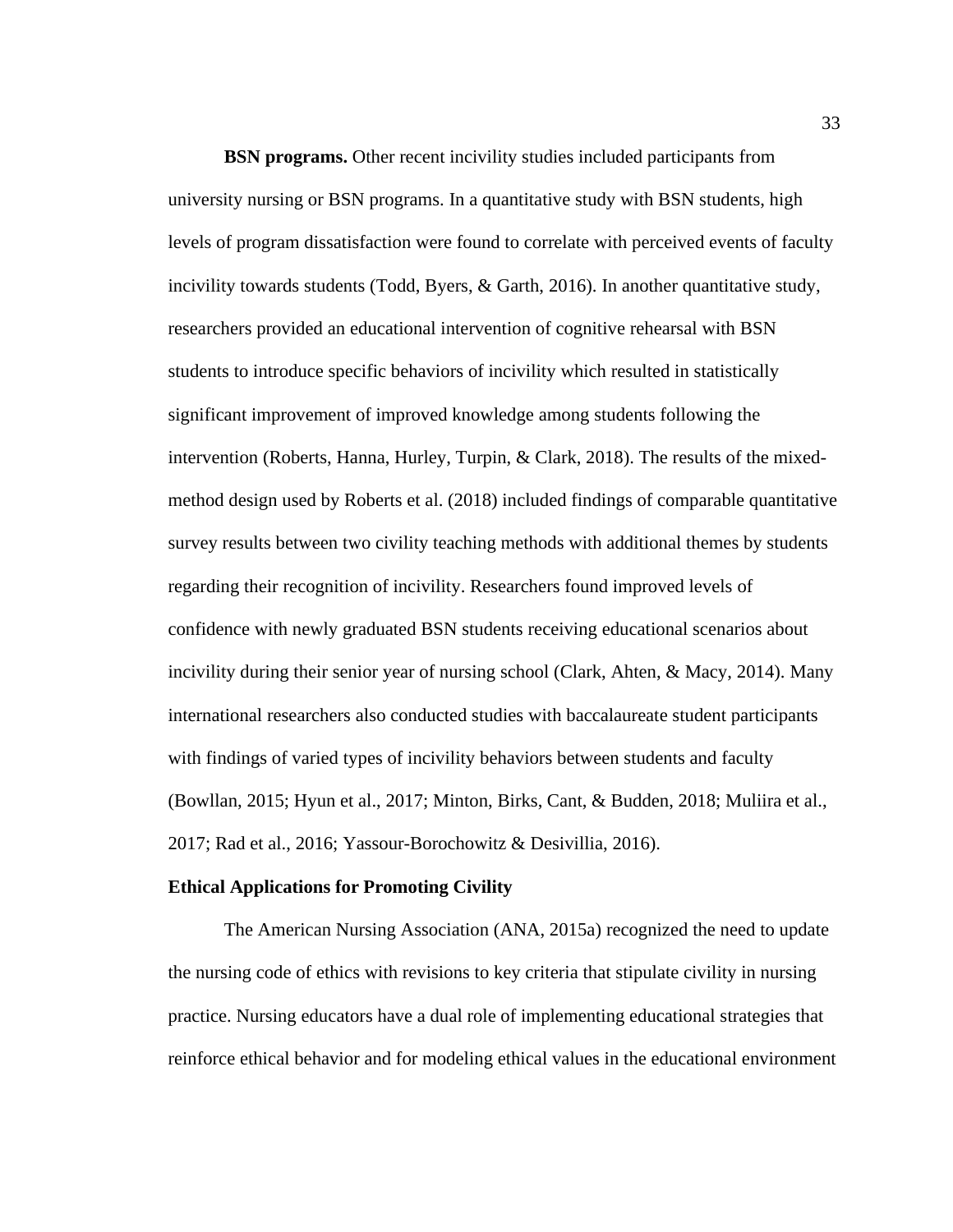(Russell, 2014). Clark (2018) proposed the need for nursing faculty to model behaviors that promote respect and civility for students in the academic environment. Lachman (2014) aligned key criteria from the ANA (2015a) *Code of Ethics for Nurses* that specified the need for faculty to raise expectations of collegial respect and trust to guide nurses and nursing students in civility activities. Tinnon, Masters, and Butts (2018) proposed ethical alignment of the ANA code of ethics throughout the nursing curriculum using a case study approach which noted specific areas of focus with provisions directed towards civility.

### **Interventions to Improve Incivility or Promote Civility**

A limited number of evidence-based studies were found on strategies to either reduce incivility or to promote civility. The next section, I present findings from the literature by the categories of policy recommendations, educational interventions, cognitive rehearsal or simulation studies, curricular proposals, and communication interventions studies.

**Civility policy recommendations.** Behavior and conduct policies are not new to nursing programs. Some proposals for developing civility promotion policies included recommendations for recognizing specific stressors among students and faculty while also preparing to circumvent, reduce, or prevent stressors between all individuals (DeMarco, Fawcett, & Mazzawi, 2018). Clark and Ritter (2018) proposed steps and evidence to support the implementation of an academic workplace policy, which concisely outlines consequences for incivility infractions and rewards civility practices. Additionally, Authement (2016) found a statistically significant improvement in incivility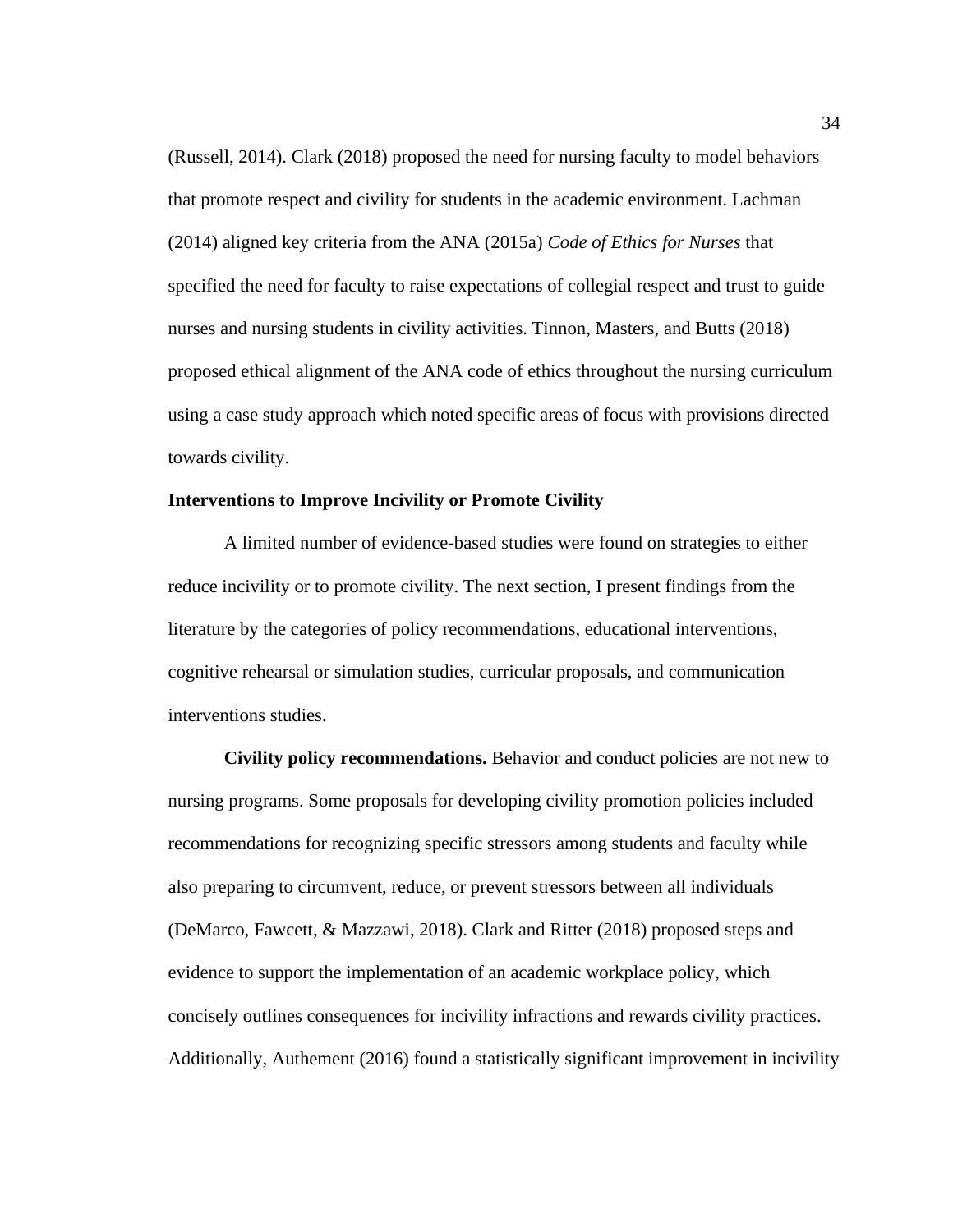prevention knowledge with an interventional study following the implementation of a new code of conduct. Clark and Kenski (2017) recommended strategies for improving civility by adopting civility toolkits and communication strategies.

**Educational interventions improving civility.** In the review of the literature, there were varied interventional research studies found to improve civility. A pilot study conducted by Authement (2016) improved levels of civility following providing incivility education and implementing a revised program code of conduct. In a quantitative study with associate degree of nursing (ADN) students, civility knowledge improved after an intervention of providing educational modules of incivility and civility (Palumbo, 2018). Problem-based learning scenarios, which were performed by faculty, improved the recognition and management of incivility situations for new graduate nurses (Clark, Ahten, & Macy, 2014). In a descriptive evaluation study, Williamson (2018) reported findings of a pilot program to promote development of civility behaviors among students and faculty which revealed shared values to describe civility responsibilities. Finally, in Pallotto-Russo's dissertation research, a case study approach was used with participants teaching BSN students with findings which supported the use of three evidence-based civility promotion strategies in the classroom to support and teach civility.

Educational interventions to reduce incivility have also been conducted among nurses in practice settings. An incivility educational intervention with nurses at a clinical site was shown to improve student perceptions of the nurses' behavior and civility on the unit (Tecza et al., 2018). Additionally, Nikstaitis and Coletta-Simko (2014) reported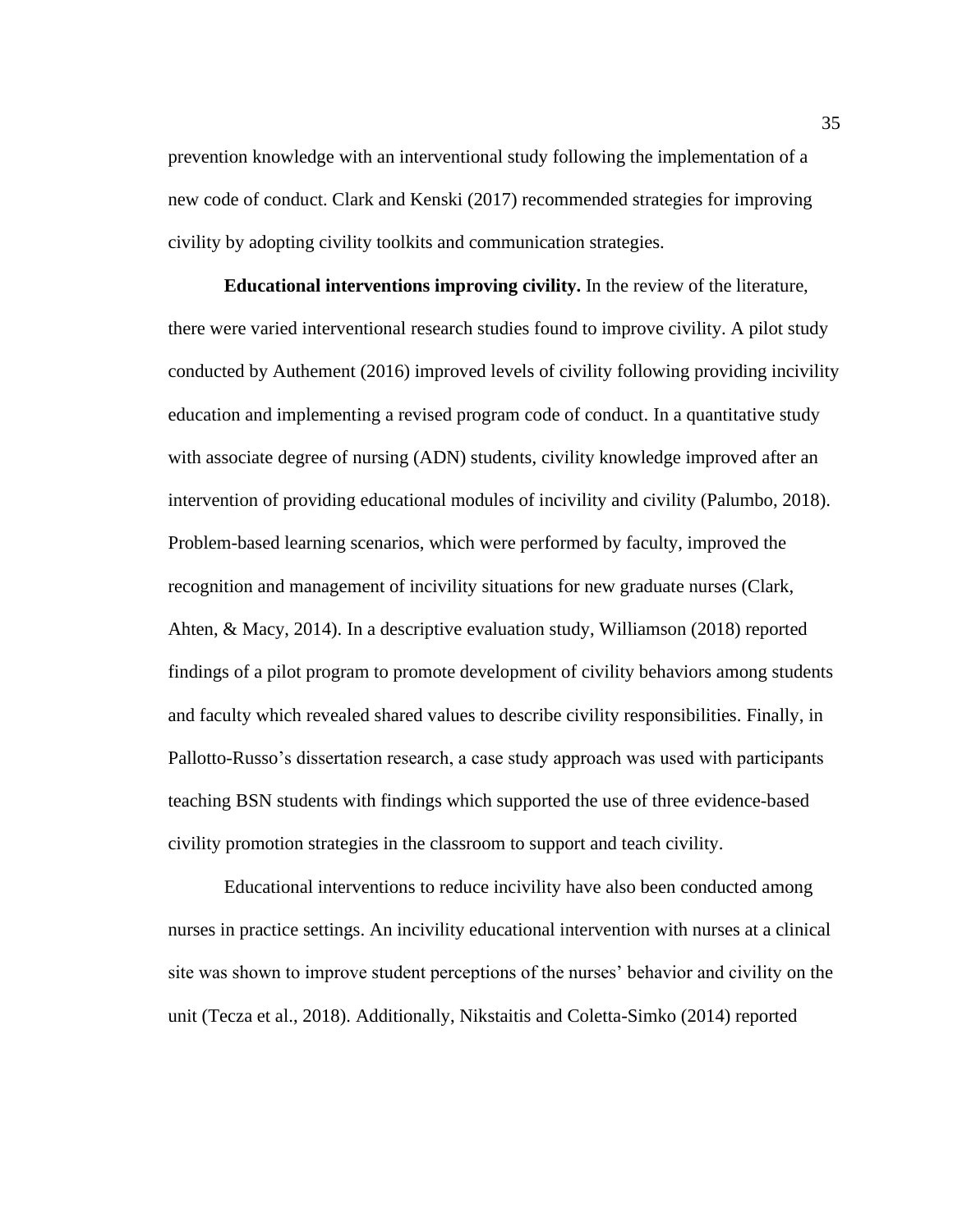statistically significant results of improved incivility awareness following a series of incivility education sessions with critical care nurses.

**Cognitive rehearsal and simulation recommendations.** Simulation and role play were interventions applied to several incivility research studies. Simulation and cognitive rehearsal were applied as active learning strategies in research to explore effects of strategies to assist students to recognize incivility and apply conflict resolution (Griffith & Clark, 2016). Sanner-Stiehr (2017) proposed simulations steps of prebriefing, immersion, and debriefing to introduce students to varied types of incivility scenarios. In a quantitative study, cognitive rehearsal was used as an intervention to train students and support civility behaviors among upper classmen and lower classmen following the intervention (Roberts, Hanna, Hurley, Turpin, & Clark, 2018). Wilkins (2014) proposed cognitive rehearsal and humor as strategies to circumvent bullying in the workplace with recommendations for preparing new graduates with the skills to recognize and manage incivility. In an additional quantitative study, researchers reported that BSN students showed less confidence in handling incivility incidents with providers in a simulated communication exchange, despite having an evidence-based communication tool (Sauer et al., 2018).

**Civility and curriculum development.** The curriculum of nursing programs directs the learning and student outcomes. Several researchers proposed recommendations to integrate civility education throughout the nursing curriculum to empower students with knowledge and tools to recognize and manage incivility (Choudhary, 2018; Meirdierks-Bowllan, 2014; Clark, 2017a). Russell (2014) proposed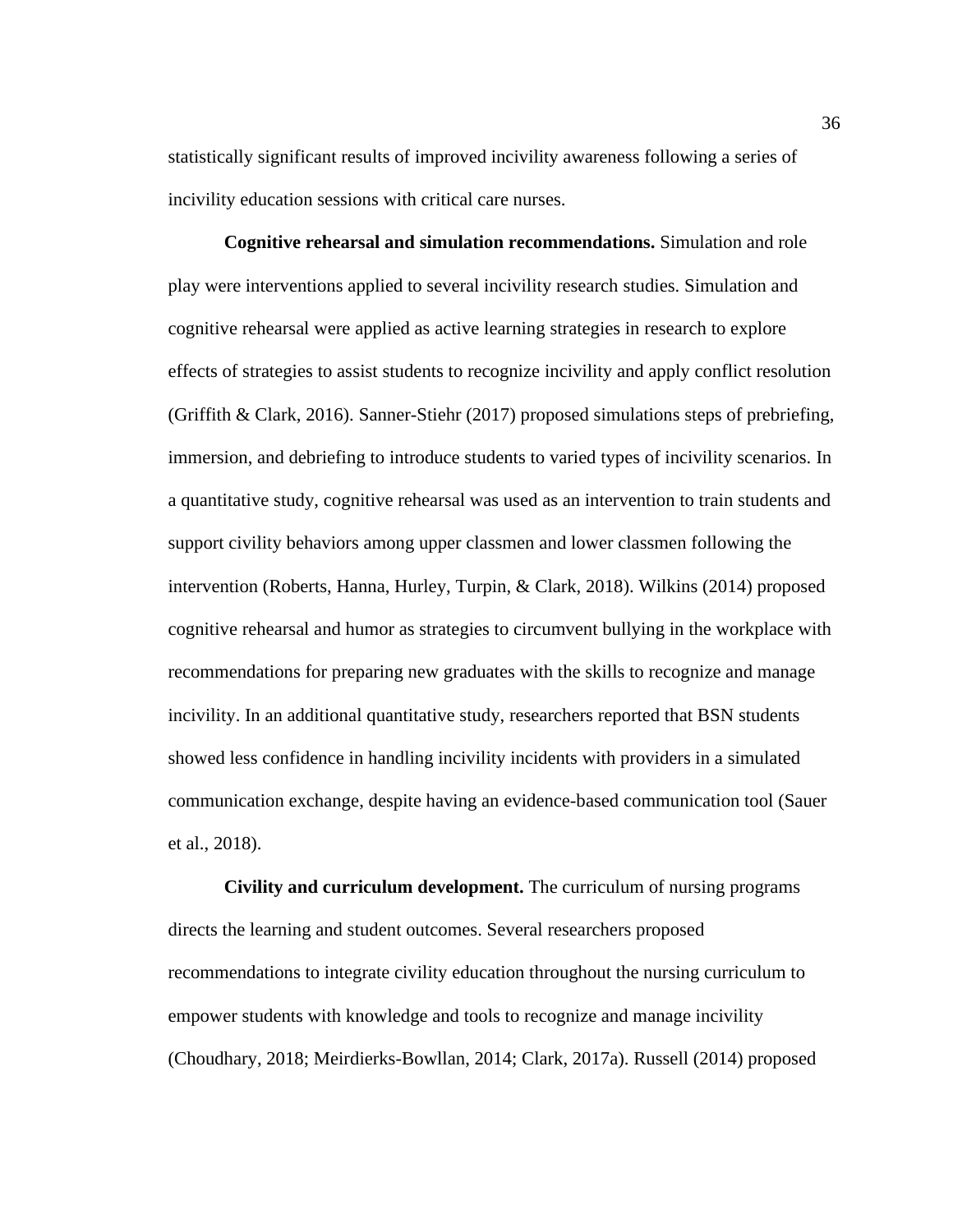the application of ethics educations throughout the curriculum with measures to support civility and formation of professional identity. Tinnon and associates (2018) used the ANA code of ethics as a framework for supporting civility throughout the curriculum through alignment of specific provisions for program concentration and teaching strategies. In addition to recommendations of nursing program civility policies, Clark and Ritter (2018) suggested incorporating civility education into the curriculum to provide students with ongoing support in their professional development.

**Civility communication strategies.** The literature review provided multiple examples of how effective communication aligns with civility practices. In their civility model, Shanta and Eliason (2014) proposed communication strategies to support student learning and student-faculty interactions for more collegial relationships. Additionally, student perceptions of solutions to incivility were found to include improved faculty and student communications and communication about civility (Clark, Nguyen, Barbosa-Leiker, 2014). Communication was a common attribute of professionalism in the conceptual analysis of civility by Woodworth (2014, p. 200) which also included authentic listening and meaningful dialogue among key attributes for nursing student civility practices. Clark et al. (2014) found new graduate nurses reported the importance of communication in their ability to feel equipped to manage uncivil behaviors after an educational intervention prior to graduation. In their study, Sauer and associates (2018) used an evidence-based approach for improving uncivil, interdisciplinary communication with simulation. Finally, Choudhary (2018) recommended continued rehearsals or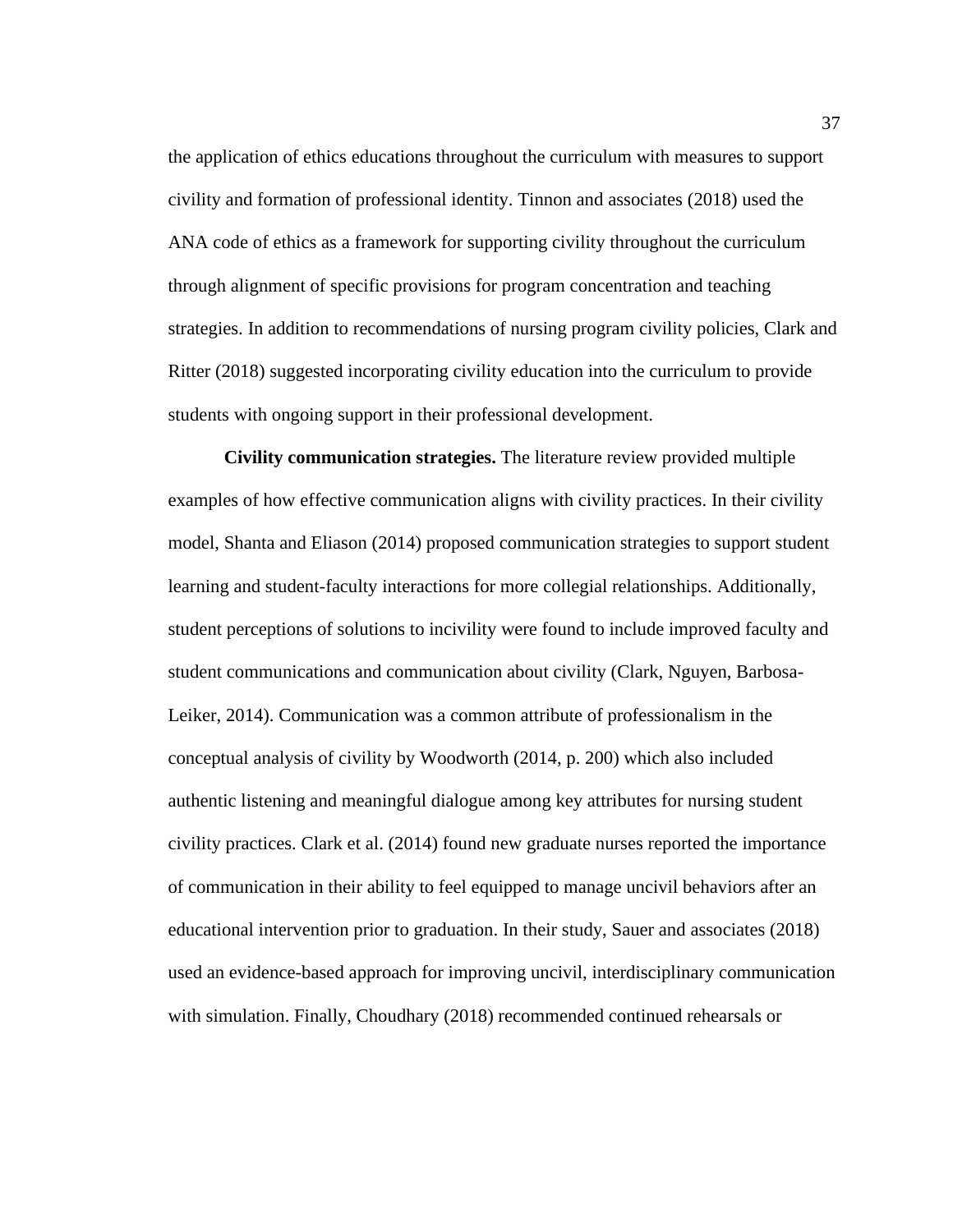practice of conflict resolution communication skills with students throughout the program in an attempt to prepare new graduate nurses for experiencing situations of incivility.

### **Findings of Methodology**

I plan to use a qualitative descriptive design for this study. The use of a qualitative description design is appropriate when seeking a naturalistic approach to explore a phenomenon, with purposive sampling, and incorporating varied strategies of content analysis to achieve thematic results (Willis et al., 2016). Qualitative descriptive designs are appropriate designs for nursing and healthcare researchers who stay close to and explore rich data from the participants' experiences (Sandelowski, 2010). The justification for choosing participants with a distinct knowledge or experience also requires the interviewer to be informed about the topic to move interview questions forward and allow knowledge to evolve into thematic answers (Roulston, 2018). Qualitative descriptive designs may be less prescriptive than phenomenological or grounded theory designs which increases the need of the researcher to clearly describe all aspects of the design process (Colorafi & Evans, 2016). My decision to conduct semistructured individual interviews with each BSN faculty participant would allow their authentic answers to be transcribed and analyzed with using thematic analysis.

Despite finding a moderate number of qualitative studies on civility and incivility, very few researchers noted the application of a qualitative descriptive design. Holtz and associates (2018) applied a qualitative descriptive methodology in their study to explore student feelings about faculty incivility. Semistructured interviews with 30 participants provided rich data of the experiences which were analyzed through a process of a priori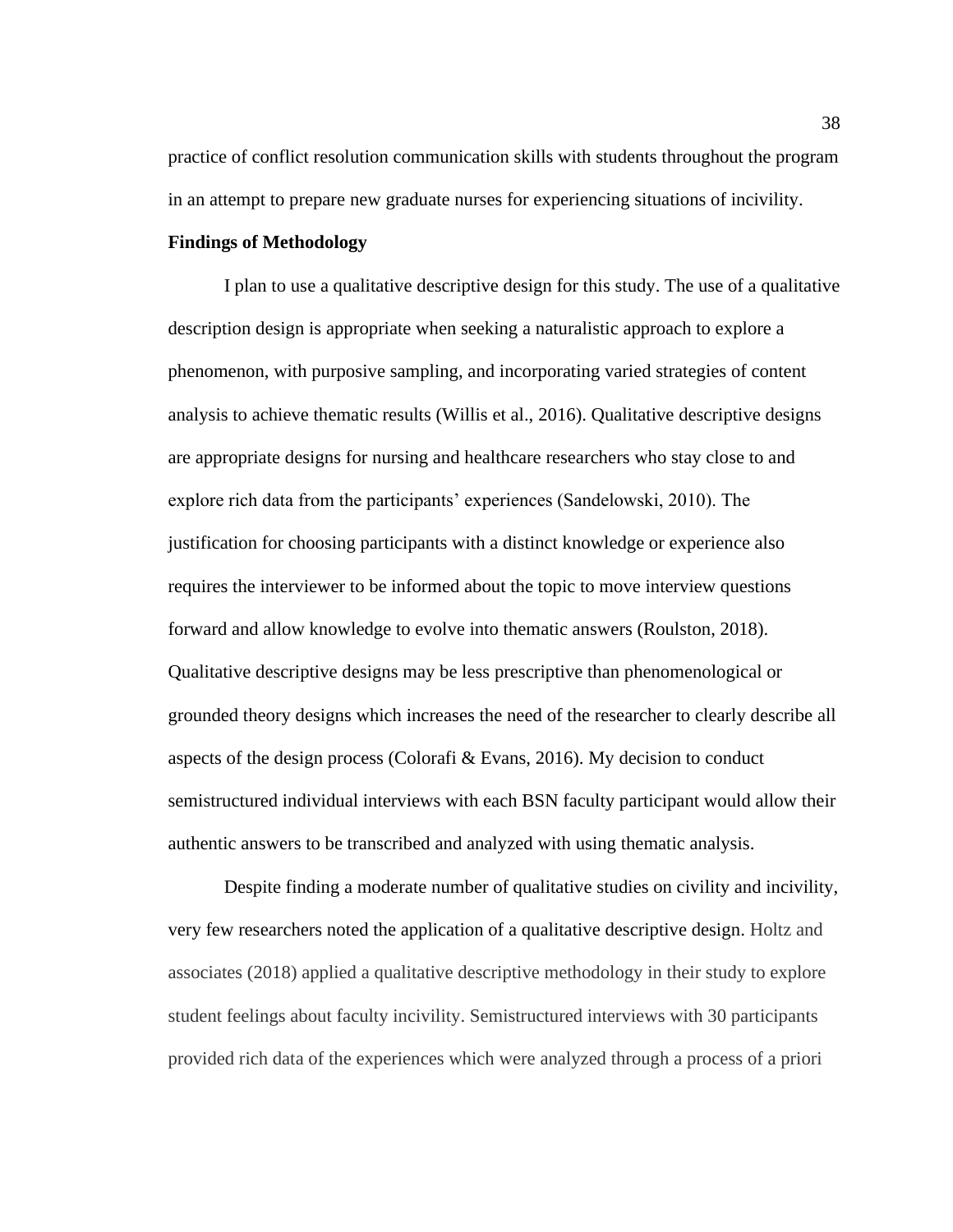and content analysis to reveal six themes of uncivil behaviors (Holtz et al., 2018). The strength of this study was the distinct details of the steps of the methodology, followed by thorough categorization of results into six typologies of faculty behaviors to avoid in their practices.

Qualitative descriptive designs are commonly used in combination with quantitative designs for mixed method studies (Willis et al., 2016). In a mixed-method study by Courtney-Pratt and associates (2017), a qualitative, descriptive method was used to collect and analyze the qualitative findings of longitudinal mixed method study. The study by Courtney-Pratt and fellow researchers (2017) detailed how participants were selected and interviewed, then themes were developed using content analysis. Although the researchers' intent was to explore the experiences of being bullied by faculty, the themes were relevant for informing improved faculty training.

Two qualitative studies stipulated a qualitative methodology with content analysis. In the two separate Iranian studies, the researchers stipulated a qualitative approach with content analysis (Rad et al., 2016; Rad  $&$  Moonaghi, 2016). In the study by Rad and associates (2016) the methodology design to study causes of incivility among Iranian nursing students. The description of the steps for achieving rich results with the application of content analysis, described similar activities used in many qualitative descriptive studies. Although the intent of the study was to explore uncivil behaviors, the results provided preventable factors which faculty should consider for prevention of student incivility. The same methodological approach was also used in the study by Rad and Moonaghi (2016). The researchers again provided very clear steps in the qualitative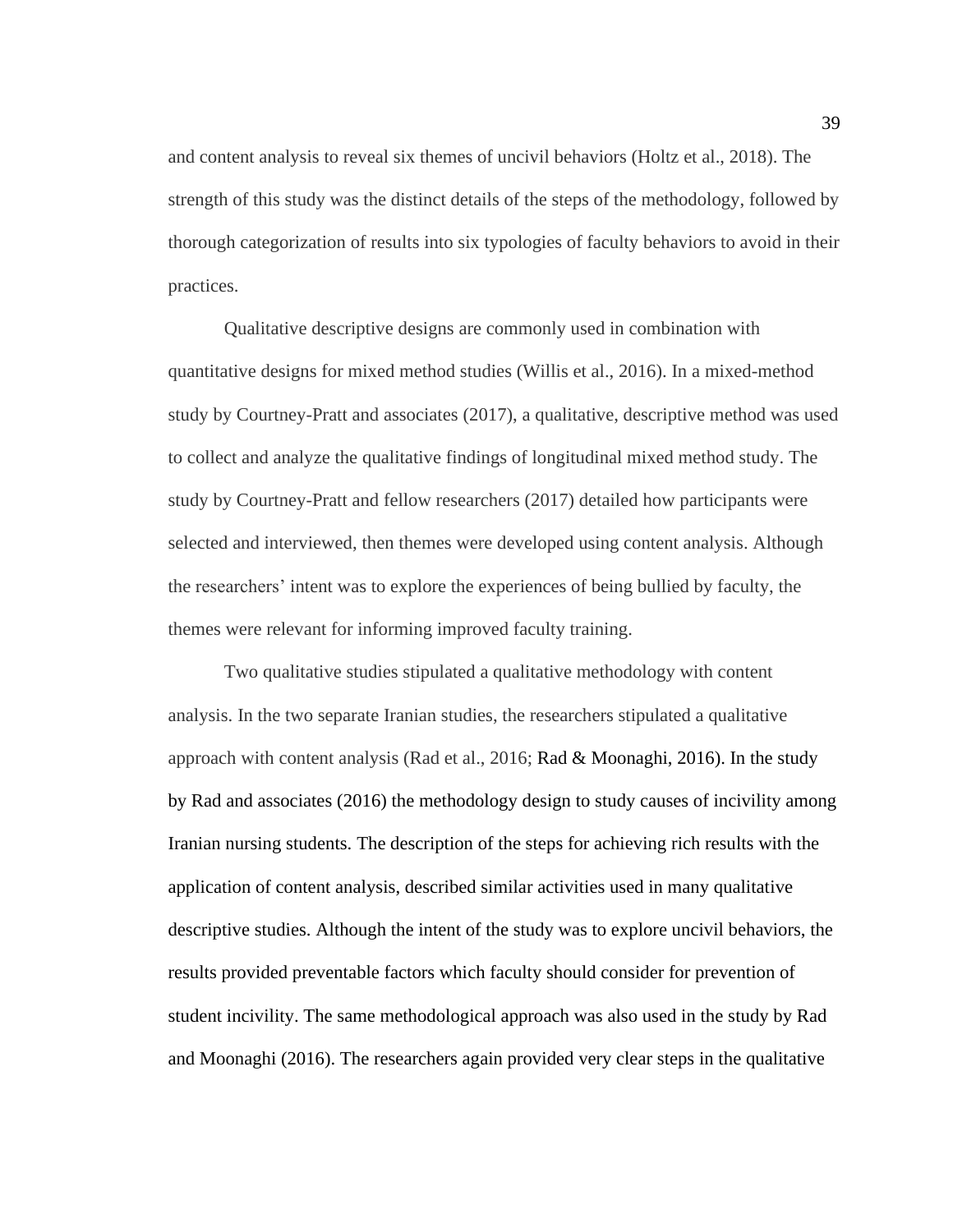process was recommended by Colorofi and Evans (2016) to strengthen the quality and intent found in qualitative descriptive methods. The inclusion of these studies, as examples of qualitative descriptive methods, were included for the merits of the thorough description of the qualitative steps from sampling to interviewing, content analysis, and determining the strengths and weaknesses of the approach (Rad et al., 2016; Rad  $\&$ Moonaghi, 2016).

### **Summary of Chapter 2**

In this literature review, many relevant studies were found which correlated strong evidence of problems of caused by incivility in the professional and academic areas of nursing. Incivility in the workplace has detrimental effects on nurses (Sauer & McCoy, 2017) and requires new graduate nurses to have skills and support from leaders to be prepared to manage incivility in the workplace (Berry et al., 2016). Incivility was prevalent finding in nursing education with incidences of faculty perpetuating academic incivility(Bowllan, 2015; Casale, 2017; Courtney-Pratt, 2018; Holtz et al., 2018; LaSala, 2016; Mott, 2014; Muliira, , 2017; Peters, 2014; Ziefle, 2018), by students (Meires, 2018; Sprunk et al., 2014; Sauer et al., 2017; Sauer et al., 2018), nurses in clinical settings (Babenko-Mould & Laschinger, 2014; Furst, 2018; Minton et al., 2018) or a combination of multiple groups (Aul, 2017; Clark et al., 2014; Hyun et al., 2018; Kim, 2018; Yassour-Borochowitz & Desivillia, 2016).

Civility and incivility research varied by methodology and purpose. Multiple researchers conducted studies to explore interventions or strategies to identify incivility behaviors and implementations to improve civility (Authement, 2016; Clark et al., 2014;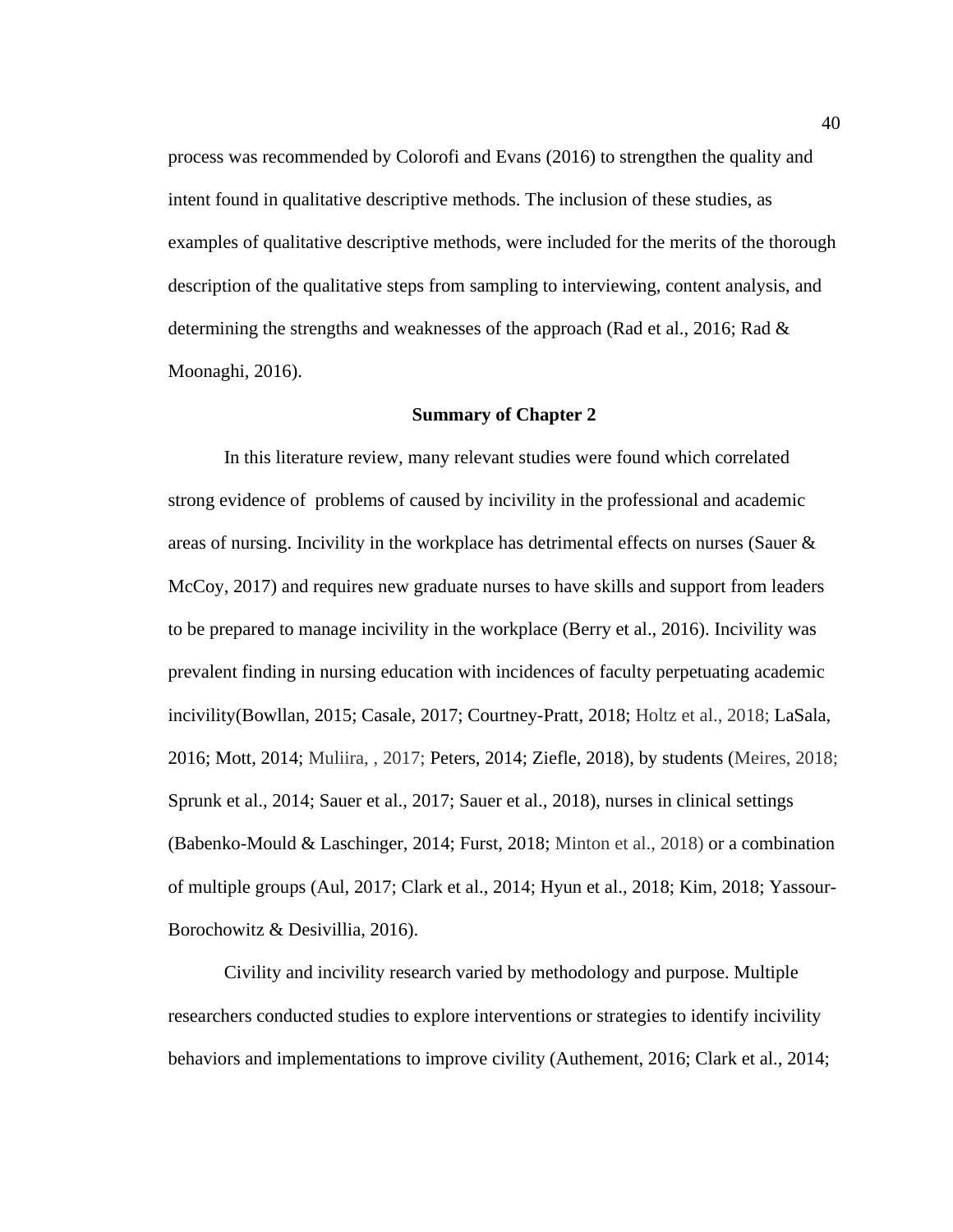Griffin & Clark, 2014). Pallotto-Russo, 2015; Palumbo, 2018; Roberts et al. 2018; Tecza et al., 2018; Wilkins, 2014). Theoretical proposals for promoting civility included empowerment (Clark & Kenaly, 2010; Shanta & Eliason, 2014) and proposals for supporting ethical concepts embedded in the nursing profession (Clark & Ritter, 2019; Russell, 2014). The application of the theory of bioethical symphonology provided a framework to support research of improving faculty civility (Burger et al., 2014) which supported the decision to implement the framework in this study. Several researchers proposed the need to incorporated civility education throughout program curricula (Lachman, 2014; Tinnon et al., 2018) and implement specific civility policies (Clark  $\&$ Ritter, 2019; DeMarco et al. 2018). In a final evaluation of the literature, there was a gap in research to explain the civility promotion actions and choices of baccalaureate nurse faculty.

In chapter three, the research design is presented. An overview of the purpose and research question are included in chapter three to situate the phenomena of study to the design. Components integral to the research design, including the methodology, role of the researcher, instrumentation, participant selection logic, ethical considerations, trustworthiness, and the data analysis plan are presented with detailed explanations and rationales.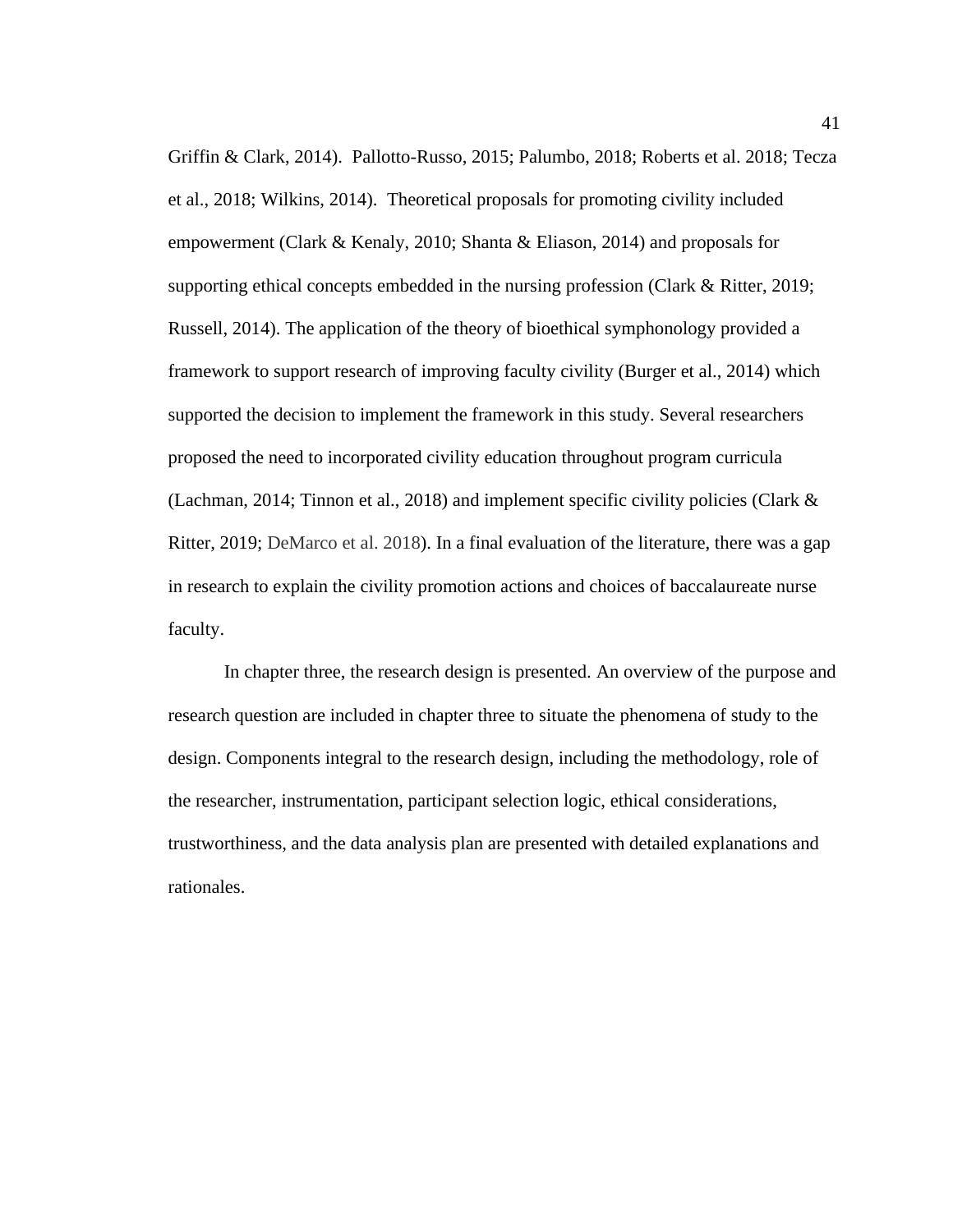# Chapter 3: Research Method

### **Introduction**

The purpose of this qualitative descriptive study was to explore civility promotion choices and actions of nurse educators teaching prelicensure students in a BSN program. The approach of this study is a qualitative descriptive research design, which is useful for providing a naturalistic approach to explore how participants describe shared experiences of a phenomenon (Holloway & Galvin, 2016; Sandelowski, 2010; Willis, Sullivan, Bolyai, Knafl, & Cohen, 2016). The phenomenon of interest for this study were civility promotion actions and decisions. The participants in this study were baccalaureate nursing faculty who teach in prelicensure tracks.

In this chapter, I identify and explain important elements of the qualitative descriptive design , including a review of the research questions, central concepts, and the qualitative descriptive traditions. A concise explanation of the methodology, trustworthiness of the study, and ethical applications are also discussed in this chapter.

### **Research Design and Rationale**

I used a qualitative descriptive design for this study. Incorporating a qualitative process into a research design allows researchers an opportunity to explore multiple realities of the participants' in a natural and holistic manner (Lincoln & Guba, 1985). As further suggested by Sandelowski (2001, 2010), qualitative researchers may choose a qualitative descriptive methodology for the opportunity to use a naturalistic approach with flexibility options for data collection and analysis. With qualitative descriptive approaches, a researcher may incorporate a variety of sampling strategies, collect data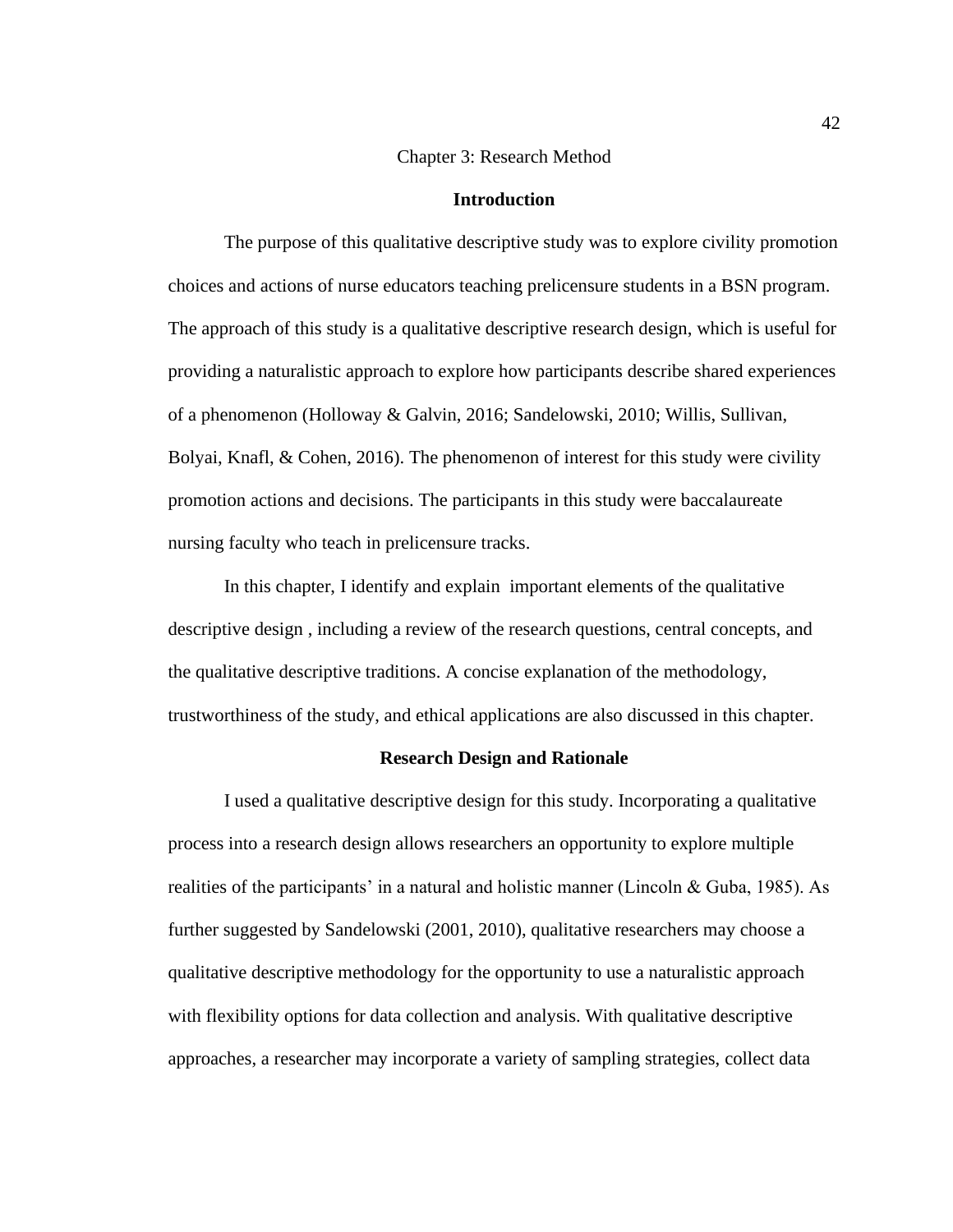from structured interviews, focus groups and other associated documents, and conduct thematic analysis to answer research questions (Colorafi & Evans, 2016). Qualitative description researchers seek answers to qualitative questions by using an iterative approach to explore the shared experiences of individuals with a variety of analytic approaches to generate thematic results (Wills et al., 2016). My rationale for selecting a qualitative method study emanated from the importance of a conducting a naturalistic research approach and a process of data analysis process that keeps the researcher close to the data (Holloway  $& Galvin, 2016$ ). Using a qualitative descriptive approach for this study also gave me the options of supporting my research with one or more theoretical foundation and to incorporate sources of data such as interview transcripts, written documents, and researcher observation notes (Colorafi & Evans, 2016). In keeping with a qualitative approach, I composed open-ended research questions to elicit responses of rich, detailed explanations to describe the phenomenon (Patton, 2015).

### **Research Question**

This study was designed to answer to the following question: Research Question: What are the civility promotion actions and decisions of prelicensure, baccalaureate nurse faculty?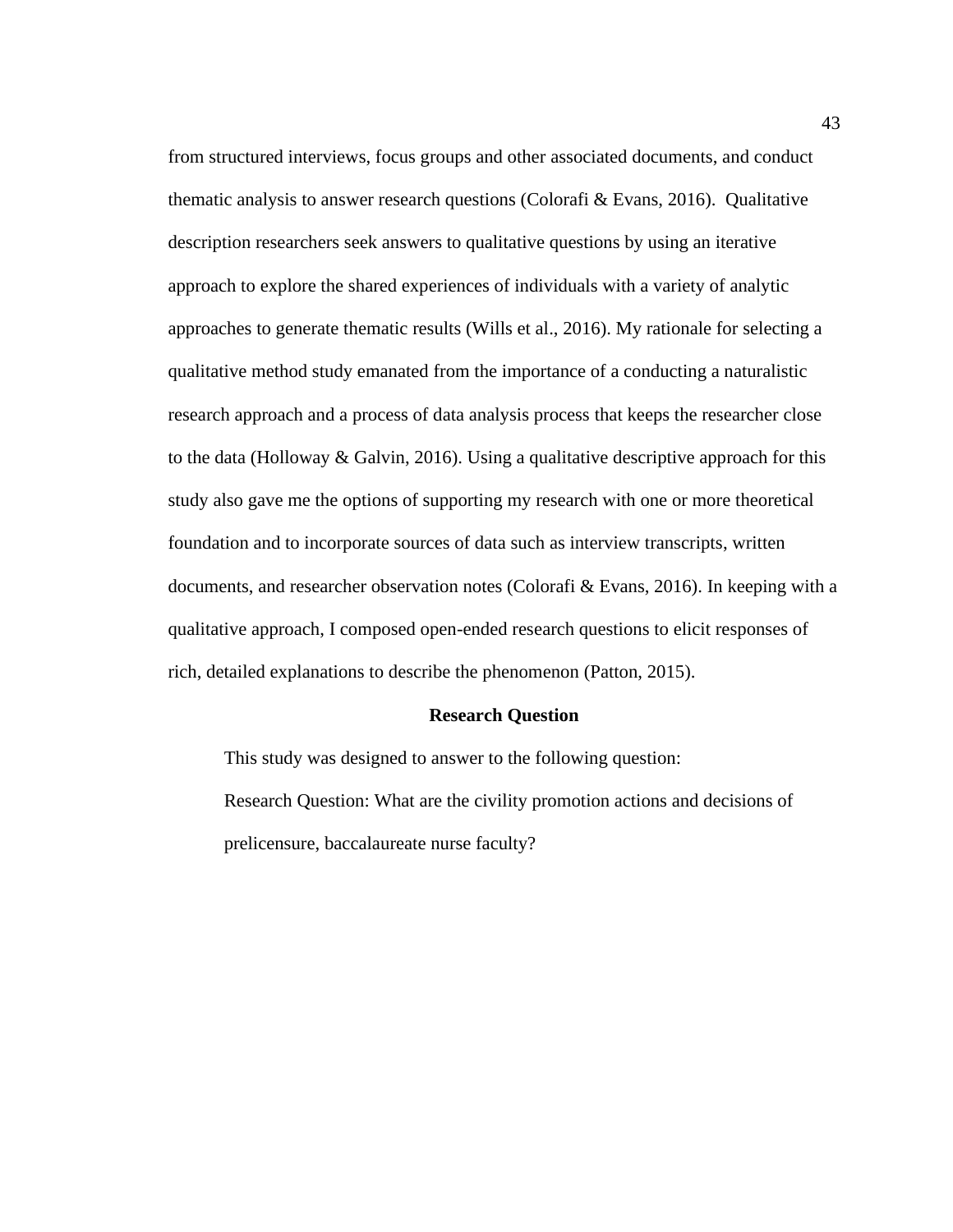## **Phenomenon of Study**

The phenomenon of interest for this study were civility promotion actions and decisions of prelicensure, baccalaureate nurse educators. Clark (2017a) defined civility as "the intention to find common ground and inherently requires an authentic degree of respect" (p. 11). Williamson (2018) described civility promotion as combinations of engagement activities and professional commitments by faculty and students. In 2015, the ANA modified their *Code of Ethics for Nurses* to include specific civility guidance for how nurses and nursing students should respect colleagues within the workplace. Specific or expected actions require thought or planning. In making decisions to guide students towards professional responsibilities, nurse educators must consider the professional and ethical standards which guide their practice (Crigger & Godfrey, 2014). The phenomenon of interest was viewed using theoretical perspectives of the bioethical symphonological theory which explains the use of an ethical decision-making framework for nurses to make agreements with patients (Husted & Husted, 2008).

### **Role of the Researcher**

Researchers have unique roles and responsibilities when conducting qualitative research (Patton, 2015). A qualitative researcher works from the positions of both an instrument and participant in their study (Patton, 2015). In this study, my research role included planning and conducting all research activities while also acting as a participant during Zoom interviews. During the qualitative research process, a researcher will take a position to get closer to the data and be in direct contact with the participants (Holloway & Galvin, 2016). Researchers who practice reflexive notetaking include notes to improve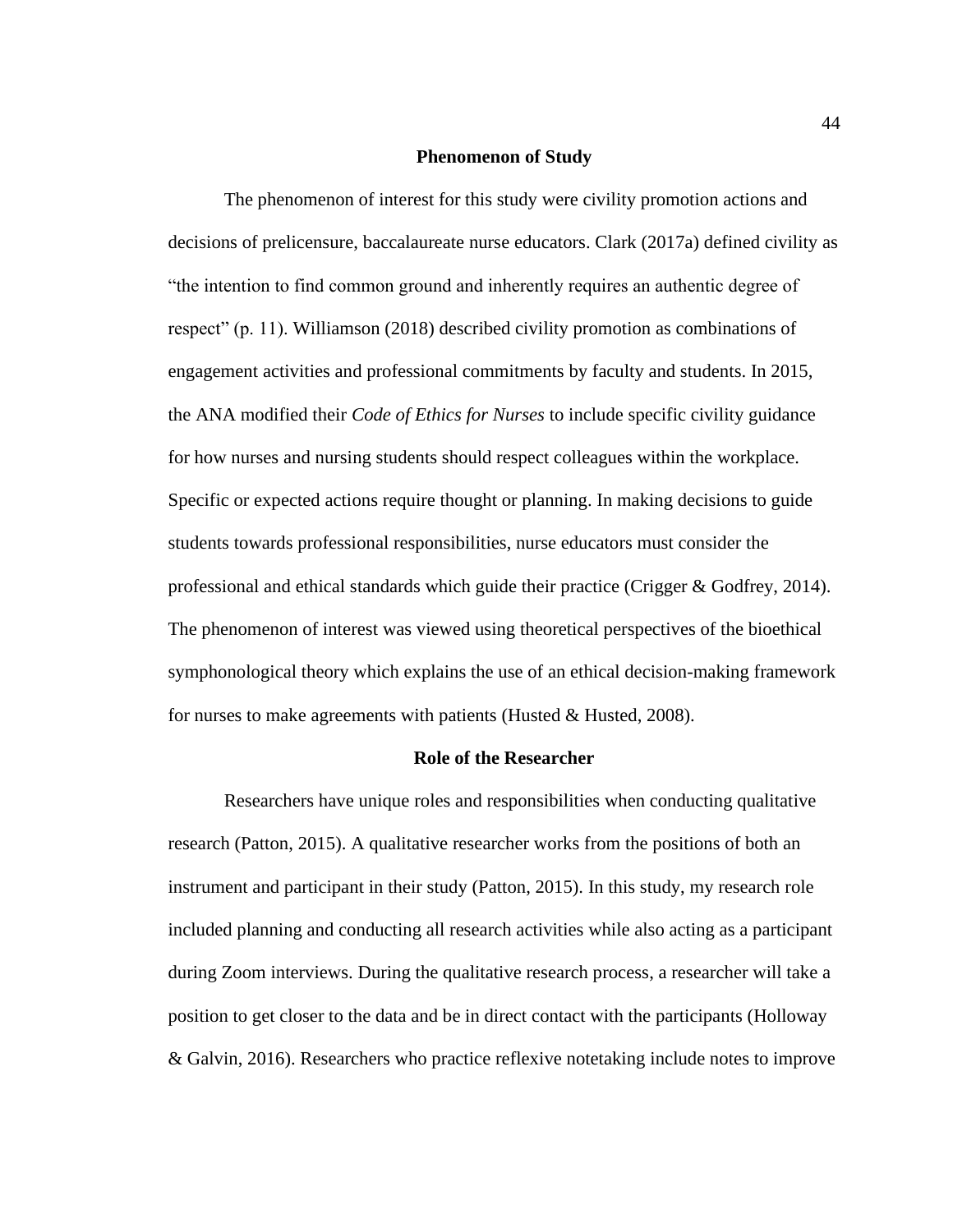the dependability of their studies (Korstjens & Moser, 2018). In my role as a researcher, I practiced reflexive activities such as journaling and note-taking during my interviews and kept my notes with other documents in my audit trail. Although I did not include my notes in the data collection and analysis, journaling helped me catalog for my audit trail of daily events during sampling and data collection (Holloway & Galvin, 2016; Patton, 2015). As the primary research instrument, I assumed the role of directing all research activities to ensure collection and analysis of data to elicit meaning from the research results (Holloway & Galvin, 2016, p. 14.)

Because a researcher's bias poses risks to a qualitative study, self-reflection and planning by the researcher is necessary (Patton, 2015). As a BSN faculty member, I was aware that I could unintentionally insert biases related to my own experiences with promoting civility. To minimize any threats of bias, I kept a journal of my thoughts and daily research activities. By keeping a journal, I was able to have a mechanism for practicing reflexivity by taking notes about my own interpretations and feelings generated by the research activities (Patton, 2015). This process also allowed me to organize any questions that arose so that I could discuss them with my dissertation chair and committee member.

I was careful to approach my study with ethical actions. Individuals who had any association with me, as a past or present coworker, were excluded from participating in the study. I was the sole researcher and did not use any outside individuals for editing or transcribing of interviews. I did not offer any gifts to participants for their participation. In the consent form for this study, I provided clear explanations of the confidentiality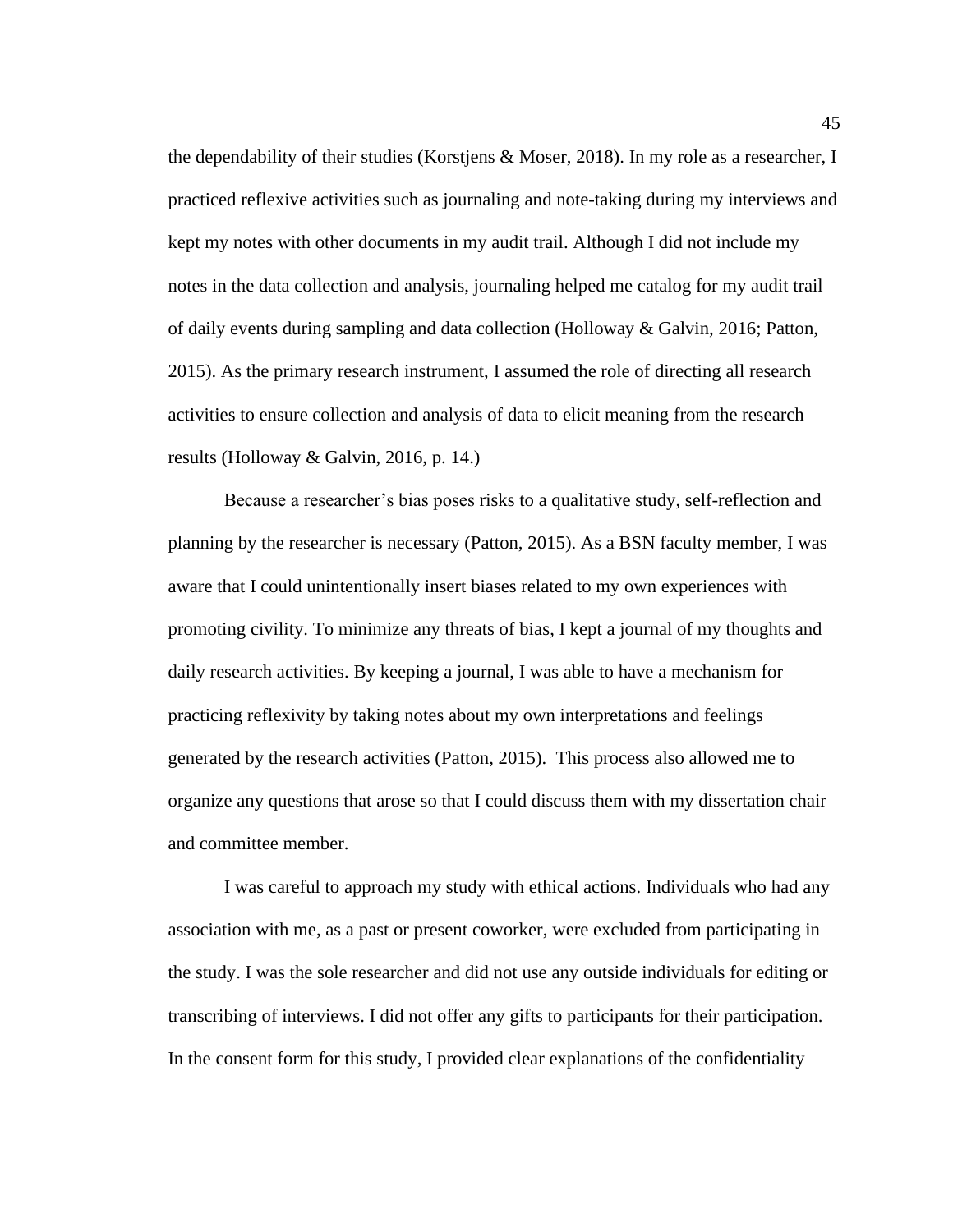steps to protect identities of the participants and the institutions where they were teaching. The study did not commence until I was notified by the Walden University Institutional Review Board (IRB) that my proposed study was approved. I started sampling and data collection after I received a copy of my IRB approval. Prior to each interview, I emailed a consent form to the participants. Once I had received a return email of consent, I moved forward with conducting the interview. A copy of the Walden IRB was provided to several universities that I originally contacted for permission to distribute volunteer opportunities to their nurse faculty. All communication with outside IRB committees was provided to the Walden University IRB to keep with my original IRB approval documents.

# **Methodology**

I collected data through individual, semi-structured interviews using open-ended questions via Zoom web conferencing. Open-ended questions were used to facilitate detailed responses which provide the participants' reality of the experience with the phenomenon (Holloway & Galvin, 2016). The sampling plan was designed to solicited qualified participants from nursing programs within the United States. Participants were asked to have appropriate technology for the audio interview which included either a computer with a microphone or connecting to the interview by telephone. In selecting the Zoom web conferencing product, I was able to schedule the interviews and provide web hyperlink information or phone numbers for each meeting. The interviews occurred synchronously, during times and dates that were convenient to the participants' schedules during the month of July 2019. I sent each participant an email which provided all the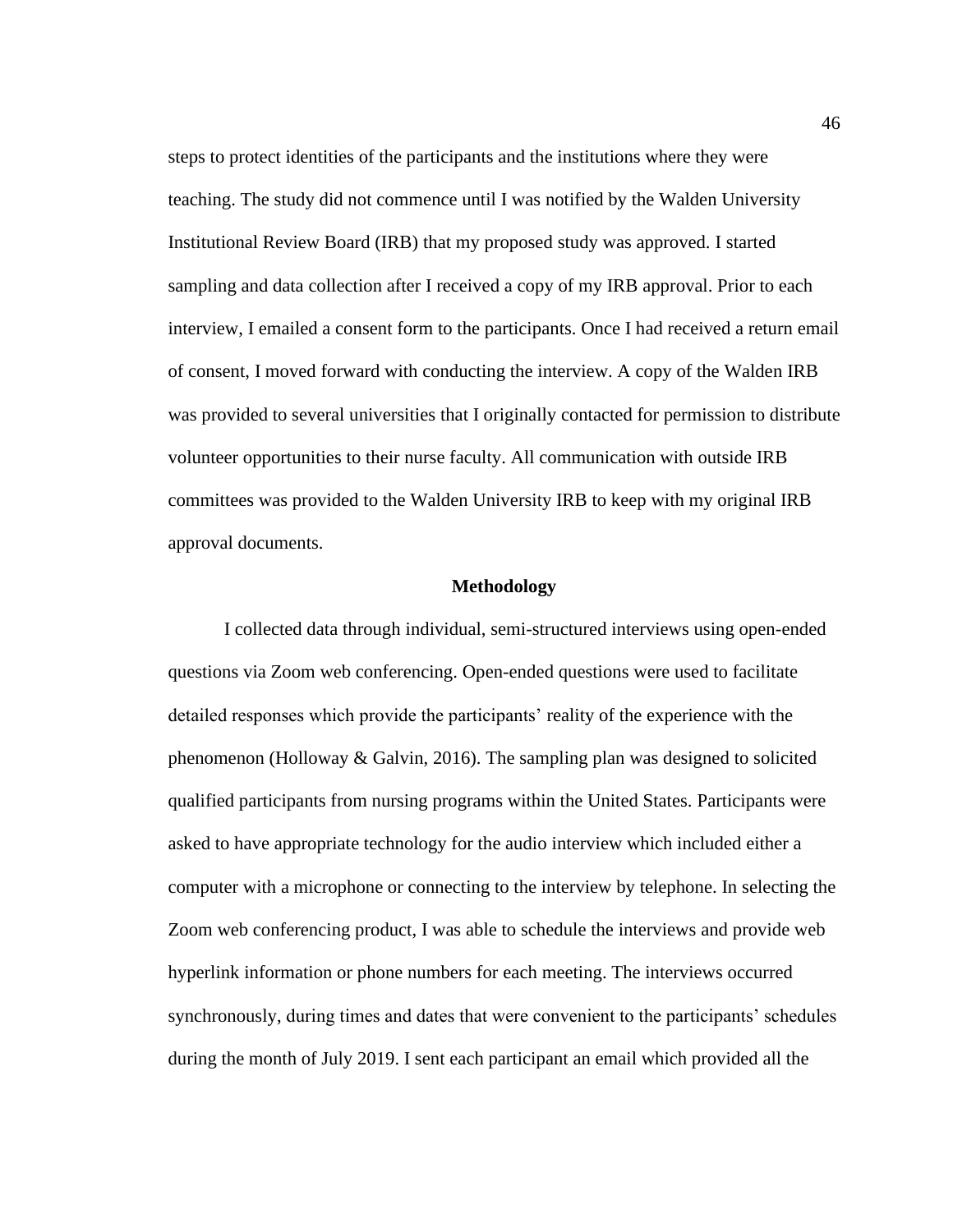information for connecting by computer or telephone, as well as a data and time reminder. Using Zoom, I was able to record the audio of each interview. Although Zoom also allows for video conferencing and recording, the Walden IRB was not conciliatory for using video recording. As such, only audio was used. All participants indicated they were familiar with Zoom and did not express any difficulty with the instructions or connecting with me for their individual interviews.

# **Participation Selection Logic**

# **Target Group**

The target group of participants for this study were full-time, nurse faculty who taught for a prelicensure BSN program accredited by CCNE during the time of their interview. My rationale for seeking faculty from BSN programs was aligned to the Institute of Medicine (IOM) (2010) recommendations which supported increasing the number of BSN-prepared nurses to improve patient outcomes. Additional rationales for selecting faculty who taught at a baccalaureate level were aligned to Aul's (2016) findings that BSN students had higher levels of incivility than students from diploma or associate degrees. My rationale for seeking CCNE-accredited nursing programs was attributed to recognition that baccalaureate faculty members must adhere to and participate in meeting quality expectations (Halstead, 2017). Additionally, program eligibility to seek CCNE accreditation applies to programs which are at or above baccalaureate levels. As a final rationale for the participant qualification, I chose to select faculty who taught prelicensure BSN students which was aligned to teaching students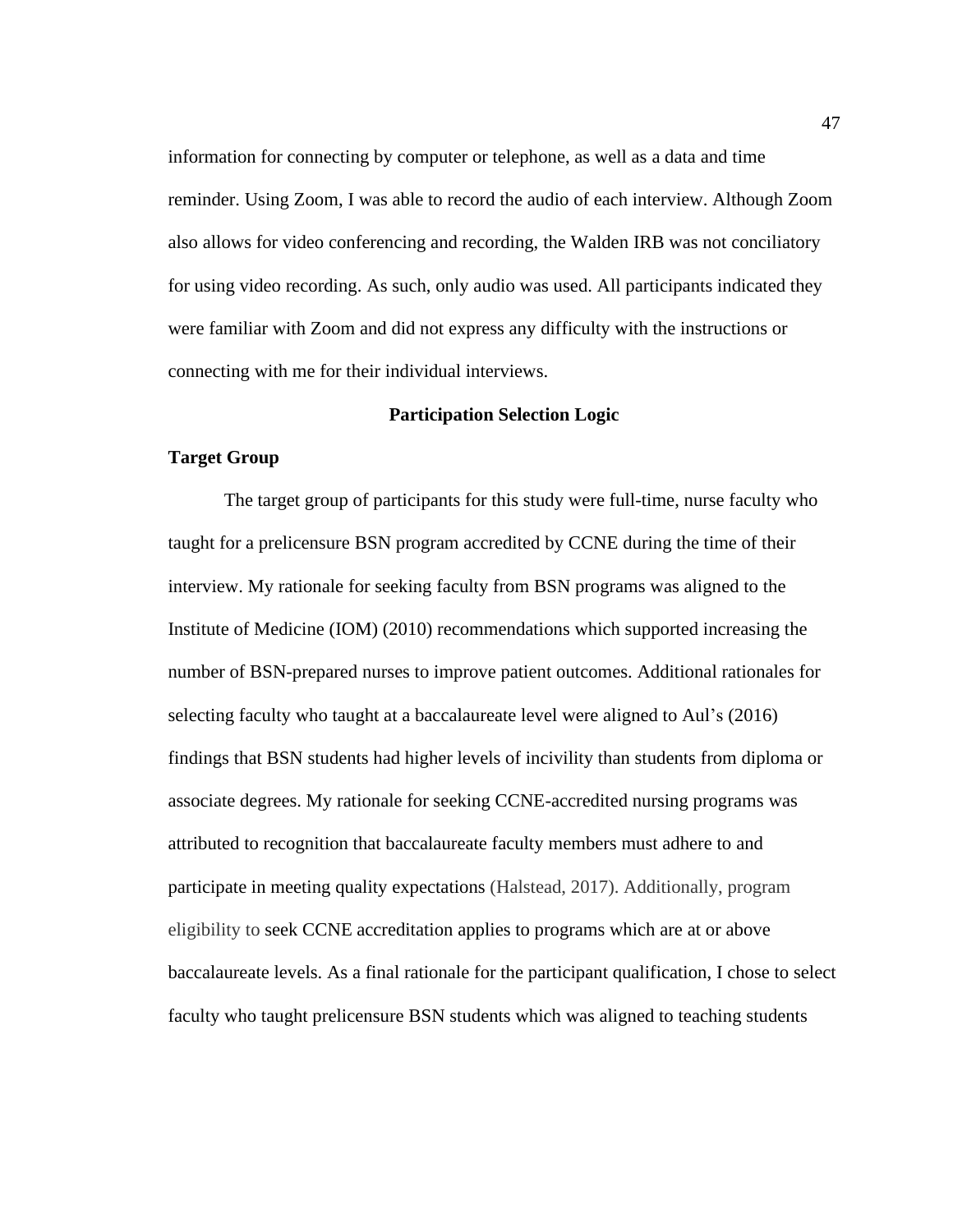who are in the initial stages of professional identity formation and developing professional values (Crigger & Godfrey, 2014).

## **Sampling Strategy**

I used a purposive sampling strategy for recruiting the study participants. Purposive sampling is a participant selection process used to recruit members with similar characteristics or experiences related to the phenomena of interest (Patton, 2015). After obtaining permission from the Walden University IRB, I began the purposive sampling process. In the emails sent to prospective volunteers, I provided the inclusion criteria of volunteers needed for my study.

My original plan for data collection involved contacting CCNE BSN program directors as the first point of contact to allow for disseminating my invitation email to faculty members in their organization who met the inclusion requirements. The Walden University IRB suggested that I would need to follow each university's processes for an outside researcher distributing a volunteer opportunity to each department. This process involved researching the IRB department's rules and contacting multiple IRBs for initiating the IRB process. As I received permissions from outside universities, I was required to send change requests back to the Walden University IRB. Due to delays in receiving responses and the varied types of responses, I sought clarification from my IRB regarding recruiting participants through published emails available on public websites. Upon receiving verification from my IRB that I was allowed to directly email a volunteer invitation to a public email address, I changed my process from contacting nursing directors to contacting faculty directly. An example of the recruiting email to faculty can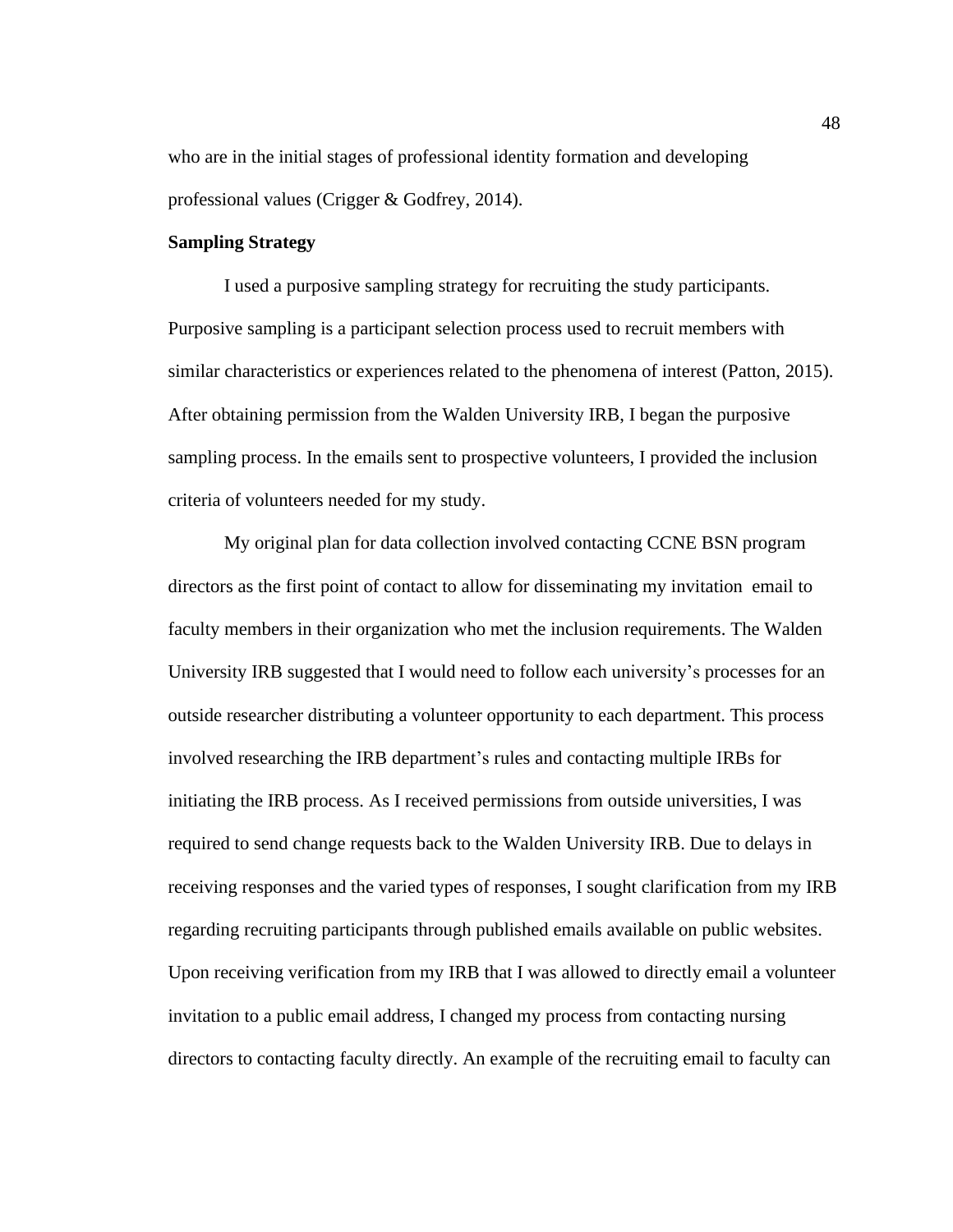be found in Appendix F. A final change in sampling was that I did not recruit any volunteers through STTI or the NLN.

# **Inclusion Criteria**

I used the following inclusion criteria to recruit qualified candidates:

- 1. Participants must be full-time BSN faculty of a CCNE accredited nursing program.
- 2. Participants must have experience with implementing civility solutions in their practice or nursing program.
- 3. Participants must teach prelicensure BSN students.
- 4. Participants must have an active nursing license**.**
- 5. Participants must be willing to sign an informed consent.
- 6. Participants must be able to read and write in English.

# **Exclusion Criteria**

The following criteria was applied to exclude candidates from the study:

- 1. Nurse faculty teaching in RN-BSN or ADN programs.
- 2. Adjunct faculty, who work less than full-time.

# **Sample Size and Saturation**

In qualitative studies, research questions are typically answered through reaching a process of saturation in the context of responses from participants (Patton, 2015). Many researchers reported reaching saturation between 5 and 30 participants (Guest, Bunce, & Johnson, 2006). My initial purposive sampling process was directed toward contacting nursing directors of CCNE-accredited nursing programs by email. An example of the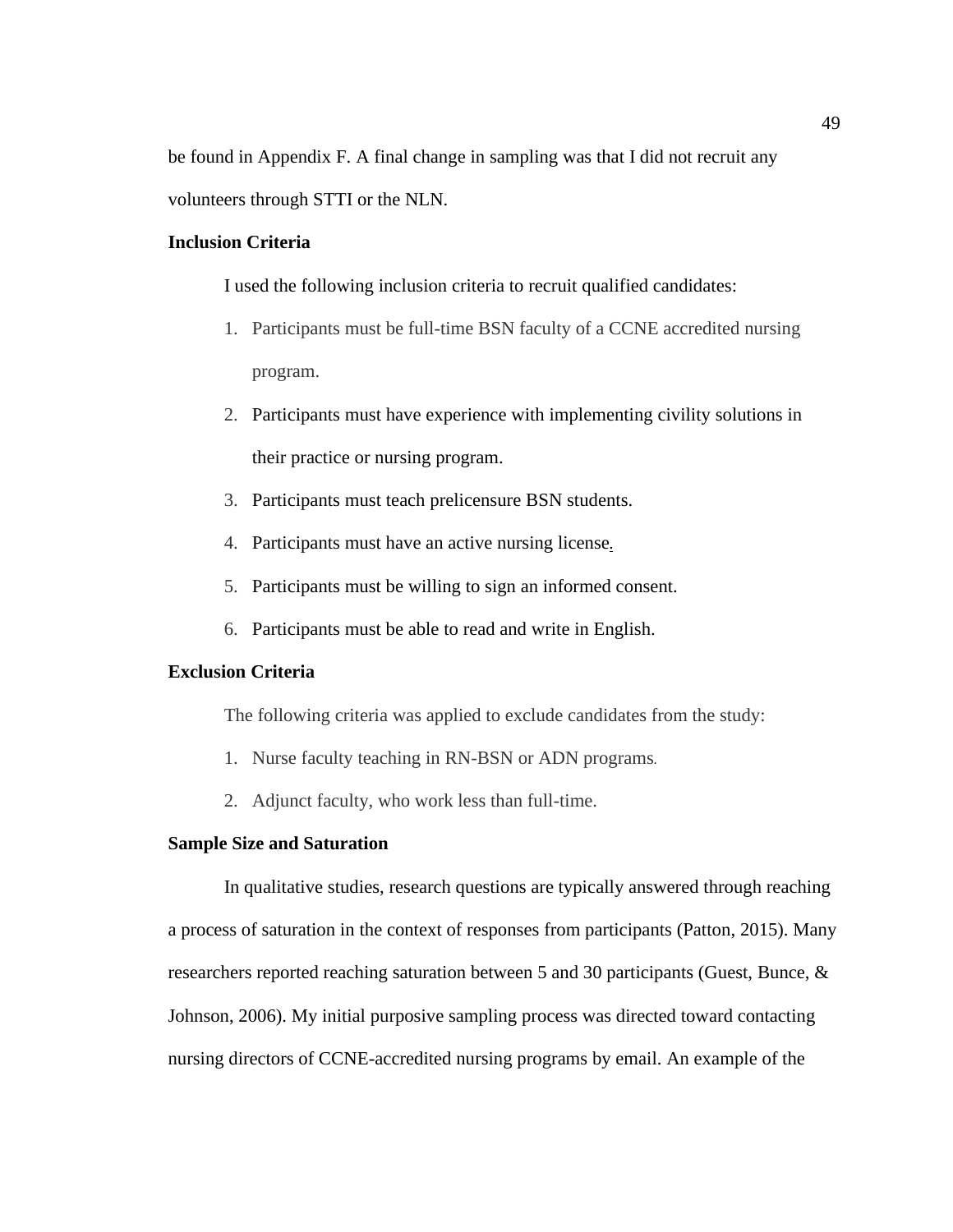email sent to nursing directors is provided in Appendix B. I located the names and contact information of nursing program directors through an online directory of CCNE nursing programs provided by the American Association of Colleges of Nursing (AACN, 2019). A change in this plan was made, with permission of my IRB, to contact nurse educators directly through publicly accessible emails. The revised plan still included using the CCNE directory to locate BSN programs and program websites. All the programs were located in the southeastern region of the United States, without regard to program or school size. In the revised sampling strategy, I emailed BSN faculty to provide them with the purpose of the study, inclusion criteria, exclusion criteria, and interviewing method. An example of the email invitation is located in Appendix C. After consideration and discussion from the IRB, I did not consider any other alternative sampling strategies.

## **Instrumentation**

An interview guide (see Appendix A) was used to guide me in all semistructured participant interviews. An interview guide provides a framework which supports the researcher in meeting qualitative standards and provides consistency throughout the interview process (Troncoso- Pantoja & Amaya-Placenia, 2017). The guide was designed to support the primary research question through four subquestions.

## **Interview Guide**

I conducted individual interviews for my qualitative descriptive study. An integral part of the instrumentation for this study was my role as the researcher, the process of conducting interviews, and the standardization of the interview process with an interview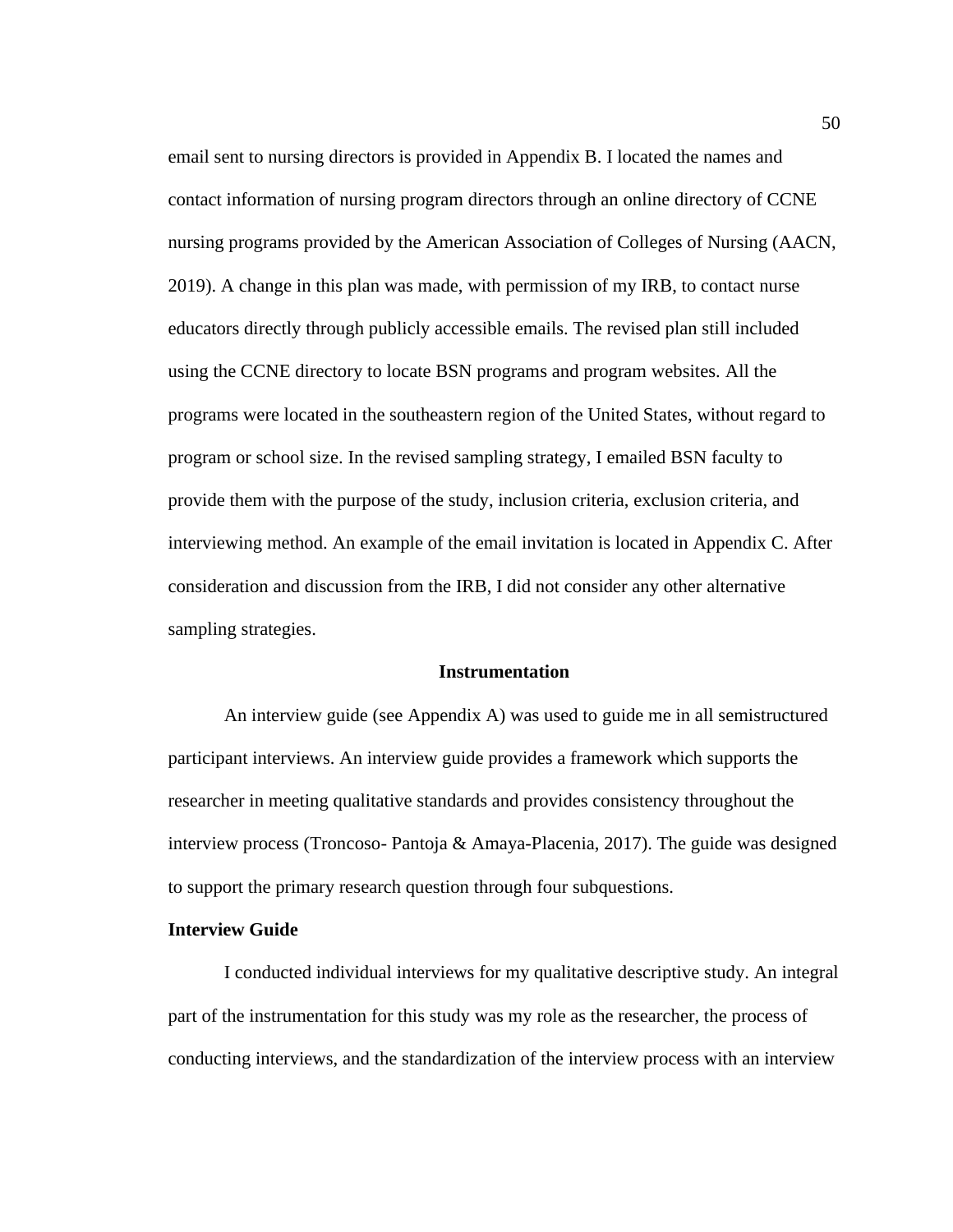guide. An interview guide was used to provide a framework to support each interview in meeting qualitative standards and keeping consistency throughout the interview process (Troncoso- Pantoja & Amaya-Placenia, 2017). An interview guide was also useful to ensure uniformity of the process between securing and interviewing the participants. As suggested by Troncoso- Pantoja and Amaya-Placenia (2017), the researcher develops the interview questions with careful review of the literature and knowledge about the phenomenon. Throughout the literature review, the phenomenon of civility promotion actions and decisions emerged as a possible solution to incivility in nursing education (Clark, 2017). Researchers who created and tested instruments to measure specific incivility behaviors recommended further research on investigating strategies to promote civility (Clark, Barbosa-Leiker, Gill, & Nguyen, 2015). A paucity of civility promotion evidence was found through the literature review which included interventions used to reduce incivility or improve civility among nursing students, faculty, and nurses (Authement, 2016; Clark et al., 2014: Pallotto-Russo, 2015, Palumbo, 2018; Rad & Moonaghi, 2016; Roberts et al., 2018). My own experiences as a faculty member in a CCNE-accredited, BSN program influenced how I considered the interview subquestions. These factors were considered in the development for the interview questions.

An example of the interview guide is provided in Appendix A. I asked the participants a total of eight questions, with the initial three questions aligned to collecting demographic information related to their experiences and credentials as nurses and educators. The remaining subquestions were aligned to answering the main research question of this study. The interview subquestions were as follows: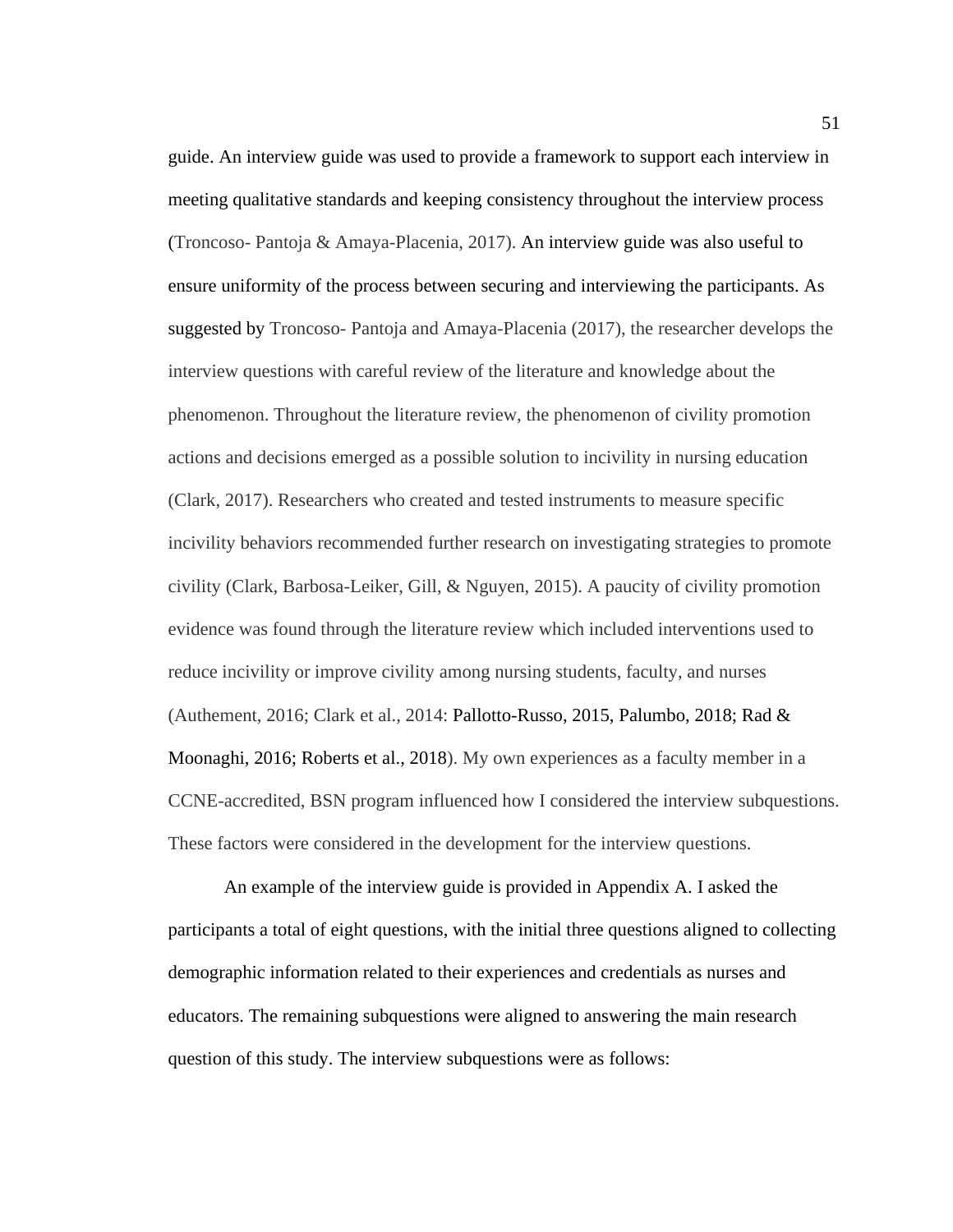- 1. What are your responsibilities as a full-time faculty member of a prelicensure BSN program?
- 2. How long have you been teaching at this level?
- 3. What are your professional nursing and educational credentials?
- 4. How do you define civility within your practice?
- 5. How have your past civility or incivility experiences influenced your actions and choices for promoting civility?
- 6. What professional values or principles influenced your civility solutions?
- 7. Share some examples of strategies which improved civility in your practice.
- 8. What other insights about your civility promotion actions or decisions would you like to share?

# **Confirming Content Validity**

Within the qualitative paradigm, the validity of the results requires the researcher to follow research methods which support the true applicability, consistency and neutrality of the findings (Lincoln & Guba, 1985, p. 290). The content validity of this study was met through my steps to practice reflexivity with journaling, member checking, an iterative process of analysis, and careful steps of analysis. During the study, I was in communication with my committee chair and member to confirm and receive feedback about my progress. Adhering to an audit trail was another important research activity that contributed to content validity through careful documentation of all researcher activities and data collection events.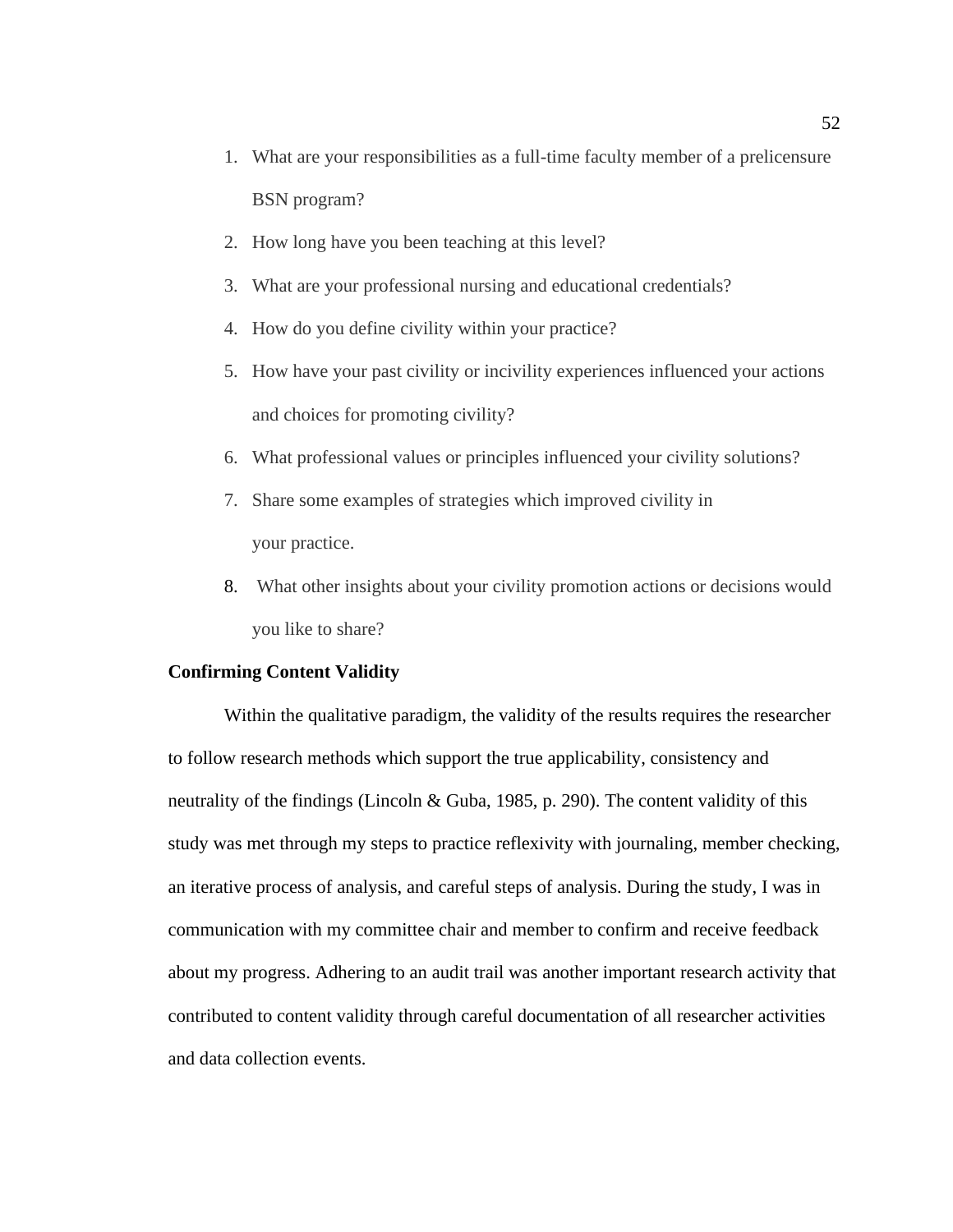# **Sufficiency of the Instrument**

The subquestions on the interview instrument have alignment to the phenomenon of interest and theoretical foundations of the study. The first three questions of the interview guide were constructed to gain demographic information related to the participants' faculty teaching experience and educational preparation. Questions four to eight were designed as open-ended questions to elicit responses regarding the civility promotion actions and decisions made by participants.

# **Duration of the Collection**

Data collection was initiated after IRB approval. Upon receiving IRB approval on June 4, 2019, I began my initial contacts with universities to seek the process of gaining permission to distribute volunteer opportunities to nursing directors or faculty. The delays in gaining permissions, and the change requests made by my own IRB, delayed securing participants until July 2019. Over 300 individual emails were sent to faculty at CCNE universities in Florida, Georgia, North Carolina, South Carolina, and Virginia. When I received responses from volunteers, I followed up with an email asking the volunteer to provide dates and times which fit into their own schedules. I conducted the individual interviews during the month of July in 2019. The interview times ranged from as little as 15 minutes to 37 minutes. I transcribed and analyzed each interview within 24 hours of collection to provide participants with adequate communication and turnaround time for member checking. The independent analysis of each interview was also important to review for evidence of saturation of the results. Saturation was found, throughout all item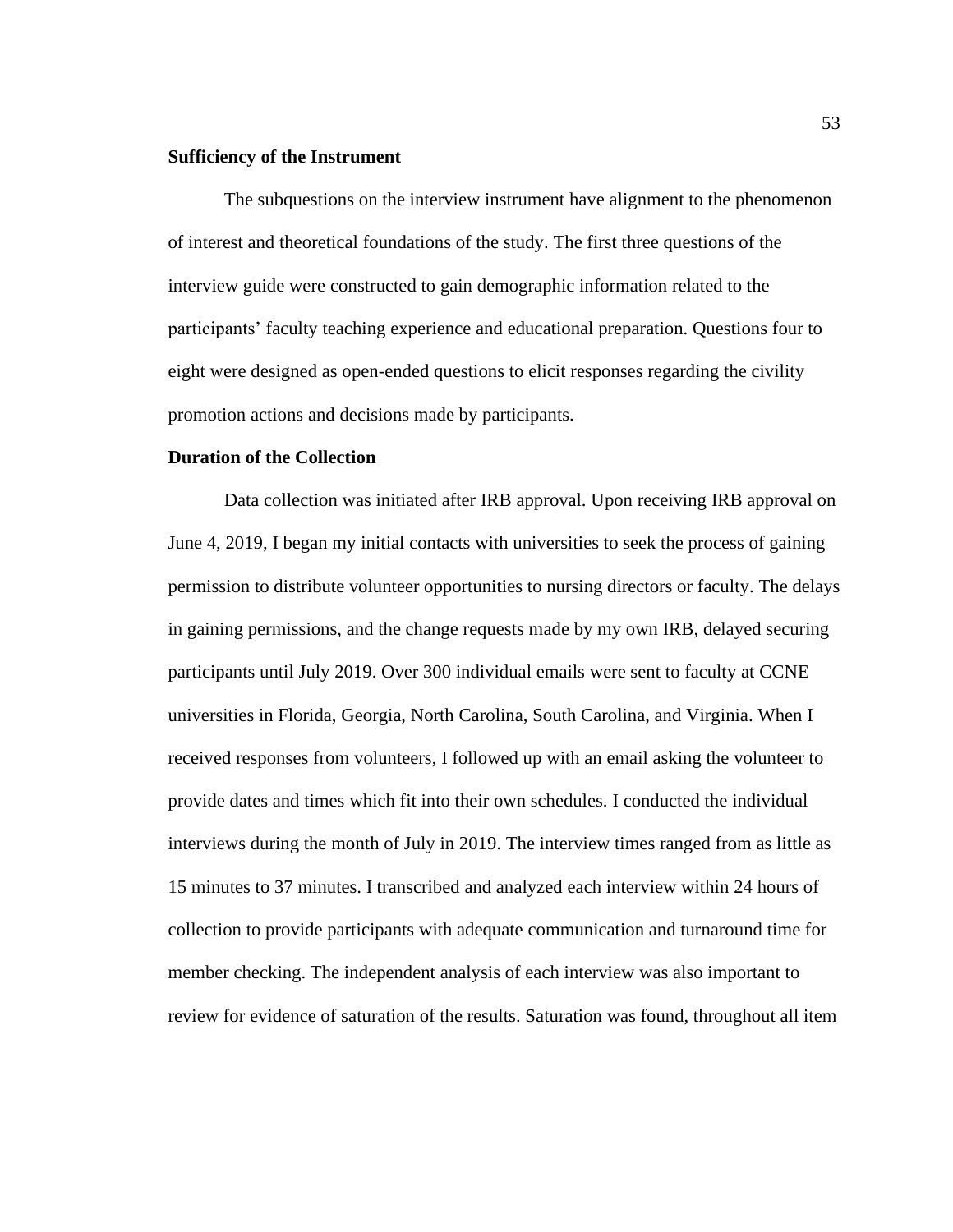responses, between participants 14 and 15. The last interview was conducted on July 23, 2019.

## **Procedures for Data Collection**

In qualitative descriptive approaches, researchers collect data from many sources including participants by interviews, focus groups, or observations of participants, and documents or materials related to the phenomenon (Colorafi & Evans, 2016). In this study, data was collected from conducting semistructured interviews with qualified participants.

Prior to the interviews, the participants were sent an email with information regarding the appointment link, including a consent form, and additional instructions about scheduling and conducting the interviews. Participants were asked to communicate back by email, to provide a consent acknowledgement, and to include three possible times and dates of availability within two weeks of the communication. Following receipt of the participants' consent and interview availability email responses, I sent an email back with the date, time and pin number needed to join me on Zoom for the interview.

Primary data collection was completed through audio recording the interviews using web conference platform called Zoom. The meeting capabilities of Zoom operate from a cloud-based web conferencing platform with multiple capabilities for video, audio, and screen sharing (Zoom Video Communications, 2019). In this study, only audio recording was used for the online interviews. I was able to set up each Zoom conference to allow participation by audio communication either online or through a phone connection. I conducted the meetings from my home office for privacy. When each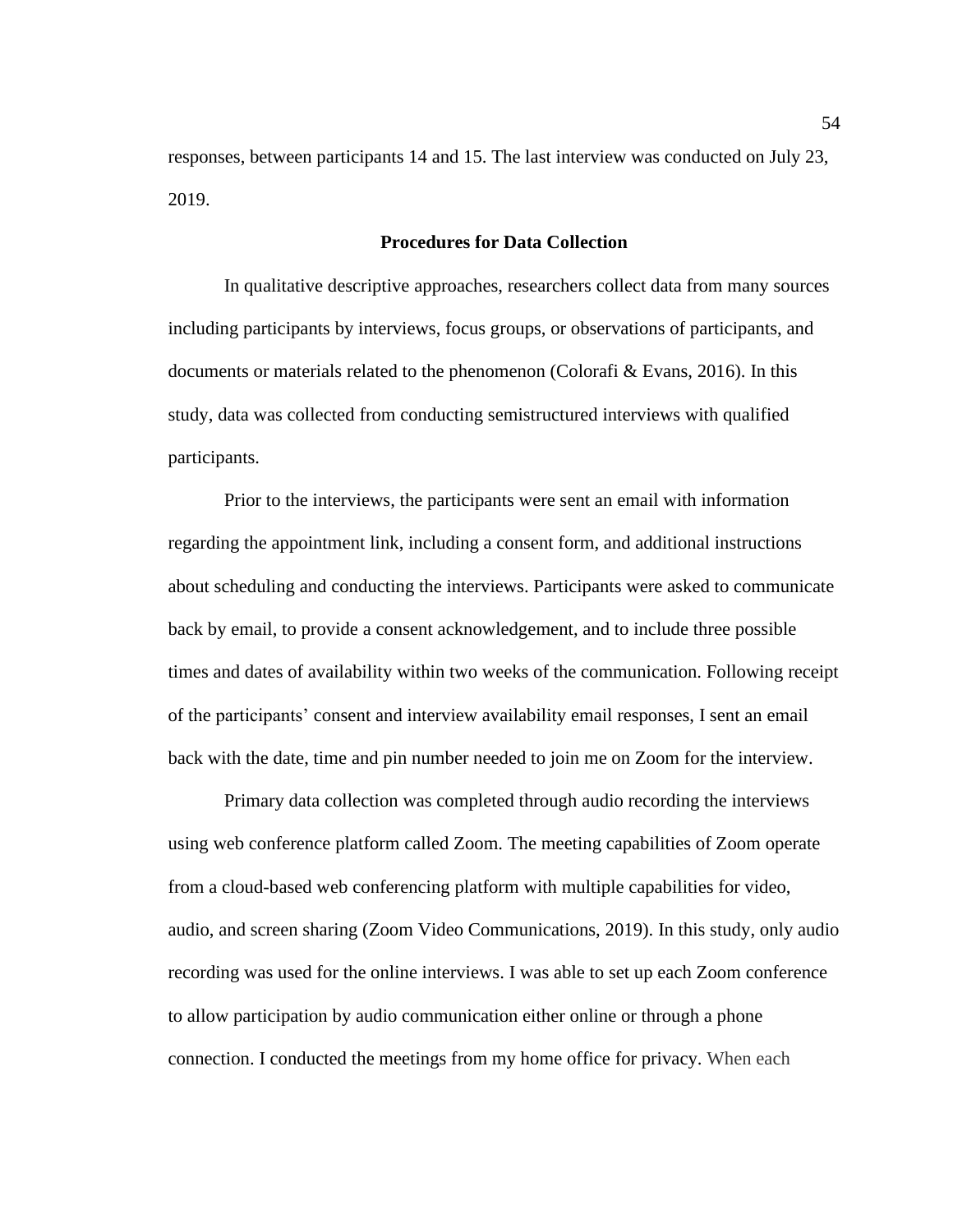participant joined their assigned Zoom meeting, I initiated the audio recording option. At the conclusion of each interview, I downloaded the recording of the interview onto my computer in the form of an MP4 audio file. I also used an iPad voice recorder to record the audio as a backup for any technical issues with Zoom recording. After listening to and transcribing the interviews from the Zoom MP4 file, I deleted the audio file from the iPad.

A change in my original plan was in the transcription after the first two interviews. Due to the necessity of quicker turnaround times for my transcriptions, prior to the next interview, I decided to use the NVivo transcription services. NVivo transcription electronically translated the MP4 file within 15 minutes and allowed for easy download back to my computer (QSR International Pty Ltd., n.d.). After receiving the NVivo transcription, I played the entire recording and made any corrections to words or phrases that may not have been correctly translated. This process of reviewing the recording was beneficial for comparing any notes I had made during the interview and facilitating my analysis of each transcript. I sent a thank you email to the participant with an attached copy of the transcript and my preliminary analysis of the transcript for member checking.

Although other data sources such as policies and program documents can be considered for additional data in qualitative descriptive designs (Colorafi & Evans, 2015), my study was based on the data collected from the interviews. Researcher notes made during the interview process may be used as data for qualitative studies (Korstjens & Moser, 2018). During the interview, I kept a note pad available for possible follow-up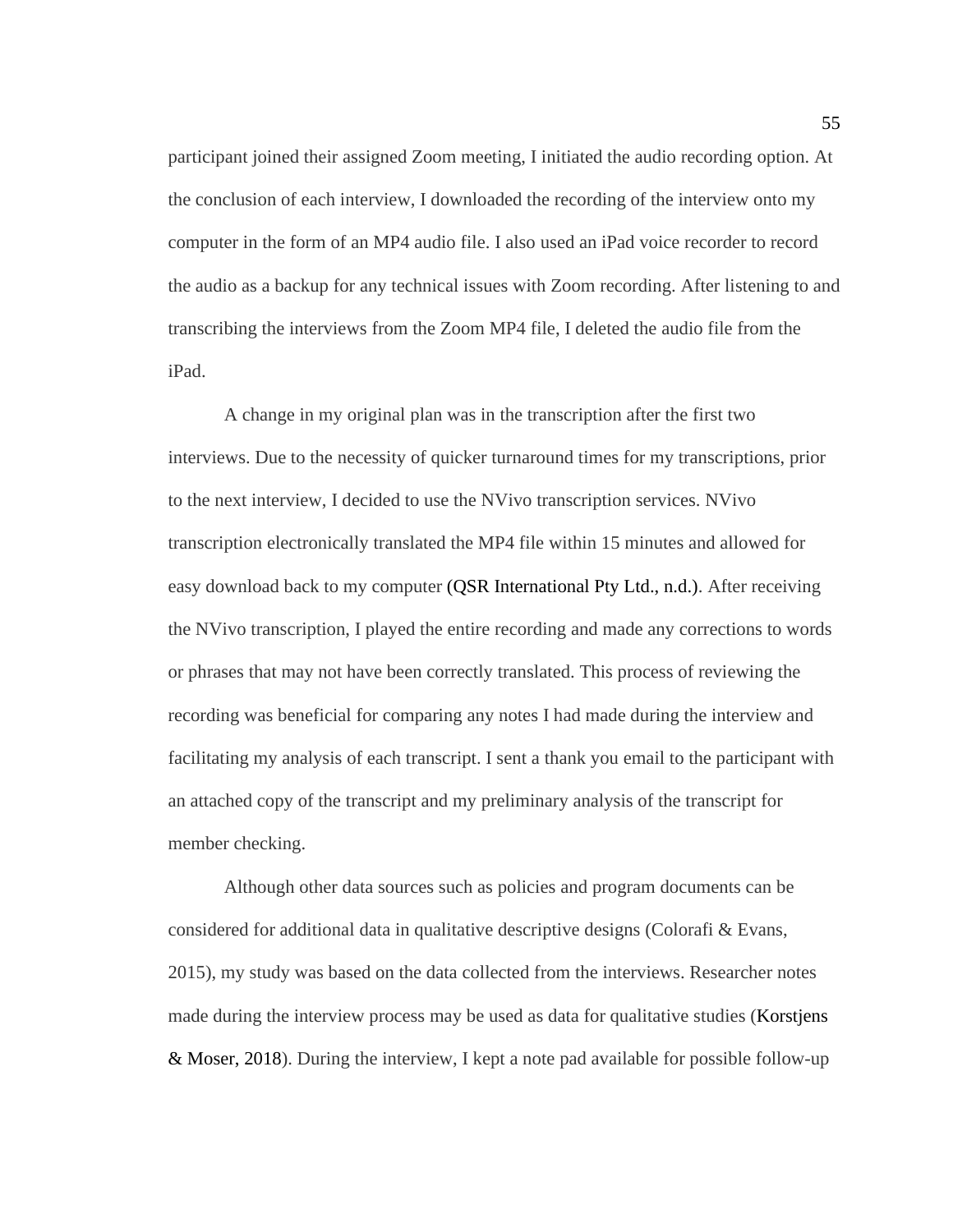questions or needed clarification. Since I was able to ask follow-up in the interviews. I did not use these notes for analysis.

# **Data Analysis Plan**

My data analysis process was an iterative process which kept me immersed in the data as suggested by Guba and Lincoln (1985). In this study, the data analysis process began after transcribing each interview. Following transcription, I began an initial coding phase using an in vivo coding approach to identify specific words and phrases to represent the meaning of the phenomena (Saldana, 2016). Following the first approach of coding, I would review the transcript and in vivo codes to move towards developing a second level of recoding by assigning meaning through a descriptive coding approach (Saldana, 2016, p. 292). Through this process, I organized the first and second level codes to show relationships as a measure to improve the trustworthiness of the study (Elo's, Kaariainen, Kanste, Polkki, Ultrafine, & Kyngas, 2014).

When embarking on my data analysis process, I consistently reviewed my codes and notes to keep within proximity of the data (Saldana, 2016). I also followed recommendations by Saldana (2016) to move through an inductive process of thematic analysis comparing theoretical concepts while coding and categorizing. I followed a systematic approach by developing a system of codes, categories, and themes elicited from the data. As the coding analysis of progressed, I considered diagramming the codes, categories and themes found from the data (Patton, 2015). I provided examples of my diagrams in Chapter 4. To provide confirmability of results, I kept an audit trail,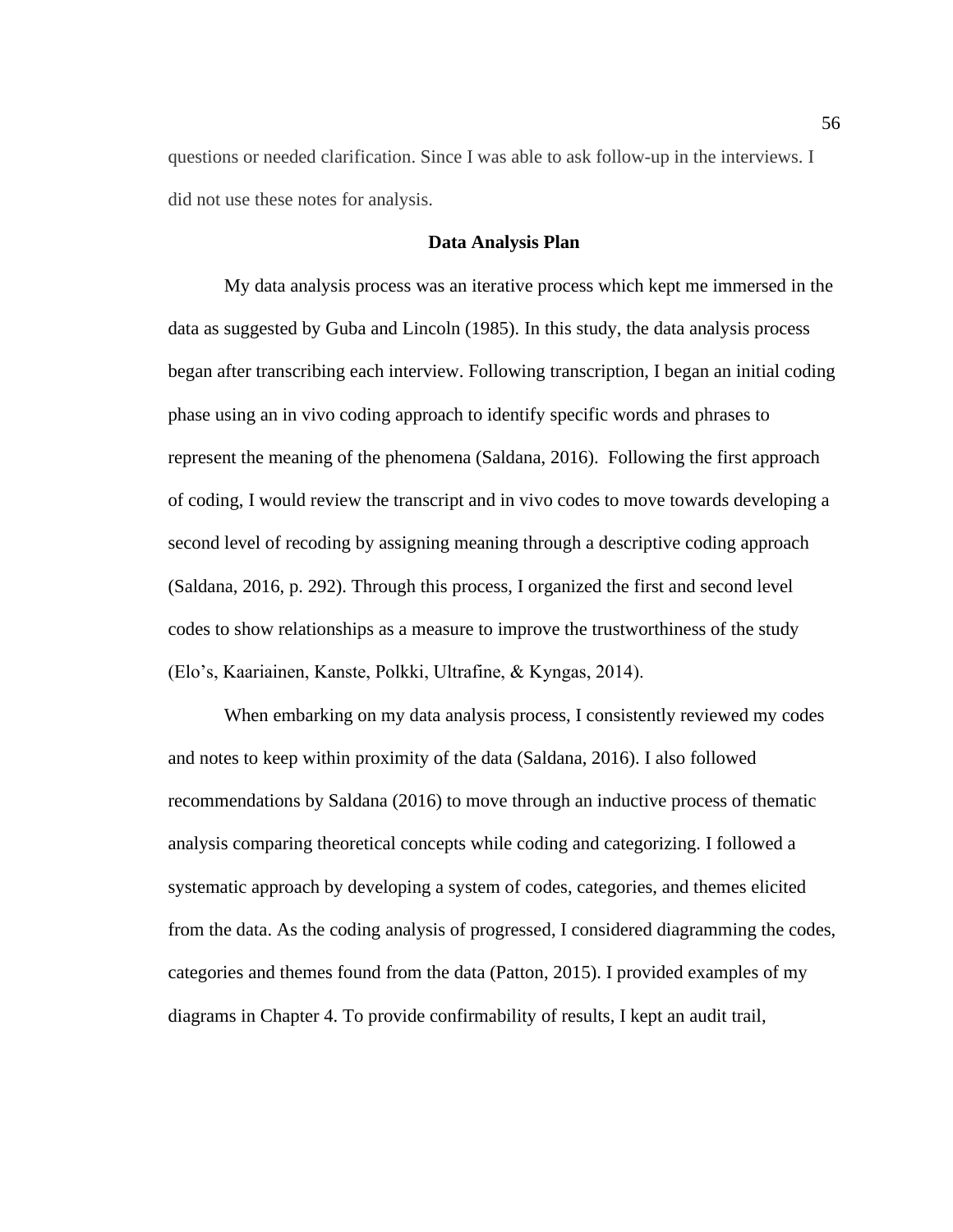researcher bracketing, and comparing any negative or discrepant cases across all data sets of participants.

The task of coding and analyzing qualitative research data can also be achieved with the aid of qualitative data analysis software (LeBlanc, 2017), which I achieved using NVivo™ software. My original plan was to use NVivo™ qualitative data analysis software for the options of storing, organizing, managing, and keeping a computerized audit trail to improve and maintain quality and transparency of the analysis process (Silver & Lewin, 2014). Uploading the transcripts to NVivo was very easy; however, the process of labeling and sorting nodes, for codes and categories, became challenging. I developed some basic charts using Microsoft work, and continued my analysis and code organization. An example of how I used the table, in organizing my codes and categories is provided in Chapter 4.

## **Issues of Trustworthiness**

As with all qualitative studies, this study was designed to include specific activities to demonstrate **t**rustworthiness of the results. Key differences between the verification of results between quantitative and qualitative are the presentation and verification of methodology in qualitative research (Toma, 2016). To achieve trustworthiness of my own research, I provided clear explanations of all the steps of the research, including how problems were resolved or avoided. Conducting and explaining my activities was another method of improving trustworthiness. I also provided explanation of steps taken to disclosure concerns of potential biases before, during, and after data collection (Patton, 2015). I utilized a methodological design plan which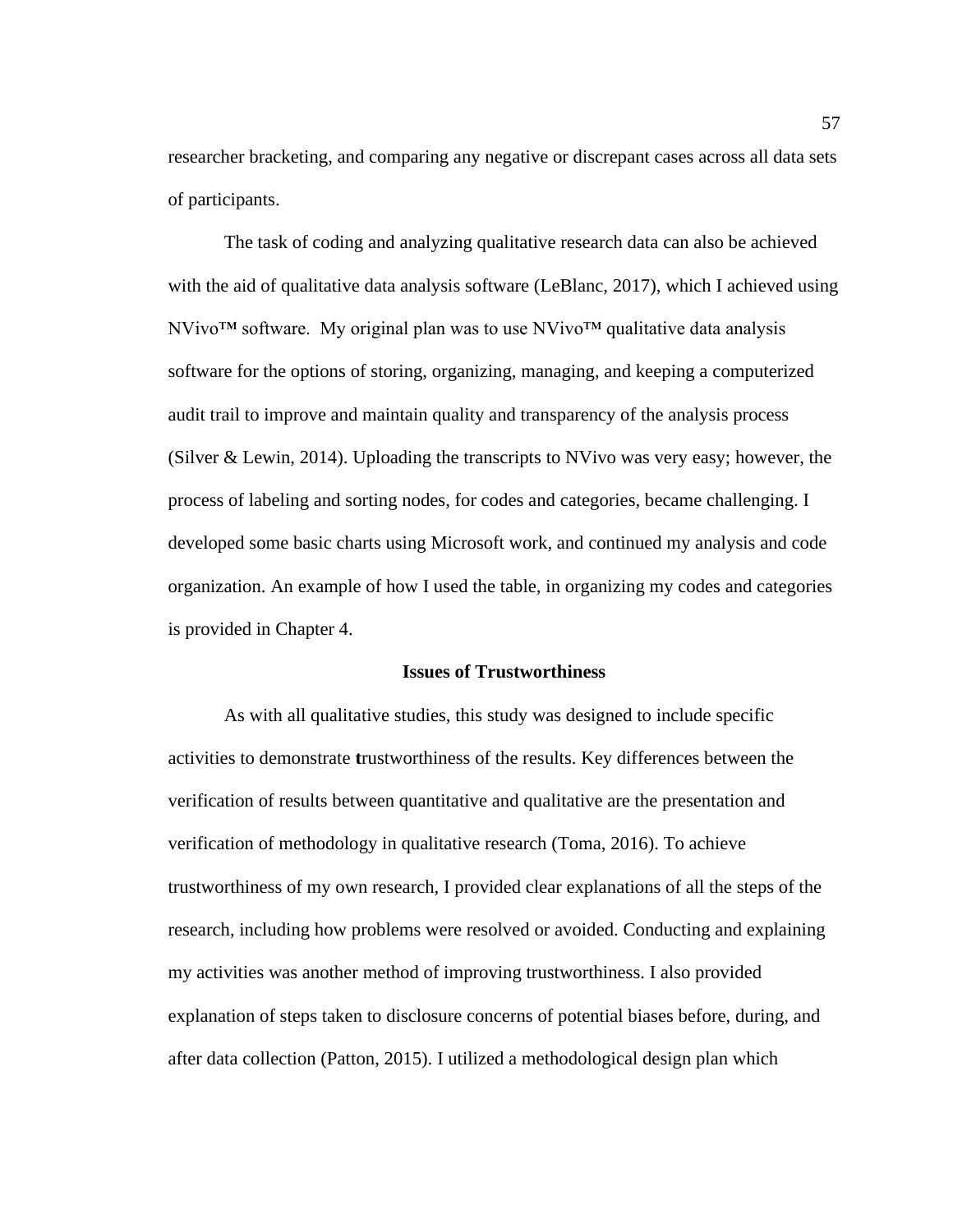incorporated the use of NVivo software with other traditional methods which was a measure included to demonstrate rigor (Maher, Hadfield, Hutchings, & Eyto, 2018). My ultimate approach for ensuring trustworthiness will be to include and describe meticulous steps of the data collection and analysis as recommended by Korstjens and Moser (2018).

Qualitative research requires prolonged engagement with the data to elicit thick descriptions and details of specific activities which may lead to researchers' improving overall trustworthiness including credibility, transferability, dependability, and confirmability (Korstjens & Moser, 2018). Member checking was an additional process I included to improve the credibility of results by allowing the participants opportunities to review the transcripts or the analyzed data (Birt, Scott, Cavers, Campbell, & Walter, 2016). In my study, I initiated contact with participants following each transcribing and analyzing the transcripts, so the participant could validate and provide further insights from the interview. Additional researcher actions to ensure transferability included securing participants from varied nursing programs and locations. A limitation to the transferability of this study may include how nursing programs from different states may have different board of nursing regulations guiding civility practices. As a final approach to improve dependability and confirmability of this qualitative study, I carefully detailed my steps and activities to produce an audit trail and also used an electronic journal (Korstjens & Moser, 2018).

## **Ethical Procedures**

All researchers are expected to provide clear explanations of the purpose of the study and the potential that questions of which stimulate unpleasant memories (Patton,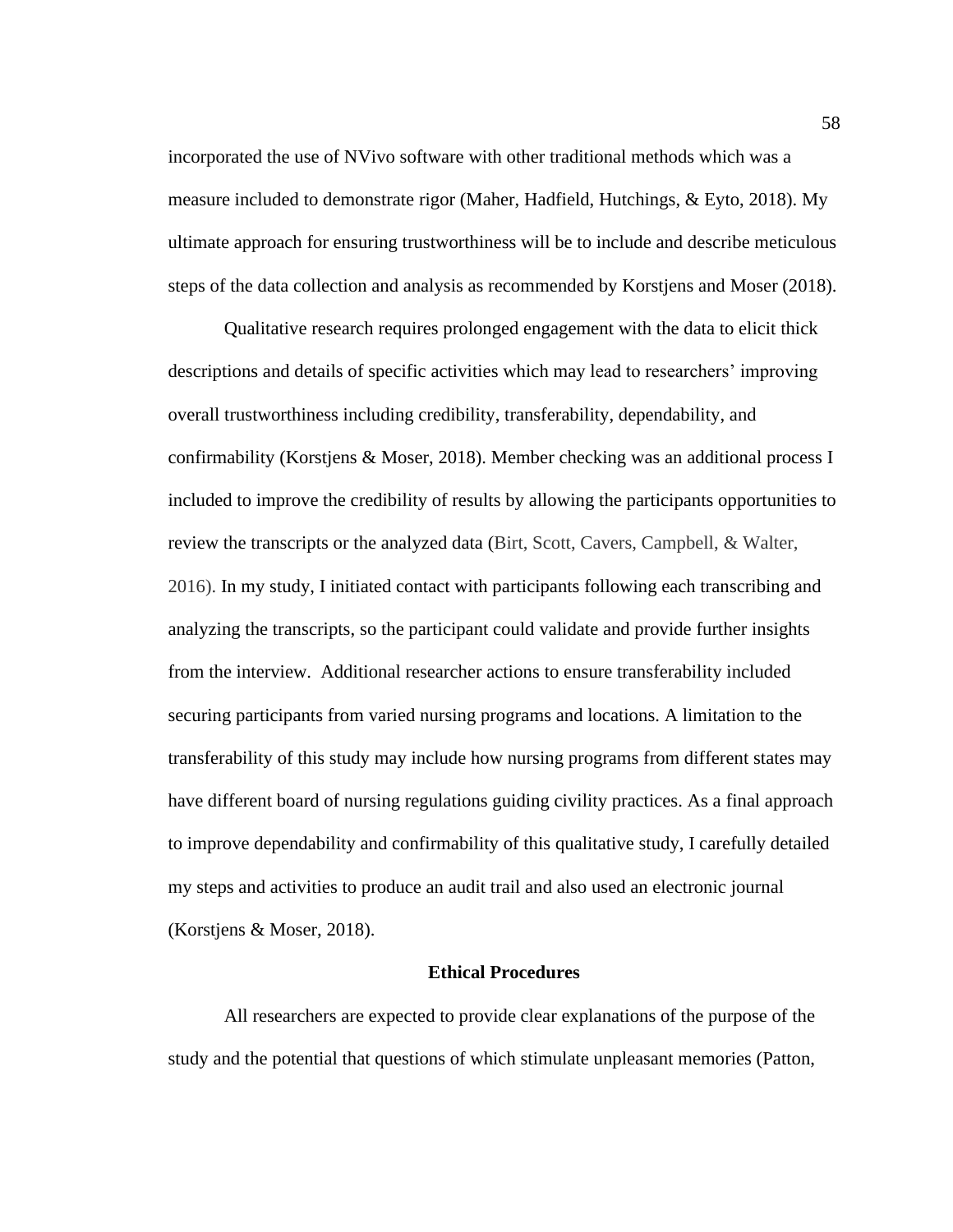2015). Multiple steps were taken to ensure this study followed ethical guidelines. Upon acceptance of this proposal by the committee chair, committee member, and the university research reviewer (URR), application was made to the Walden IRB. As part of the application process I provide a copy of the consent form which provides the risks prior to the interview (Patton, 2015). All participants received a copy of the consent form, prior to the interview. No interviews were conducted without receiving emailed consent from the participants. In the IRB-approved consent form, I provided the participants with options in a nonthreatening voice, so they would not feel coerced and would voluntarily participate. Participants were free to withdrawal their participation, at any time, by contacting me by email or by telephone. No participants withdrew from the study. If a participant had withdrawn from the study, all communication and data would have been destroyed and extracted from the data analysis. In consideration that the participants work for universities, I provided any necessary information to the seek institutional permissions for employee participation with voluntary consent. All participants were informed of how to contact the Walden University research advocate for any concerns they have about the research or interview process, including withdrawing from the study. I did not recruit or interview any participants from my current place or previous institutions of employment to adhere to the ethical standards of this study.

A follow-up email was sent to the participants, with a copy of the transcribed interview and my preliminary analysis of their responses. A copy of the follow-up email for member checking is provided in Appendix D. All names of participants and their places of employment were kept confidential in the study, as stated on the consent form.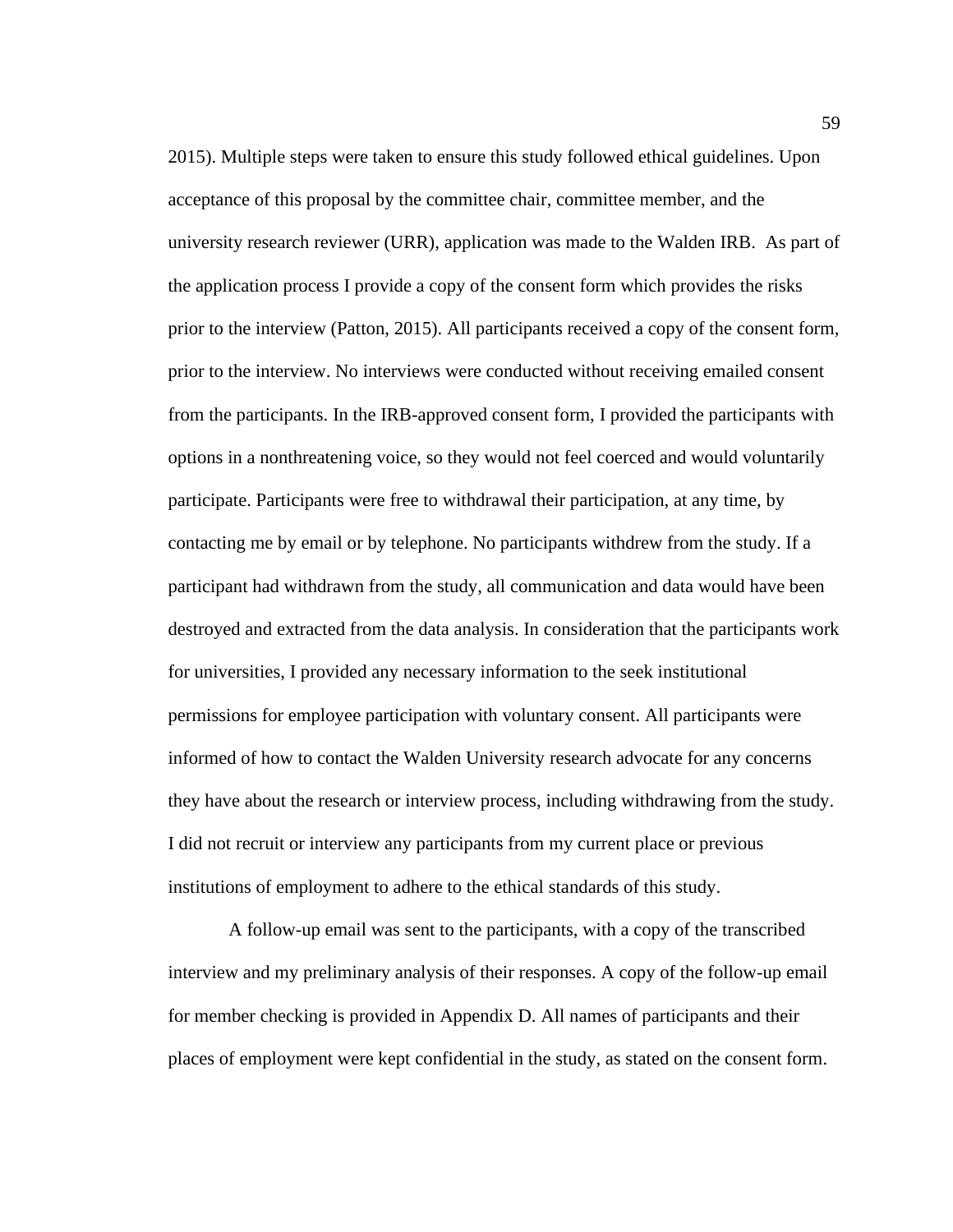Steps were taken to secure all research data. I plan to store all study materials and data for up to five years following the study. I deleted all electronic copies from my secure laptop after copying the files to flash drives or by printing copies. All audio recording jpeg files were copied to flash drives. All flash drives and paper copies will be stored in a locked file cabinet.

## **Summary of Chapter 3**

The purpose of this qualitative descriptive study was to explore civility promotion actions and choices of baccalaureate nurse educators and to understand how institutional and program policies influence or support baccalaureate faculty in their decisions for civility promotion. Participants for this study were nurse educators from CCNEaccredited BSN programs. A qualitative descriptive design was used for this study with open-ended research questions asked in semistructured, individual interviews. Using a qualitative design provided a framework of inquiry which supported pragmatic and philosophical approaches and straightforward explanations and examples. Plans to ensure trustworthiness included member checking (Birt et al., 2016; Holloway & Galvin, 2017), researcher reflexivity activities (Holloway & Gavin, 2017; Patton, 2015), and clear explanations of research activities (Holloway & Galvin, 2017; Korstjens & Moser, 2018). Participation in the individual interviews was voluntary with consent forms provided prior to interviews. In Chapter four, the results of this study will be presented.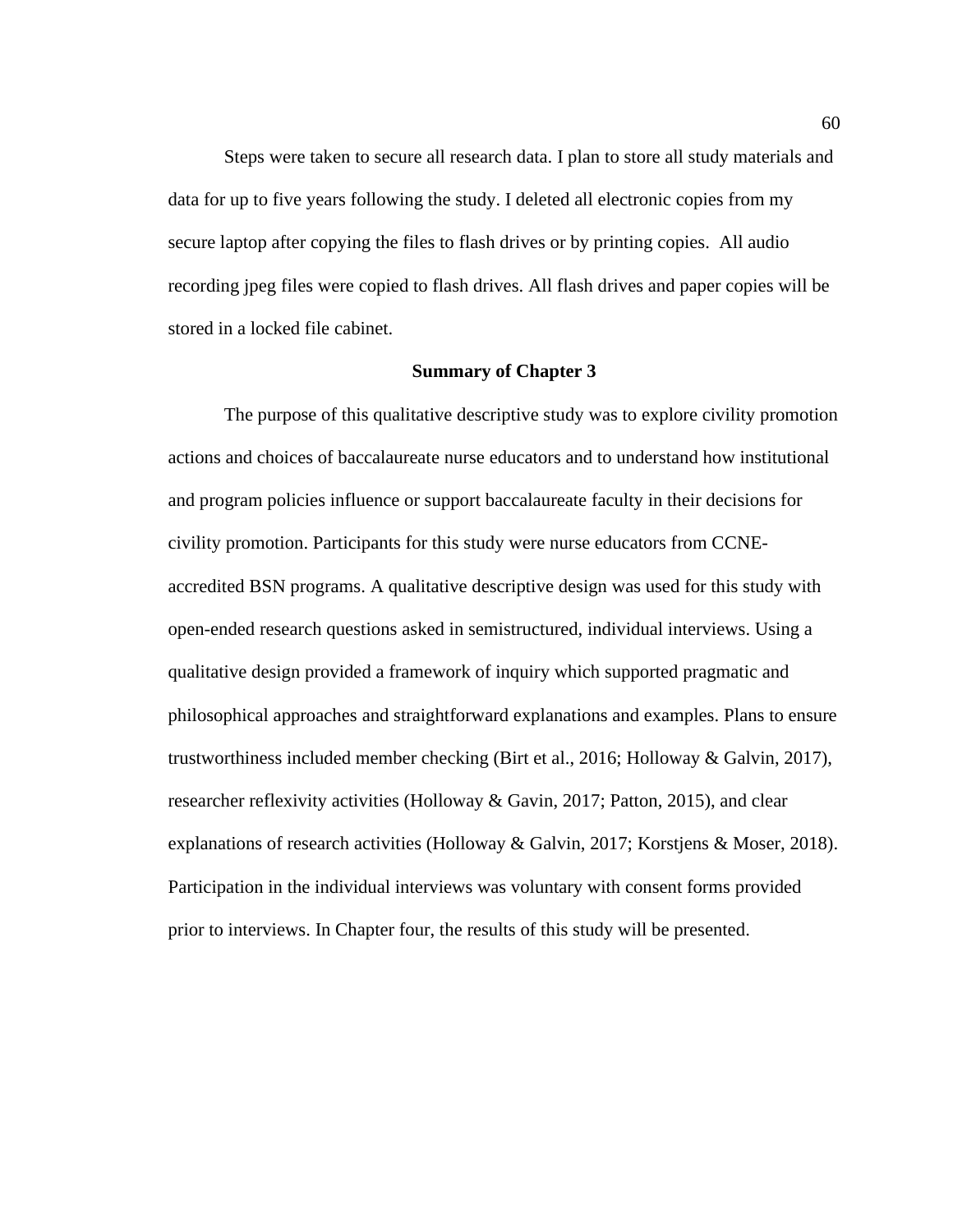# Chapter 4: Results

### **Introduction**

The purpose of this qualitative descriptive study was to explore civility promotion choices and actions of prelicensure, baccalaureate nurse faculty. The responses of each participant provided rich details and yielded results to answer the research question. I offered each participant an opportunity to participate in member checking by emailing copies of the interview transcript and my preliminary analysis of their responses. In this chapter, I discuss details of the interview setting, participant demographics, data collection procedures, the data analysis method, as well as other steps taken to ensure trustworthiness. Additionally, I provide examples of codes, categories, and thematic results.

# **The Setting**

I used Zoom, an online meeting platform, to conduct interviews with participants from varied locations across the southeastern United States. Zoom is a web conferencing application that supports conducting synchronous meetings with additional features of scheduling and recording the interviews. My decision to use an online platform was based on my desire to provide a setting that offered flexibility with a familiar technology in order to successfully recruit participants (Rimando et al., 2015). I used the Zoom web conference application features for recording meetings and scheduling participant appointments. Most of the participants communicated to me that they were familiar with the Zoom online meeting platform. The interview scheduling process began upon receiving participation acceptance emails from participants. Once I had received the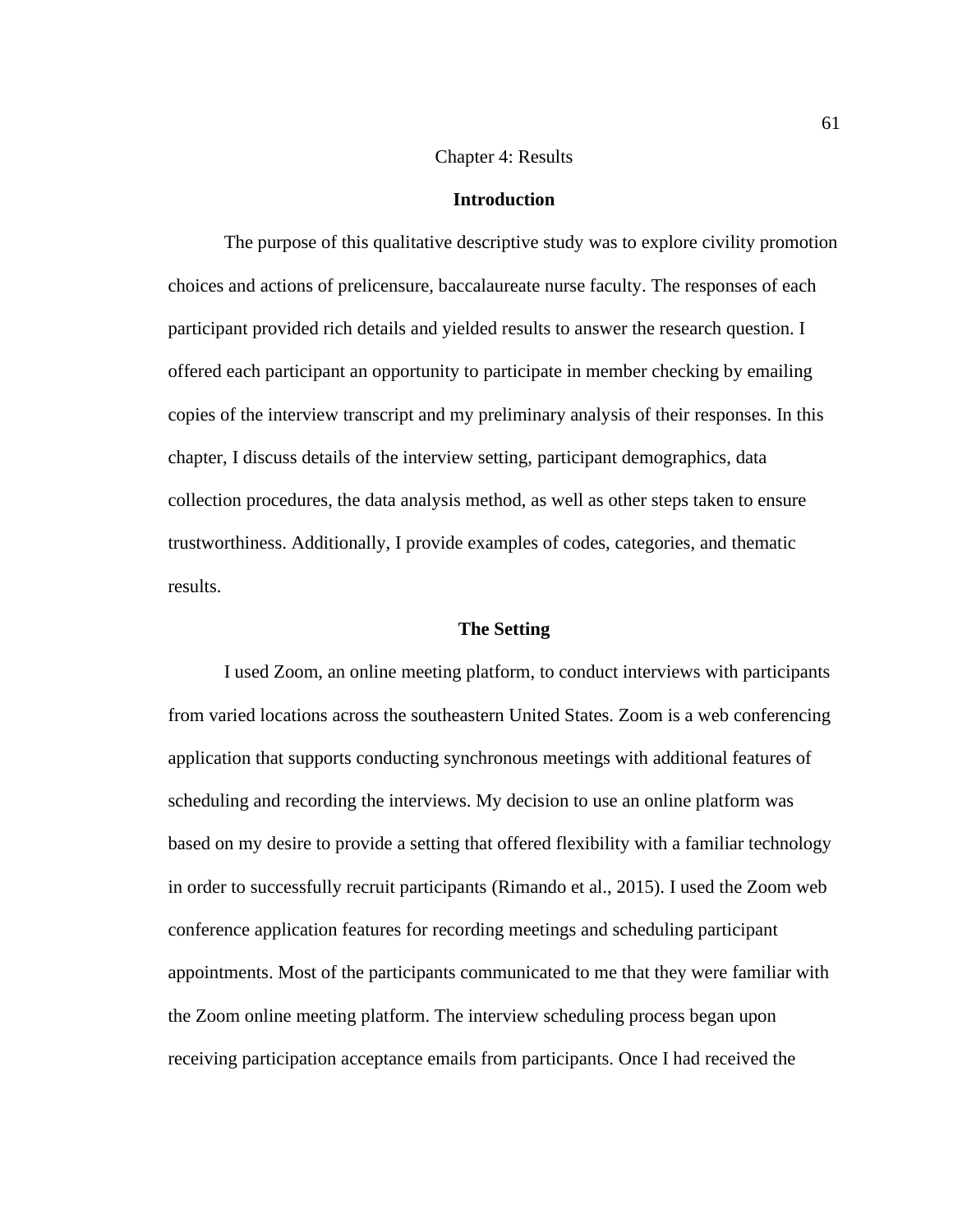times from participants, I set up a Zoom appointment. The Zoom platform generated an invitation with the time and host information, which I was able to cut and paste into an email for scheduling. I also attached the consent form to the appointment email. Participants had the option of connecting to my Zoom account using a weblink or telephone number, which included using conference ID.

# **Demographics**

The first three items on the interview guide were designed to collect demographic information regarding teaching experience and background of the participants. The 15 participants included one male and 14 female participants. Although all participants were teaching full-time in a baccalaureate, prelicensure nursing program, they had varied academic roles and years of experience. Except for two participants, the majority had between three to 13 years of baccalaureate teaching experience. Among the 15 participants, four participants had doctorates, 10 had a Master of Science in nursing (MSN) degree, and one was pursuing an MSN degree. Five of the MSN participants were enrolled in a doctoral nursing program. All participants had diverse clinical backgrounds, including emergency nursing, critical care, medical-surgical, mental health, and women's health. One participant was exclusively teaching in a clinical role with the remaining 14 describing their responsibilities as a combination of classroom, clinical, simulation, and skills lab. Many participants described having additional responsibilities, including serving on committees and maintaining scholarship responsibilities. Overall, the participants brought diverse experiences through their years of teaching, backgrounds, and education levels.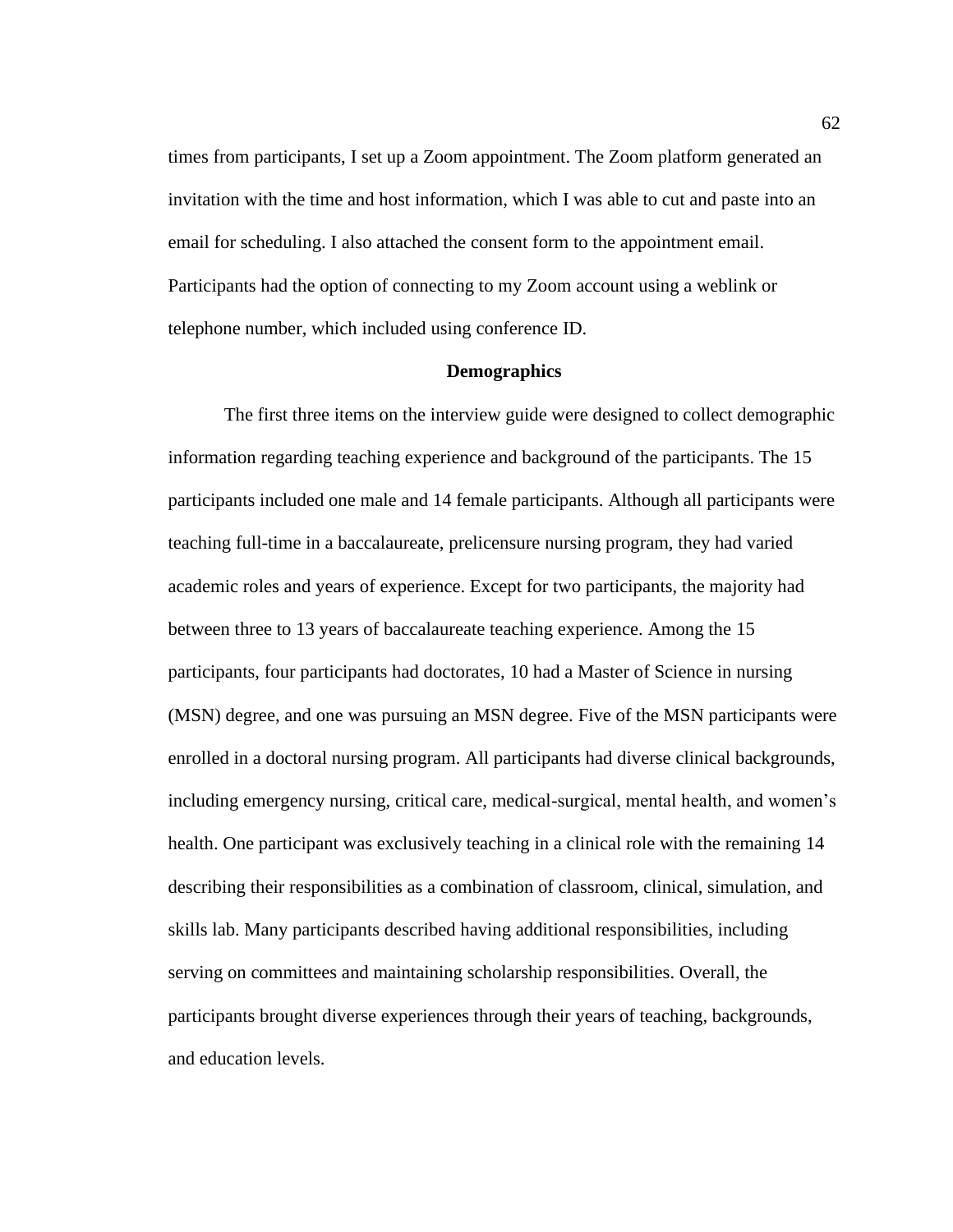### **Data Collection**

My collected data through individual, synchronous interviews with 15 participants. In setting up each Zoom interview, I turned off the video option and recorded only the audio content of the meeting. I also used an iPad voice recorder application as a backup recording in case I had any computer issues during the interviews. I followed an interview guide with eight questions to conduct semi-structured interviews. The interview guide included initial instructions about the interview process, which I read allowed to each participant before beginning the interview. The phrasing of each of the eight items allowed for clarification or follow-up question with the participants. The first three items were designed to collect demographic information about the participant. The remaining five interview items were open ended questions designed to elicit information about the central research question of choices and actions for civility promotion. I conducted interviews on weekdays between the dates of July 9 to July 24, 2019. The interview times ranged from 14 minutes to 36 minutes in length.

On the scheduled dates and times, participants connected to my Zoom platform by accessing a specified weblink with session identification codes or by phone using the same Zoom identification code. I logged into my Zoom account about 20 minutes before the scheduled appointment times in order to accept the participant into the session. On two occasions, I received a notification from the Zoom platform that an attendee was waiting, so I logged in and accepted the participant to begin the meeting. Once the participants and I established our connections, I activated the Zoom recording and simultaneously initiated my iPad recording device. I had not originally planned to use an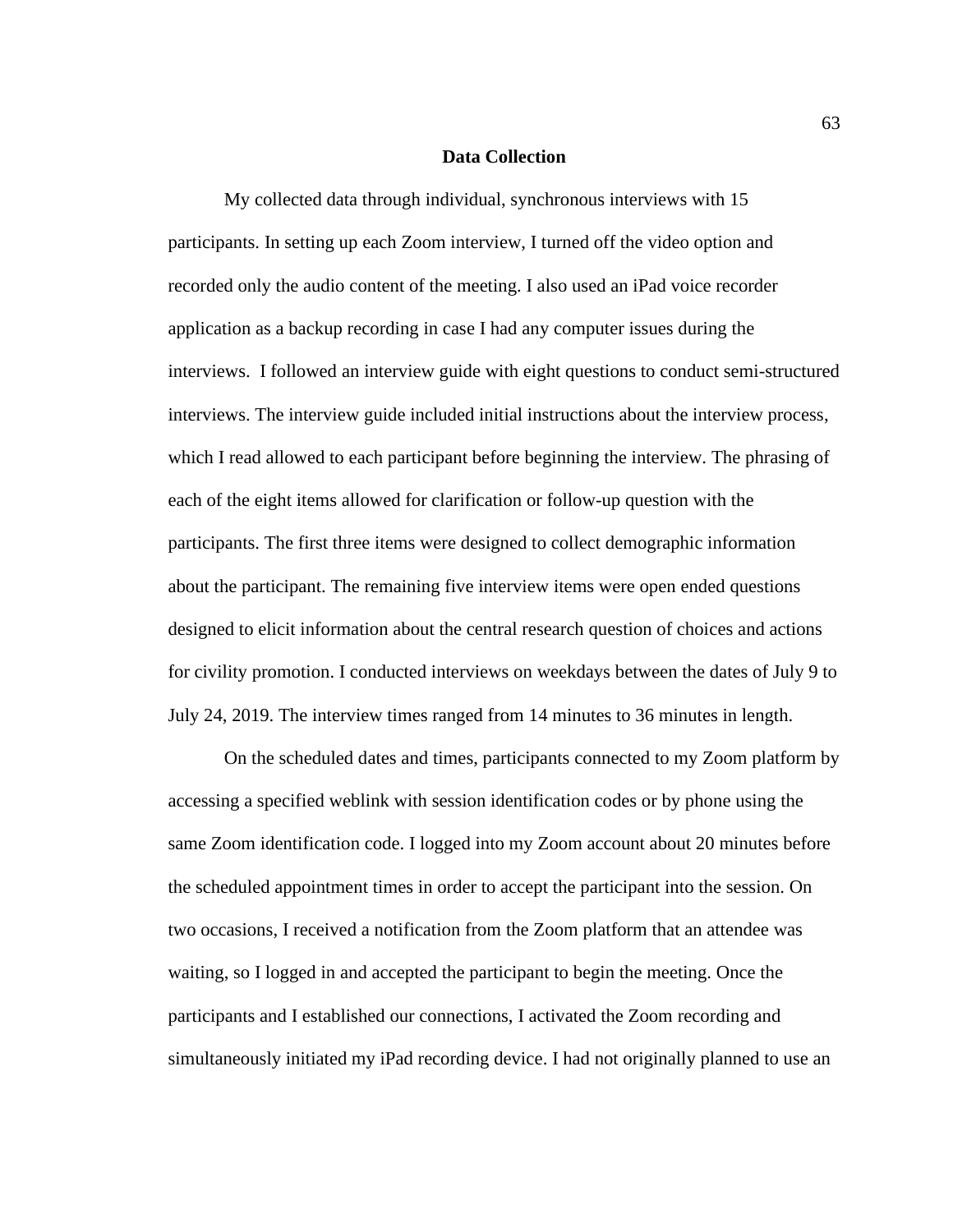iPad during the interviews. However, I decided to use the iPad as a backup to my computer in case I had any computer issues during the interviews. All participants were informed of this second recording process prior to initiating the recording. Upon ending the interview and online session, the Zoom platform generated an MP4 recording, which downloaded in a Zoom file on my computer. The MP4 recordings were accessible for playback on my computer for transcribing the interviews. After verifying the quality of each MP4 recording, I completed the transcription and deleted the corresponding iPad recordings.

## **Data Storage**

My data storage process involved securing and managing research materials, email communications, and data analysis products as printed and computer file copies. During the data collection and analysis processes, I secured all computer research files with password protection on a personal laptop. I printed all email communications related to my study from my university email account and deleted the communications from my email account. Paper copies of the emails, which included participant consent, were secured in a locked filing cabinet. All Microsoft Word files, including my typed transcripts, journal notes, researcher notes, and data analysis, were also printed, as well as copied to a flash drive. All paper copies and flash drives will remain in a locked filing cabinet located in my home for up to five years.

### **Data Analysis**

My data analysis occurred in two stages. In the first stage, each transcript was the unit of analysis. All 15 participants were included in data analysis, with no discrepant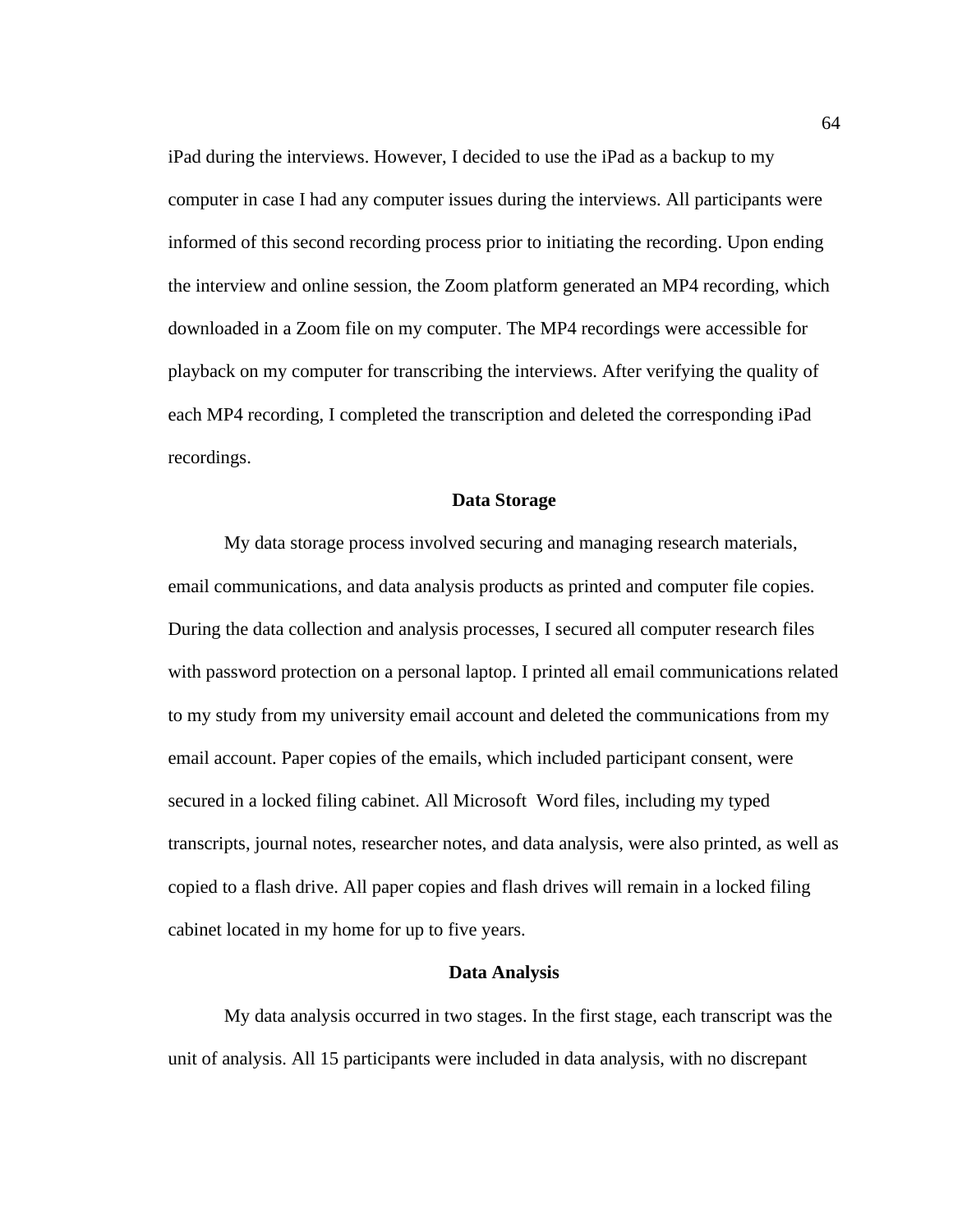cases. Following each interview, I transcribed the recording and moved forward to coding and data analysis. To stay close to the data and search for saturation throughout the collection process, I transcribed each interview after ending the conversation. During the first two interviews, I followed suggestions by Castleberry and Nolan (2018) to manually transcribed the interviews to stay close to the data. Due to an increased frequency in my interview schedule, I elected to use the electronic translation feature by NVivo for the remaining 13 interviews. Using NVivo translation was a change from my original plan to transcribe without any transcription services. Using the NVivo transcription feature, I was able to upload the audio file upon the completion of the interview and receive an electronically translated transcript. As I reviewed each NVivo transcript, I replayed the audio recording of the corresponding interview to verify accuracy and correctly identify speakers. Taking this approach allowed me to stay close to the data and continue the iterative process.

After I transcribed each interview, I analyzed and compared the transcript for codes, categories, and themes in order to achieve saturation. Saturation was evident after analyzing the final two participants. When I completed the analysis of each transcript, I sent copies to the participant for member checking. Member checking was first described by Lincoln and Guba (1986) as a process to allow participants to review interpretations of their interaction for accuracy, which may enhance the quality of the analysis. I received nine emails from participants who agreed with my initial analysis. Other participants did not provide responses to the member checking invitation. I kept reflective notes in a journal throughout the entire data analysis process in to reduce any researcher bias.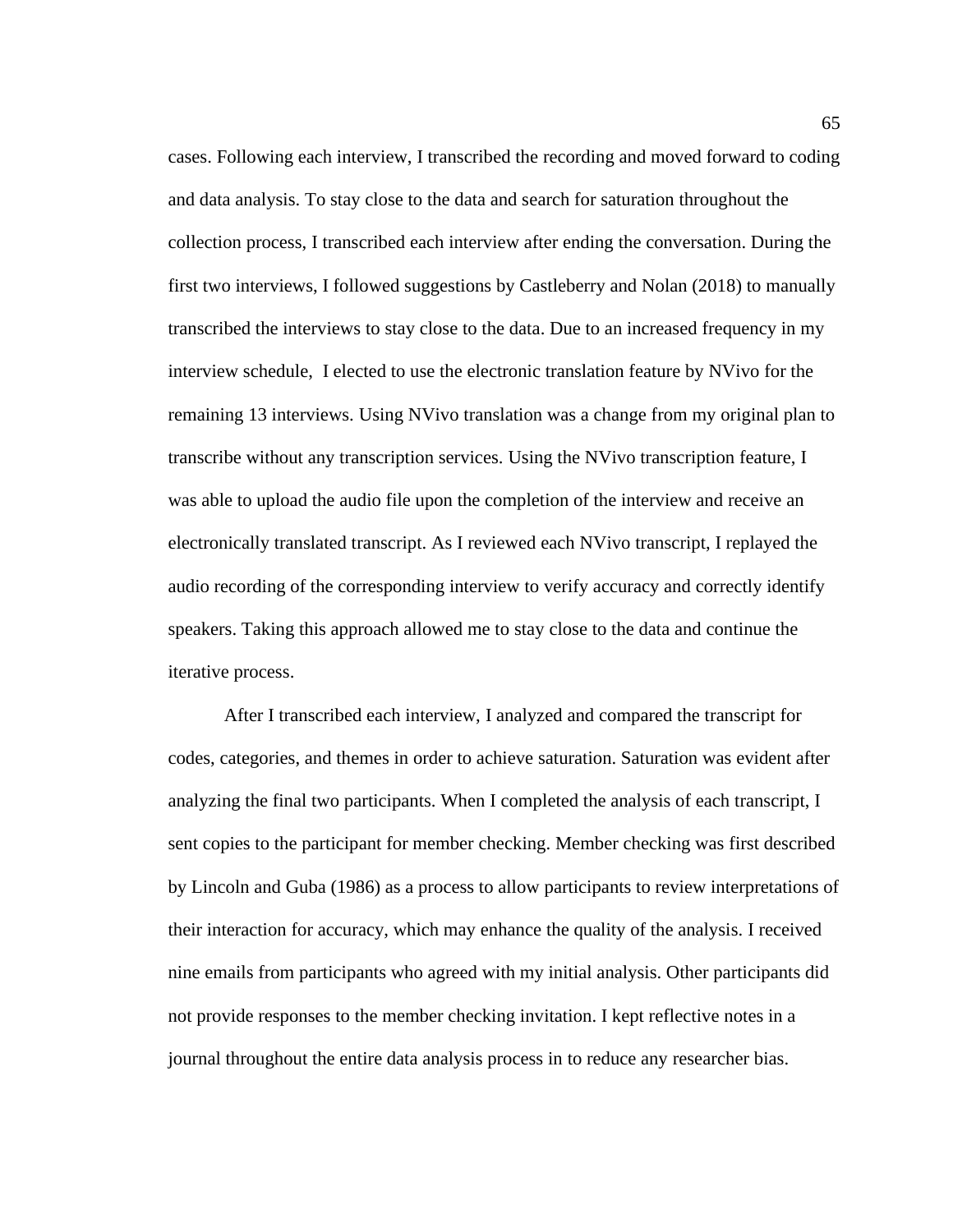## **Inductive Process of Phase One**

I chose to follow an inductive analysis process using perceptions and words of the participants to guide meaning for codes, categories, and themes (Castleberry & Nolan, 2018). I used an in vivo coding process as my initial coding strategy. As noted by Saldana (2016), in vivo coding is a process of taking exact words or phrases of the participants to elicit meaning. During this process, I copied and pasted the participants' answers to each interview item from each transcript into a chart and organized the codes. Upon completing the initial in vivo coding for each transcript, I replayed the audio recording to review for intonation or other audible cues, to further elicit any meaning and recode. Next, I used an iterative process to review the vivo codes and developed categories described by the codes. Following the development of categories, I followed a process of analyzing the categories to find patterns until themes emerged.

I emailed a copy of the full transcript with the data analysis results to each participant to allow participants to compare their responses to interview questions to my interpretative codes, categories, and themes. The responses from the participants were in agreement with the analysis and did not require any changes to coding. As I progressed through each transcript, I updated the list of codes, categories, and themes to achieve data saturation.

# **Use of Word Clouding**

I followed the recommendations of DePaolo and Wilkinson (2014) for creating a "word cloud" to visually display possible word relationships based on word frequency. Among several free word cloud programs recommended by DePaolo and Wilkinson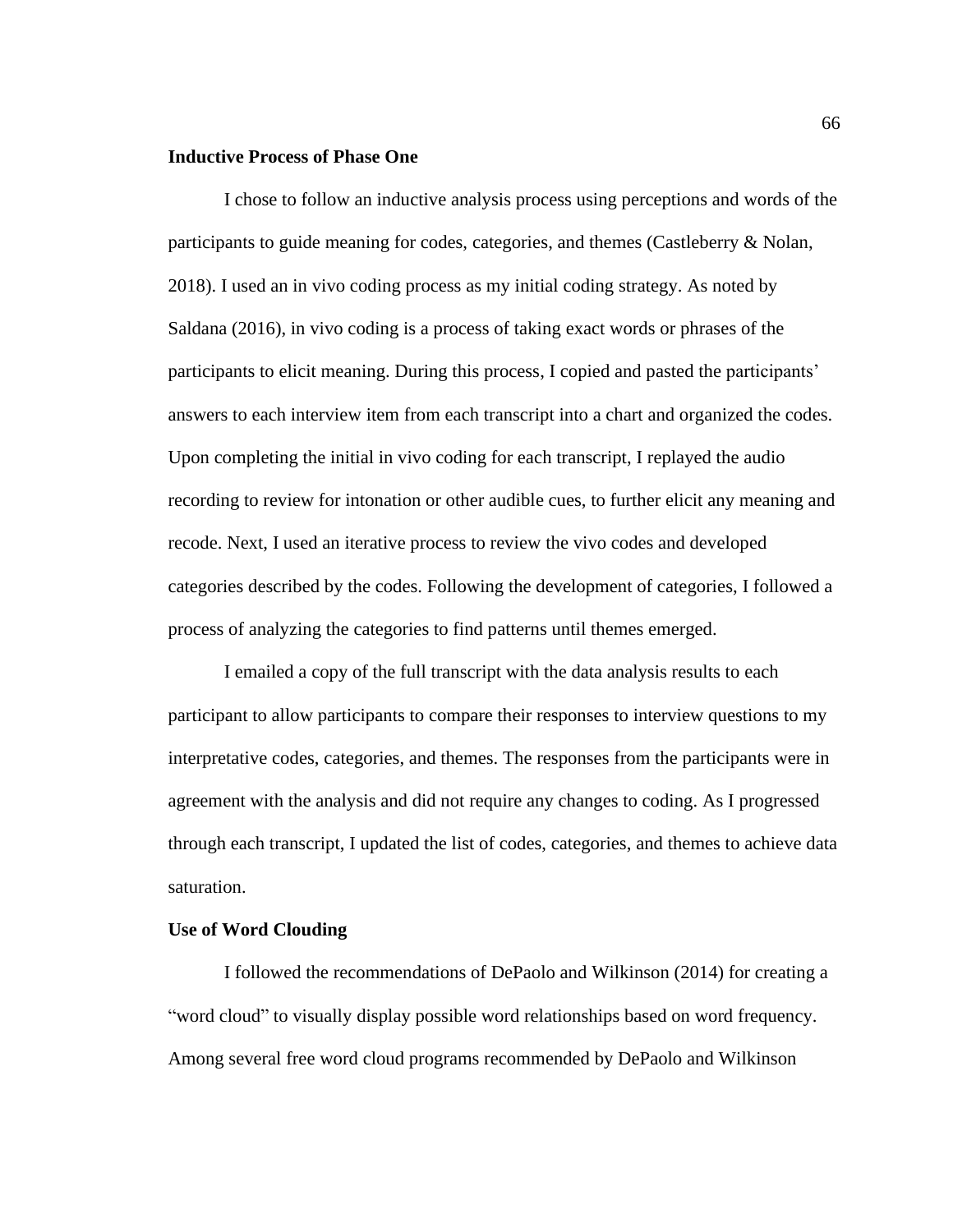(2014), I chose to use Tag Crowd. The Tag Crowd is an online word cloud program with options to set the frequency of words used, display parameters of numbers of words, and eliminate certain common or extraneous words. The Tag crowd website (www.tagcrowd.com) was easily accessible on the internet and user-friendly.

After compiling all participant transcript responses on to one document of 1,254 words, I cut and pasted the text into the word cloud platform. The word *think* had the highest frequency, used 246 times among participants. The word with the second highest frequency was *students,* used 188 times. The word cloud includes the top 30 most frequently used words among participants (see Figure 1). My intent in using the word cloud was to create a visual display of concepts or attributes, but not as a replacement to a thorough data analysis (DePaolo & Wilkinson, 2014). I found the attributes represented by these words helpful for situating civility promotion within the learning process, as well as enhancing my understanding of the relationships between students and faculty.

**Civility** classroom faculty different clinical going feel help lot maybe issue nursing patient people person question respect something Students talk teach thingsthink work treating

*Figure 1*. Tag Crowd word cloud created with all 15 participant responses.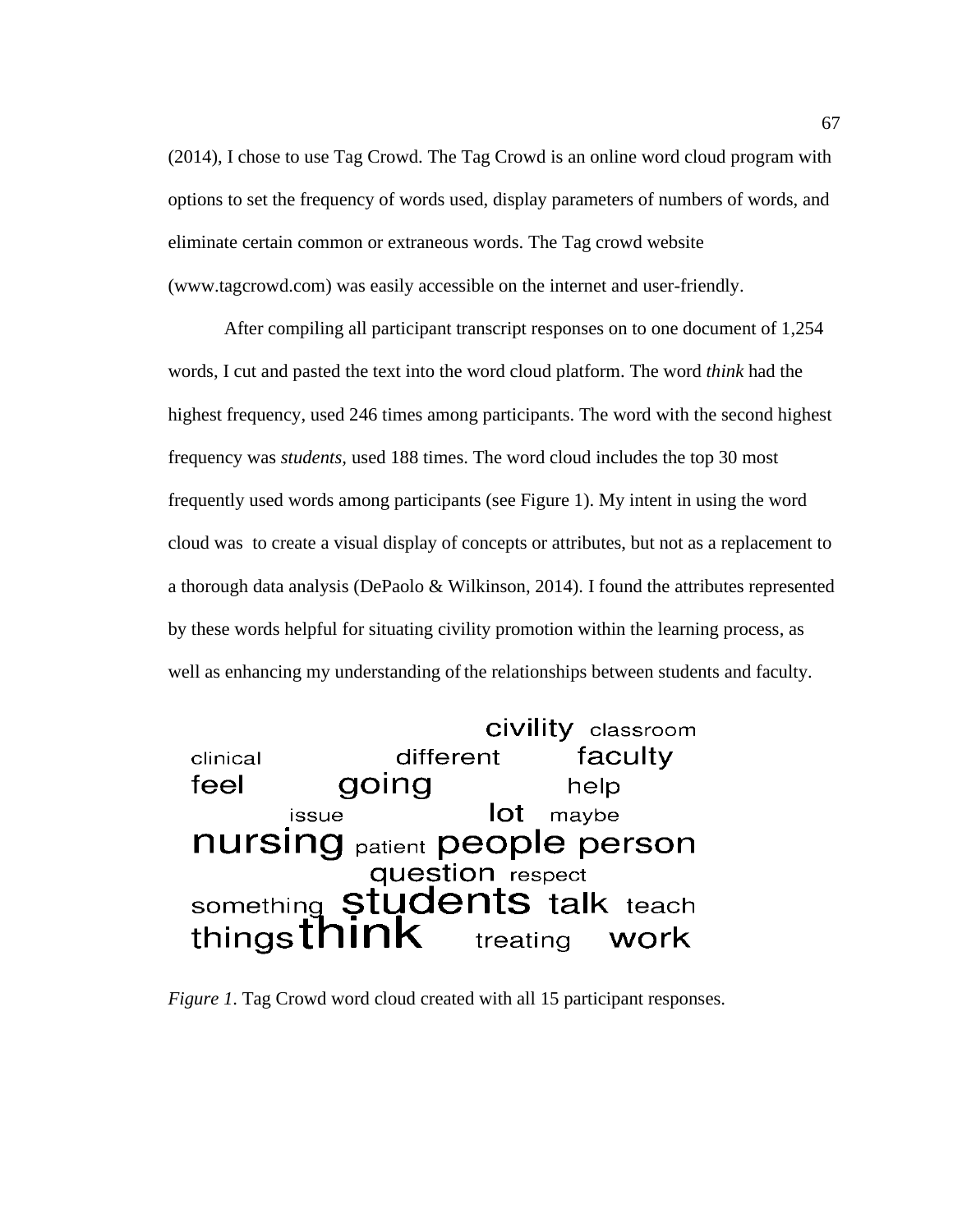## **Inductive Process of Phase Two**

The second phase of my data analysis commenced after member checking. During this phase, I analyzed and combined responses from all participants by interview item. As I reviewed the combined codes from all participants, I moved forward to begin my second phase of descriptive coding. During this phase, I generated grids to organize the first and second level codes, categories, and preliminary themes. An example of the grid organization for a representation of responses from interview subquestion four is provided in Appendix E.

During the second phase of analysis, I merged responses to specific interview items from the individual transcripts for further analysis. I used a qualitative data software product called NVivo to organize the code list and transcripts. Using NVivo, I was able to upload all the transcripts and set up nodes, which represented categories or themes. By having another opportunity to review each transcript, I found instances in which I needed to make code revisions and create new nodes. NVivo allowed me to link the in vivo phrases and codes to the node. Through this iterative process, I found opportunities for re-coding and categorization.

## **Organization of Codes and Categories**

Code development evolved between the first and second phases of analysis. The first phase of coding began by coding individual transcripts. As coding progressed from one participant to the next, coding lists were generated. Categories emerged as a continuation of descriptive analysis. In phase two, all the participant responses, organized by question number, were incorporated on a grid for further coding.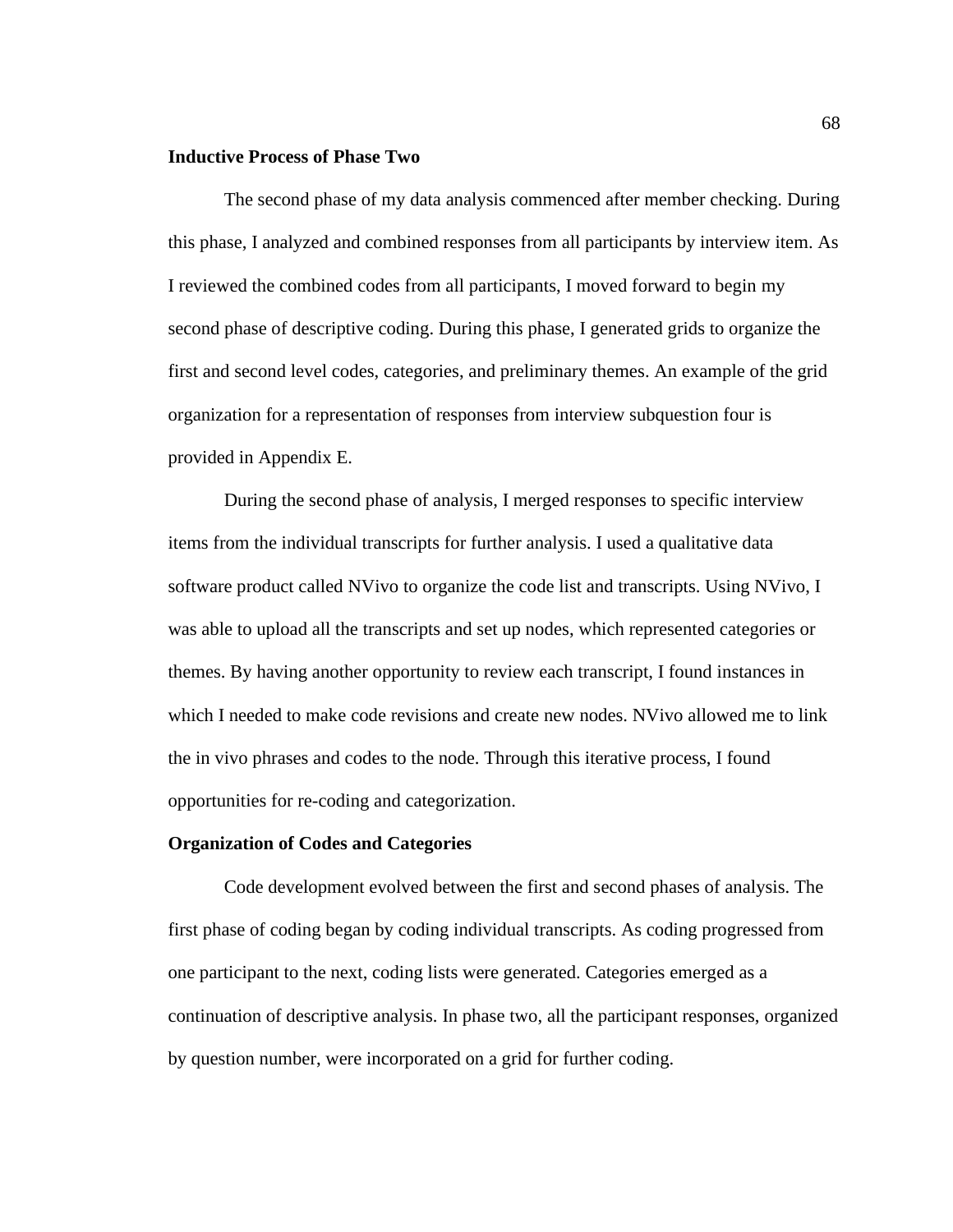**Relationships of codes and categories.** After creating the grids, I compiled lists of codes and categories. A representation of the patterns and relationships is provided in Figure 2.



*Figure 2*. Final list of descriptive codes and categories.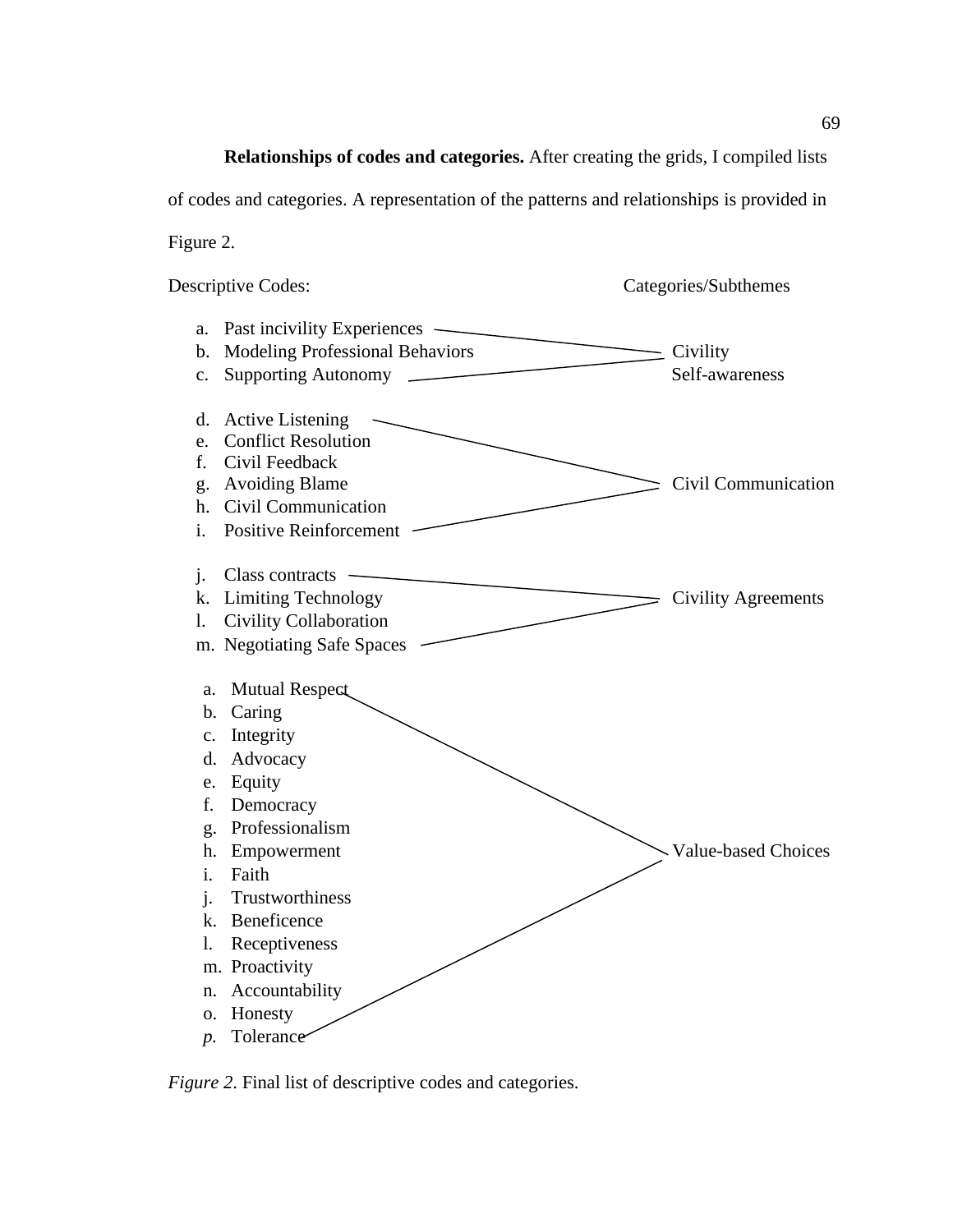# **Thematic Analysis Process**

I reviewed the codes and categories, searching for patterns and relationships that would eventually emerge into significant themes (Castleberry & Nolan, 2018). Beginning with the transcript analysis, I kept a list of possible themes, which I continuously reviewed and revised. This iterative process resulted in four themes which are further described the next section. Each theme emerged from categories.

## **Results**

Fifteen participants were interviewed and asked five questions aligned to the research question. Four themes emerged from the data analysis of the participant responses. During the data analysis process, I compared my findings to the concepts and assumptions of the theory of bioethical symphonology to consider interpretive patterns. This iterative interpretation of the data yielded four main categories. In this section, I include examples of participant responses, codes, and categories to illustrate thematic development.

### **Research Question**

R: What are the civility promotion choices and actions of prelicensure,

baccalaureate nurse faculty?

The research question was constructed to support a qualitative descriptive research method and to explore specific actions and decisions for civility promotion. I used an interview script with eight interview items for all interviews. The first three interview items were designed to collect demographic information and the remaining five items were designed to explore the participants' perceptions of their civility promotion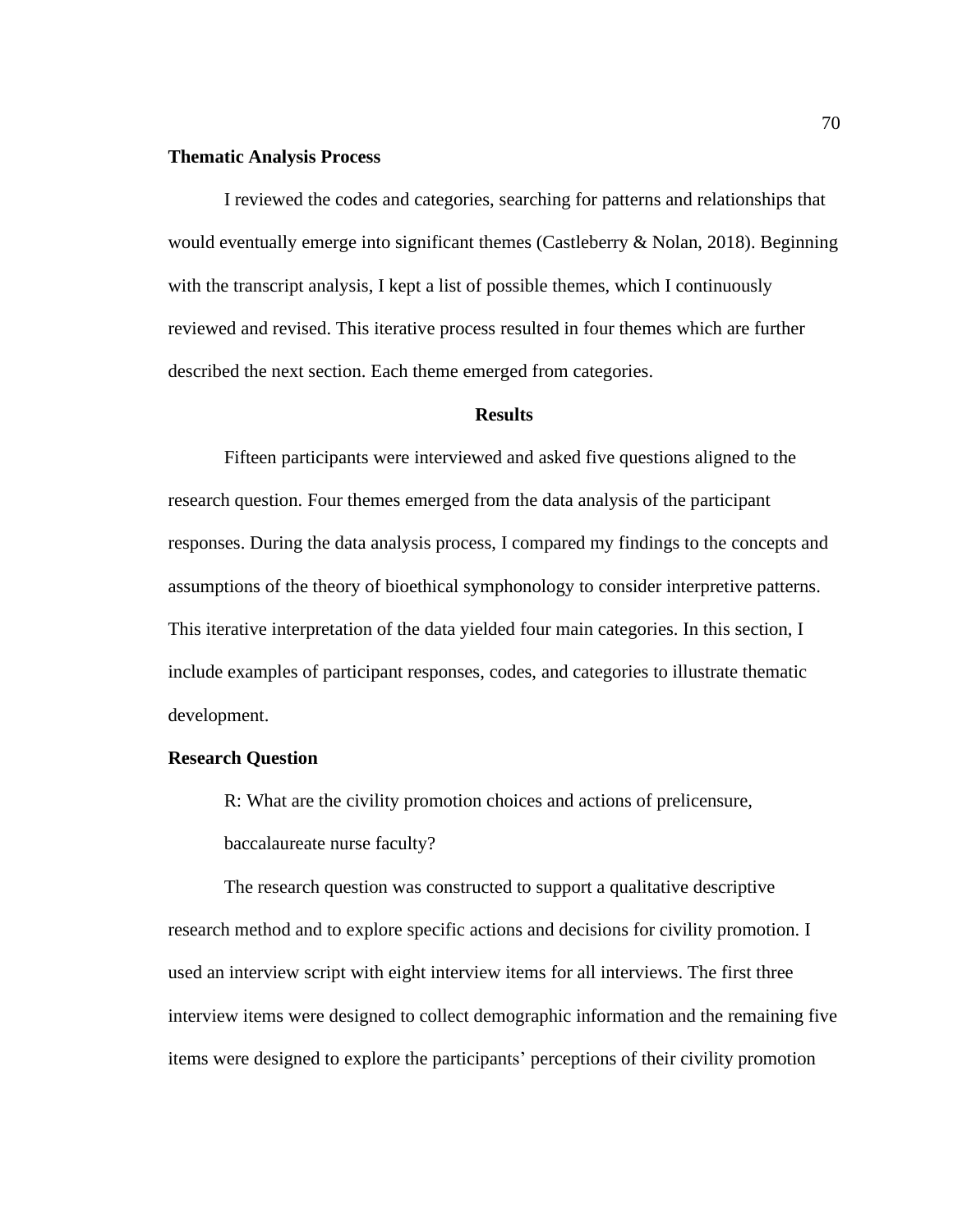experiences. The responses to the following five interview items were used for data analysis. The following items were asked of all participants:

4. How do you define civility within your practice?

5. How have your past civility or incivility experiences influenced your actions and choices for promoting civility among students and faculty? 6. What professional values or principles influenced your civility solutions?

7. Share some examples of strategies which improved civility in your practice.

8. What other insights would you like to share about your decisions and actions for promoting civility?

# **Categorization results**

The inductive process of coding and recoding was repeated for the collective participant responses for interview questions four to eight. Throughout this analysis, I reviewed each transcript after coding and categorizing to reassess my interpretation of the original statements. This ongoing process was necessary to confirm my interpretation of the participants' experiences (Chowdhury, 2015). During this iterative process, I also recoded and organized earlier category considerations, which included the four categories of value-based actions, value-based choices, civility awareness, and civility agreements.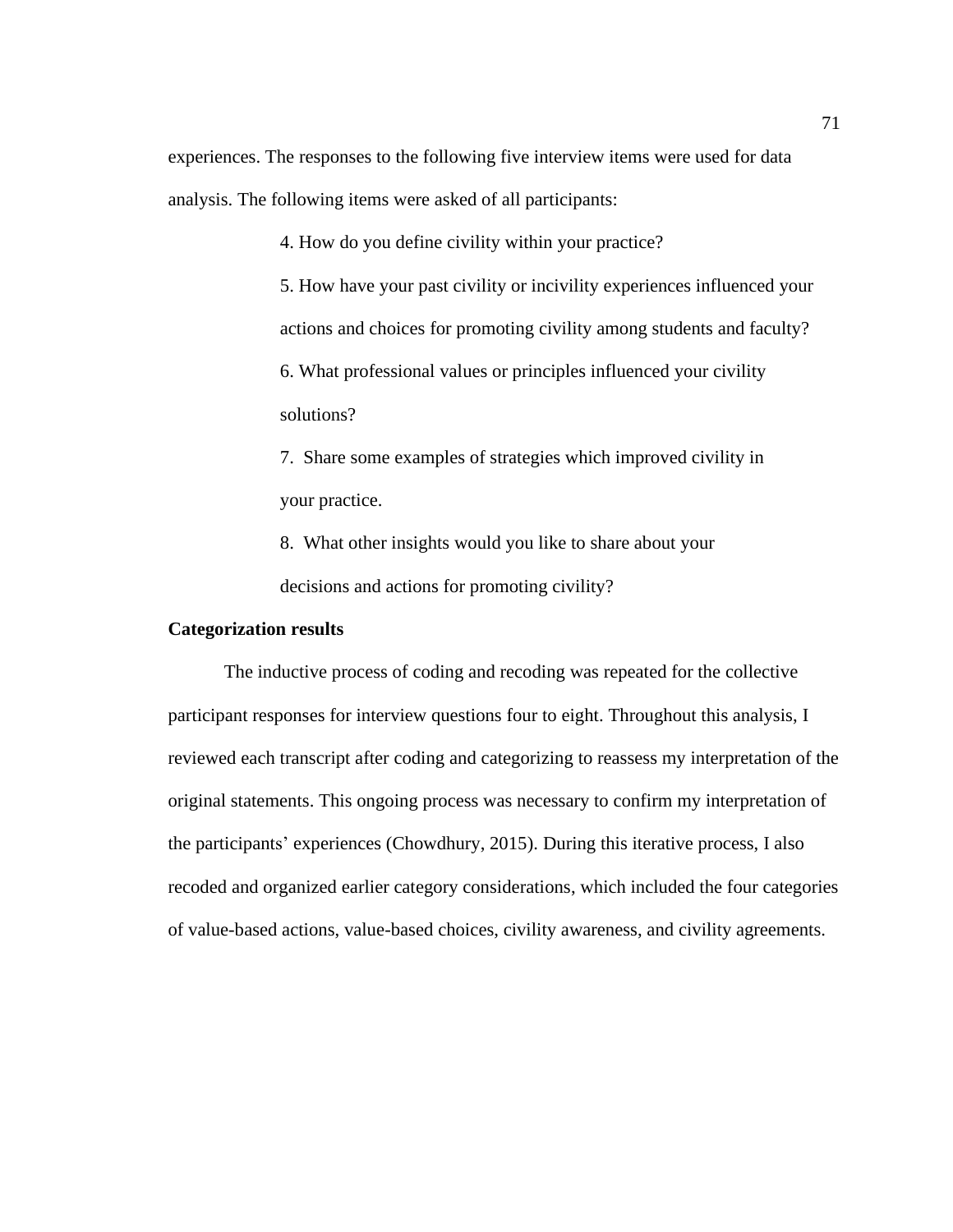# **Themes Generated**

I identified four themes through an inductive analysis process which included descriptive coding and categorization. Each theme is a representation of civility decisions and actions shared by participants in their academic practices. The resulting four themes, that emerged from the inductive process, are (a) guiding civil professionalism, (b) championing civil communication, (c) negotiating civil partnerships, and (d) empowering civility awareness.

# **Participant Response Examples**

The rich data collected from all participant responses are aligned with the themes. The original statements from participants guided much of the first level, in vivo coding. The following participant responses provide context for the thematic results.

**Examples of guiding civil professionalism.** Examples are as follows:

- "I always think about wanting to be treated or treating people the way I would want to be treated" (Participant A).
- "I treat people with respect, giving them time to respond, and taking suggestions into consideration" (Participant B).
- "I think it boils down to respect for me, just being respectful of their thoughts, their politics, and where they come from" (Participant D).
- "Civility in the nursing profession is, I think, just kind of getting along with each other. I mean it's professional. It's collegial" (Participant L).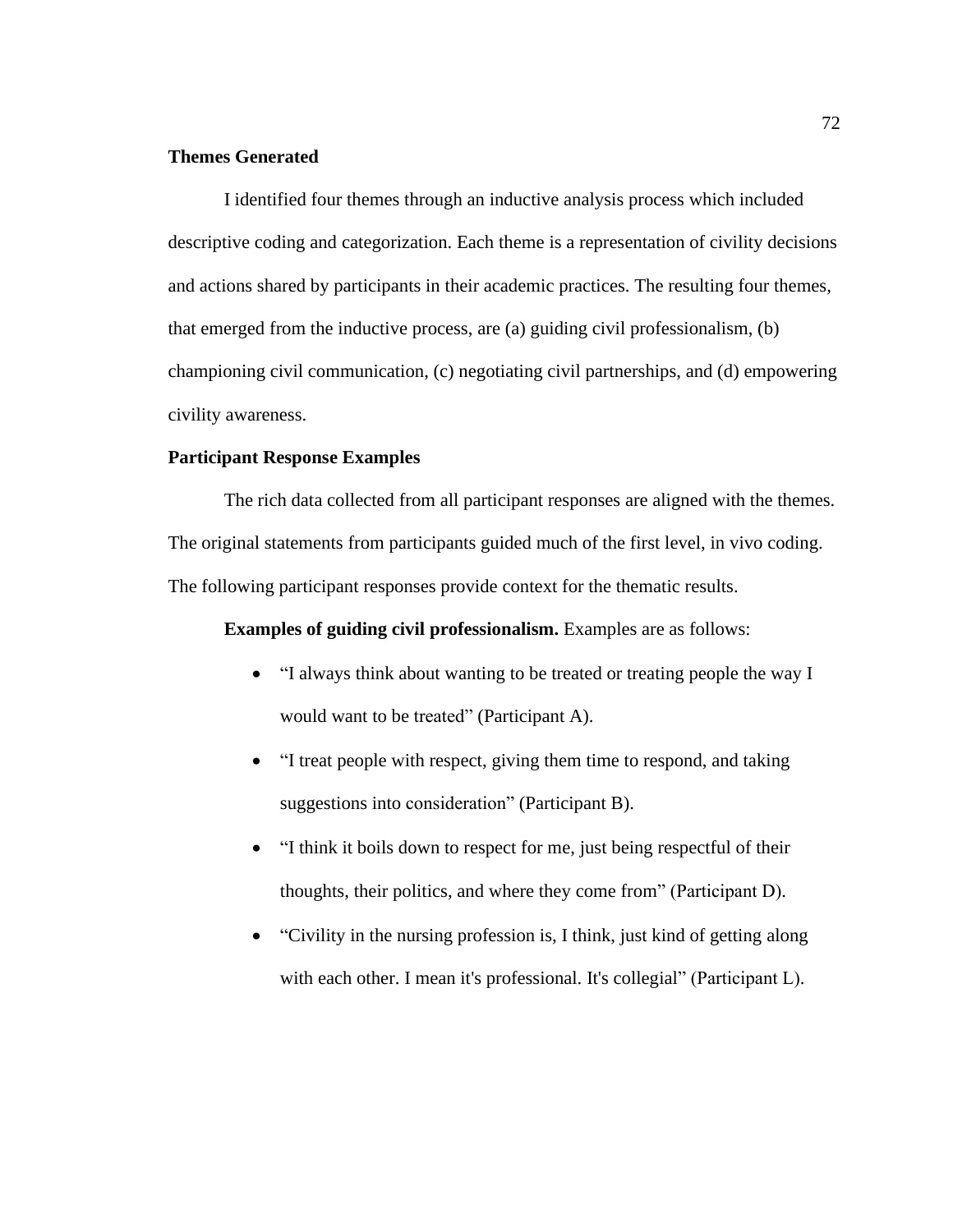• "By treating others how I want to be treated, it in turn helps those folks approach me in a way that is how I want to be treated. It's kind of cyclical like, that you know" (Participant N).

**Examples of Championing Civil Communication.** Examples are as follows:

- "I think talking to them about how to communicate in general and then, beyond that, handling what happens when somebody does not have civility in their practice, is rude, or disrespectful" (Participant A).
- "But for me, I just define it as being respectful and kind, in communications, particularly with conflict resolution. That's where I see civility playing its role" (Participant G).
- "So, I think to be civil, or to have civility where I work right now, requires mutual respect, trust and open communication, as well as valuing one another as human beings" (Participant C).
- "If I am not willing to listen to my students' arguments about a question that I had on my exam, not able to see their perspective, and just enforcing my authority, that does not teach civility" (Participant O).
- "I really feel it is important to have good conflict resolution skills. I have often talked to nursing students about it" (Participant A).

**Examples of Negotiating Partnerships.** Examples are as follows:

• "I treat people with respect, giving them time to respond, and taking suggestions into consideration" (Participant B).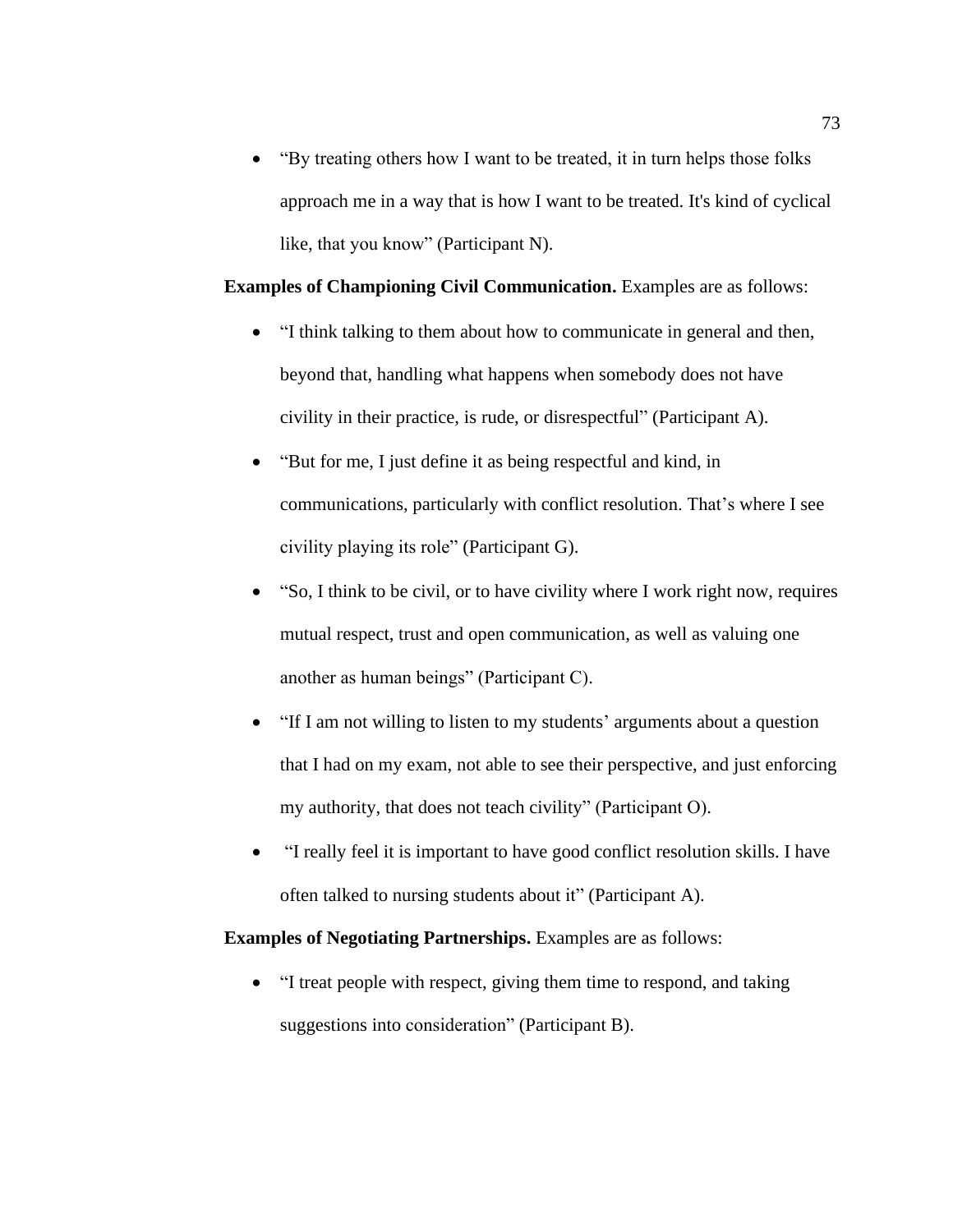- "I think setting a classroom tone that is both open, but there's a mutual understanding, that we must respect each other" (Participant J).
- "So, we started doing classroom contracts where this year we asked the students what rules of the classroom and group norms do you want to have?" (Participant D).
- "We have them make up their rules. And it's amazing what they will come up with… every rule you would have done and then some. Yeah, and they do, and so it empowers the students" (Participant F).
- "I constantly, in every lecture, in every conversation, and every interactions I have with my students, make sure they understand that it's not about me and them. it's about us. We are a team" (Participant O).

**Examples of Civility Awareness.** Examples are as follows:

- "I have always been able to remember what it was like to be a novice, because I talk to students a lot about how expert nurses or other professionals, often are so 'expert' that they really have trouble thinking back to when they were new. I think those experiences have helped shaped the way I approach it with students" (Participant A).
- "So, I think truly my teaching goal was to teach unlike I was taught in nursing school, which was thirty years ago. It was very intimidating" (Participant B).
- "But I think that role modeling was one way that I could show them how to validate somebody else" (Participant D).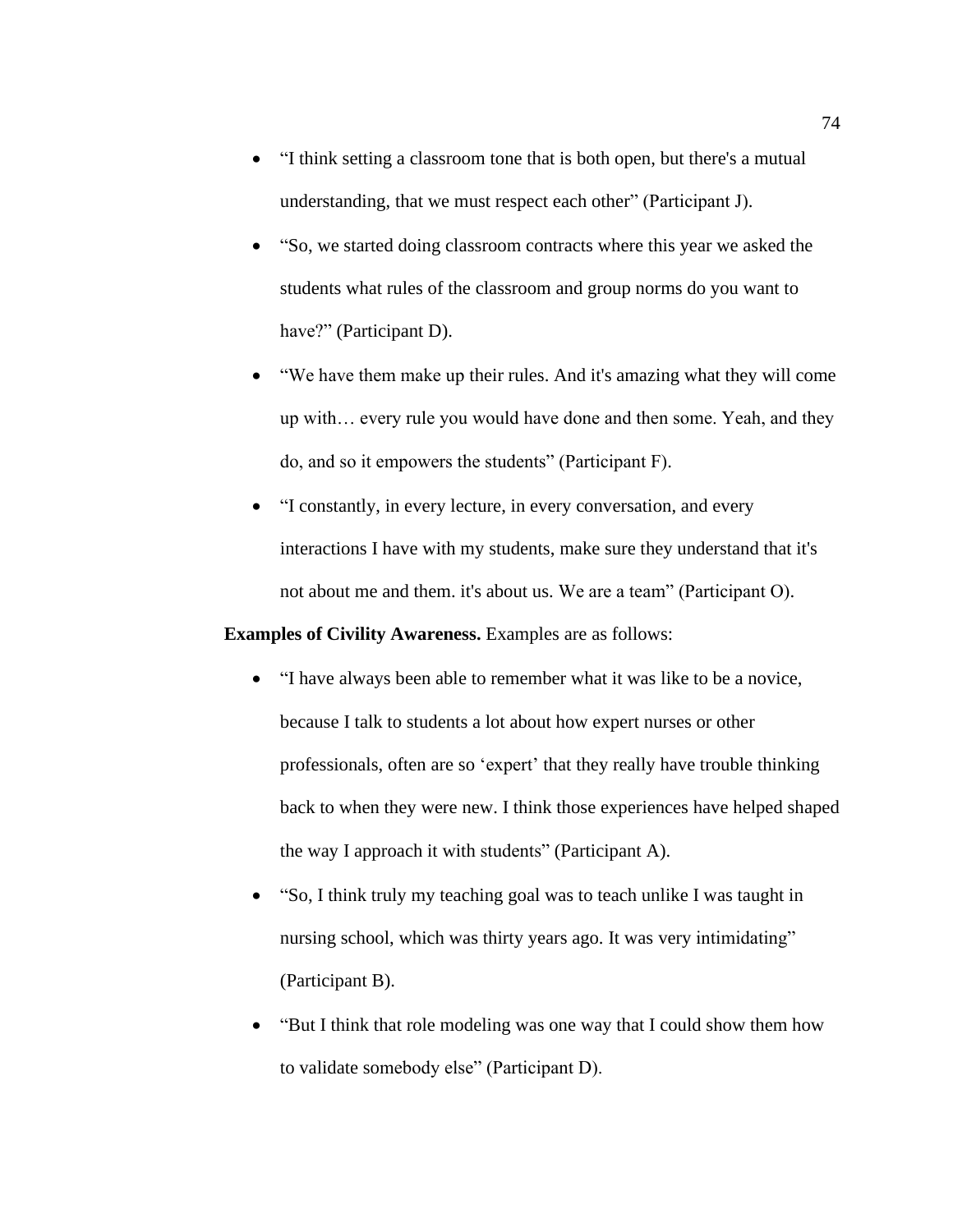- "I do think about it, and make sure try to instill it in my students, because I came through with the 'eat your young' mentality" (Participant F).
- "Well you have to live by example. And, I think that's important. When I walk into the classroom, I need to be the same type of person, as when they meet me in the store or vice versa" (Participant M).

## **Discrepant Cases**

While all fifteen participants fully participated in the interview, not all participants participated in member checking. Ten participants responded back that they had reviewed the initial thematic analysis and agreed with my preliminary interpretation. The remaining five participants were sent an email reminder asking if they had additional feedback. Two participants responded that they would get back to me but did not. The lack of member checking responses was consistent with findings from Candela's (2019) who reported that participants may not be willing to follow through with additional member checking feedback. Only two participants offered clarification to their transcripts, yet were in agreement with my analysis, and did not request any changes or edits.

## **Evidence of Trustworthiness**

Multiple steps were planned and executed to achieve the trustworthiness of this study. First, the proposal of this study was submitted to the Walden University IRB, and the approval designation of IRB #06-06-19-0067963 was assigned. My role as the researcher required that I take steps, throughout the sampling and data collection process, to conduct audit trails and practice reflexivity. Validity and trustworthiness of qualitative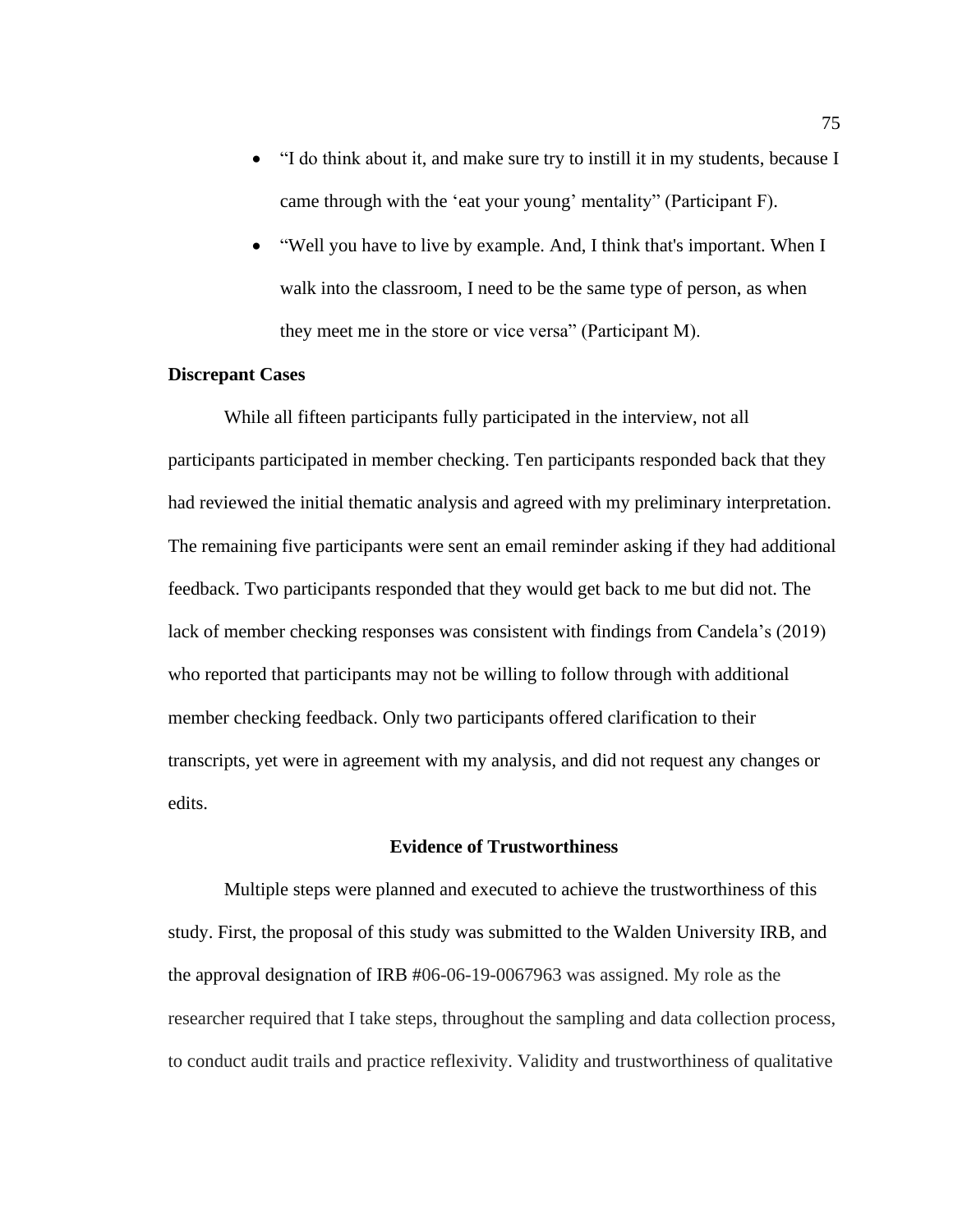research require the researcher to explain the process of how the data was collected and analyzed (Cope, 2014). In meeting conditions of trustworthiness which were originally proposed by Lincoln and Guba (1985), I will further describe my efforts to explain how the conditions of credibility, transferability, dependability, and confirmability were met. **Credibility**

# The process I used to improve credibility was the use of member checking. Member checking allowed each participant to review the transcript and my analysis of the interview and provide input. Member checking enhances credibility by allowing participants to verify and validate the interpretation of the researcher (Cope, 2014). The member checking process was clearly explained to all participants in the recruiting email, the consent form, and in each interview. I transcribed the MP4 recording files using an electronic transcription process purchased from NVivo. After receiving the computergenerated transcripts, I played the audio again to confirm the electronic transcription had correctly captured the exact words of both myself and the participant. Following the transcription of each individual interview, I thematically analyzed each transcript. All participants were sent copies of the transcript and analysis by email. With the exception of two participants, who noted minor changes in the transcript, all participants who responded back were satisfied with the analysis.

## **Transferability**

The quality process of transferability was achieved through the sampling process. I was able to recruit participants from different nursing programs across five southeastern states. In addition, the types of programs vary, between public and private universities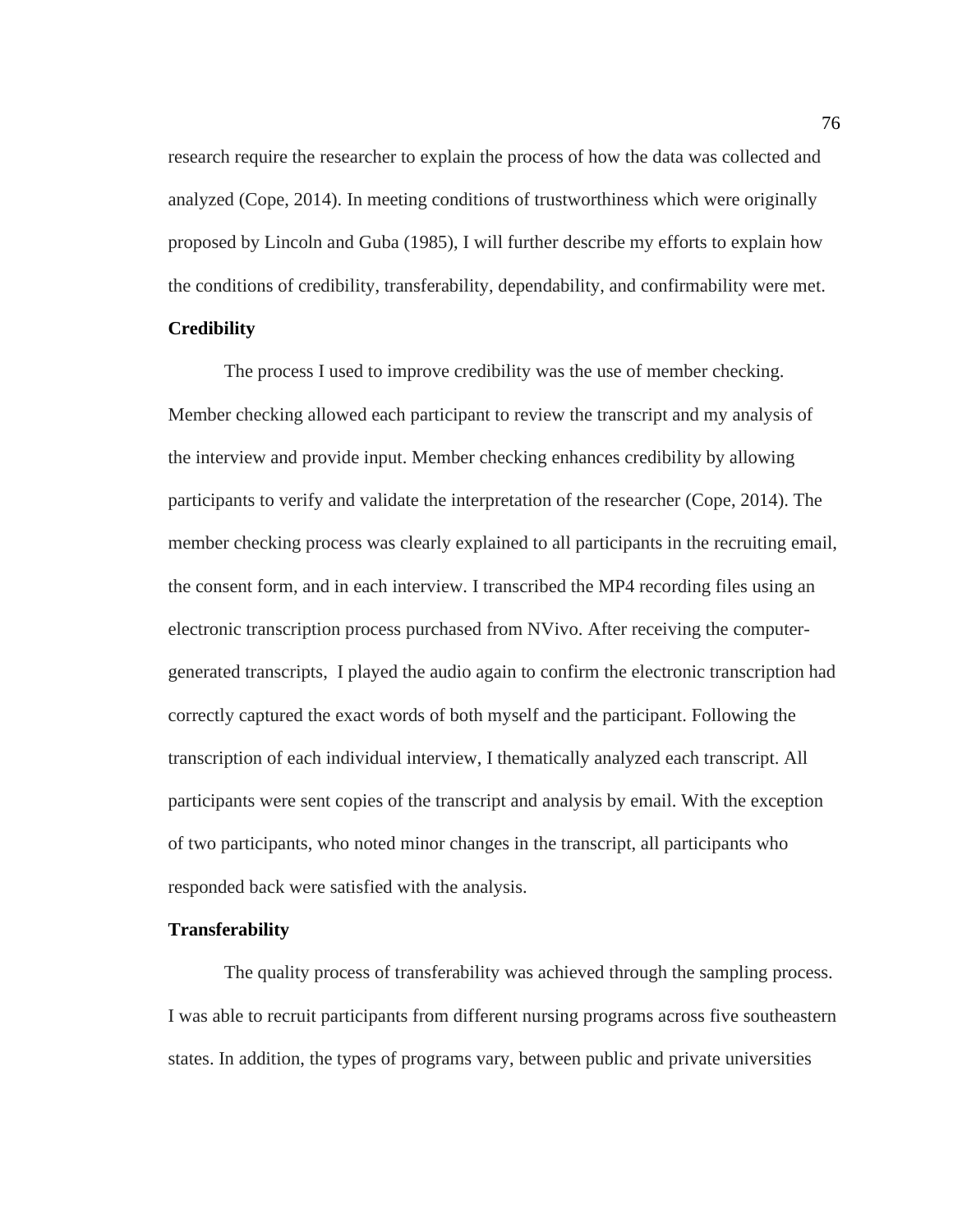and sizes of nursing program. I used the CCNE directory to identify the universities and obtain the nursing program websites. Then, emails were sent to any faculty who had email addresses available to the public on the website. My selection of participants from nursing programs found in the CCNE directory also improved the transferability of my study because all CCNE accredited programs must adhere to the same quality standards to meet accreditation criteria.

# **Dependability**

To achieve the dependability of my research results, I carefully organized my research activities. Dependability of my study was achieved in several ways. An important step towards achieving dependability was creating an audit trail which provided chronological records and evidence of my sampling and data collection evidence. The audit trail was useful during the first phase of sampling when I was attempting to contact university IRB committees for guidance on distributing volunteer invitations. I have previously provided steps in the sampling and data collection, which were recorded through my audit trail records. I had originally intended on using NVivo memo software for creating memo and audit trails. However, I found keeping a written journal and a computer spreadsheet were a better approach. Dependability was also strengthened by my choice of sampling nurse faculty and determining sample size by analyzing transcripts after each interview, rather than analyzing transcripts all together (Elo et al., 2014). I adopted an approach for evaluating saturation by developing an ongoing grid of categories and themes which were continuously reviewed and revised before moving on to interview the next participant (Fusch  $\&$  Ness, 2015).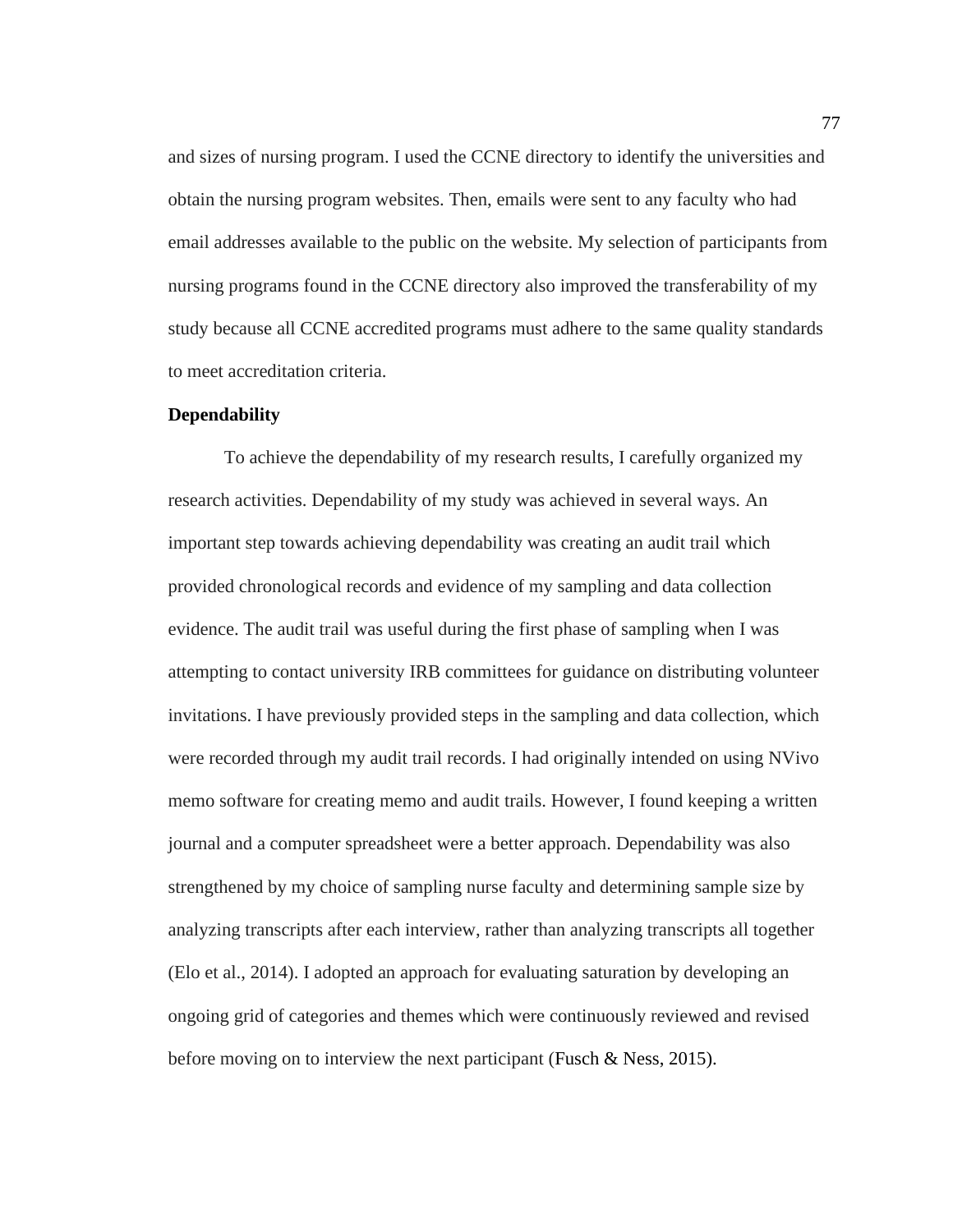# **Confirmability**

My efforts to provide confirmability incorporated similar steps used in achieving dependability. In describing the data, I was able to provide examples of detailed descriptions by incorporating statements directly from participants. An organizational process, or audit trail, was created to keep sequential records of my data collection and analysis. I have provided very clear, detailed descriptions of how I collected and analyzed my data, including the member checking procedures used with all fifteen participants. I kept a journal during the process and included copies of communication with my IRB and chair, regarding my initial struggles with gaining participants. During each interview, I kept a note pad, to write my impressions during the interview and then made a journal entry to practice reflexivity during the collection process.

# **Summary of Chapter 4**

The results of my data analysis were four main themes to answer the research question. The first theme, *guiding civil professionalism*, was a culmination of ethical and professional values which supported faculty decisions for promoting civility. *Championing civil communication* was a theme which emerged to explain actions which promoted civil communication strategies to promote civility. The third theme, n*egotiating civil partnerships*, was a representation of both the self-awareness to personal civility and autonomy which nurse faculty used for navigating civility. The final theme, *empowering civility awareness*, was directed towards each participants' awareness of previous personal experiences and obligations to modeling civility. All four themes are aligned with participant examples which explained their decisions and actions in civility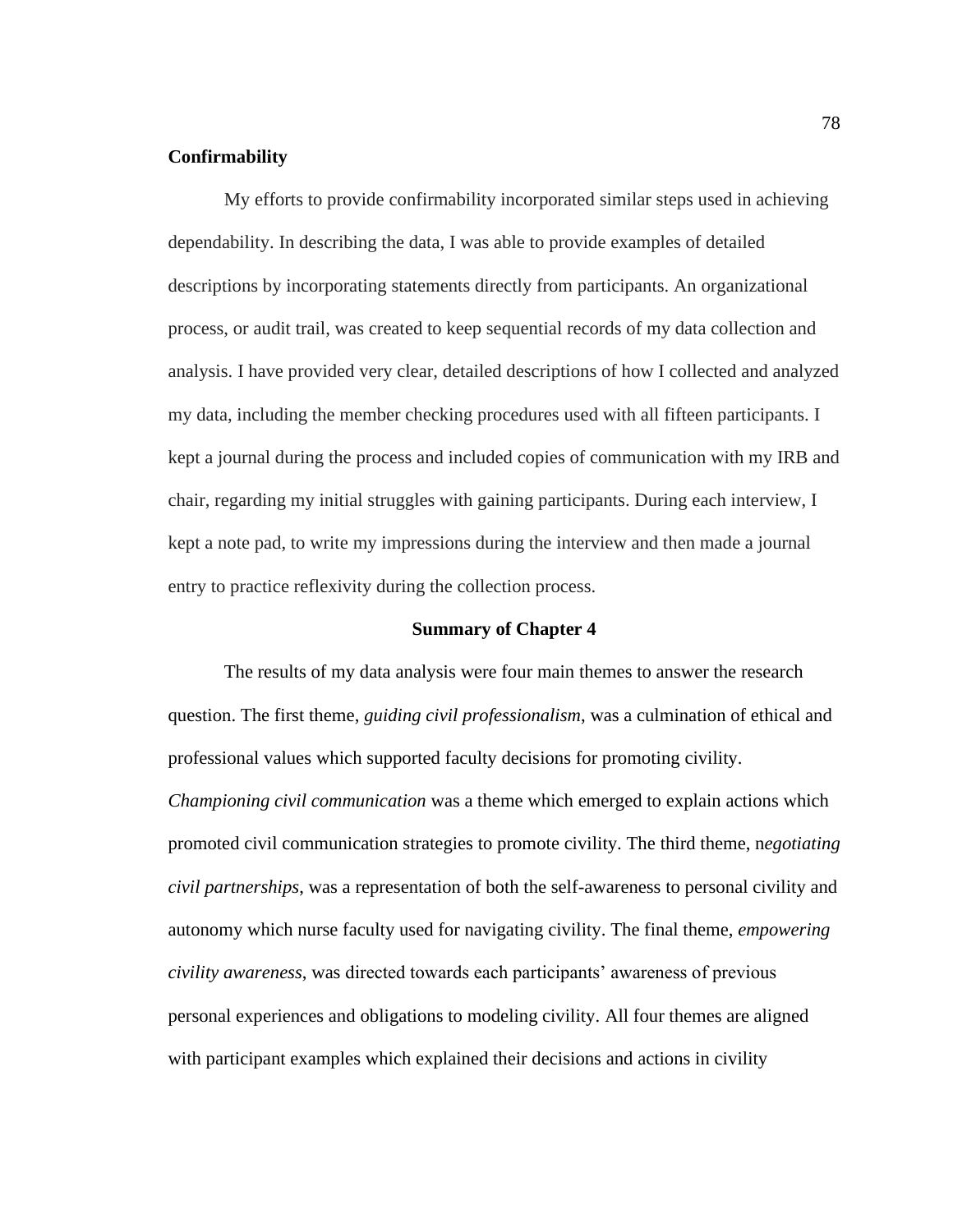promotion. Many of the civility promotion examples, shared by the participants, correlated to findings in the literature. In chapter five, I will provide further details of the interpretation of the results, including the implications for nursing education and recommendations, and limitations of the study.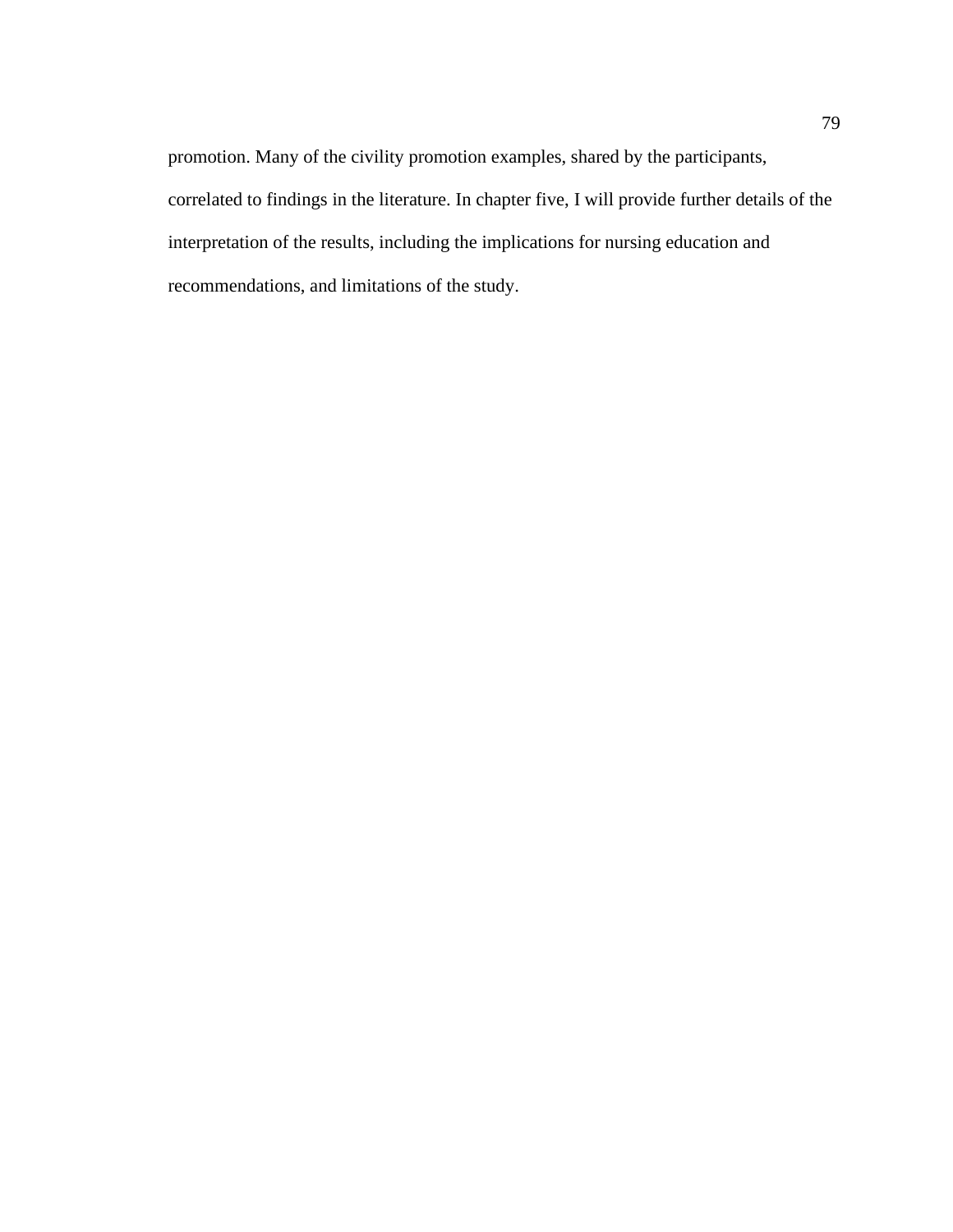Chapter 5: Discussion, Conclusions, and Recommendations

## **Introduction**

Uncivil nursing student behaviors in the classroom or clinical setting are disruptive to the learning process, contribute to dissatisfaction among faculty and students, and put patients at risk for nursing errors (Clark, 2017b). As students transition to the workplace, experiences with uncivil behaviors from faculty put new nurses at risk for greater stress and contribute to nurses leaving the profession (Laschinger, 2014). As the negative effects of incivility increase across healthcare workplaces and academic learning environments, nursing faculty are placed at a higher expectation to prepare nursing students with civility knowledge and skills for promoting a culture of civility (ANA, 2015; Clark, 2017b; Joint Commission, 2015).

The purpose of this study was to explore the civility promotion actions and decisions of nurse faculty who are in teaching prelicensure, baccalaureate programs. I used a qualitative, descriptive approach to learn how nursing faculty described their actions and decisions for promoting civility. The theory of bioethical symphonology was used as an interpretive lens for this study. My interest in civility promotion originated from my own experiences with mitigating incivility in the academic and practice setting and promoting civility as a nurse educator. Both the ANA (2015b) and NLN (2018) recommended the need for nursing educators to take steps to educate and prepare students for experiencing incivility and to promote civility during the educational process. Additionally, the Joint Commission (2015) recommended that nurse educators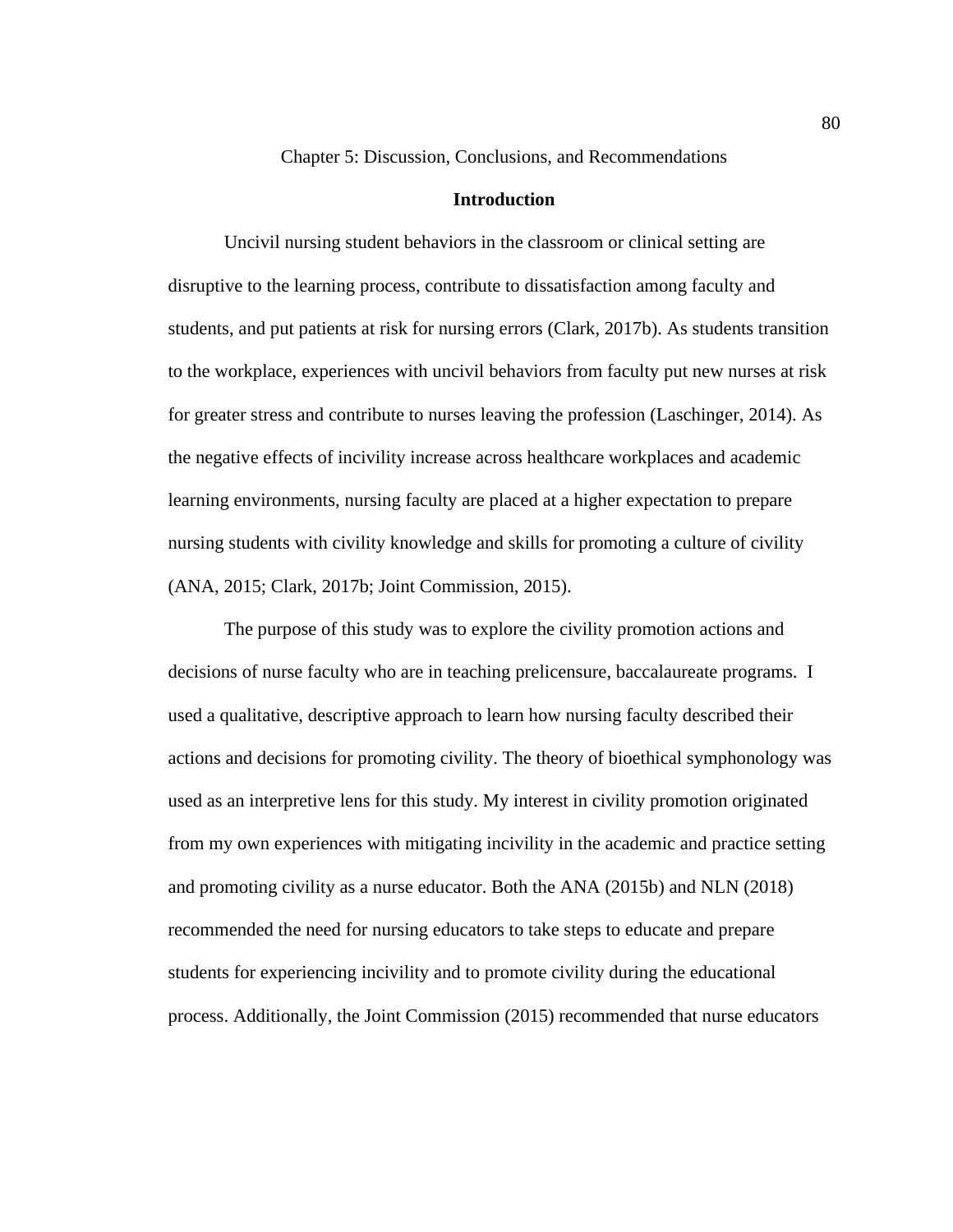include strategies in the classroom for improving civility among nursing students as an attempt to build civility behaviors during their transition to practice.

The findings of this study extend the knowledge of civility promotion practices. Four themes emerged from the data analysis. In this chapter, I discuss the interpretative meanings of the thematic results and correlate my interpretation of the results with findings from the literature. In addition, I provide possible limitations to my study and recommendations for future research. I discuss the implications for social change and theoretical applications of the results.

### **Interpretation of Findings**

In this study, 15 nursing faculty were interviewed and responded to explain their actions and decisions for promoting civility in education and the workplace. The participant responses were analyzed to answer to the central research question: *What are the civility promotion actions and decisions of prelicensure, baccalaureate nurse faculty?* In interpreting the results and identifying themes, I incorporated multiple steps of reviewing, coding, and categorizing the data, in additional to confirming the findings with the literature and the concepts from the theory of bioethical symphonology. I present my interpretations, with respect to each theme, in the following section.

### **Guiding Civil Professionalism**

Professional and ethical values support the actions of nurses in all areas of nursing (ANA, 2015a). All participants agreed with the importance of civility values and shared experiential examples of how values supported their civility promotion decisions and actions. When asked how they defined civility, participants unanimously agreed that the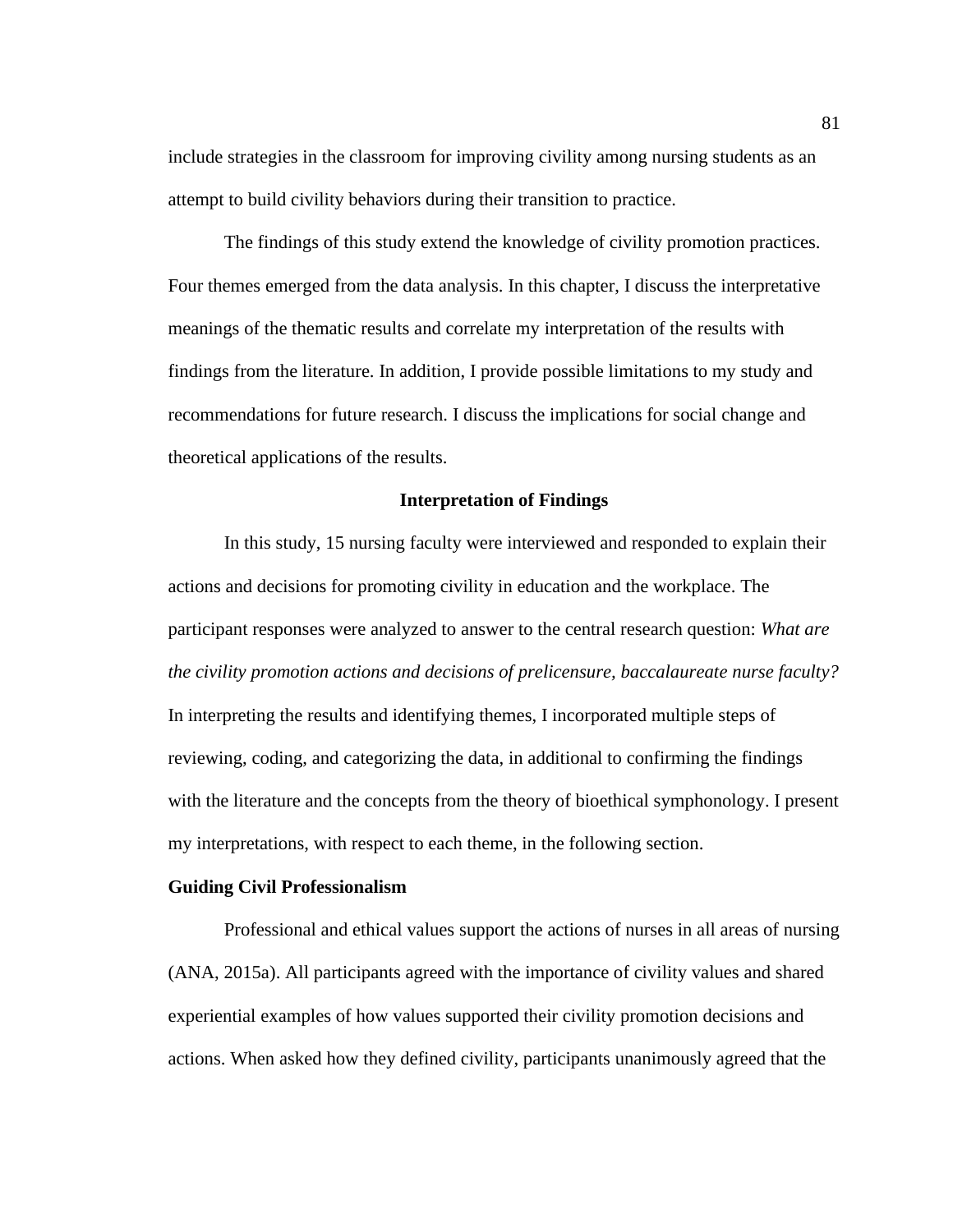civility was synonymous with the word *respect.* These findings were consistent with an earlier definition proposed by Clark (2017a), who suggested that civility actions incorporate mutual respect between individuals. In this study, respect was the predominant professional value that participant's identified in guiding civility promotion.

Although none of the participants specifically referenced or mentioned using the ANA (2015b) *Code of Ethics for Nurses* for their civility promotion decisions*,* their responses closely aligned to many key principles. For example, provision 1.1 of the ANA (2015b) *Code of Ethics for Nurses* requires all nurses to "respect the inherent dignity, worth, unique attributes, and human rights of all individuals" (p. 1). Russell (2014) recommended the application of this ethical framework to enhance civility education throughout nursing program curricula. All respondents referred to the specific values included in provision 1.1, with examples of civility promotion actions to influence the professional development of the students. For example, one participant suggested, "…not only do we need to treat our patients, with that respect, but we need to teach our students to treat each other that way." This statement supports recommendations for the application of provision 1.1 to guide faculty and student relationships in nursing education (Tinnon et al., 2018). Authement (2015) also found evidence in her study that demonstrated using the *Code of Ethics for Nurses* (ANA, 2015a) for civility education improved civility among students and faculty. In addition to respect, participants listed other professional and ethical values that they perceived to be top civility attributes. Recognition of the importance of incorporating critical ethical and professional values into courses and program outcomes was also supported by Clark's research (2017a;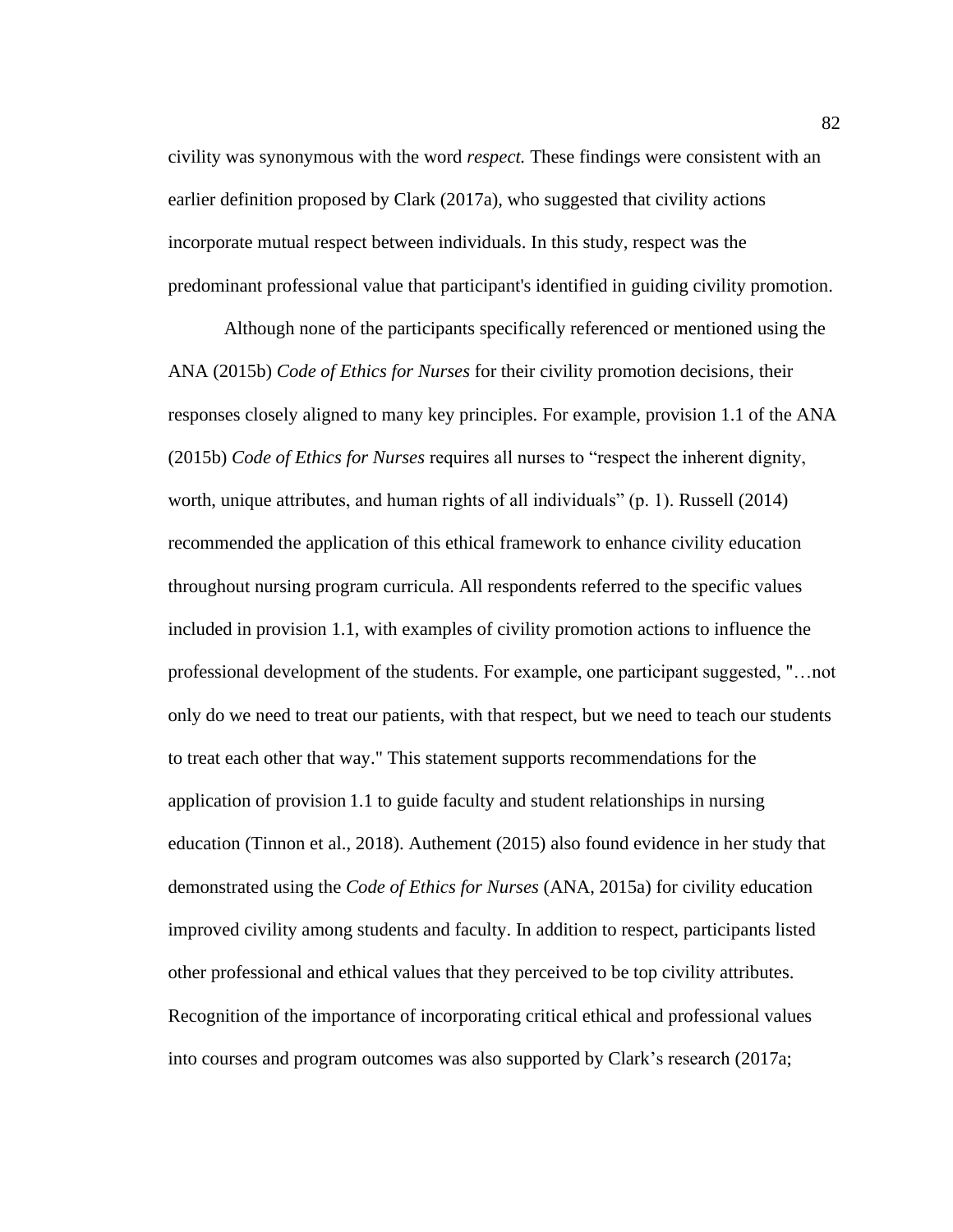2017b). Finally, the results of this study align with recommendations by Lachman (2014), who proposed the application of the ANA *Code of Ethics* (2015 a or b?) throughout all areas of nursing practice to reduce future bullying or uncivil behaviors.

The thematic results of this study align to central concepts of the theory of bioethical symphonology. Professional ethics are necessary actions used to fulfill the agreement between nurses and patients as they move forward in trusting relationships (Husted et al., 2015). The incorporation of these concepts into civility promotion are essential examples of how nurse faculty ground their actions and decisions to support the professional development of nursing students. Additional findings from the study, which are also integral to concepts of this theory, are the values of integrity and reciprocity. Both of these values also align with the concept of fidelity, which is demonstrated when nurses move towards their professional goals and expectations (Husted et al. 2015). Finally, when nurse educators or nurses are beneficent towards their patients or students, they are demonstrating a precondition of an agreement with those individual (Husted et al., 2015).

#### **Championing Civil Communication**

Communication is an essential skill for teachers, students, and nurses. Participants shared many varied civility promotion strategies that confirmed existing knowledge and proposals for civility promotion (Choudhary, 2018; Clark, 2017b; Clark et al., 2014; Nikstaitis & Coletta-Simko, 2014; Shanta & Eliason, 2014; Woodworth, 2014). Many participants provided examples of clearly communicating their expectations regarding civility on the first day of class, which was consistent with proposals by Clark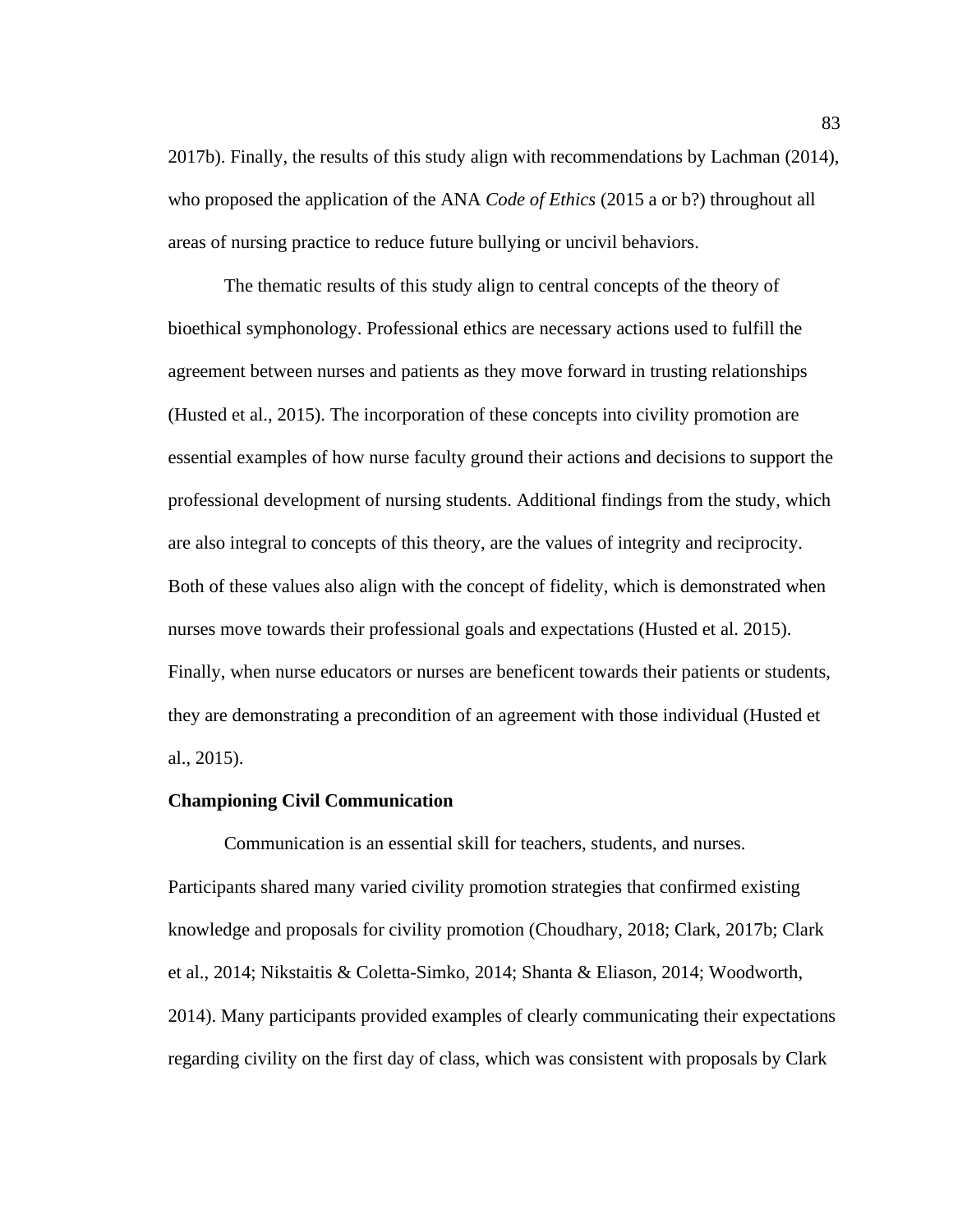(2017a) and Shanta and Eliason (2015). The findings of coaching and practicing conflict resolution techniques were confirmed by Choudhary (2018) as a critical communication practice for conflicts. As suggested by Participant A of this study, "...sometimes students aren't ready yet to tackle this on their own." Providing information about interventions and opportunities for practicing conflict resolution were shown to improve uncivil behaviors among nurses in the workplace (Nikstaitis & Coletta-Simko, 2014). Active listening was a strategy described as necessary by many participants in this study, which confirmed suggestions by Woodworth (2014) about the importance of authentic listening by between faculty and students. Additionally, the findings of this study align to results by Sauer and associates (2014), who demonstrated improved civility communication with the use of simulation with students to improve civility communication. In all these varied strategies, students and faculty had opportunities to practice communication skills for improving civility (Clark, 2017b).

The theme of championing civil communication reflected concepts and principles of the bioethical symphonology theory. Autonomy is a key concept within dynamic partnerships between nurse faculty and students to achieve civility (Burger et al., 2014). While several participants mentioned program initiatives for civility promotion, everyone presented examples of their own autonomy in taking civility actions and making decisions. The varied types of communication strategies described by participants all demonstrate how faculty have freedom in selecting the appropriate civility promotion activity for the learning environment. As students participate t and gain experience in civil conversation, they are empowered to become more autonomous in civility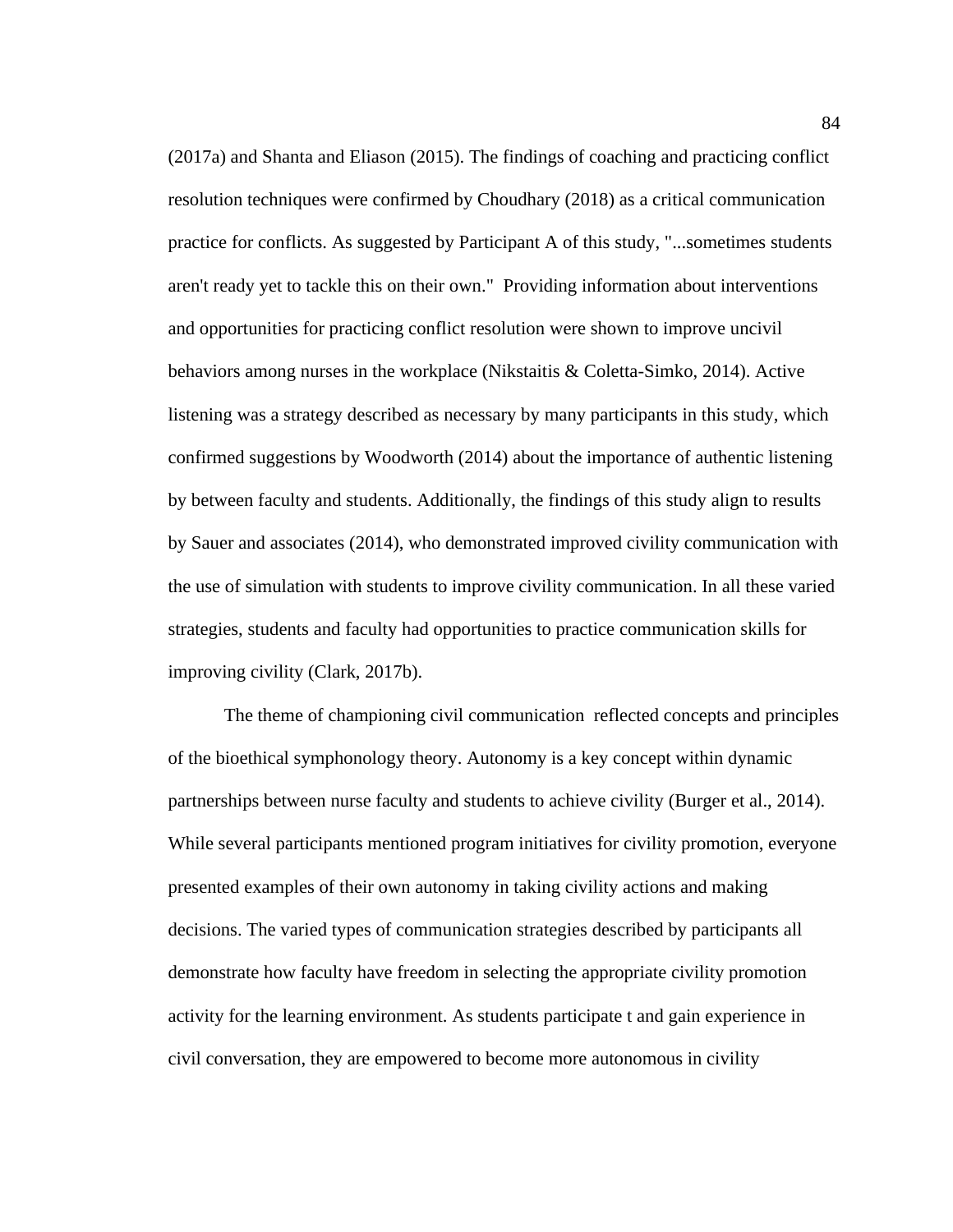promotion (Shanta & Eliason, 2014). Additionally, the varied types of actions and decisions described by the participants were aligned to the context of the situation, awareness, and knowledge within the ethical decision-making framework (Husted et al., 2015).

# **Negotiating Civil Partnerships**

Promoting civility in nursing education requires respectful interactions between faculty and students to reach mutually agreed-upon goals (Clark, 2017b). Having clear civility expectations to create a safe learning space was a finding supported by the literature (Clark, 2017b). Several participants described program-wide efforts to provide specific civility expectations for faculty and students, measures which were consistent with findings from previous research (Clark, 2017a; Meirdierks-Bowllan, 2014). Additional, faculty actions of collaborating with students to develop civility rules during the first week of class or developing class contracts align with existing research (DeMarco et al., 2017). Allowing students to have input empowers students to be accountable for civility (Shanta & Eliason, 2014). Role modeling civility was another faculty action that aligned with previous suggestions by Shanta and Eliason (2014). A final concern shared by several participants was the need to negotiate clear rules about technology and social media use, which was also supported by recommendations from the literature (De Gagne et al., 2017).

All nursing programs have admission requirements and behavior policies that students must follow before and throughout enrollment in their programs. Agreements are the essence of symphonology and are essential to moving forward in cooperation in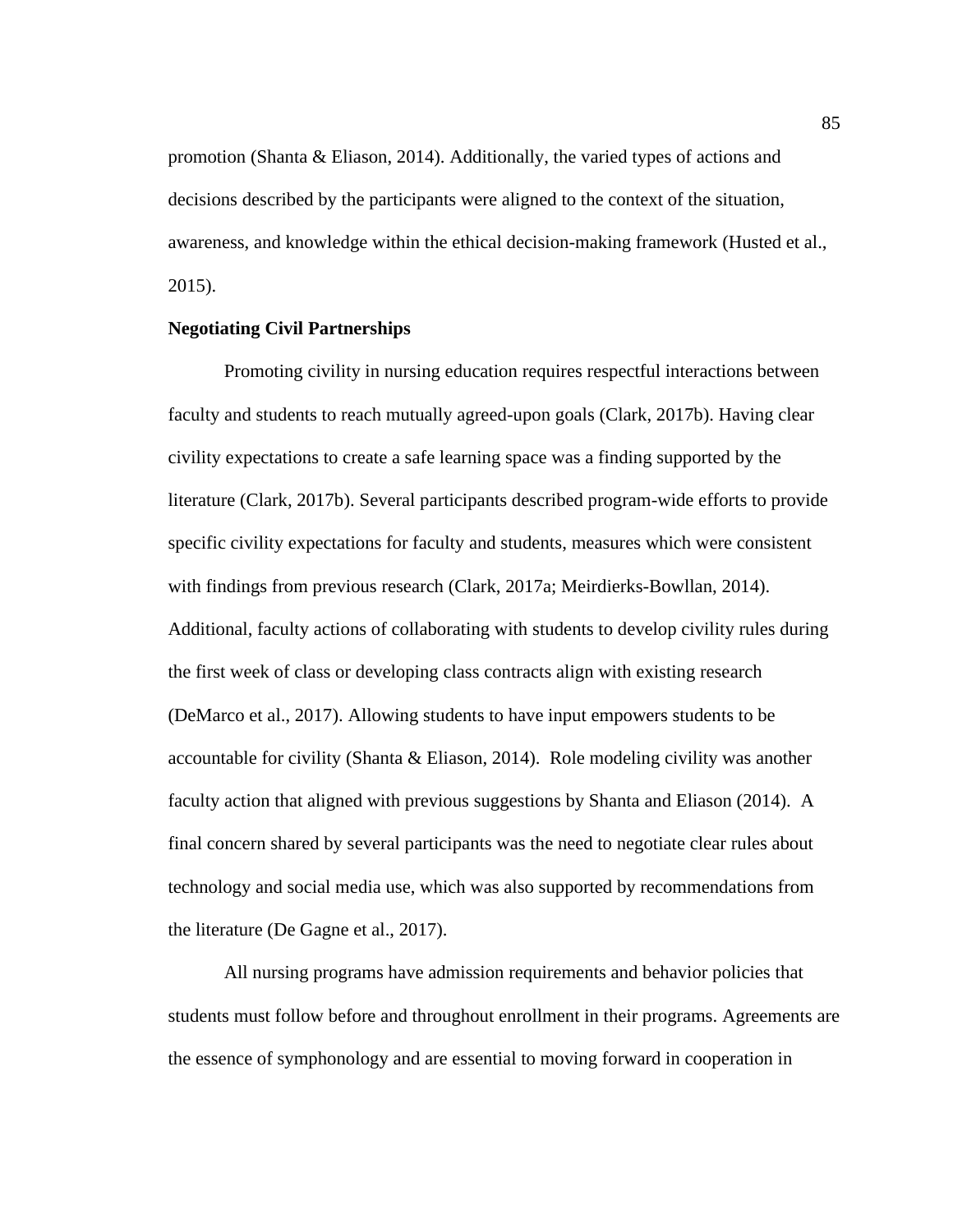interactions between all individuals (Husted et al., 2015). Additional alignment of negotiating civility practice between faculty and students to the theory of bioethical symphonology recognizes civility as process of mutual agreement. Negotiating, or agreeing, also relies on students recognizing their own autonomy and responsibility to meet professional obligations.

# **Empowering Civility Awareness**

The final theme of this study is an explanation for how civility promotion actions and decisions arise from the empowerment of civility awareness. This theme aligned to examples of how past incivility or civility experiences influenced decisions and activities to promote civility. Empowerment is a prominent concept of civility models by Clark (2017a) and Shanta and Eliason (2014) and nursing theories to support ethical decision making (Husted et al., 2014). Allowing students to participate in civility decisions empowers students with greater awareness and knowledge. An example shared by participants, which was consistent with the literature, was empowering students with incivility and civility awareness through the use of simulation to learn how to recognize and manage uncivil behaviors (Clark et al., 2014; Sanner-Steir, 2017; Sauer et al., 2018). Role-modeling was another strategy in the findings of the study, supported by the literature, used to empower students with awareness of implications of uncivil and civil profession behaviors to learning and patient care (Palumbo, 2018).

The concept of awareness, from the theory of bioethical symphonology, was also aligned to the thematic findings. By using research-based learning strategies such as simulation faculty provided opportunities to practice communication techniques to

86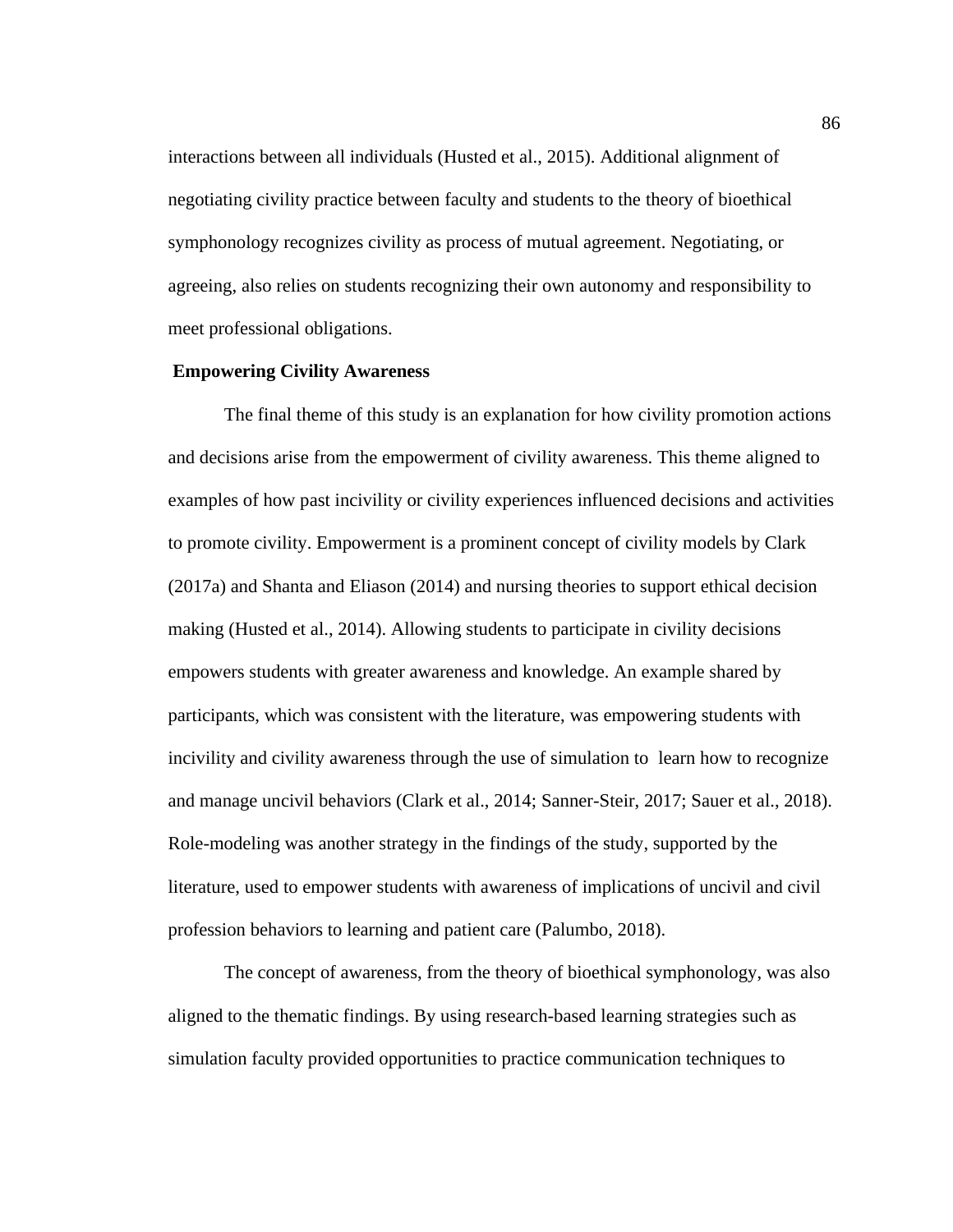promote civility (Clark et al., 2014; Sanner-Steir, 2017; Sauer et al., 2018). The theoretical context of awareness also aligns to the engagement and requirements for individuals to gain greater autonomy to be engaged to fulfill a specific purpose (Husted et al., 2015). The context of situation and knowledge were introduced by faculty through civility promotion actions to motivate and support greater student autonomy toward achieving a civility agreement.

### **Limitations of the Study**

The trustworthiness of qualitative research findings is dependent upon careful actions and considerations of the researcher during each phase of the study (Lincoln & Guba, 2008; Patton, 2015). My decision to use of an online web-conferencing platform to conduct synchronous interviews may have limited participation due to lack personal interaction and technology insecurities. Additionally, the decision not to use video during the interview may have prevented the collection of visual cues which would add to the interpretation of the responses (Farooq & de Villiers, 2017).

### **Recommendations**

The findings of this study are supported by the literature and were evidence of civility promotion actions and decisions of nurse faculty teaching for prelicensure, baccalaureate programs. Further studies are needed to explore how nurse faculty teaching at other nursing program levels take action and choose to encourage civility for students. Further studies are recommended to measure how civility promotion skills and knowledge benefit students as the students transition into practice and over time. Further research is also recommended to measure which actions and decisions have greater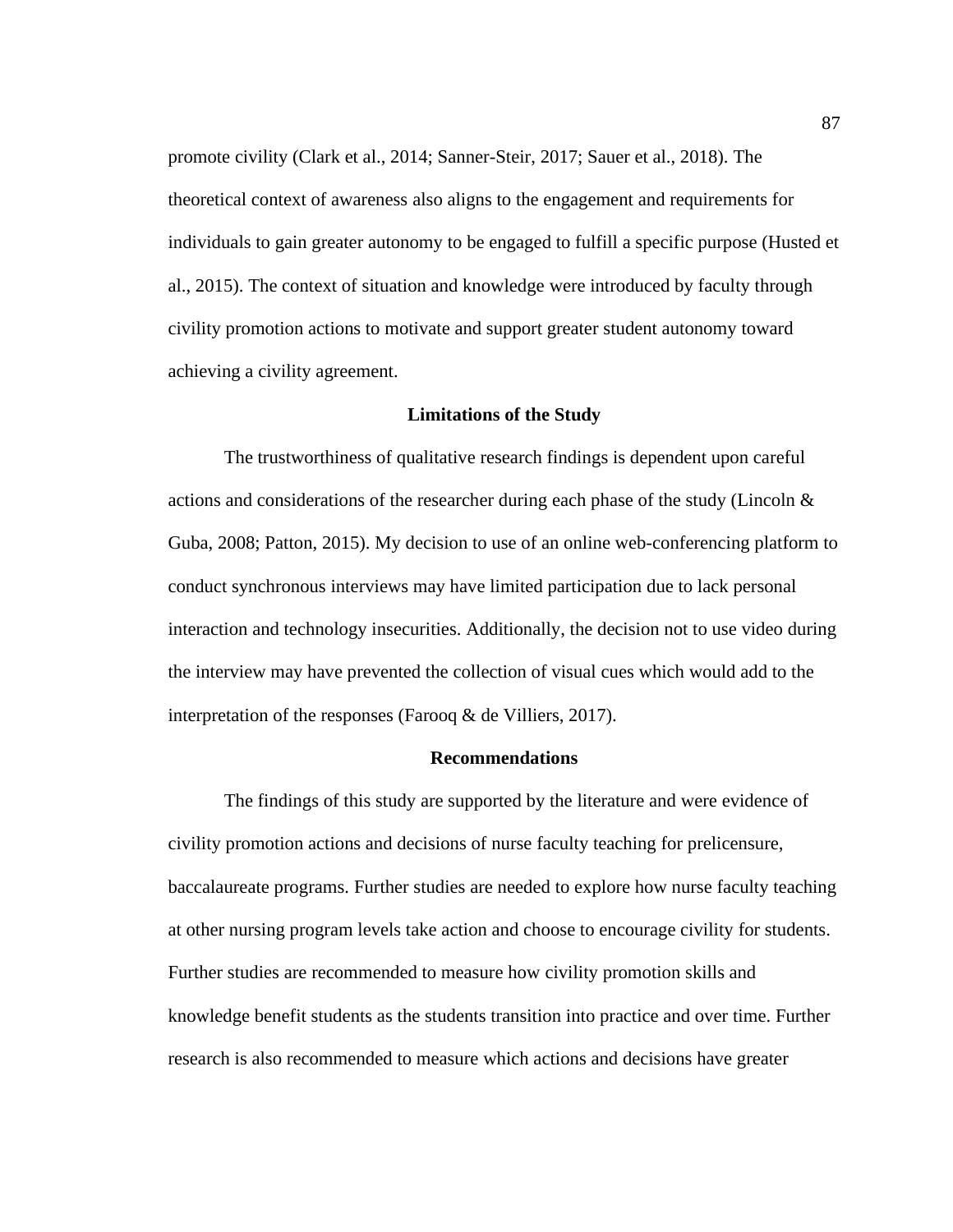success in sustaining civility in nursing programs. A final consideration for future studies would be to correlate how civility promotion actions or decisions effect retention and satisfaction among students and faculty in nursing programs of all levels.

# **Implications**

### **Positive Social Change**

The findings of this study provide substantial evidence on how civility promotion actions and decisions have the potential to advance social change by improving the way nurses are educated and prepared with skills to improve healthcare outcomes. Civility promotion actions guide students in developing skills for self-regulation of civil agreements, communication, and awareness needed to advance positive changes within learning and work environments. Guiding students towards self-regulation requires a knowledge of civility, as an ethical component of nursing practice, both as a student and after transitioning to practice as a new graduate nurse (Clark, 2017a; NLN, 2017). As new nurses bring forward their skills and knowledge for promoting civility, there may be a reduction in workplace incivility, which could improve patient safety (Laschinger, 2014). Overall improvement in civility in the healthcare workplace, with new nurses empowered with civility skills, has the potential to effect social change by improving overall patient outcomes, nurse retention, and promoting positive workplace environments (Joint Commission, 2015). The implications of the findings of this study are aligned to previous suggestions indicating civility as an ethical and professional nursing value (Authement, 2014). Raising awareness to civility and gaining knowledge of civility solutions also have the potential to effect social change by improving learning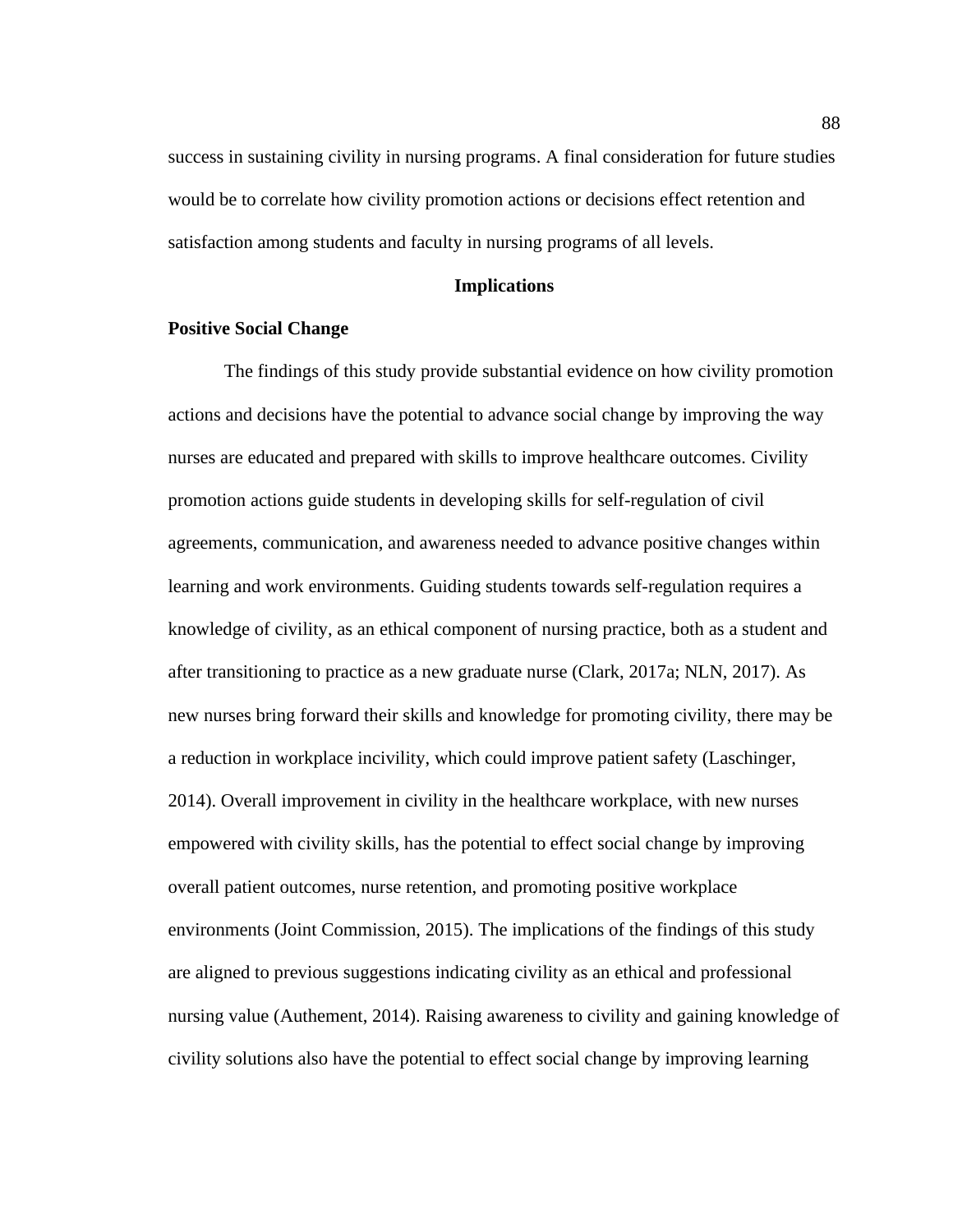environments and relationships among faculty and students (Clark, 2017b). Participants of this study provided examples of how civility promotion actions are preparing students with civility communication skills and knowledge to meet recommendations by professional nursing organizations (ANA, 2015a: NLN, 2017) and regulatory agencies (Joint Commission, 2015) for preparing new nurse graduates for improving civility in the workplace.

# **Theoretical Application**

The theory of bioethical symphonology, which included critical ethical concepts, was applied to interpret findings of the study. In the application of this theory to civility promotion, the process of symphonology involves specific agreements to be made and supported by ethical decisions and actions (Husted et al., 2015). In this study, students and faculty had implicit agreements to become autonomous in civility actions and decisions after gaining knowledge and awareness of civility situations. Autonomy is a crucial concept of this theory, which was demonstrated by faculty in their choices, and by their actions to empower students towards greater civility promotion knowledge and skills. This theory also recognizes the important concepts of freedom, objectivity, beneficence, and fidelity, all of which lead an individual to make decisions (Husted et al., 2015). The appropriateness of the use of this theory in nursing education is apparent by the implicit ethical values supporting civility promotion as a means to support students in the development of their professional identity**.** By gaining awareness to situations of incivility in nursing education and practice, nurse faculty are guided in their decisions to promote civility through role modeling civil communication and behaviors.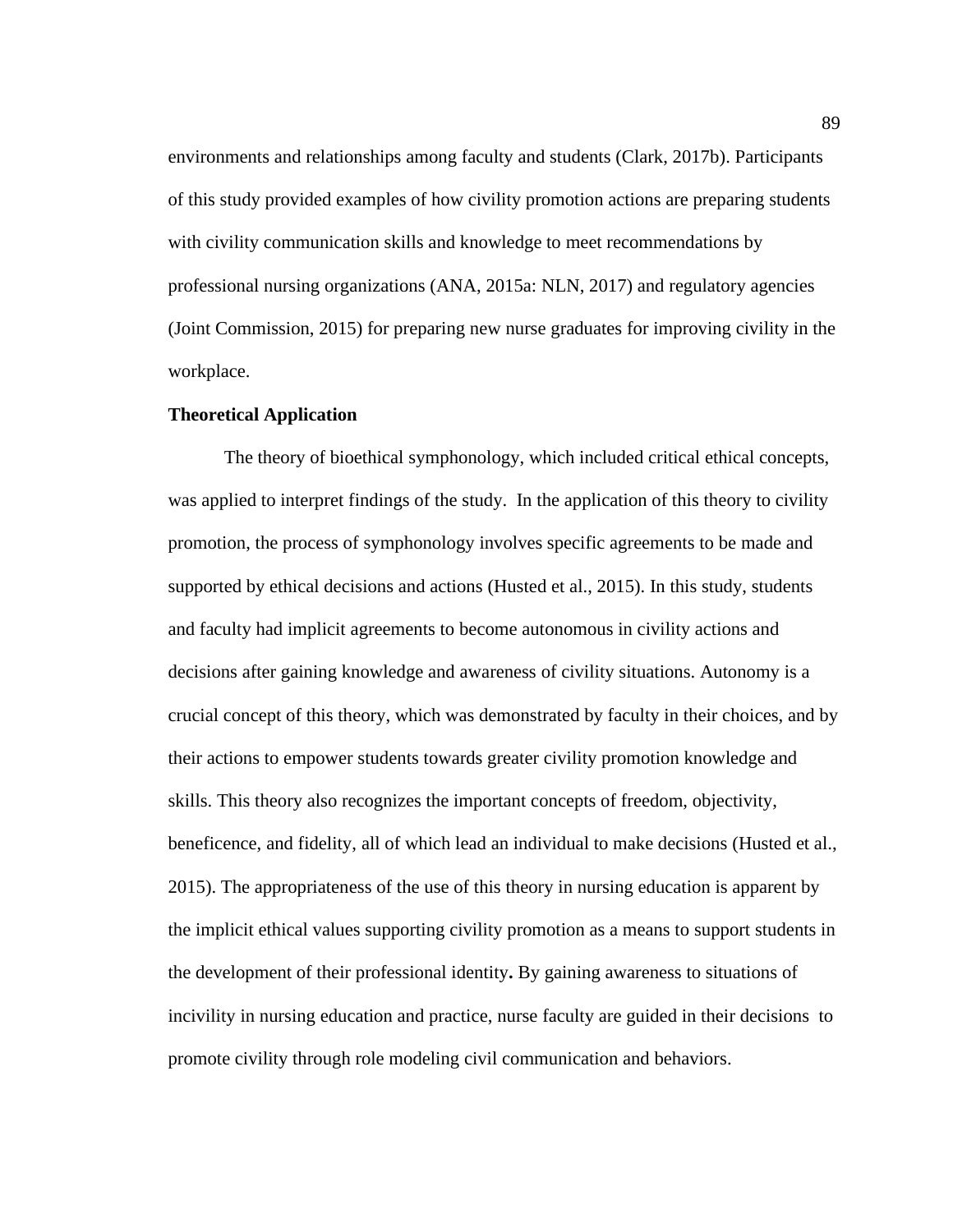## **Conclusion**

Nursing educators and students are bound to ethical expectations to be caring, compassionate, and respectful in all professional interactions (ANA, 2015b). Additionally, the principal responsibility of nurse educators is to promote, demonstrate, and integrate professional principles throughout the nursing program (Goodolf, 2018). In the findings of this study, nurse faculty described strong ethical components which were aligned to their civility promotion actions and decisions. Civility promotion strategies included varied types of communication and collaboration between faculty and students. Faculty awareness to situations of incivility, and their autonomy in taking action were also related to choices in how they promoted civility. The results of this study revealed four themes which were aligned to prior research and added to the existing knowledge of civility promotion actions and decisions used by prelicensure, baccalaureate nurse faculty. The findings of this study are relevant for nurse educators seeking opportunities to improve civility in nursing education, prepare new graduates with civility knowledge and skills, and improve the quality of civility in the healthcare workplace.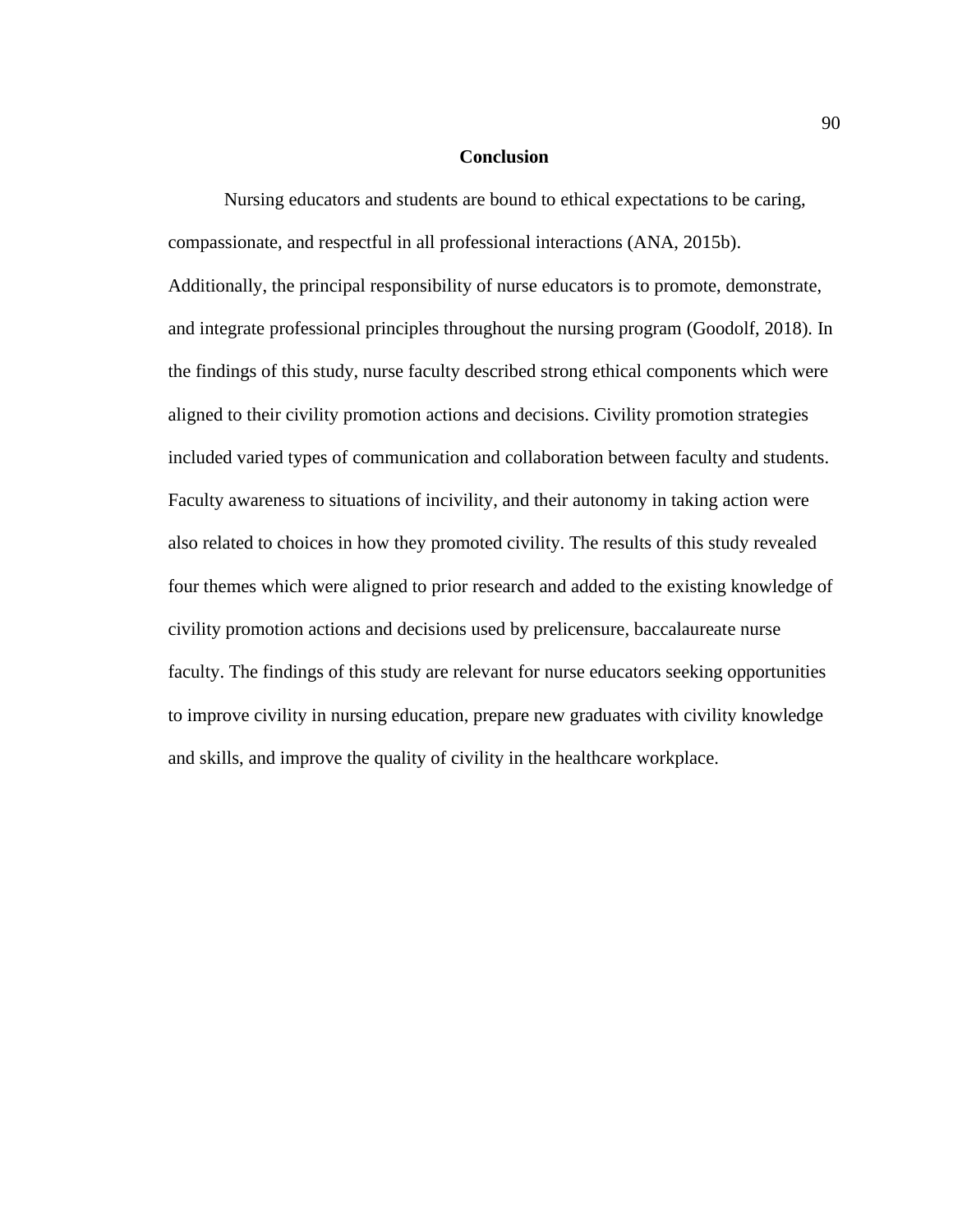### References

- American Association of Colleges of Nursing. (2019). *AACN member program directory.* Retrieved from [https://www.aacnnursing.org/Membership/Member-Program-](https://www.aacnnursing.org/Membership/Member-Program-Directory)**[Directory](https://www.aacnnursing.org/Membership/Member-Program-Directory)**
- American Nursing Association (2015a). *Code of ethics for nurses: With interpretative statements*. Silver Spring, MD: Author.
- American Nursing Association. (2015b). *Position statement on incivility, bullying, and workplace violence.* Retrieved from

https://www.nursingworld.org/~49baac/globalassets/practiceandpolicy/nursingexcellence/official-policy-statements/ana-wpv-position-statement-2015.pdf

- Aul, K. (2017). Who's uncivil to who? Perceptions of incivility in prelicensure nursing programs. *Nurse Education in Practice*, *27*, 36-44. doi:10.1016/j.nepr.2017.08.016
- Authement, R. (2016). Can a comprehensive code of conduct discourage incivility in nursing students? *Nursing*, (8), 14-19.

doi:10.1097/01.NURSE.0000484976.97409.4b

Babenko-Mould, Y., & Laschinger, H. (2014). Events of incivility in clinical practice settings on nursing student burnout. *International Journal of Nursing Education Scholarship, 11*(1).145-154. doi:10.1515/ijnes-2014- 0023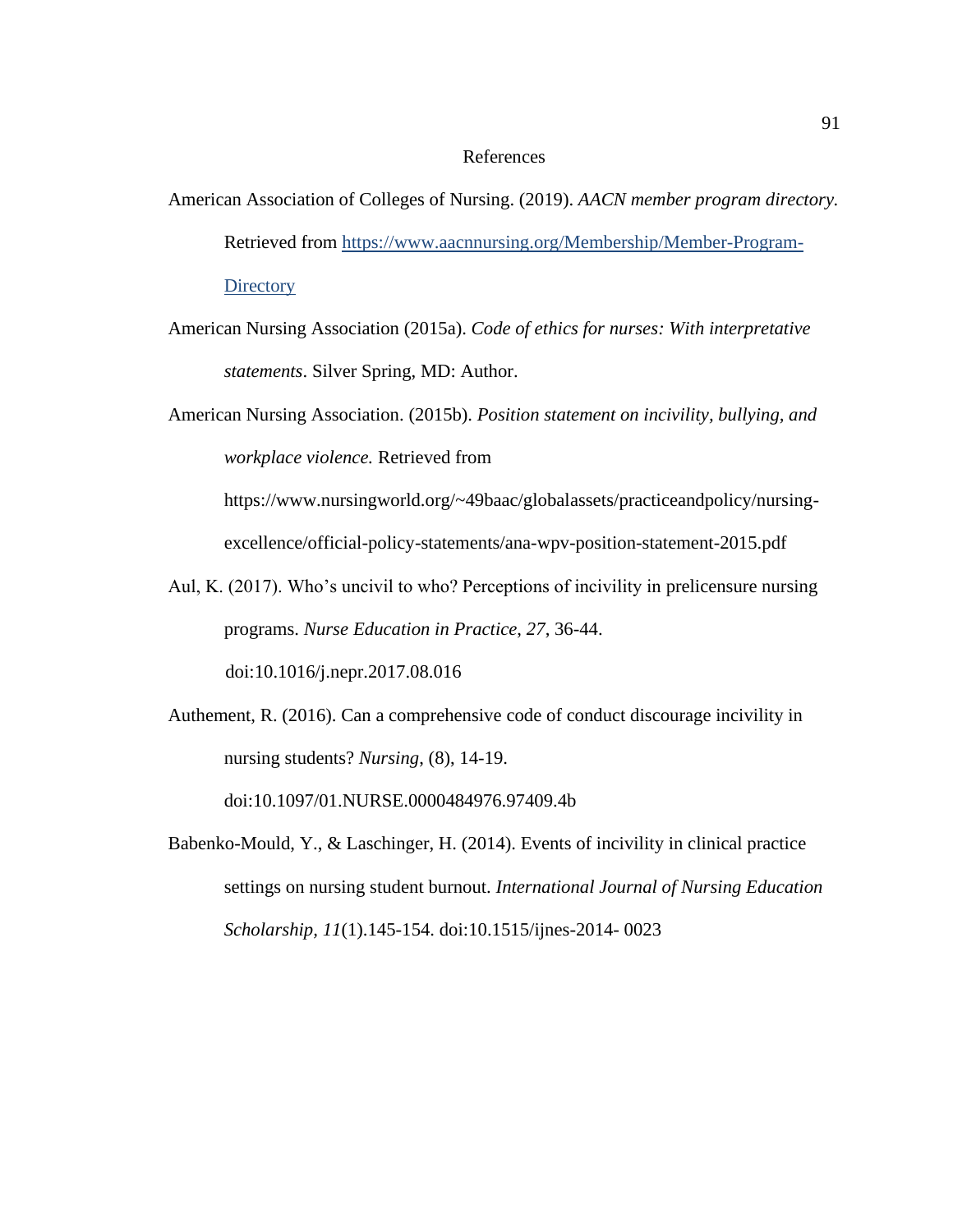- Berry, P., Gillespie, G., Fisher, B., Gormley, D., & Haynes, J. (2016). Psychological distress and workplace bullying among registered nurses. *Online Journal of Issues in Nursing, 21*(3). Retrieved from http://ojin.nursingworld.org/MainMenuCategories/ANAMarketplace/ANAPeriodi cals/OJIN/TableofContents/Vol-21-2016/No3-Sept-2016/Articles-Previous-Topics/Psychological-Distress-and-Workplace-Bullying.html
- Birt, L., Scott, S., Cavers, D., Campbell, C., & Walter, F. (2016). Member checking: A tool to enhance trustworthiness or merely a nod to validation? *Qualitative Health Research, 26*(13), 1802–1811. doi:10.1177/1049732316654870
- Burger, K. G., Kramlich, D., Malitas, M., Page-Cutrara, K., & Whitfield-Harris, L. (2014). Application of the symphonological approach to faculty-to-faculty incivility in nursing education. *Journal of Nursing Education, 53*(10), 563-568. doi:10.3928/01484834-20140922-02
- Burkholder, G., Cox, K., & Crawford, L. (2016) *The scholar practitioner's guide to research design.* Baltimore, MD: Laureate Publishing
- Candela, A. G. (2019). Exploring the function of member checking. *The Qualitative Report*, *24*(3), 619-628. Retrieved from https://nsuworks.nova.edu/tqr/vol24/iss3/14
- Casale, K. (2017). Exploring nurse faculty incivility and resonant leadership. *Nursing Education Perspectives, 38*(1), 177-181. doi:10.1097/01.NEP.0000000000000171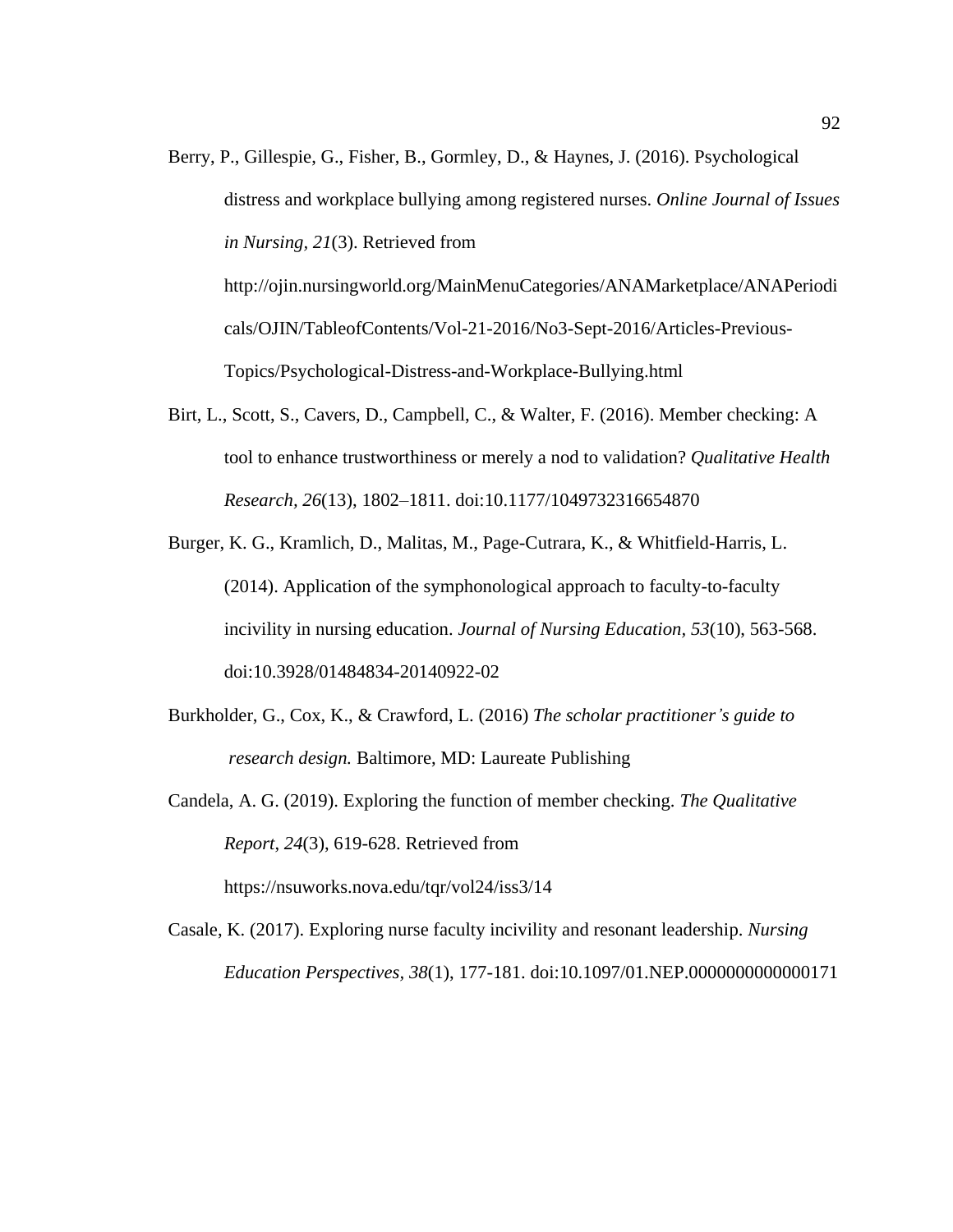- Castleberry, A., & Nolen, A. (2018). Thematic analysis of qualitative research data: Is it as easy as it sounds? *Currents in Pharmacy Teaching and Learning*, *10,* 807-815. doi:10.1016/j.cptl.2018.03.019
- Choudhary, L. (2018). Educational strategies for conflict management. *Nursing*, *48*(12), 14–15. doi:10.1097/01.NURSE.0000547734.74555.3c
- Chowdhury, M. F. (2015). Coding, sorting, and sifting of qualitative data analysis: Debates and discussion. *Quality and Quantity*, *49*(3), 1135-1143. doi:10.1007/s11135-014-0039-2
- Clark, C. M. (2008). Faculty and student assessment of an experience with incivility in nursing education. *Journal of Nursing Education*, (10), 458-465. Retrieved from:<https://doi.org/10.3928/01484834-20081001-03>
- Clark, C. M. (2017a). An evidence-based approach to integrate civility, professionalism, and ethical practice into nursing curricula. *Nurse Educator*, *42*(3), 120- 126. doi:10.1097/NNE.0000000000000331
- Clark, C. M. (2017b). *Creating and sustaining civility in nursing education* ( $2<sup>nd</sup>$  ed.). Indianapolis, IN: Sigma Theta Tau International
- Clark, C. M. (2019). Combining cognitive rehearsal, simulation, and cognitive based scripting to address incivility. *Nurse Educator, 44*(2), 64-68 doi:10.1097/NNE.0000000000000563
- Clark, C. M., Ahten, S. M., & Macy, R. (2014). Nursing graduates' ability to address incivility: Kirkpatrick's level-3 evaluation. *Clinical Simulation in Nursing*, *10*(8), 425-431. doi:10.1016/j.ecns.2014.04.005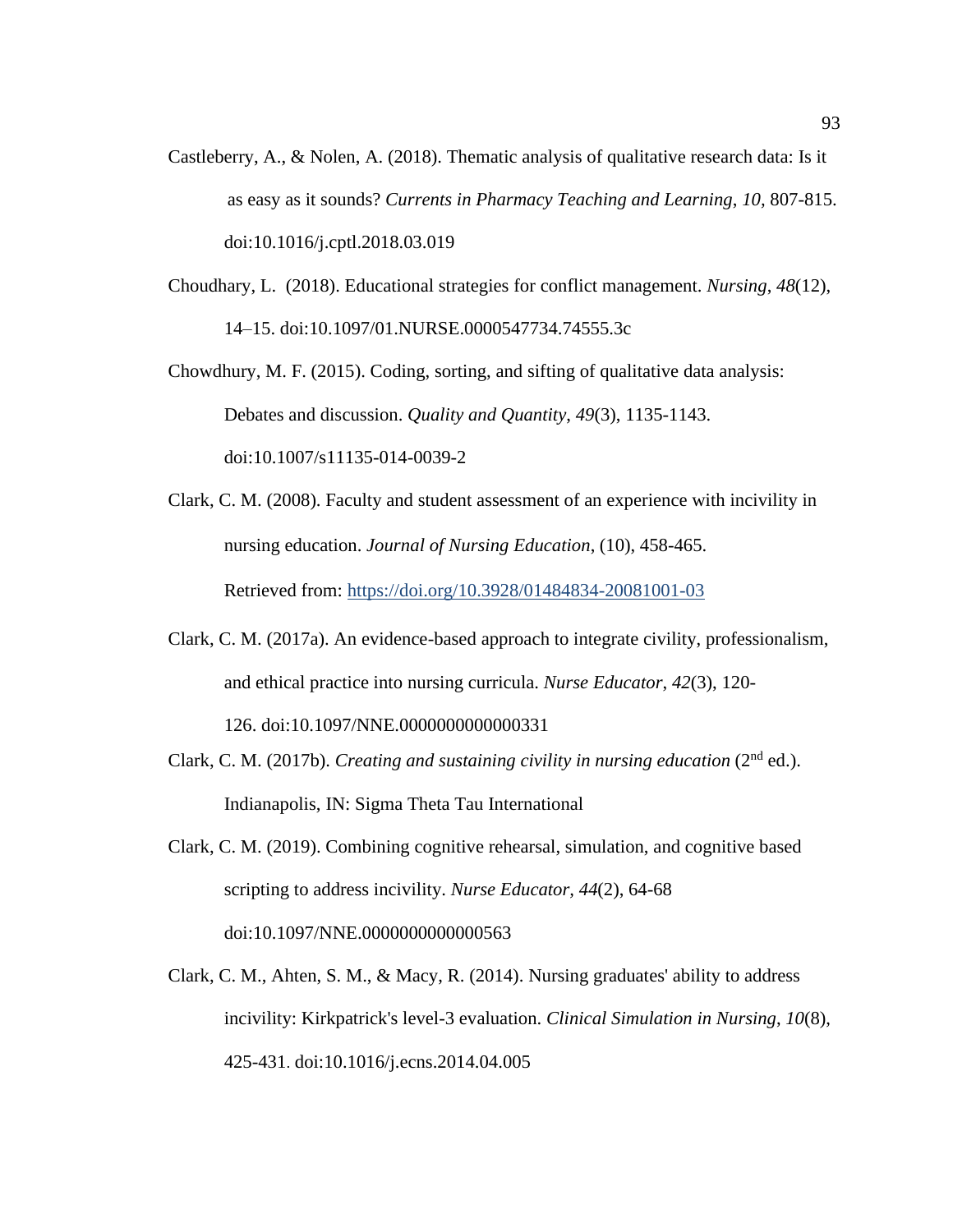- Clark, C. M., Barbosa-Leiker, C., Gill, L. M., & Nguyen, D. (2015). Revision and psychometric testing of the incivility in nursing education (INE) Survey: Introducing the INE-R. *Journal of Nursing Education*, *54*(6), 306-315. doi:10.3928/01484834-20150515-0
- Clark, C. M., & Kenski, D. (2017). Promoting civility in the OR: An ethical imperative. *AORN Journal, 105*(1), 60-66. doi:10.1016/j.aorn.2016.10.019
- Clark, C.M., Nguyen, D.T., Barbosa-Leiker, C. (2014). Student perceptions of stress, coping, relationships, and academic civility: a longitudinal study. *Nurse Educ*, *39* (4), 170–174. http://dx.doi.org/10.1097/NNE.0000000000000049
- Clark, C. M., & Ritter, K. (2018). Policy to foster civility and support a healthy academic work environment. *Journal of Nursing Education*, *57*(6), 325–331. doi:10.3928/01484834-20180522-02
- Colorafi, K. & Evans, B. (2016). Qualitative descriptive methods in healthcare research. *Healthcare Environments Research & Design Journal*, *9*(4). 16-25. doi:10.1177/1937586715614171
- Cope, D. G. (2014). Methods and meanings: Credibility and trustworthiness of qualitative research. *Oncology Nursing Forum, 41*(1), 89-91. doi:10.1188/14.ONF.89-91.
- Courtney-Pratt, H., Pich, J., Levett-Jones, T., & Moxey, A. (2018). "I was yelled at, intimidated and treated unfairly": Nursing students' experiences of being bullied in clinical and academic settings. *Journal of Clinical Nursing*, *27*(5–6), e903 e912. doi:10.1111/jocn.13983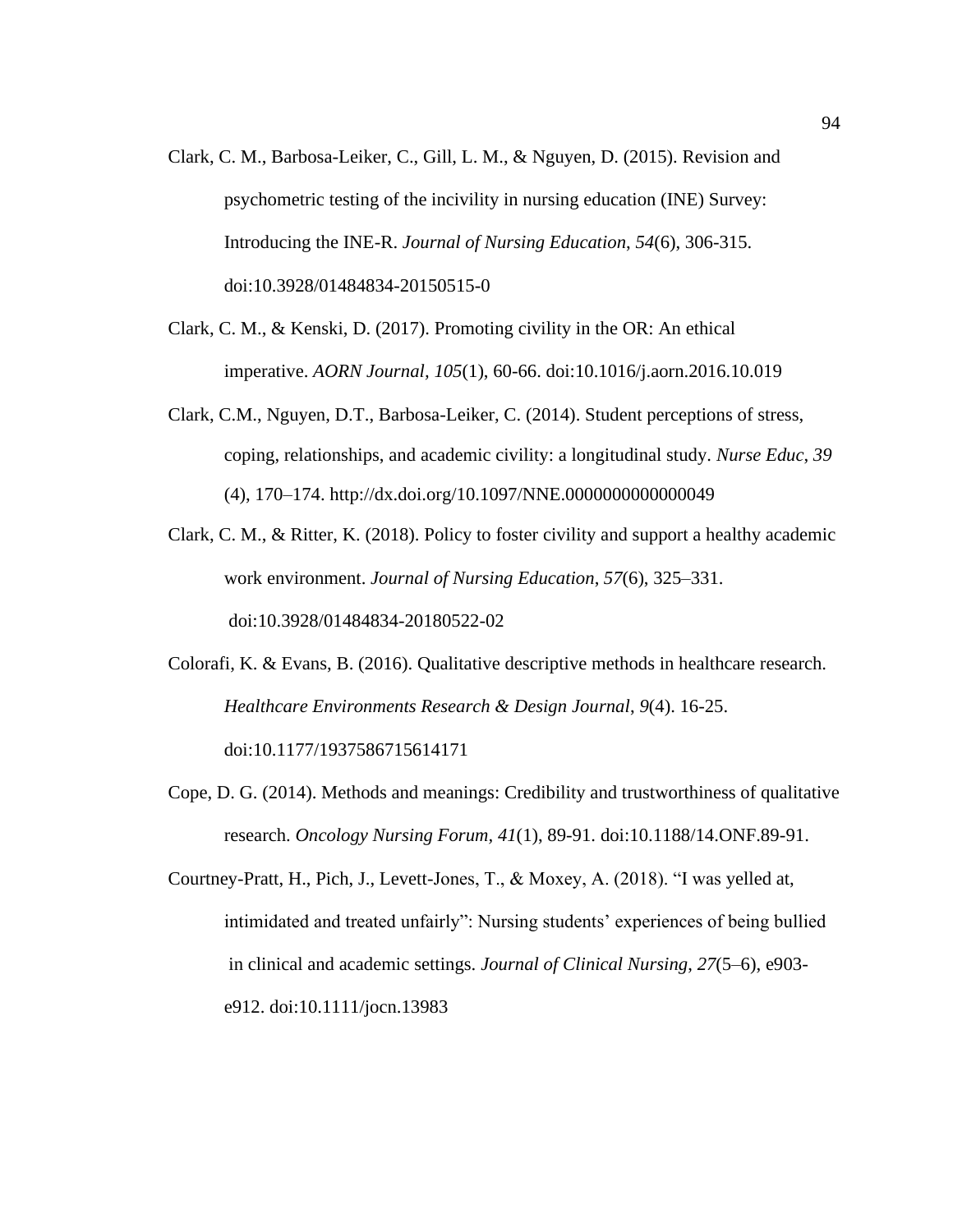- Crawford, L. & Lyn, L. K. (2015). Interviewing essentials for new researchers. In G. Burkholder, K. Cox, & L. Crawford. (Eds). *The scholar practitioner's guide to research design. (*pp.280-293). Baltimore, MD; Laureate Publishing, Inc
- Crigger, N., & Godfrey, N. (2014). From the inside out: A new approach to teaching professional identity formation and professional ethics. *Journal of Professional Nursing*, *30*(5), 376–382. doi:10.1016/j.profnurs.2014.03.00
- De Gagne, J. C., Choi, M., Ledbetter, L., Kang, H., & Clark, C. M. (2016). An integrative review of cybercivility in health professions education. *Nurse Educator*, 41(5), 239–245. http://dx.doi.org/10.1097/NNE.0000000000000264.
- DeMarco, R. F., Fawcett, J., & Mazzawi, J. (2018). Covert incivility: Challenges as a challenge in the nursing academic workplace. *Journal of Professional Nursing*, *34*, 253–258. doi:10.1016/j.profnurs.2017.10.001
- DePaolo, C. A., & Wilkinson, K. (2014). Get your head into the clouds: Using word clouds for analyzing qualitative assessment data. *TechTrends: Linking Research and Practice to Improve Learning*, *58*(3), 38–44. doi:10.1007/s11528-014-0750-9
- Elo, S., Kaariainen, M., Kanste, O., Polkki, T., Ultriainen, K., & Kyngas, H. (2014). *Qualitative content analysis: A focus on trustworthiness*. Sage Open.
- Farooq, M. B., & de Villiers, C. (2017). Telephonic qualitative research interviews: When to consider them and how to do them. *Meditari Accountancy Research, 25*(2), 291-316. doi:10.1108/MEDAR-10-2016-0083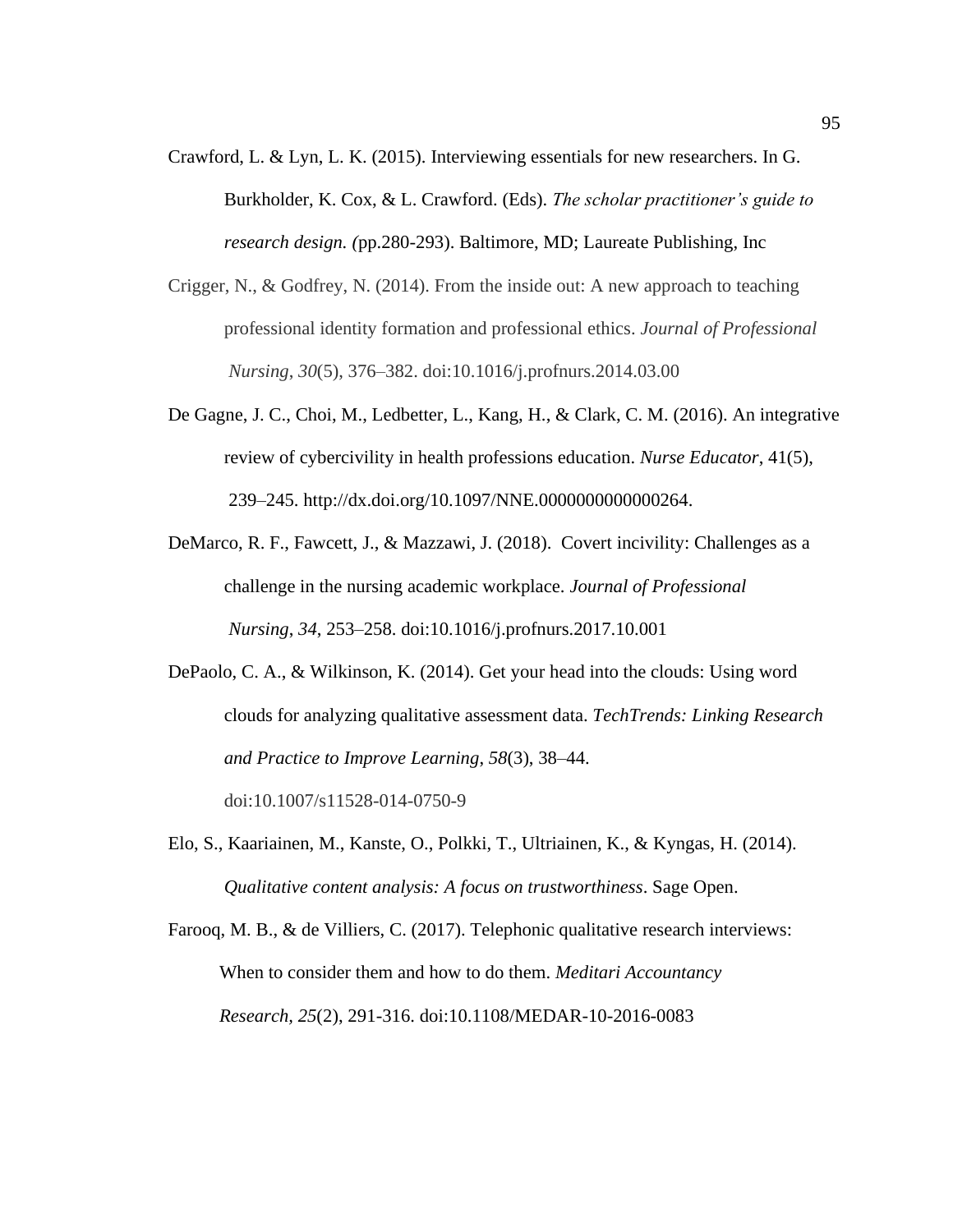- Fawcett, J. (2005). Criteria for evaluation of theory. *Nursing Science Quarterly*, (2), 131- 135. Retrieved from [https://doi.org/10.1177/0894318405274823](https://doi.org/10.1177%2F0894318405274823)
- Franco, S. (2016). A doctoral seminar in qualitative research methods: lessons learned. *International Journal of Doctoral Studies, 11,323-339.* Retrieved from <http://informingscience.com/ijds/Volume11/IJDSv11p323-339Franco2844.pdf>
- Furst, C. (2018). The relationship between experiences of lateral violence and career choice satisfaction among nursing students. *Nursing Education Perspectives*, (4), 41-43. doi: 10.1097/01.NEP.0000000000000314
- Fusch, P. I., & Ness, L. R. (2015). Are we there yet? Data saturation in qualitative research. *Qualitative Report*, 20(9), 1408-1416. Retrieved from http://www.nova.edu/ssss/QR/QR20/9/fusch1.pdf
- Goodolf, D. M. (2018). Growing a professional Identity: A grounded theory of baccalaureate nursing students. *Journal of Nursing Education*, *57*(12), 705–711.

<https://doi:10.3928/01484834-20181119-02>

- Green, H. (2014) Use of theoretical and conceptual frameworks in qualitative research*. Nurse Researcher*. 21, 6, 34-38. doi**:** 10.7748/nr.21.6.34.e1252
- Griffin, M., & Clark, C. M. (2014). Revisiting cognitive rehearsal as an intervention Against incivility and lateral violence in nursing: 10 years later. *Journal of Continuing Education in Nursing*, *45*(12), 535–542. doi:10.3928/00220124-20141122-02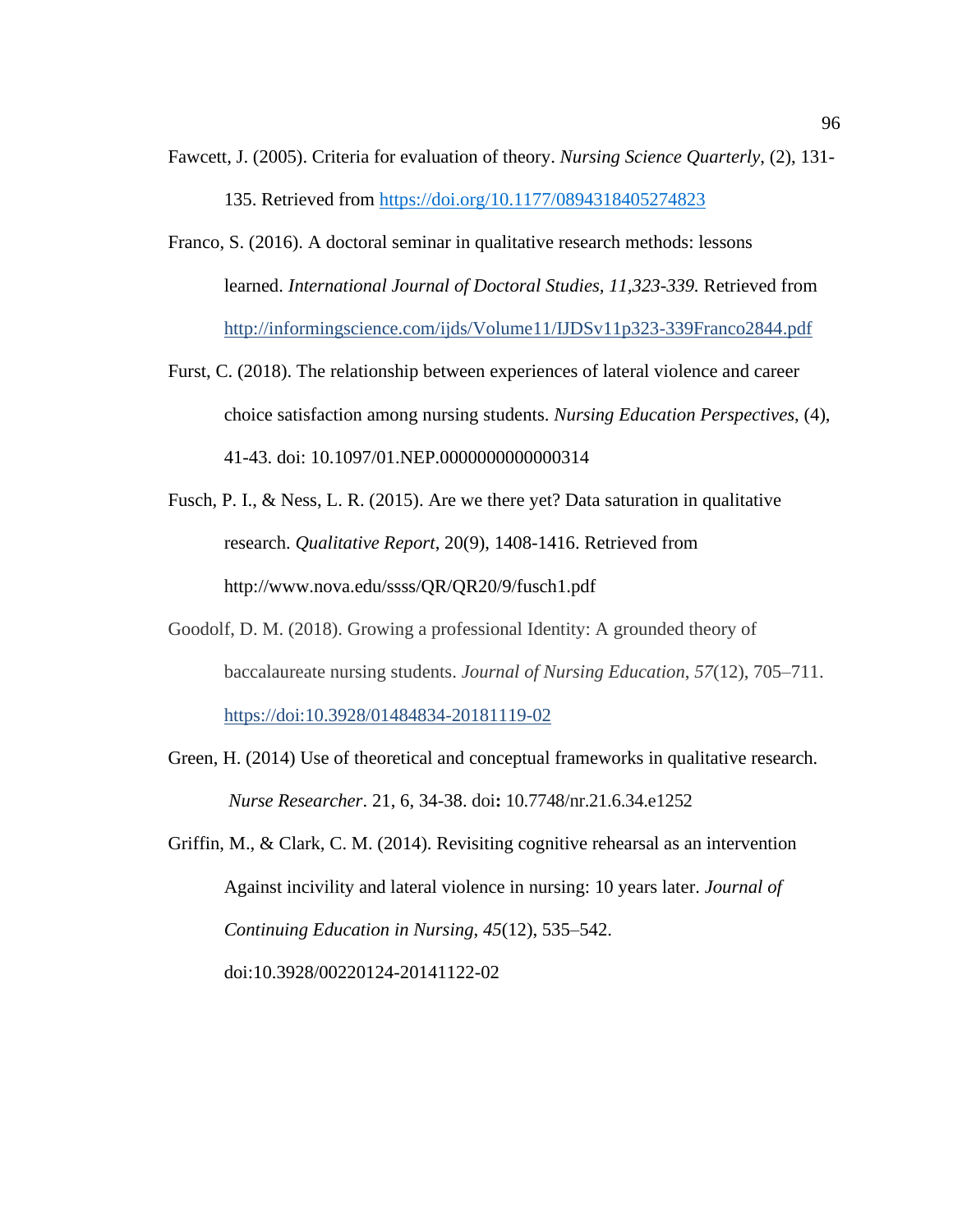Guest, G., Bunce, A., & Johnson, L. (2006). How many interviews are enough? An experiment with data saturation and variability. *Field Methods*, *18*(1), 59- 82. doi:10.1177/1525822X05279903

Halstead, J. A. (2017). Accreditation update: The value of nursing program accreditation. *Teaching and Learning in Nursing*, *12*, 181–182. <https://doi:10.1016/j.teln.2017.03.005>

- Holloway, I. & Galvin, K. (2017). *Qualitative research in nursing and healthcare*. (4<sup>th</sup> ed.). West Sussex, UK; John Wiley & Sons, Ltd.
- Holtz, H., Rawl, S. & Draucker, C. (2018). Types of faculty incivility as viewed by students in Bachelor of Science in nursing programs. *Nursing Education Perspectives*, (2), 85-89. doi:10.1097/01.NEP.0000000000000287
- Husted, J. & Husted, G. (2008). *Ethical decision making in nursing and healthcare: The symphonological approach.* (4<sup>th</sup> ed.). New York, NY: Springer Publishing
- Husted, G., Husted, J., Scotto, C. & Wolf, K. (2015). *Bioethical decision making in nursing* (5<sup>th</sup> ed.). New York, N. Y.: Springer Publishing
- Hyun, M. S., De Gagne, J. C., Park, J., & Kang, H. S. (2017). Incivility experiences of nursing students in South Korea. *Nursing Ethics.* 25(2). 188-198. doi:10.1177/0960733016684546
- Ibrahim, S. A. E.-A., & Qalawa, S. A. (2016). Factors affecting nursing students' incivility: As perceived by students and faculty staff. *Nurse Education Today*, *36*, 118–123. doi:10.1016/j.nedt.2015.08.014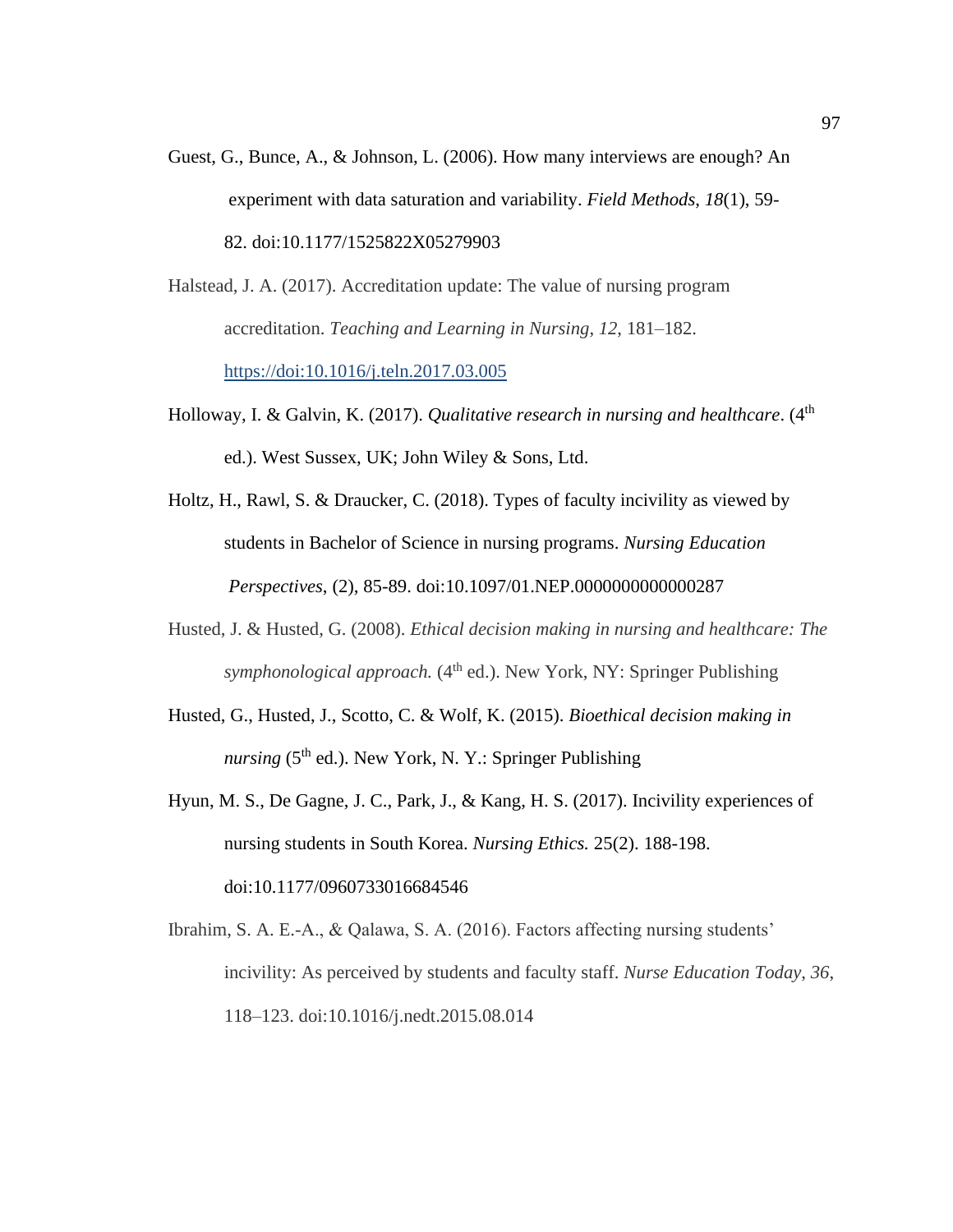Institute of Medicine. (2011). *The future of nursing: Leading change, advancing health*. Washington, DC: National Academies Press

- Joint Commission (2016). Bullying has no place in healthcare. Retrieved from [https://www.jointcommission.org/assets/1/23/Quick\\_Safety\\_Issue\\_24\\_June\\_2016](https://www.jointcommission.org/assets/1/23/Quick_Safety_Issue_24_June_2016.pdf) [.pdf](https://www.jointcommission.org/assets/1/23/Quick_Safety_Issue_24_June_2016.pdf)
- Kim, J. (2018). Relationship between incivility experiences and nursing professional values among nursing students: Moderating effects of coping strategies. *Nurse Education Today*. 65. 187-191. doi:10.1016/j.nedt.2018.03.007
- Korstjens, I., & Moser, A. (2018). Series: Practical guidance to qualitative research. Part 4: Trustworthiness and publishing. *European Journal of General Practice*, 24(1), 120-124. doi:10.1080/13814788.2017.1375092
- Lachman, V. D. (2015). Ethical issues in the disruptive behaviors of incivility, bullying, and horizontal/lateral violence. *Urologic Nursing*, *35*(1), 39–42. Retrieved from [https://pdfs.semanticscholar.org/7518/d879594095f2b477bd79752e7ceb9e080304](https://pdfs.semanticscholar.org/7518/d879594095f2b477bd79752e7ceb9e080304.pdf) [.pdf](https://pdfs.semanticscholar.org/7518/d879594095f2b477bd79752e7ceb9e080304.pdf)
- LaSala, K. B., Wilson, V., & Sprunk, E. (2016). Nursing academic administrators lived experiences with incivility and bullying from faculty. *Nurse Educator*, *41*(3), 120–124.<https://doi-rg.ezp.waldenulibrary.org/10.1097/NNE.0000000000000234>

Laschinger, H. K. (2014). Impact of workplace mistreatment on patient safety risk and nurse‐assessed patient outcomes. *Journal of Nursing Administration*, 44(5), 284– 290. doi:10.1097/NNA.0000000000000068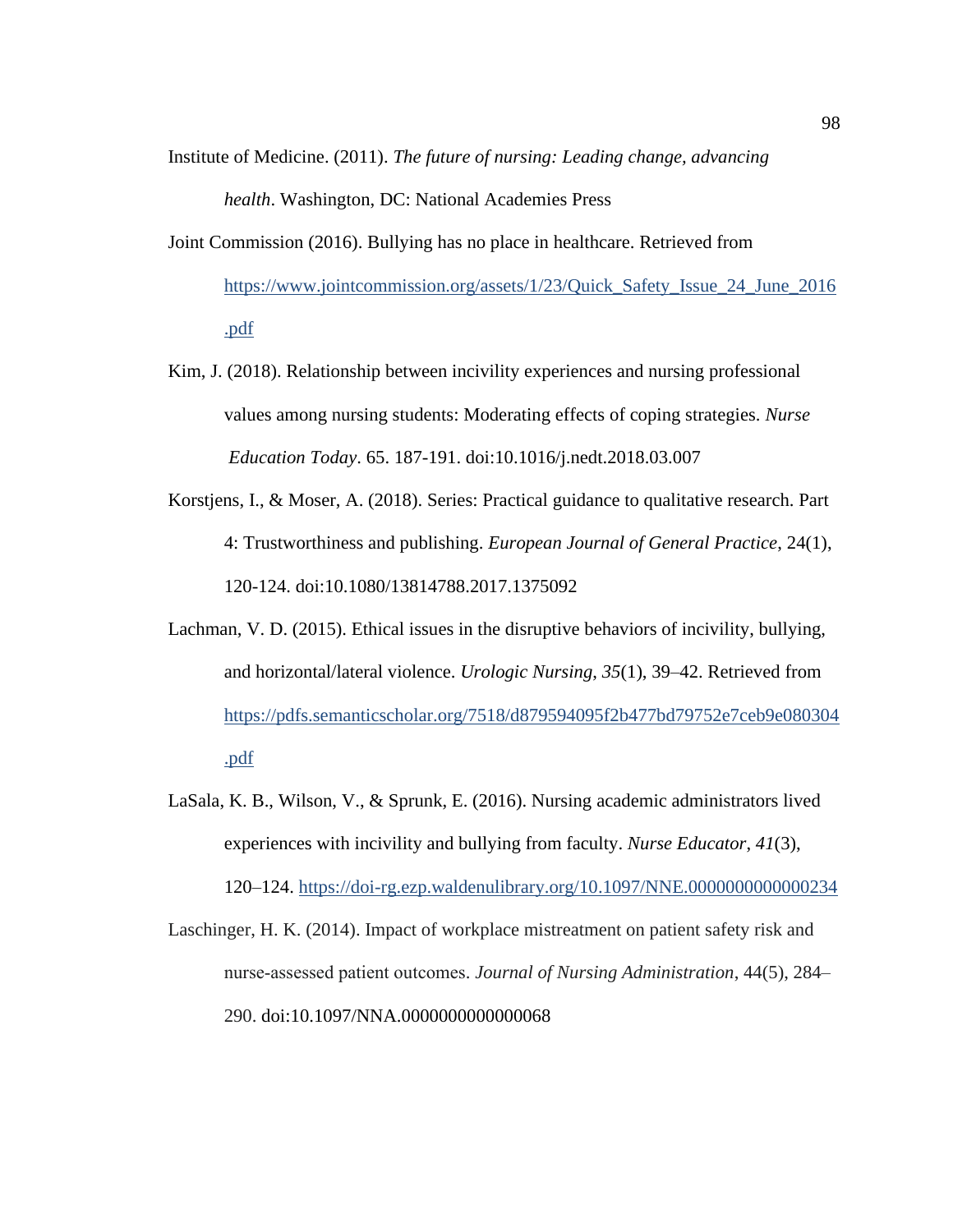Le Blanc, A. M. (2017). Disruptive meaning-making: qualitative data analysis software and postmodern pastiche. *Qualitative Inquiry*, (10), 781-789. Retrieved from <https://journals.sagepub.com/doi/abs/10.1177/1077800417731087>

Leung, L. (2015). Validity, reliability, and generalizability in qualitative research. *Journal of Family Medicine and Primary Care*, 4(3), 324-327. doi:10.4103/22494863.161306

- Lim, F. A., & Bernstein, I. (2014). Civility and workplace bullying: Resonance of nightingale's persona and current best practices. *Nursing Forum*, (2), 124. doi:10.1111/nuf.12068
- Lincoln, Y. S. & Guba, E. S. (1985*). Naturalistic inquiry.* Beverly Hills, CA; Sage Publications
- Luparell, S. (2004). Faculty encounters with uncivil nursing students: an overview. *Journal of Professional Nursing*, *20*, 59–67. doi:10.1016/j.profnurs.2003.12.007
- Maher, C., Hadfield, M., Hutchings, M., & de Eyto, A. (2018). Ensuring rigor in qualitative data analysis: A design research approach to coding combining NVivo with traditional material methods. *International Journal of Qualitative Methods*, *17*(1), 1-13. doi:10.1177/1609406918786362

Meirdeirks-Bowllan, N. M. (2015). Nursing students' experience of bullying prevalence, impact, and interventions. Nurse Educator, *40*(4), 194-198. doi:10.1097/NNE.0000000000000146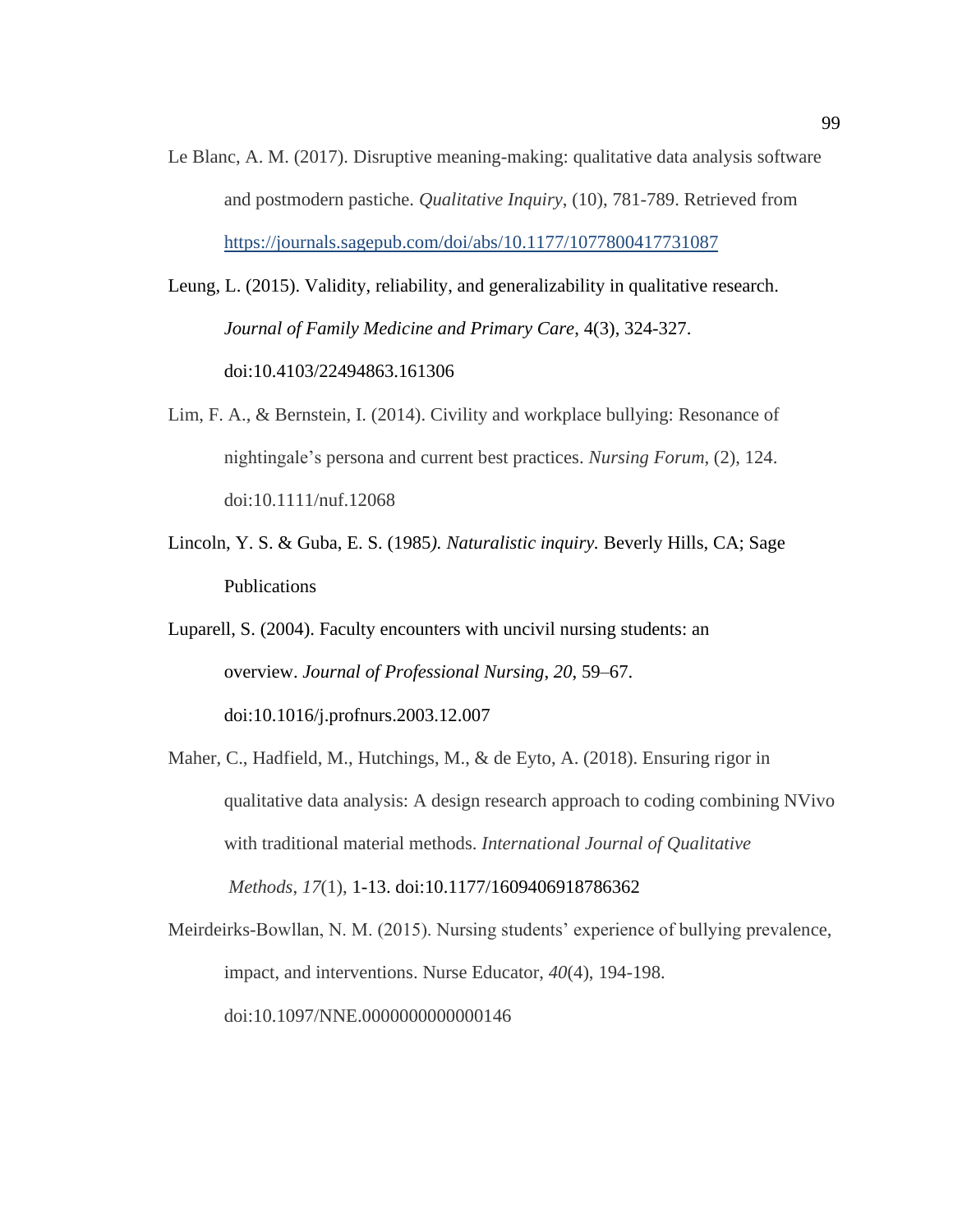- Meires, J. (2018). Workplace incivility: When students bully faculty. *Urologic Nursing*, *38*(5), 251–254. doi:10.7257/1053-816X.2018.38.5.251
- Minton, C., Birks, M., Cant, R., & Budden, L. M. (2018). New Zealand nursing students' experience of bullying/harassment while on clinical placement: A cross-sectional survey. *Collegian*. doi: 10.1016/j.colegn.2018.06.003
- Moser, A. & Korstjens, I. (2018) Series: Practical guidance to qualitative research. Part 3: Sampling, data collection and analysis, *European Journal of General Practice*, 24(1), 9-18,<https://doi.org/10.1080/13814788.2017.1375091>
- Mott, J. (2014). Undergraduate nursing student experiences with faculty bullies. *Nurse Educator, 39*(3), 143-148. doi: 10.1097/NNE.0000000000000038
- Muliira, J. K., Natarajan, J., & van der Colff, J. (2017). Nursing faculty academic incivility: perceptions of nursing students and faculty. *BMC Medical Education*, *17*(1), 253-257. doi:10.1186/s12909-017-1096-8
- National League for Nursing (NLN). (2018). Creating community to build a civil and healthy academic work environment: A living document from the National League for Nursing Board of Governors. Retrieved from [http://www.nln.org/docs/default-source/professional-development](http://www.nln.org/docs/default-source/professional-development-programs/vision-statement-a-vision-for-creating-community-to-build-a-civil-and-healthy.pdf?sfvrsn=8http://www.nln.org/docs/default-source/professional-development-programs/vision-statement-a-vision-for-creating-community-to-build-a-civil-and-healthy.pdf?sfvrsn=10)[programs/vision-statement-a-vision-for-creating-community-to-build-a-civil-and](http://www.nln.org/docs/default-source/professional-development-programs/vision-statement-a-vision-for-creating-community-to-build-a-civil-and-healthy.pdf?sfvrsn=8http://www.nln.org/docs/default-source/professional-development-programs/vision-statement-a-vision-for-creating-community-to-build-a-civil-and-healthy.pdf?sfvrsn=10)[healthy.pdf?sfvrsn=8http://www.nln.org/docs/default-source/professional](http://www.nln.org/docs/default-source/professional-development-programs/vision-statement-a-vision-for-creating-community-to-build-a-civil-and-healthy.pdf?sfvrsn=8http://www.nln.org/docs/default-source/professional-development-programs/vision-statement-a-vision-for-creating-community-to-build-a-civil-and-healthy.pdf?sfvrsn=10)[development-programs/vision-statement-a-vision-for-creating-community-to](http://www.nln.org/docs/default-source/professional-development-programs/vision-statement-a-vision-for-creating-community-to-build-a-civil-and-healthy.pdf?sfvrsn=8http://www.nln.org/docs/default-source/professional-development-programs/vision-statement-a-vision-for-creating-community-to-build-a-civil-and-healthy.pdf?sfvrsn=10)[build-a-civil-and-healthy.pdf?sfvrsn=10](http://www.nln.org/docs/default-source/professional-development-programs/vision-statement-a-vision-for-creating-community-to-build-a-civil-and-healthy.pdf?sfvrsn=8http://www.nln.org/docs/default-source/professional-development-programs/vision-statement-a-vision-for-creating-community-to-build-a-civil-and-healthy.pdf?sfvrsn=10)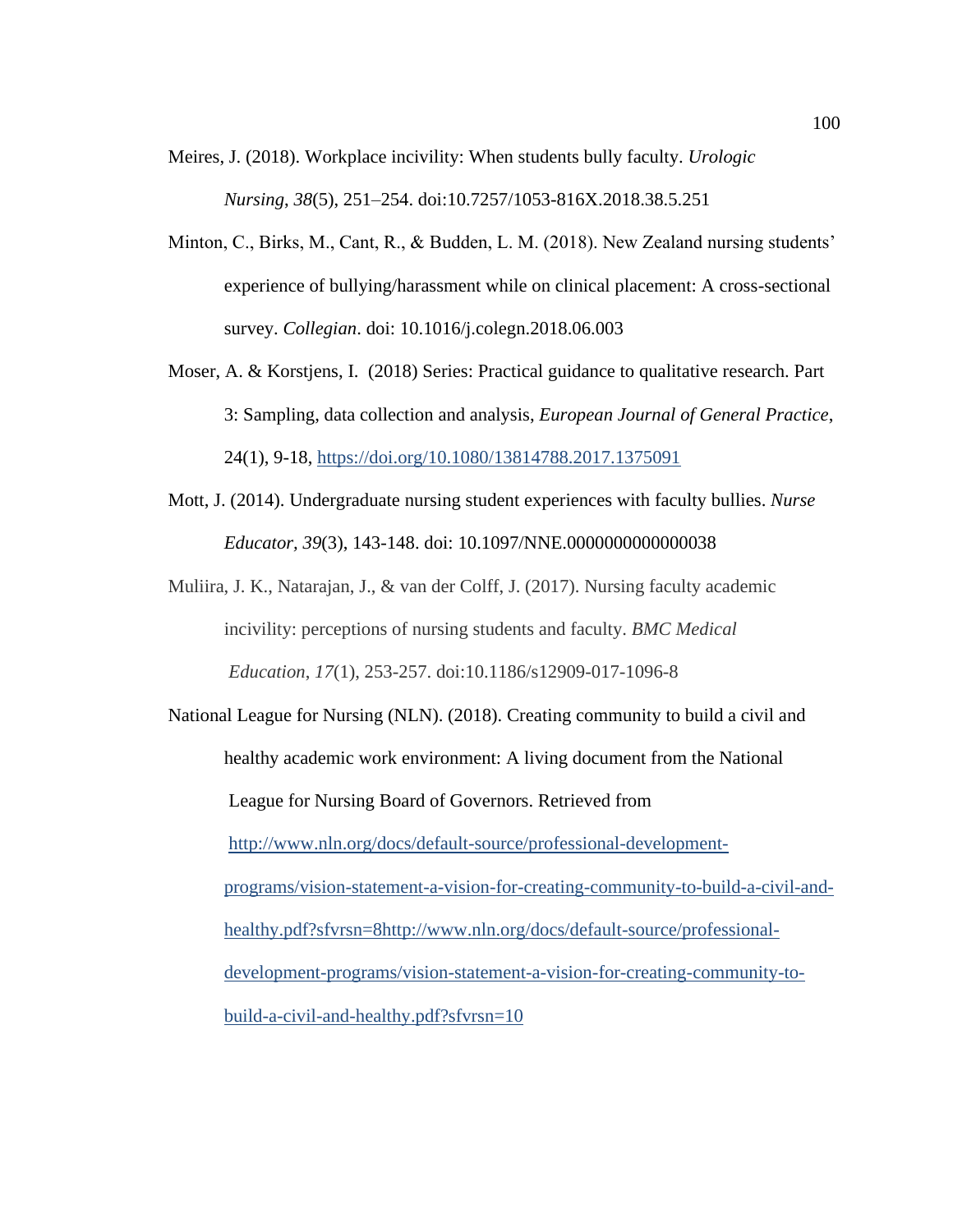Nikstaitis, T., & Coletta-Simko, L. (2014). Incivility among intensive care nurses. *Dimensions of Critical Care Nursing*, *33*(5), 293–301. doi:10.1097/DCC.0000000000000061

Padigos, J. (2015). Forming agreements with patients and whanau. *Kai Tiaki: Nursing New Zealand, 21*(7), 16-17, 40-46. Retrieved from [https://search.proquest.com/openview/e1fcfcd13136a2557c214d5ee1ab49d9/1?pq](https://search.proquest.com/openview/e1fcfcd13136a2557c214d5ee1ab49d9/1?pq-origsite=gscholar&cbl=856343) [-origsite=gscholar&cbl=856343](https://search.proquest.com/openview/e1fcfcd13136a2557c214d5ee1ab49d9/1?pq-origsite=gscholar&cbl=856343)

- Pallotto-Russo, L. (2015). Nursing faculty members' intentional use of strategies that promote civility in the BSN classroom (Dissertation). Retrieved from ProQuest Dissertations & Theses Global Database. (Accession no. 1735457532).
- Palumbo, R. (2018). Incivility in nursing education: An intervention. *Nurse Education Today*, *66,* 143-148. doi: 10.1016/j.nedt.2018.03.024
- Patton, M. Q. (2015). *Qualitative research & evaluation methods: Integrating theory and practice* (4th ed.). Thousand Oaks, CA: SAGE.

Peters, A. (2014). Faculty to faculty incivility: Experiences of novice nurse faculty in academia. *Journal of Professional Nursing*, *30*(3), 213-227. doi: 10.1016/j.profnurs.2013.09.007

Peters, A. B., & King, L. (2016.). Barriers to civil academic work environments experiences of academic faculty leaders. *Nurse Educator*, *42*(1), 38–41. doi:10.1097/NNE.0000000000000300

QSR International Pty Ltd. (n. d.). What is NVivo. Retrieved from

<https://www.qsrinternational.com/nvivo/what-is-nvivo>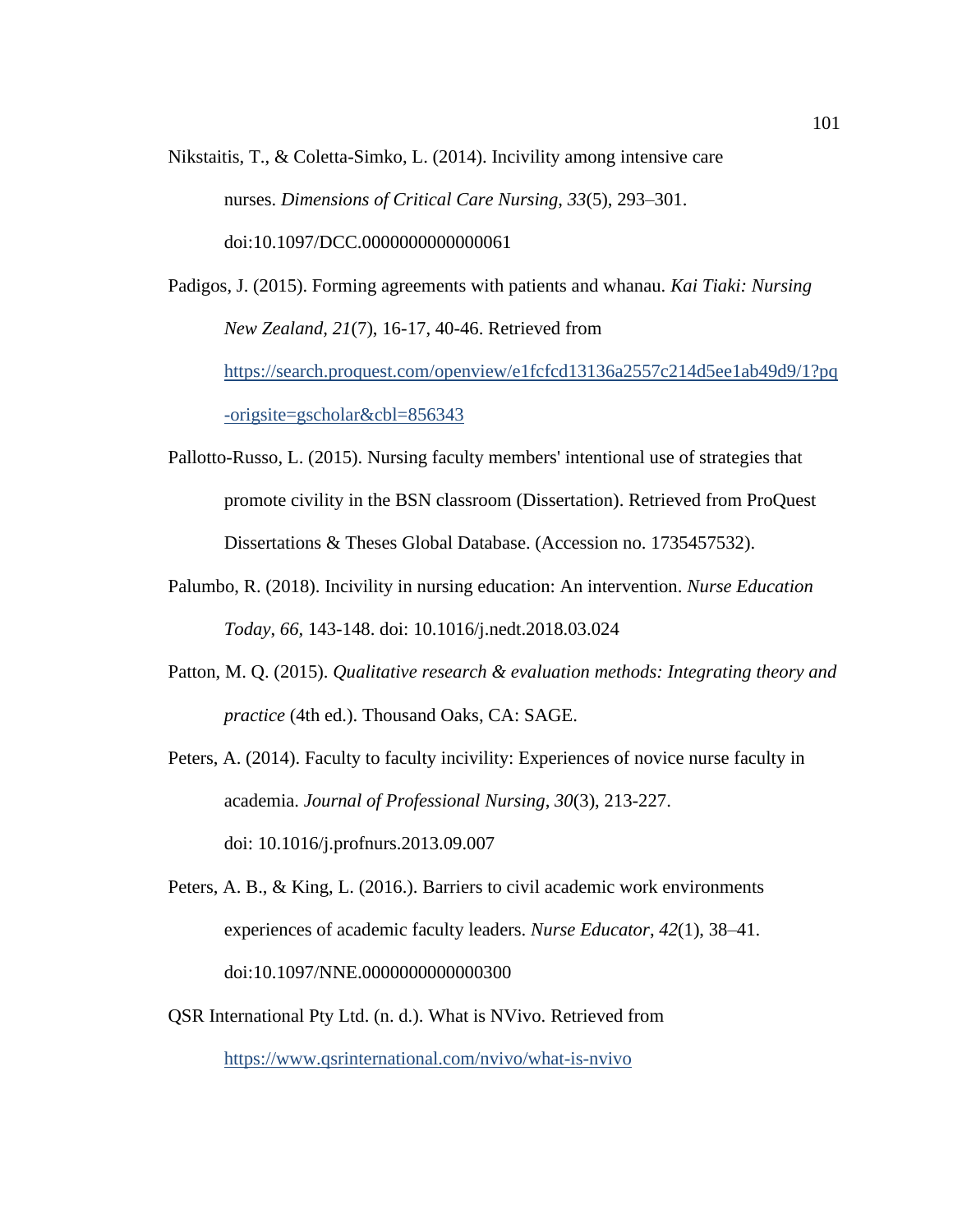- Rad, M., Ildarabadi, E., Moharreri, F., & Moonaghi, H. K. (2016). Causes of incivility in Iranian nursing students: A qualitative study. *International Journal of Community Based Nursing & Midwifery*, *4*(1), 47–56. Retrieved from [https://www-ncbi-nlm](https://www-ncbi-nlm-nih-gov.ezp.waldenulibrary.org/pmc/articles/PMC4709814/)[nih-gov.ezp.waldenulibrary.org/pmc/articles/PMC4709814/](https://www-ncbi-nlm-nih-gov.ezp.waldenulibrary.org/pmc/articles/PMC4709814/)
- Rad, M. & Moonaghi, H. K. (2016). Strategies for managing nursing students' incivility as experienced by nursing educators: A qualitative study. *Journal of Caring Sciences,5(1).* 23-32*.* Retrieved from https://doi:/10.15171/jcs.2016.003
- Rawlins, L. (2017). Faculty and student incivility in undergraduate nursing education: An integrative review. *Journal of Nursing Education, 56*(12), 709-716. doi:10.3928/01484834-20171120-02
- Read, C. Y., Pino Betancourt, D. M., & Morrison, C. (2016). Social Change: A Framework for Inclusive Leadership Development in Nursing Education. *Journal of Nursing Education*, *55*(3), 164. doi:10.3928/01484834-20160216-08
- Rimando, M., Brace, A., Namageyo-Funa, A., Parr, T. L., Sealy, D., Davis, T. L., . . . Christiana, R. W. (2015). Data collection challenges and recommendations for early career researchers. *The Qualitative Report, 20*(12), 2025-2036.
- Roberts, T., Hanna, K., Hurley, S., Turpin, R., & Clark, S. (2018). Peer training using cognitive rehearsal to promote a culture of safety in health care. *Nurse Educator*, *43*(5), 262–266. doi:10.1097/NNE.00000000000000478.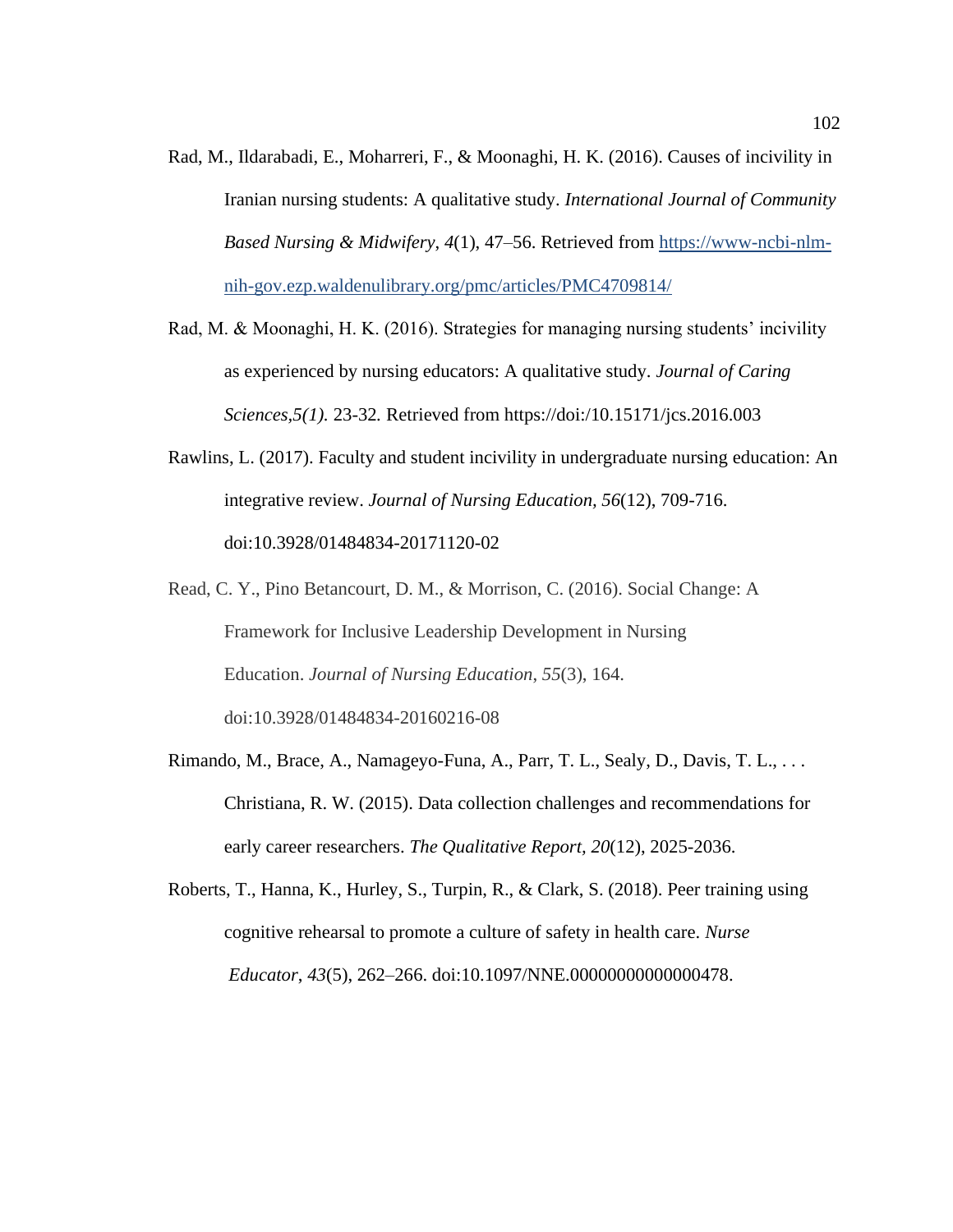- Russell, M. (2014). Teaching civility to undergraduate nursing students using a virtue ethics-based curriculum. *Journal of Nursing Education*, *53*(6), 313–319. doi:10/3928/01484834-21040512-03.
- Saldana, J. (2016). *The coding manual for qualitative researchers*. (3rd ed.) Los Angeles, CA: SAGE Publications
- Sandelowski, M. (2000). Whatever happened to qualitative description? *Research in Nursing & Health*, *23*, 334-340. doi:10.1002/1098-240X(200008)23:4<334: AIDNUR9>3.0.CO;2-G
- Sandelowski, M. (2010). What's in a name? Qualitative description revisited. *Nursing & Health*, *33*, 77–84. doi:10.1002/nur.20362
- Sanner-Stiehr, E. (2017). Using simulation to teach responses to lateral violence: Guidelines for nurse educators. *Nurse Educator*, *42*(3), 133–137. doi: 0.1097/NNE.0000000000000326
- Sauer, P. A., Hannon, A. E., & Beyer, K. B. (2017). Peer incivility among prelicensure nursing students: A call to action for nursing faculty. *Nurse Educator*, *42*(6), 281– 285. doi:10.1097/NNE.0000000000000375
- Sauer, P. A. & McCoy, T. (2017). Nurse bullying: Impact on nurse health. *Western Journal of Nursing Research. 39*(12). 1533-1546. doi:10.1177/019394591668178
- Sauer, P. A., Thompson, C. E., & Verzella, M. M. (2018). Empowering nursing students To address incivility. *Clinical Simulation in Nursing*, *21*, 40–45 doi: 10.1016/j.ecns.2018.06.004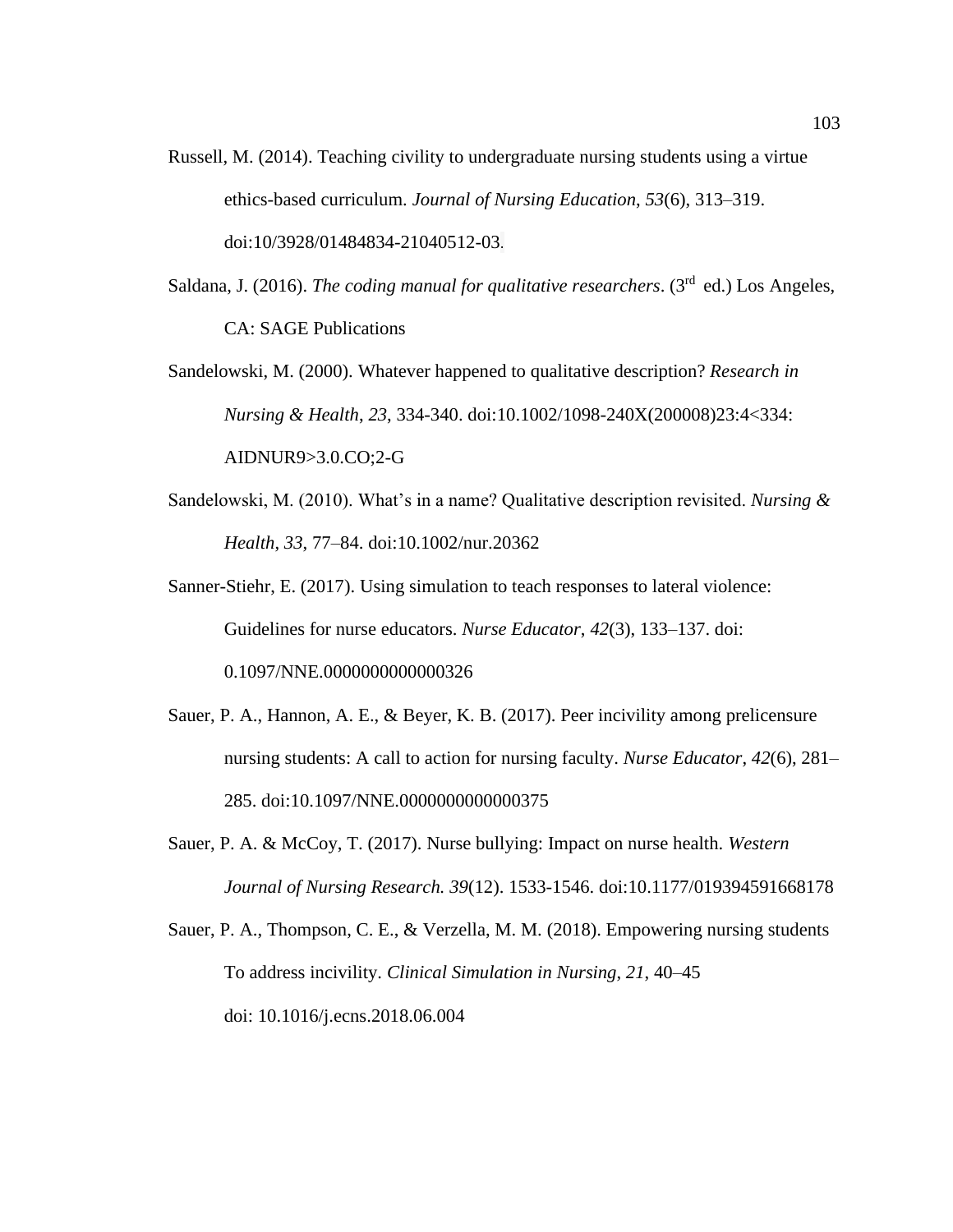- Shanta, L. L., & Eliason, A. M. (2014). Application of an empowerment model to improve civility in nursing education. *Nurse Education in Practice*, *14*(1), 82-86. doi: 10.1016/j.nepr.2013.06.009
- Silver, C. & Lewins, A. (2014). *Using software in qualitative research: A step-by-step guide*. London, U.K.: SAGE Publications, Ltd
- Smith, J. G., Morin, K. H., & Lake, E. T. (2018). Association of the nurse work environment with nurse incivility in hospitals. *Journal of Nursing Management*, *26*(2), 219–226. doi:10.1111/jonm.12537
- Spence Laschinger, H. K., & Read, E. A. (2016). The effect of authentic leadership, person-job fit, and civility norms on new graduate nurses' experiences of coworker incivility and burnout. *Journal of Nursing Administration*, *46*(11), 574– 580.doi:10.1097/NNA.0000000000000407
- Sprunk, E., Lasala, K. & Wilson, V. (2014). Student incivility: Nursing faculty lived experience. *Journal of Nursing Education and Practice,* 4(9). 1-12. doi:10.5430/jnep. v4n9p1
- Tecza, B. M., Boots, B.K., Mains, B. C., Dryer, L. D., Oertle, D. L., Pontius, C. J & …Teasley, S. (2018). Incivility toward nursing students in clinical rotations. *Journal of Nursing Administration.* 48(11), 585-590.

Doi:10.1097/NNA0000000000000684

Tharani, A., Husain, Y., & Warwick, I. (2017). Learning environment and emotional well-being: A qualitative study of undergraduate nursing students. *Nurse Education Today*, *59*82-87. doi: 10.1016/j.nedt.2017.09.008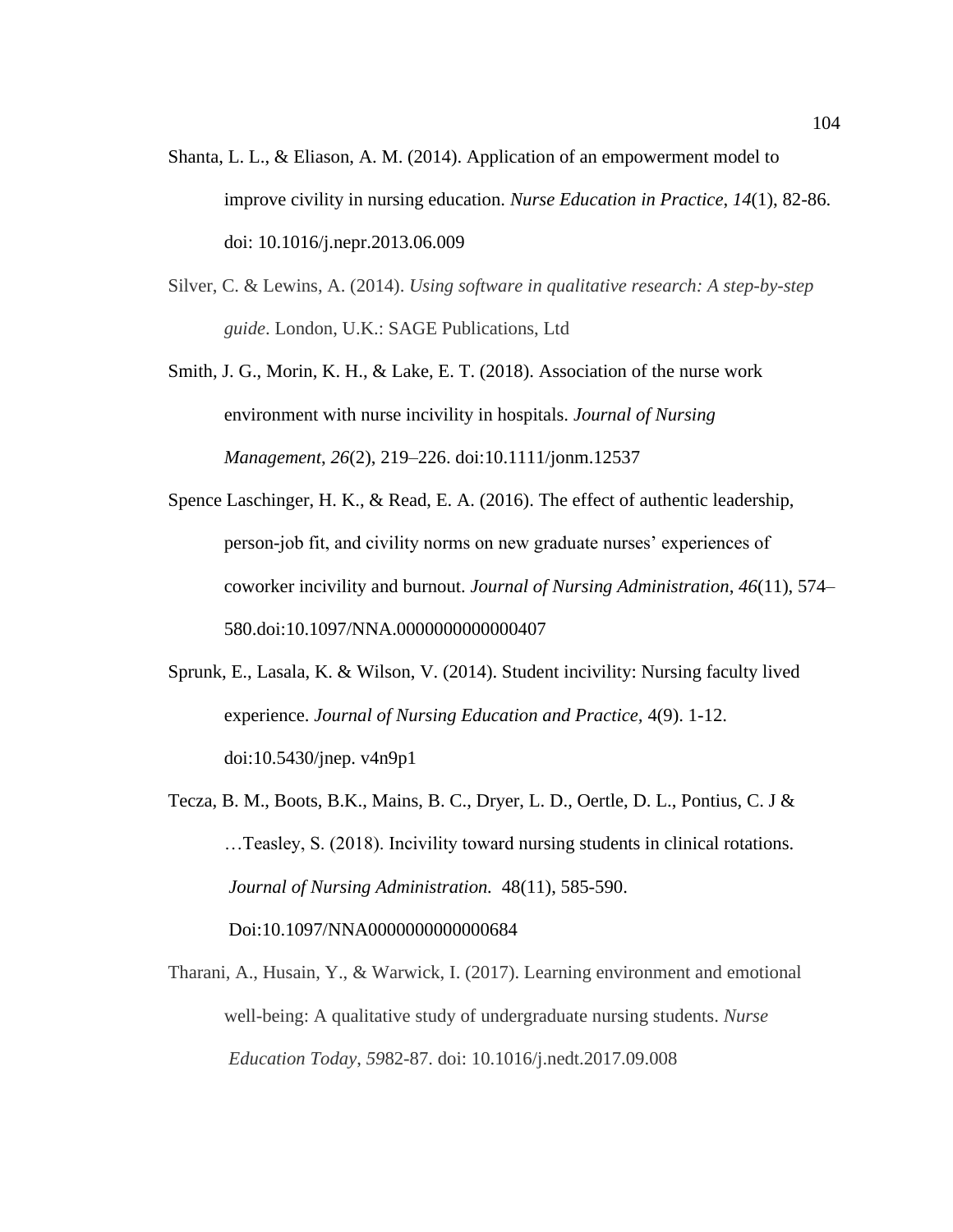- Theodore, L. (2015). Nursing faculty perceptions of and responses to student incivility (Dissertation). Retrieved from ProQuest Dissertations & Theses Global Database. (Accession no. 1731253977).
- Tinnon, E., Masters, K., & Butts, J. (2018). A pragmatic approach to the application of the code of ethics in nursing education. *Nurse Educator*, (1), 32-37 doi:10.1097/NNE.0000000000000407
- Todd, D., Byers, G. & Garth, K. (2016). A pilot study examining the effects of faculty incivility on nursing program satisfaction. *BLDE University Journal of Health Sciences, 1*(1), 9-13. doi:10.4103/2456-1975.183268
- Toma, J.D. (2014). Approaching rigor in applied qualitative research. In C. Conrad & R. Serlin (Eds). *The sage handbook for research in education: Pursuing ideas as the keystone of exemplary inquiry. (*pp. 1-30). Thousand Oaks, CA: Sage Publications, Inc.
- Troncoso- Pantoja, C.., & Amaya-Placenia, A. (2017). Interview: a practical guide for qualitative data collection in health research. *Revista De La Facultad De Medicina, 65(2), 329-332*. doi:10.15446/revfacmed.v65n2.60235
- Turner, F. (1996). *Social work treatment: Theoretical approaches. (4th ed).* New York, NY: The Free Press
- Walden University. (2017). Walden 2020: A vision for social change. Retrieved from h[ttps://www.waldenu.edu/-/media/Walden/files/about-walden/walden-university-](https://www.waldenu.edu/-/media/Walden/files/about-walden/walden-university-2017-social-change-report-final-v-2.pdf?la=en)[2017-social-change-report-final-v-2.pdf?la=en](https://www.waldenu.edu/-/media/Walden/files/about-walden/walden-university-2017-social-change-report-final-v-2.pdf?la=en)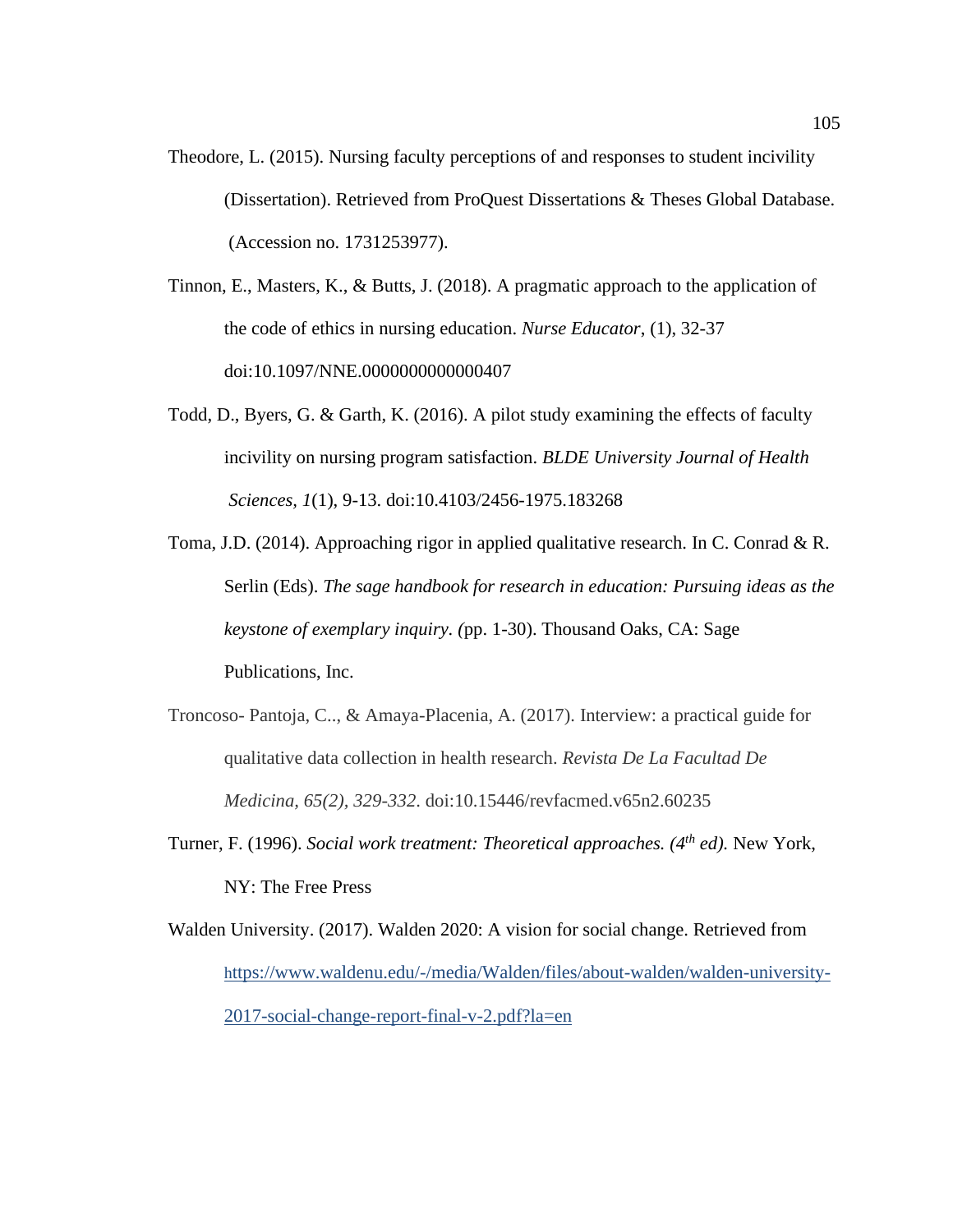- Westrick, S. J. (2016). Nursing students' use of electronic and social media: Law, ethics, and e-professionalism. *Nursing Education Perspectives*, *37*(1), 16–22. doi:10.5480/14-1358
- Wilkins, J. (2014). The use of cognitive rehearsal reappraisal and humor as coping strategies for bullied nurses. *International Journal of Nursing Practice, 20(3).* 283-292. doi:10.1111/ijn.12146
- Williamson, M. (2018). This is who we are: Promoting professional behaviors and civility in nursing education. *Building Healthy Academic Communities Journal, 2(1).14-24*.doi: 10.18061/bhac. v2i1.6355
- Willis, D., Sullivan-Bolyai, S., Knafl, K., Cohen, M. (2016). Distinguishing features and similarities between descriptive phenomenological and qualitative description research. *Western Journal of Nursing Research*. *38*(9). 1185-1204. doi:10.1177/0193945916645499
- Woodworth, J. A. (2016). Promotion of nursing student civility in nursing education: A concept analysis. *Nursing Forum*, *51*(3), 196–203. doi:10.1111/nuf.12138
- Vagharseyyedin, S. A. (2015). Workplace incivility: a concept analysis. *Contemporary Nurse: A Journal for the Australian Nursing Profession*, *50*(1), 115-125. doi:10.1080/103761178.2015.1010262
- Yassour-Borochowitz, D., & Desivillia, H. (2016). Incivility between students and faculty in an Israeli college: A description of the phenomenon. *International Journal of Teaching and Learning in Higher Education*, *28*(3), 414–426.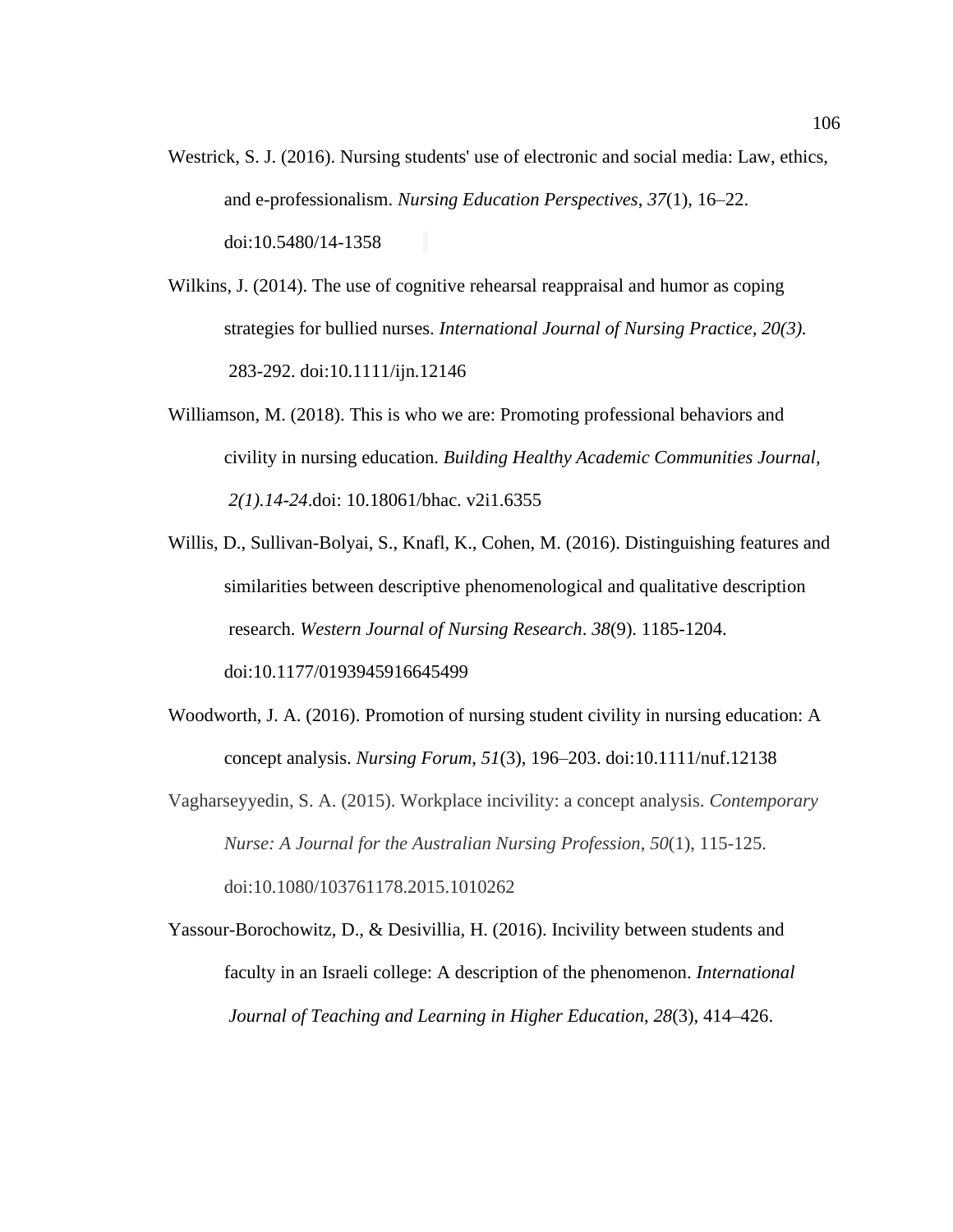- Ziefle, K. (2018). Incivility in nursing education: Generational differences. *Teaching and Learning in Nursing*, *13*, 27–30. doi:10.1016/j.teln.2017.09.004
- Zoom (2018). Zoom and FERRPA compliance. Retrieved from

<https://zoom.us/docs/doc/FERPA%20Guide.pdf>

Zoom Video Communications, Inc. (2019). Features. Retrieved from

<https://zoom.us/feature>

Zorn, T (n.d.). Designing and conducting semi-structured interviews for research. Retrieved from [http://home.utah.edu/~u0326119/Comm4170-](http://home.utah.edu/~u0326119/Comm4170-01/resources/Interviewguidelines.pdf)

[01/resources/Interviewguidelines.pdf](http://home.utah.edu/~u0326119/Comm4170-01/resources/Interviewguidelines.pdf)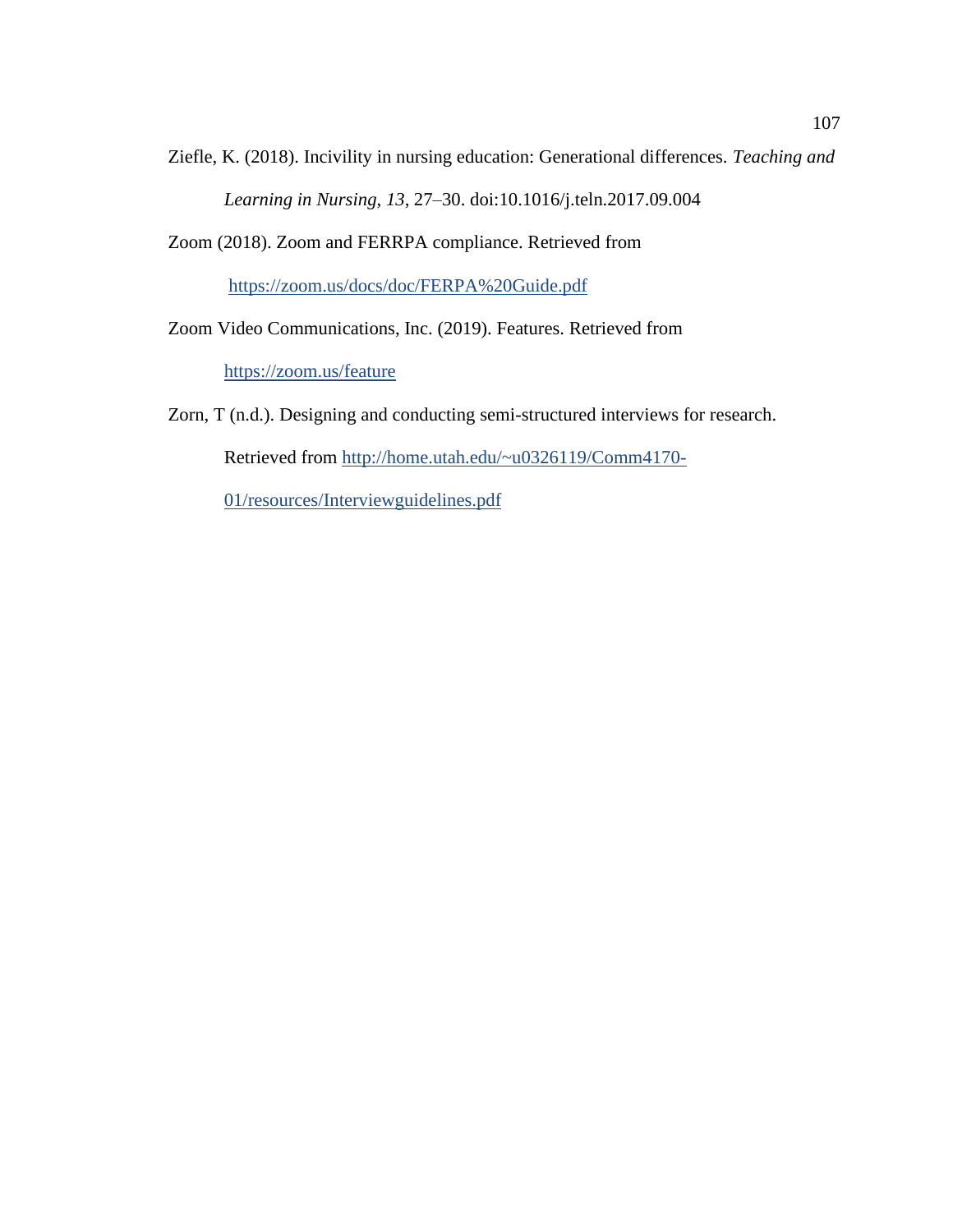### Appendix A: Interview Guide

#### **Interview Script**

**Researcher:** Hello \_\_\_\_\_\_\_\_\_\_\_\_\_\_\_\_\_\_\_\_\_, I appreciate you agreeing to this interview. The purpose of my study is to explore civility promotion practices used by baccalaureate nursing faculty in CCNE accredited pre-licensure programs. You have received my previous email regarding consent and consented to this interview. As a reminder, I am will be recording our conversation using the Zoom platform recording function and additionally using a computer audio voice recorder. At the end of the interview, I will test and review the interview to be sure there were not any technical difficulties. In the event we do get disconnected, you should be able to call back or log on with to our Zoom meeting room using the identification information included in the email. At the end of this interview, I will transcribe our conversation, verbatim, so I can use the written transcript for data analysis. I will email you a copy of the transcript, for you to review. You are welcome to provide additional insight or clarify any part of the previous transcribed conversation. Prior to beginning this interview, it is important that you are in a safe, quiet place and will have at least 45 to 60 minutes answer the questions. If you are not able to do to meet the time and safety conditions at this time, we could reschedule. Are you able to continue under these stipulations?

Participant response:

Researcher: Do you have any questions prior to beginning the interview? Participant response:

(Allow for Researcher follow-up if needed)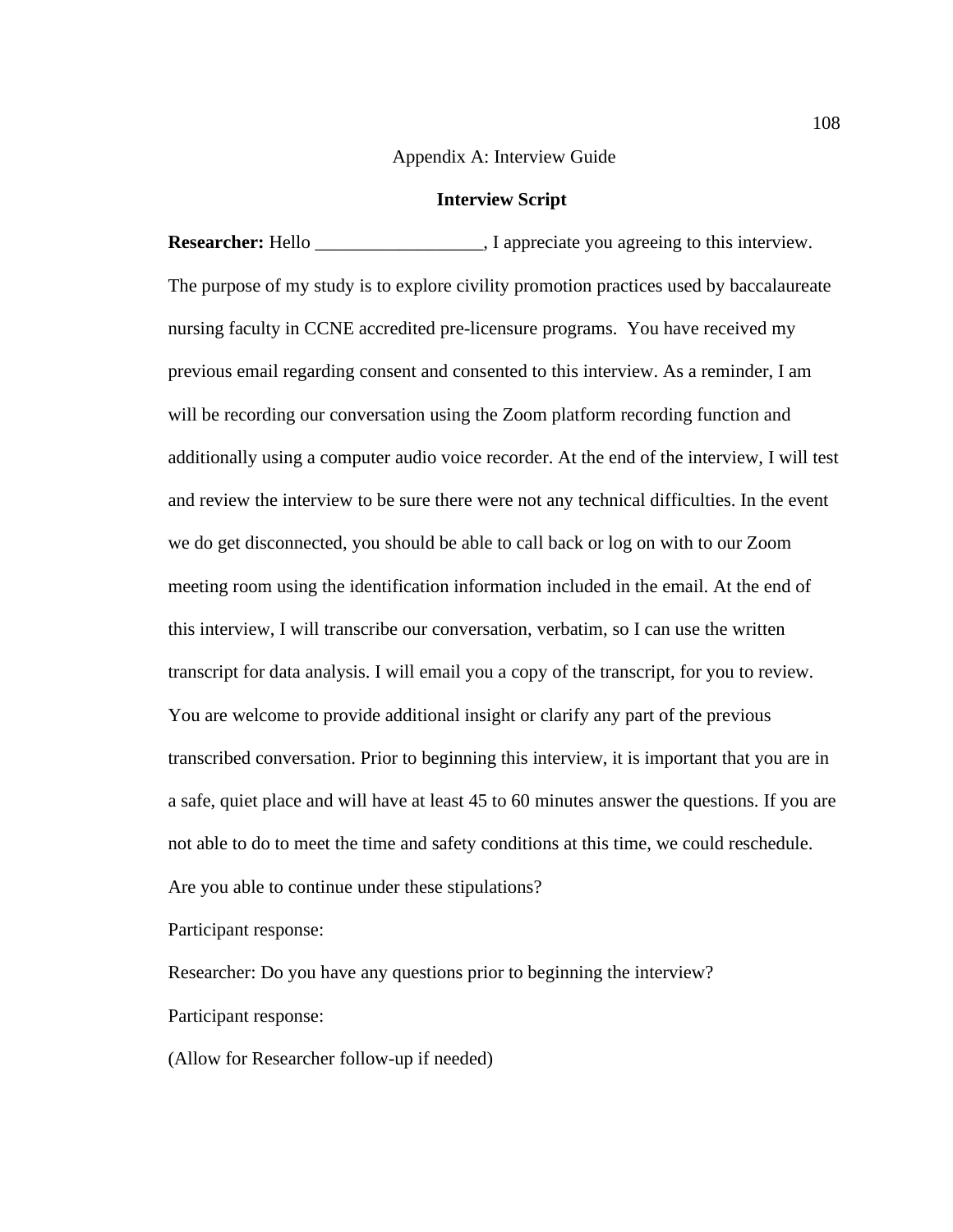Researcher: Okay, if you have no (other questions), may we begin?

Researcher: Question 1, What are your responsibilities as a full-time faculty member of a pre-licensure BSN program?

Participant response:

Researcher**:** Question 2, How long have you been teaching at this level?

Participant response:

Researcher**:** Question 3, What are your professional nursing and educational credentials?

Participant response:

Researcher**,** Question 4, How do you define civility within your practice?

Participant response:

Researcher: (Allow for follow-up or clarification) Thank you for answer.

Researcher: Question 5**,** How have your past civility or incivility experiences influenced

your actions and choices for promoting civility among students and faculty?

Participant response:

Researcher: (Allow for follow-up or clarification) Thank you for answer.

Researcher. Questions 6**,** What professional values or principles influenced your civility solutions?

Participant Response:

Researcher: (Allow for follow-up or clarification) Thank you for your answer.

Researcher**,** Question 7, Share some examples of strategies which improved civility in your practice.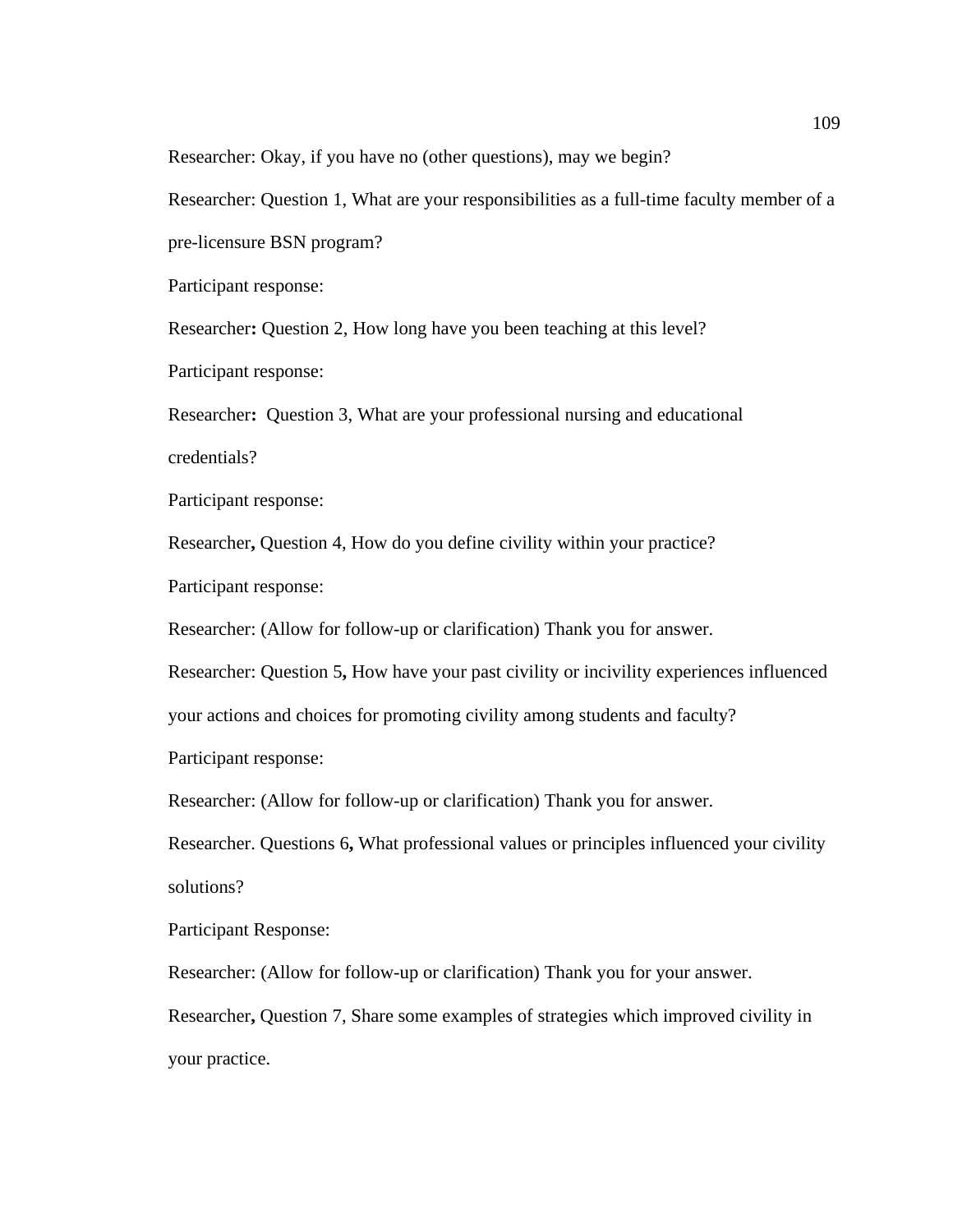## Participant response:

Researcher: (Allow for follow-up or clarification) Thank you for answer.

Researcher, Question 8, What other insights would you like to share about your

decisions and actions for promoting civility?

Participant response:

Researcher: (Allow for follow-up or clarification) Thank you for answer.

Researcher**:** I have no more questions. Do you have any questions for me?

# Participant response**:**

**Interviewer:** I want to thank you again for your participation. You have my contact information and may reach out to me if you have any other thoughts or insights that you would like to share. I will follow up with you, by email, in the coming week to provide you with a transcript of this interview and will be mailing you a gift card for your participation today. Enjoy the rest of your day! Goodbye!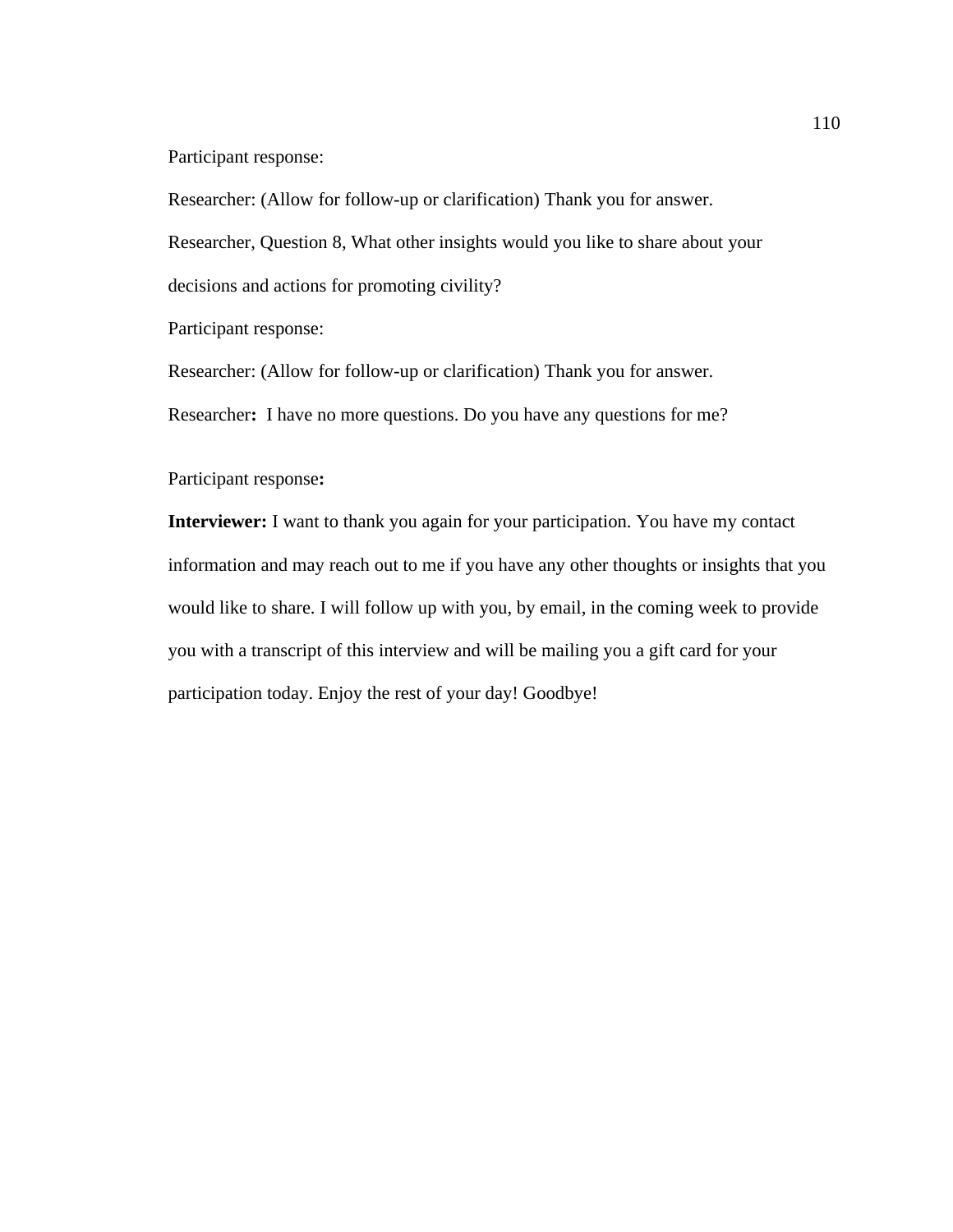# Appendix B: Email to Directors of CCNE BSN Programs

## Dear *(Program Director),*

The purpose of this email is to reach out for assistance in finding qualified participants to volunteer for my dissertation study in partial fulfillment of my PhD in Nursing, with concentration in education. The phenomena of interest for my study is civility promotion decisions and actions of pre-licensure, baccalaureate nurse faculty. My purpose for this study is to learn how baccalaureate nursing faculty choose and develop strategies to promote civility in their practice. I am seeking volunteers who are full-time, pre-licensure, baccalaureate nurse educators, who have lived experiences of civility promotion solutions in their academic practice. I plan to conduct my individual interviews using an online web-conferencing platform allows for online and telephone audio meetings. The participants could expect the interview to last between 45 to 60 minutes. Any interested volunteers will be asked to complete an Informed Consent statement which be provided by email.

Any interested volunteers can respond to my email XXXXX or call me at by cell phone XXX-XXX-XXXX. I appreciate your time and assistance in this request.

Kind Regards,

Brooke Russo, RN, MSN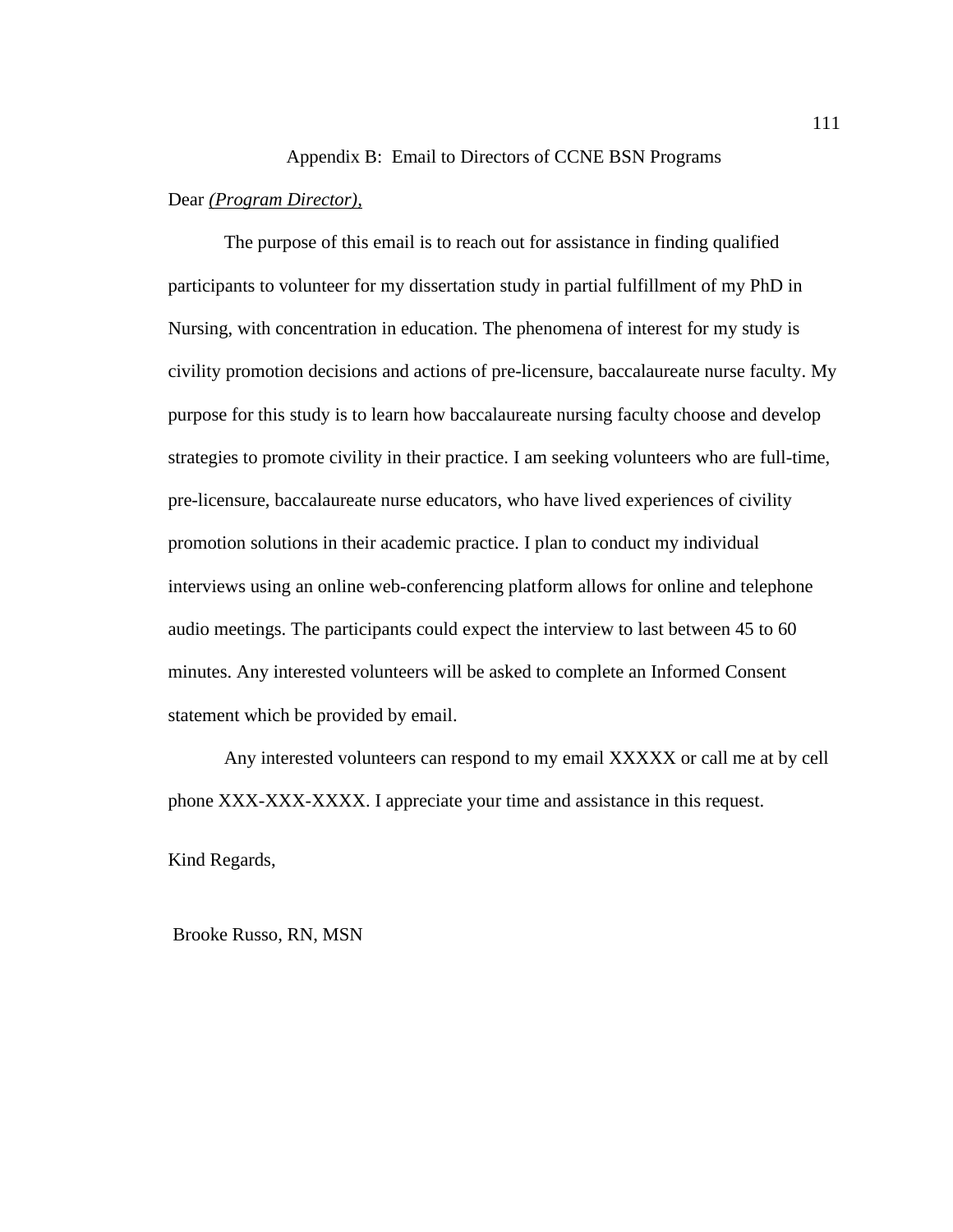Appendix C: Example of Study Volunteer Invitation Email to Faculty

# Hello Participant Name,

You are receiving this research volunteer invitation email because you a nursing faculty, possibly teaching prelicensure, baccalaureate nursing students and having experience with promoting civility within your academic practice. My name is Brooke Russo. I am a PhD nursing student seeking volunteers for my dissertation study. The purpose of this study, *Civility Promotion Actions of Nurse Faculty Teaching in Prelicensure, Baccalaureate Programs (Walden University IRB #06-06-19-0067963)* is to explore how prelicensure, baccalaureate nursing faculty approach and take action with civility promotion in didactic and clinical teaching. Criteria for volunteers would require experience in civility promotion and teaching prelicensure, BSN students in a full-time capacity.

I am in need of volunteers who would be willing to participate in 20 to 30-minute, individual web conference interviews using Zoom. Zoom allows for connecting by telephone or computer and audio recording of the interview. The interviews will be scheduled at a time conducive to the volunteers' schedule. Consent forms will be emailed to participants prior to participation, with a request for emailed consent. As a further measure of trustworthiness of the data analysis, volunteers will be asked to participate in member checking which allows the volunteer to review the researcher analysis of their interview transcripts. Member checking will be voluntary and will occur by email. Steps will be taken throughout participation with volunteers to ensure confidentiality of their identity and the identity of the organization.

Thank you for your time and consideration! If you are interested in volunteering in this study, you can contact me by email, XXXXX , or by cell phone, XXX-XXX-XXXX.

With appreciation,

Brooke S. Russo, MSN, RN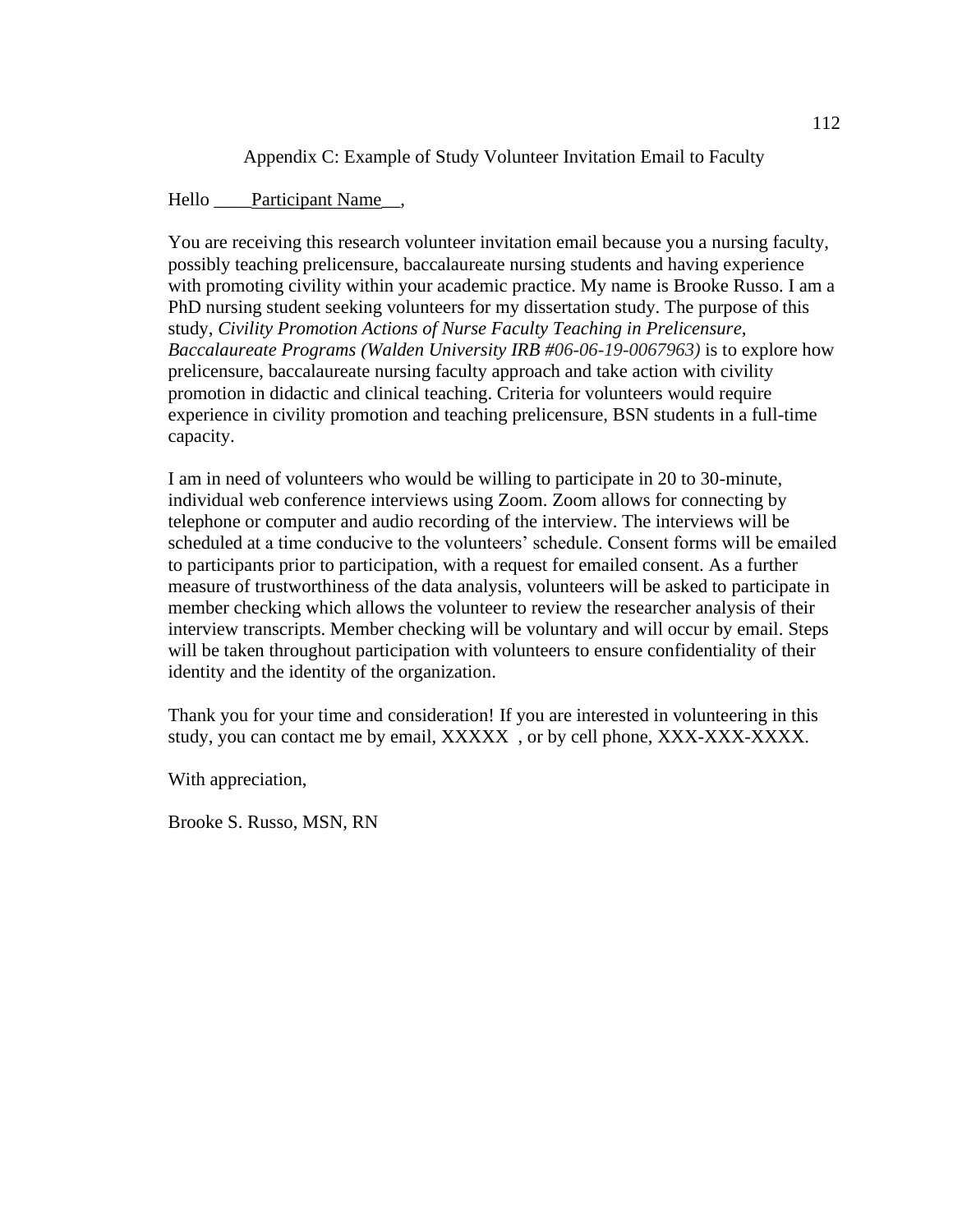#### Appendix D: Member Checking Email Examples

#### Dear Participant,

I greatly appreciation your participation in my study. I am returning a copy of the transcribed interview that occurred on \_\_\_\_\_\_\_\_\_\_\_\_\_\_\_\_\_. I would appreciate your assistance in reviewing the transcript for accuracy. You may provide any edits or corrections that you feel are necessary. I also invite you to provide any other insights to this topic which this transcript or the interview experience evoked after our conversation. A final request would be to ask if you willing to share any civility promotion documents, such as program policies or handbooks, as additional data to analyze in conjunction with your transcript. Your name, the name of your institution, and the name of the nursing program would not be revealed in the study. In parting, I want to extend my thanks to you for your time in volunteering for my study and your contribution to the knowledge of civility promotion practices.

Sincere regards,

Brooke S. Russo, MSN, RN